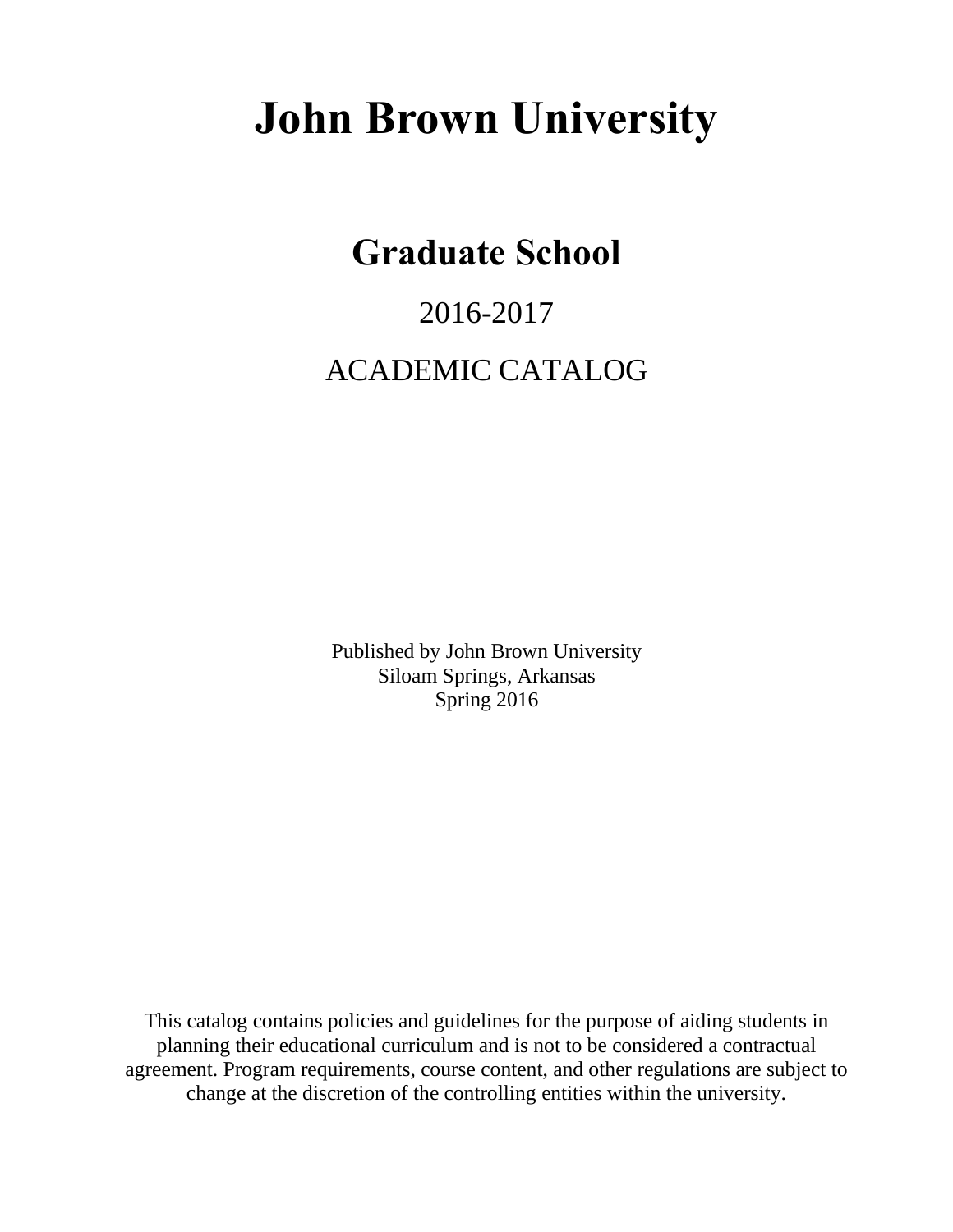# **Table of Contents**

- Graduate School Calendar
- University Profile
	- o Mission of the University
	- o Statement of Faith
	- o Educational Philosophy
	- o History
		- Head, Heart, and Hand
	- o Accreditation
	- o Council for Christian Colleges & Universities
	- o Location
	- o Student Body
	- o Soderquist Leadership
	- o The Center for Healthy Relationships
- Graduate School Profile
	- o History
	- o Facilities
		- Educational Centers
		- **CARE Clinics**
		- Play Therapy Institute
	- o Online Options
	- o Faculty
	- o International Practicums
- Academic Colleges and Divisions
	- o Donald G. Soderquist College of Business
	- o College of Education and Human Services
	- o Division of Communication and Fine Arts
- Admissions
	- o Admission Requirements
	- o Entrance Exam Requirements
	- o Admission Status
	- o International Admission Requirements
	- o Non-Discriminatory Statement
- Academic Policies
	- o Catalog Regulations
	- o Changes in Requirements and Regulations
	- o Course Credits
	- o Enrollment Status
	- o Prerequisites and Corequisites
	- o Graduate Credit toward Undergraduate Degree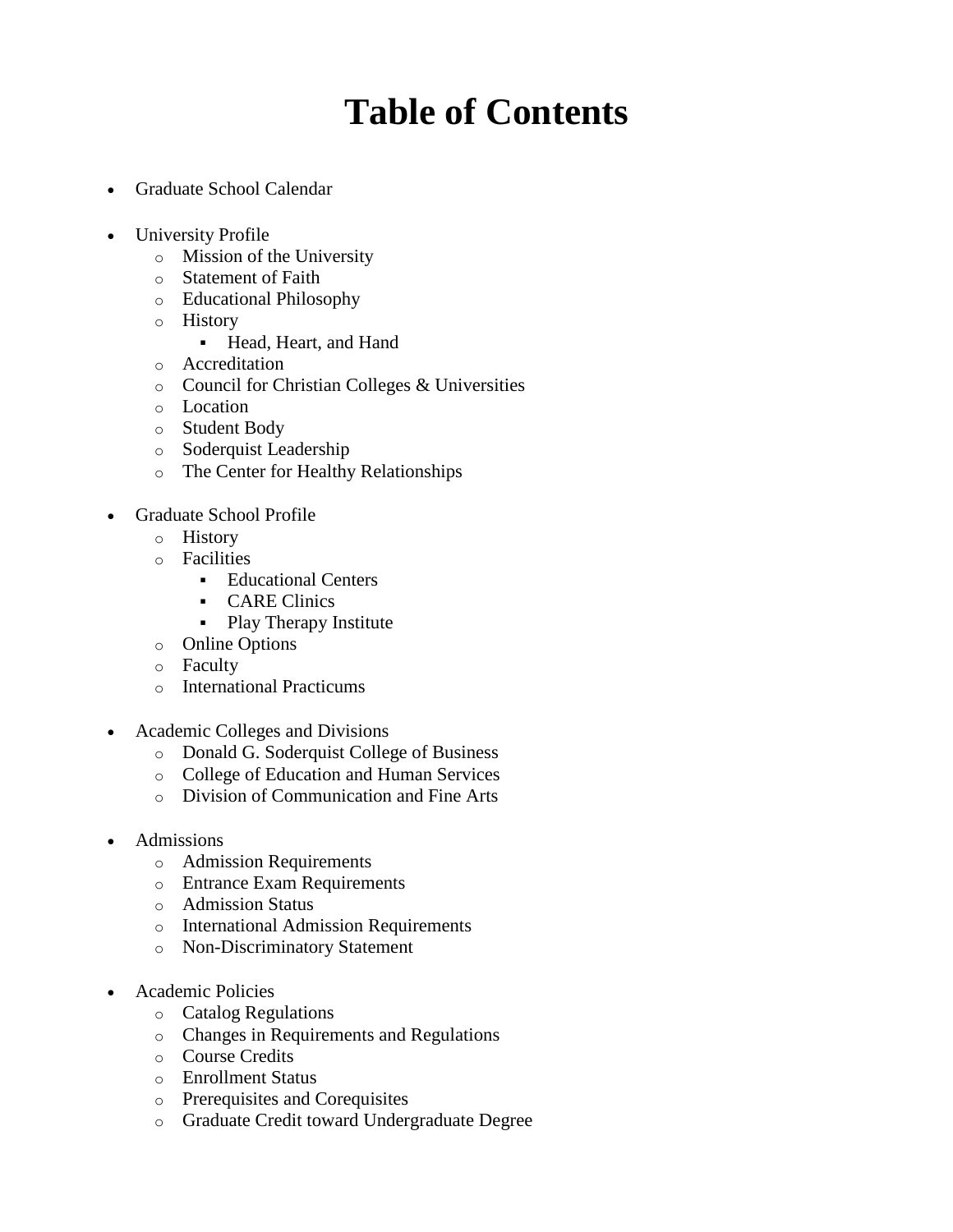- o Time Limits
- o Recency of Credit
- o Adding and Dropping Courses
- o Refund Policy
- o Attendance Regulations
- o Academic Integrity
- o Grading System
- o Independent Study
- o Auditing Courses
- o Transfer Credit
- o Additional Master's Degree
- o Late Enrollment
- o Quality Standards for Continuance in Graduate School
- o Appeal Policy
- o Grade Renewal
- o Graduation
- o Transcripts
- o Access to Educational Records (FERPA)
- Financial Planning
	- o Cost of Attendance and Fees
	- o Valuables
	- o Student Accounts
	- o Financial Aid
	- o Veterans Administration Benefit
- Student Resources
	- o Resources for Learning
		- John Brown University Library
		- **Information Technology Services**
	- o Office of Academic Assistance
		- Services for Students with Disabilities
	- o Student Development Services
		- Counseling Center
		- **Career Development Center**
	- o Office of Christian Formation
		- Graduate Christian Fellowship
	- o Health Services
	- o International Programs Department
	- o Resources for Lifestyle Walton Lifetime Health Complex
- Academic Programs
	- o Donald G. Soderquist College of Business Department of Graduate Business
		- Business Administration (M.B.A.)
			- Concentration in International Business
			- Concentration in Market Research and Consumer Insights
			- Concentration in Organizational Behavior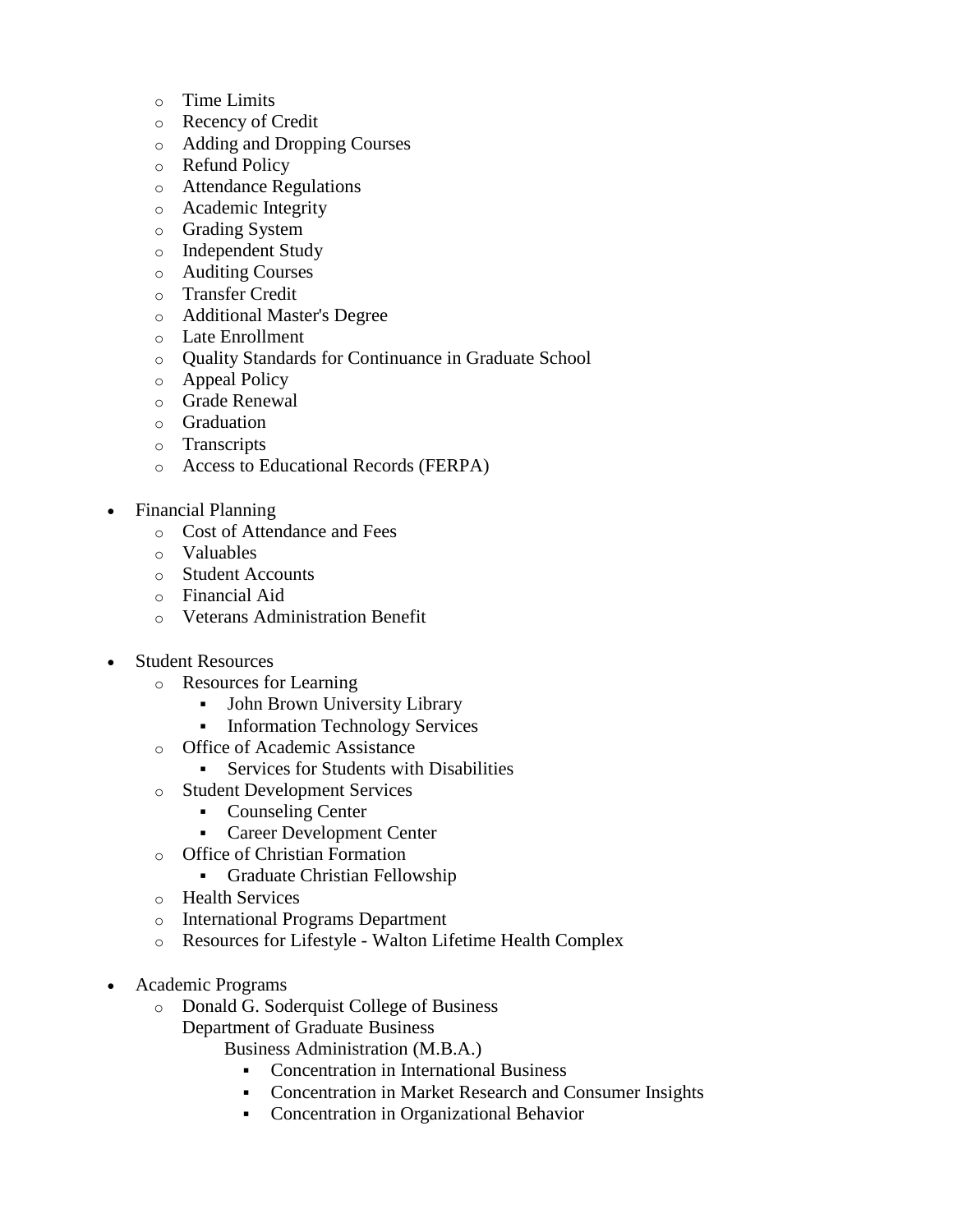Leadership and Ethics (M.S.)

o College of Education and Human Services

Department of Graduate Counseling

- Clinical Mental Health Counseling (M.S.)
- Marriage  $&$  Family Therapy (M.S.)
- School Counseling (M.S.)
- **Emphasis in Play Therapy**
- Graduate Certificate Program in Play Therapy
- Post-Master's Credit Fulfillment

Department of Graduate Teacher Education

- Curriculum & Instruction (M.Ed.)
- Secondary Education (M.A.T.)
- **Special Education Resource K-6, 7-12 Endorsement**
- Department of Graduate Higher Education
	- **Higher Education (M.A.)**
- o Division of Communication and Fine Arts
	- Department of Graduate Visual Arts
		- Collaborative Design (M.F.A.)
- Course Descriptions
	- o Course Numbers
	- o Art (ART)
	- o Business (BUS)
	- o Counseling (CNL)
	- o Education (ED)
	- o Higher Education (HED)
	- o Leadership (LDR)
- Personnel
	- o Board of Trustees
	- o Faculty and Administration
	- o Faculty Emeriti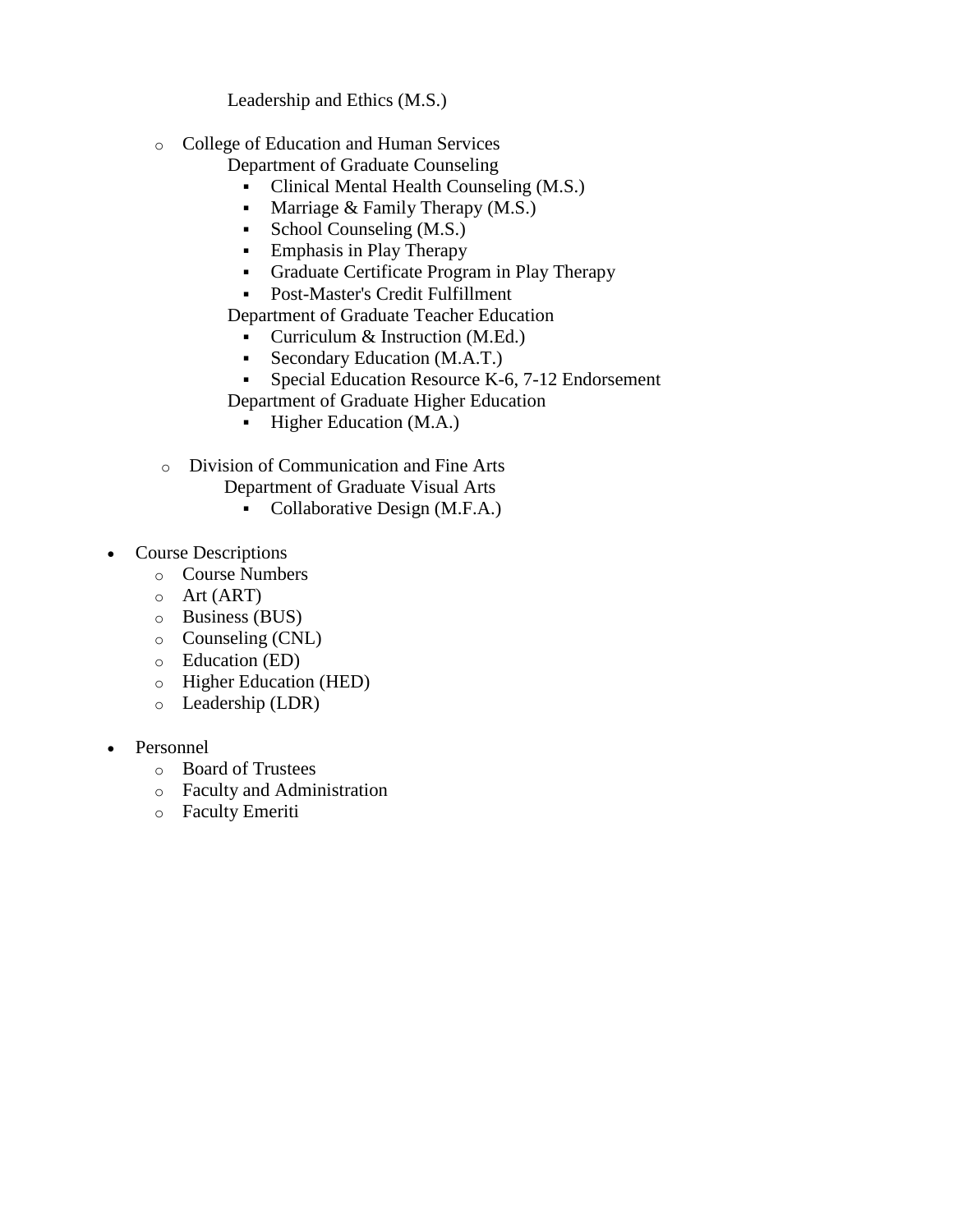# **Graduate Academic Calendar**

|                                    | <b>FALL 2017</b>   |
|------------------------------------|--------------------|
| <b>Classes Begin</b>               | M 8/21             |
| Labor Day Holiday                  | M 9/4              |
| Last Day to Drop A-Section Classes | M 9/25             |
| Last Day of A-Section Classes      | F 10/13            |
| <b>B-Section Classes Begin</b>     | M 10/16            |
| Last Day to Drop 16-Week Classes   | F 10/27            |
| Last Day to Drop B-Section Classes | F 11/17            |
| <b>Thanksgiving Holidays</b>       | M 11/20 - F 11/24  |
| Last Day of Classes                | F 12/15            |
| <b>Commencement Exercises</b>      | Sa 12/16           |
|                                    | <b>SPRING 2018</b> |
| Classes Begin                      | M 1/8              |
| Last Day to Drop A-Section Classes | R 2/8              |
| Last Day of A-Section Classes      | $\rm F$ $3/2$      |
| <b>B-Section Classes Begin</b>     | M 3/5              |
| Last Day to Drop 16-Week Classes   | W 3/14             |
| <b>Spring Break</b>                | M 3/19 - F 3/23    |
| Good Friday Holiday                | F 3/30             |
| Last Day to Drop B-Section Classes | F4/13              |
| Good Friday Holiday                |                    |
| Last Day of Classes                | F 5/4              |
| <b>Commencement Exercises</b>      | Sa 5/5             |
|                                    | <b>SUMMER 2018</b> |
| <b>Classes Begin</b>               | M 5/7              |
| Memorial Day Holiday               | M 5/28             |
| Last Day to Drop A-Section Classes | T 6/5              |
| A-Section Classes End              | F 6/22             |
| <b>B-Section Classes Begin</b>     | M 6/25             |
| Last Day to Drop 14-Week Classes   | F 7/11             |
| <b>Summer Break</b>                | M 7/2 - F 7/6      |
| Last Day to Drop B-Section Classes | M 7/30             |
| Last Day of Classes                | F 8/17             |
|                                    |                    |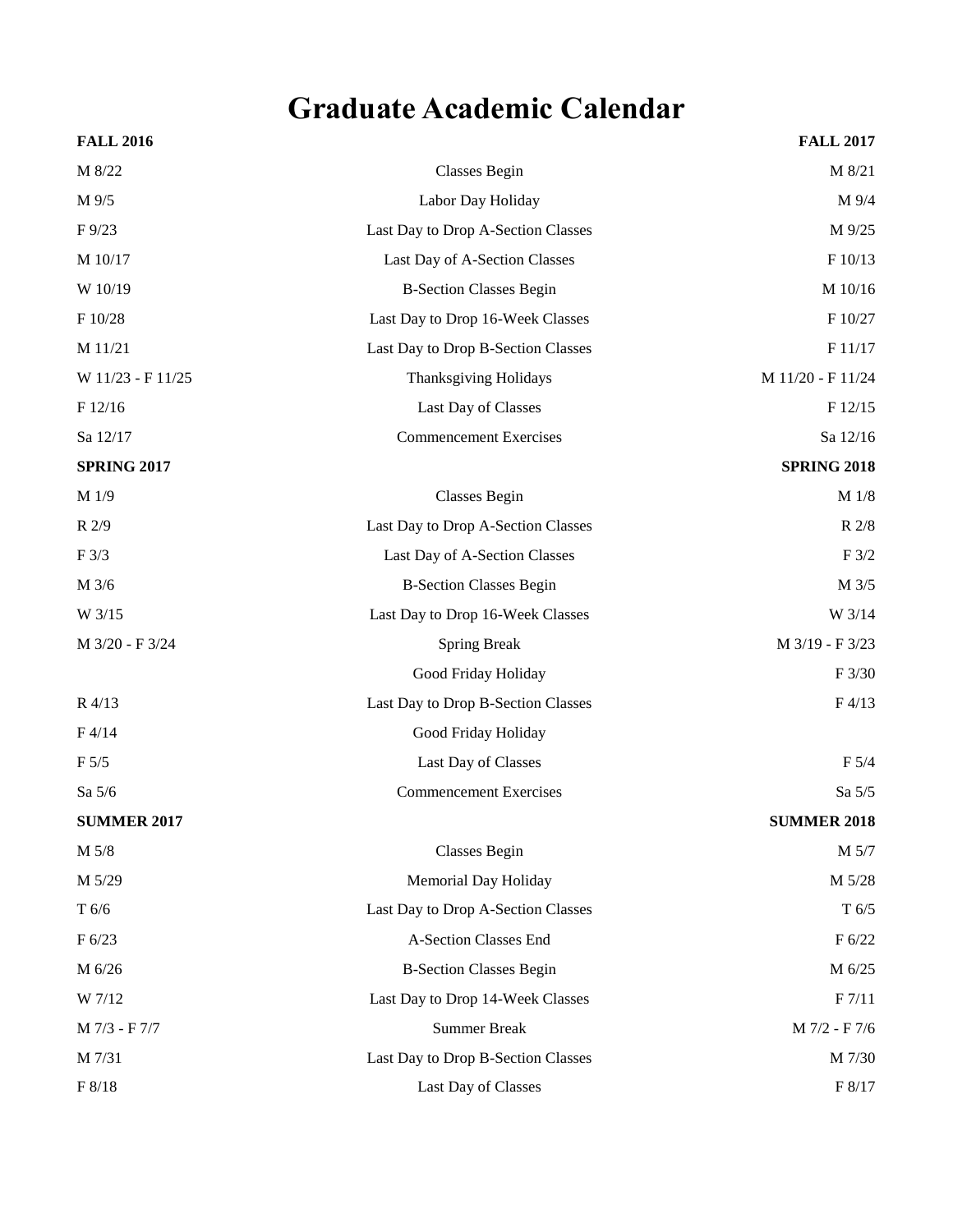### **The Mission of the University**

The faculty and board of trustees have accepted the following statement as being an accurate expression of the university basic mission:

John Brown University provides Christ-centered education that prepares people to honor God and serve others by developing their intellectual, spiritual, and professional lives.

### **Statement of Faith**

The doctrinal position of the institution is contained in the following Articles of Faith which have been adopted by the National Association of Evangelical's:

1. We believe the Bible to be the inspired, the only infallible, authoritative word of God.

2. We believe that there is one God, eternally existent in three persons: Father, Son and Holy Spirit.

3. We believe in the deity of our Lord Jesus Christ, in His virgin birth, in His sinless life, in His miracles, in His vicarious and atoning death through His shed blood, in His bodily resurrection, in His ascension to the right hand of the Father, and in His personal return in power and glory.

4. We believe that for the salvation of lost and sinful people regeneration by the Holy Spirit is absolutely essential.

5. We believe in the present ministry of the Holy Spirit by whose indwelling the Christian is enabled to live a godly life.

6. We believe in the resurrection of both the saved and the lost; they that are saved unto the resurrection of life and they that are lost unto the resurrection of damnation.

7. We believe in the spiritual unity of believers in our Lord Jesus Christ.

### **Educational Philosophy**

The faculty has expressed its purpose as sending forth graduates

### **Whose lives reflect the love of Christ**

Through reverence toward God.

Through consecration to Christ and His Church.

Through knowledge of the Bible and appreciation of its principles.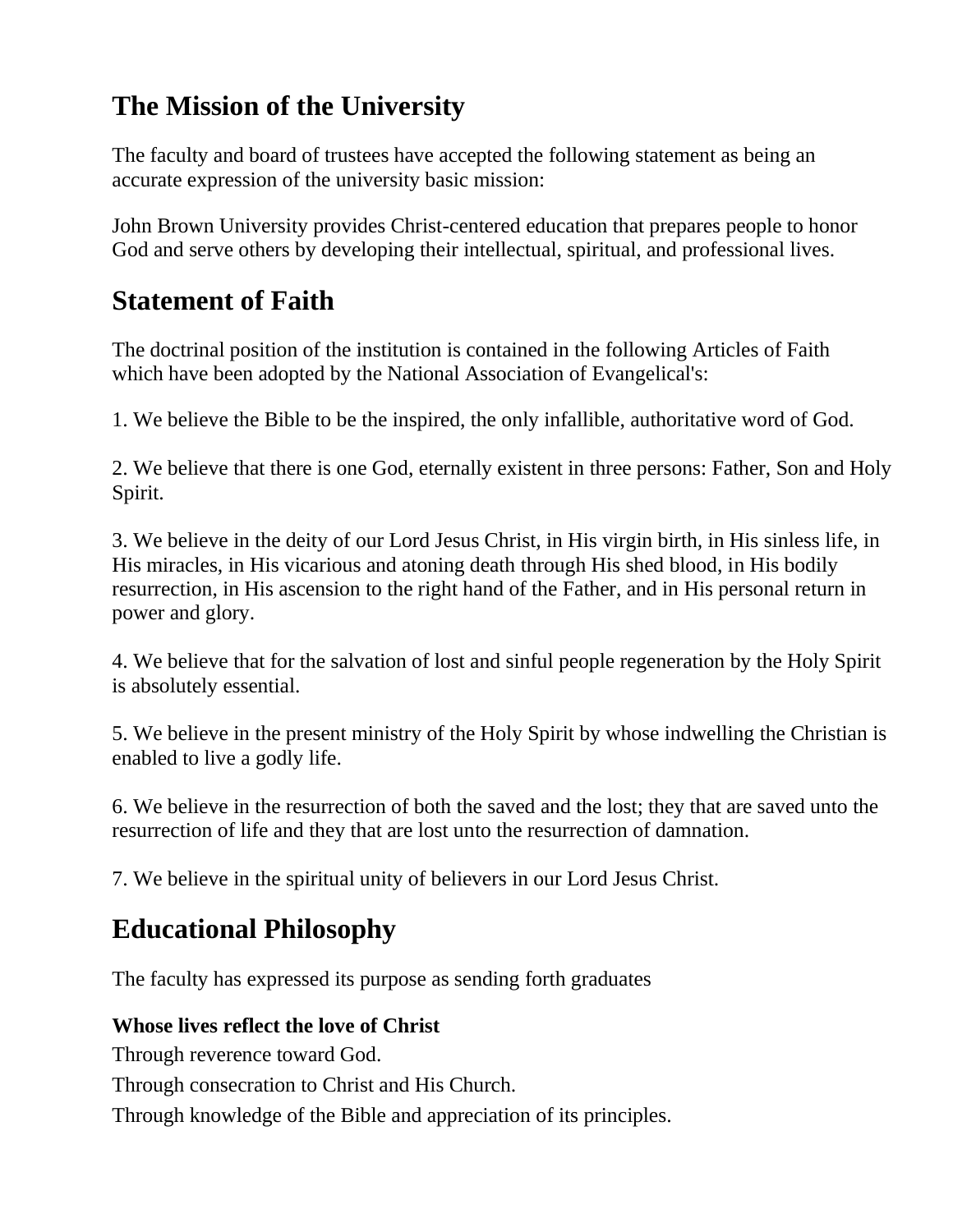Through participation in Christian activities with talents, means, and time. Through tolerance, humility, and helpfulness to others.

### **Who possess intellectual integrity and an enthusiasm for continuing self-development**

Through use of mental processes which lead to intelligent decisions.

Through familiarization with sources of information.

Through utilization of knowledge.

Through mastery of means of communication of ideas.

### **Who are able to function effectively in a multicultural world**

Through a heightened awareness of diverse cultural contexts and values. Through development of skills and attitudes necessary to interact, work, and minister with people of other cultures.

Through understanding the inclusiveness of God's Kingdom and the equality of all people before God.

Through formation of a Christian perspective of the world.

### **Who are eager and able to perform a share of the world's work**

Through their willing response to God's unique plan.

Through working in chosen vocations with skill, efficiency, and dedication.

Through a cooperative and understanding attitude toward fellow workers.

### **Who make worthy contributions to their communities**

Through active cooperation with other people toward general community improvement.

Through promoting wholesome entertainment, adequate educational programs, and other phases of community welfare.

Through exercising their political privileges in the spirit of Christ.

Through practicing the high ideals of love and justice toward all people.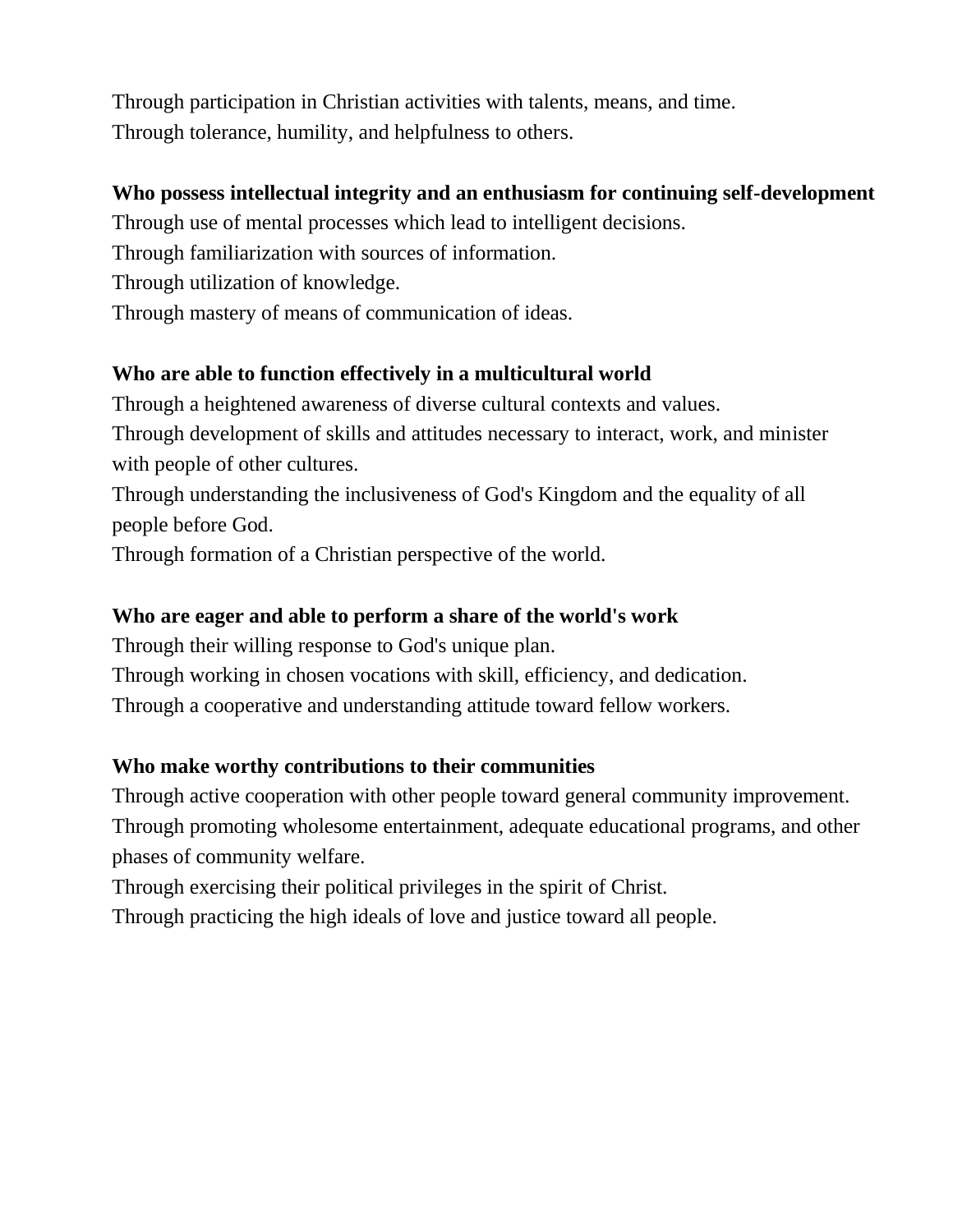### **History**

John Brown University's rich history began with enthusiastic author, educator, radio broadcaster, and evangelist, John E. Brown, who recognized the need for an academic institution that would prepare young people to serve Christ. In 1919, with a goal of educating the "Head, Heart, and Hand," John Brown laid the foundation for the institution that would later be called John Brown University. The vision of JBU has been carried through its ninety-seven year history by the leadership of the founder, his son, John Brown Jr., his grandson, John Brown III, and Presidents George Ford, Lee Balzer, and now Charles Pollard.

### **Head**

The university offers an education based on a liberal arts core curriculum and 44 undergraduate majors. Also available at JBU are academic opportunities for professionals and graduates. The JBU Degree Completion Program was established in 1993 to meet the needs of working adults and allows them to complete their undergraduate degree. In 1995, JBU began offering graduate classes. The Graduate School offers master's degrees in Business, Counseling, Education, and Fine Arts.

### **Heart**

Since its founding, JBU has sought to nourish the spiritual life of its students. Professors and students work together to integrate a Christian worldview with their understanding and practice of academic disciplines. Professors and staff also make themselves available to guide and mentor students in the faith.

Within the JBU community there are a variety of opportunities for students to deepen and live out their faith. Chapel services are held three times a week and feature dynamic worship and gifted guest speakers. A wide variety of ministry opportunities are offered to students through the Office of Christian Formation.

### **Hand**

Students also gain valuable professional and personal life-skills that equip them to serve in business, education, industry, the arts, and a variety of other fields. Students and graduates are encouraged to integrate faith in the workplace and in every area of their lives.

While the scope of JBU's mission has grown over the last 97 years, the central direction of that mission has remained the same: "Christ Over All."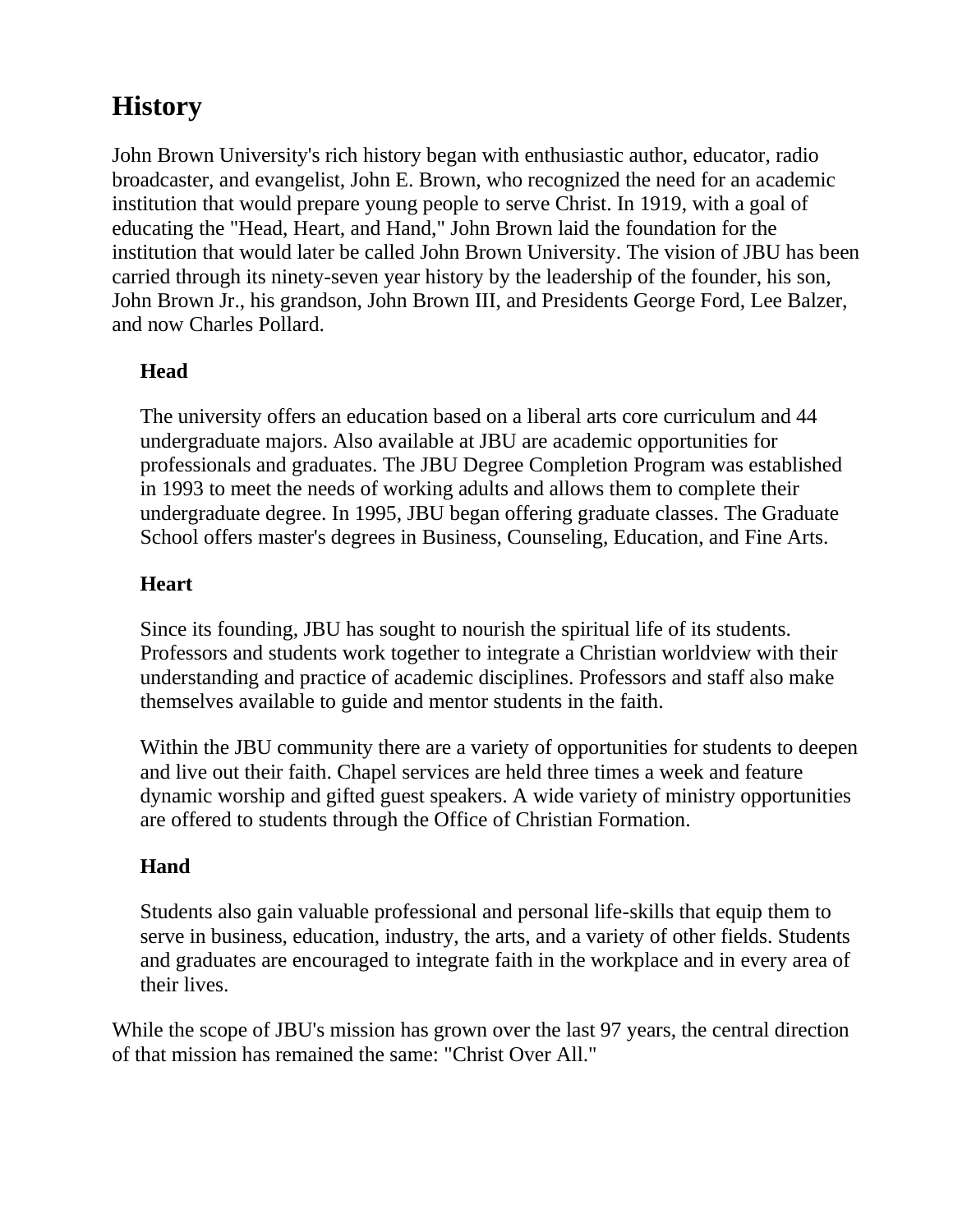### **Accreditation**

John Brown University is accredited by the Higher Learning Commission, http://ncahlc.org, (800) 621-7440, and is approved by the Arkansas State Department of Education (ADE), http://www.arkansased.org.

The education preparation programs are accredited by the National Council for Accreditation of Teacher Education (NCATE). On July 1, 2013 NCATE consolidated with the Teacher Education Accreditation Council (TEAC) and formed the Council for Accreditation of Educator Preparation (CAEP) as the new accrediting body for educator preparation http://caepnet.org, (202) 223-0077.

All business degree programs of the Donald G. Soderquist College of Business are accredited by the Accreditation Council for Business Schools and Programs (ACBSP), http://www.acbsp.org, (913) 339-9356.

The United States Department of Justice has approved John Brown University for the education of foreign students.

### **Council for Christian Colleges & Universities**

John Brown University is a charter member of the Council for Christian Colleges & Universities (CCCU), a resource- and information-sharing association of 118 Christcentered colleges and universities of the liberal arts and sciences. Member schools, which must be accredited four-year institutions, are committed to maintaining the highest academic standards within an environment which fosters moral and spiritual development in individuals and communities. Incorporated in 1982, the CCCU includes schools representing more than 30 denominations and offers numerous interchange programs in academics and assessment. Headquarters are at 329 Eighth Street NE, Washington, DC 20002, http://www.cccu.org, (202) 546-8913, fax (202) 546-8713.

## **Location**

Located in one of the fastest growing areas in the nation, John Brown University is an interdenominational Christian university. JBU faculty and staff work to provide a tremendous number of experiential learning opportunities for students, in and out of the classroom, that develop the "Head, Heart, and Hand." John Brown University's main campus is located in Siloam Springs, Arkansas. Educational Centers are located in key metropolitan areas of Arkansas: Rogers, Fort Smith, and Little Rock.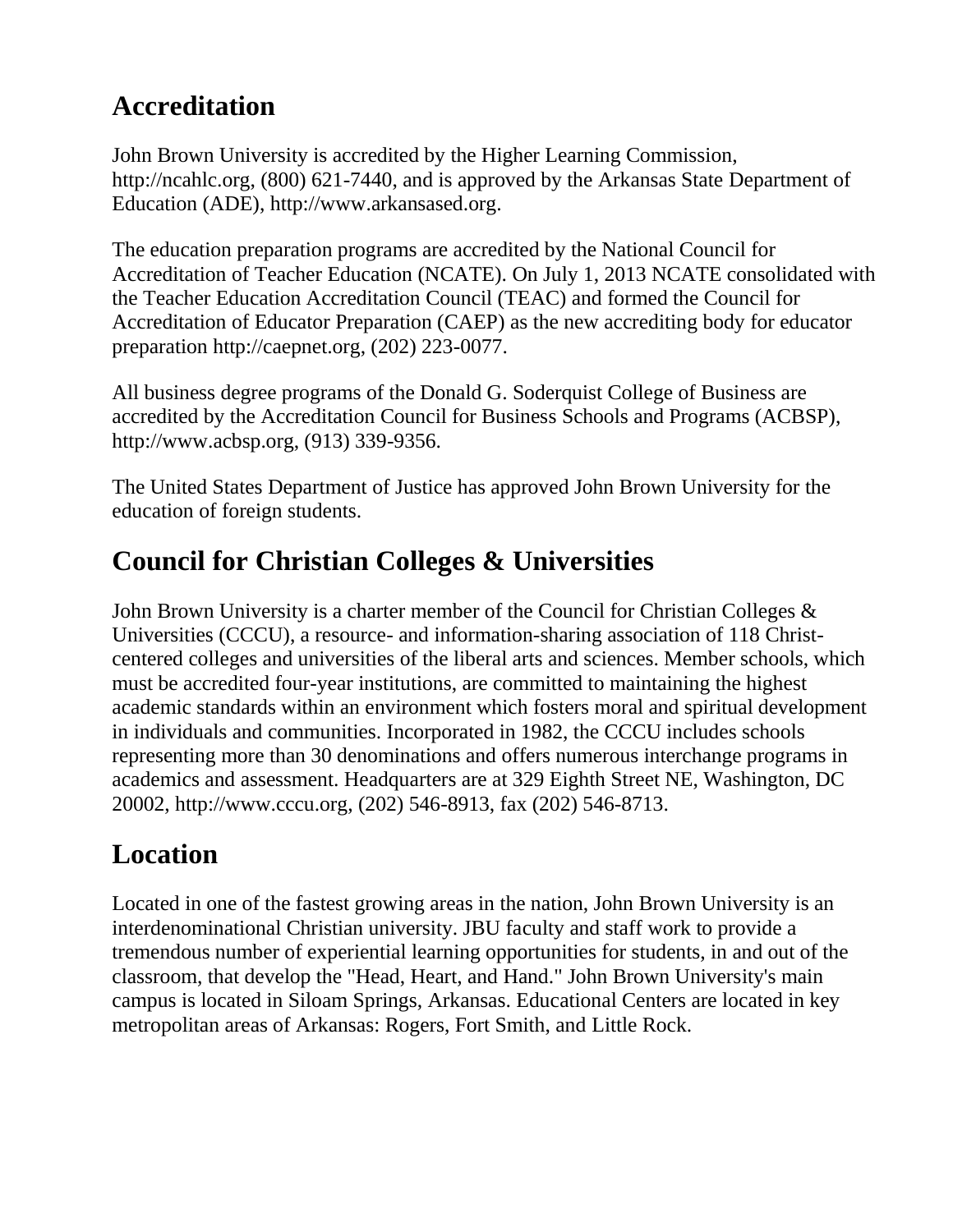# **The Student Body**

The student body of John Brown University consists of approximately 2,250 students including over 600 graduate students.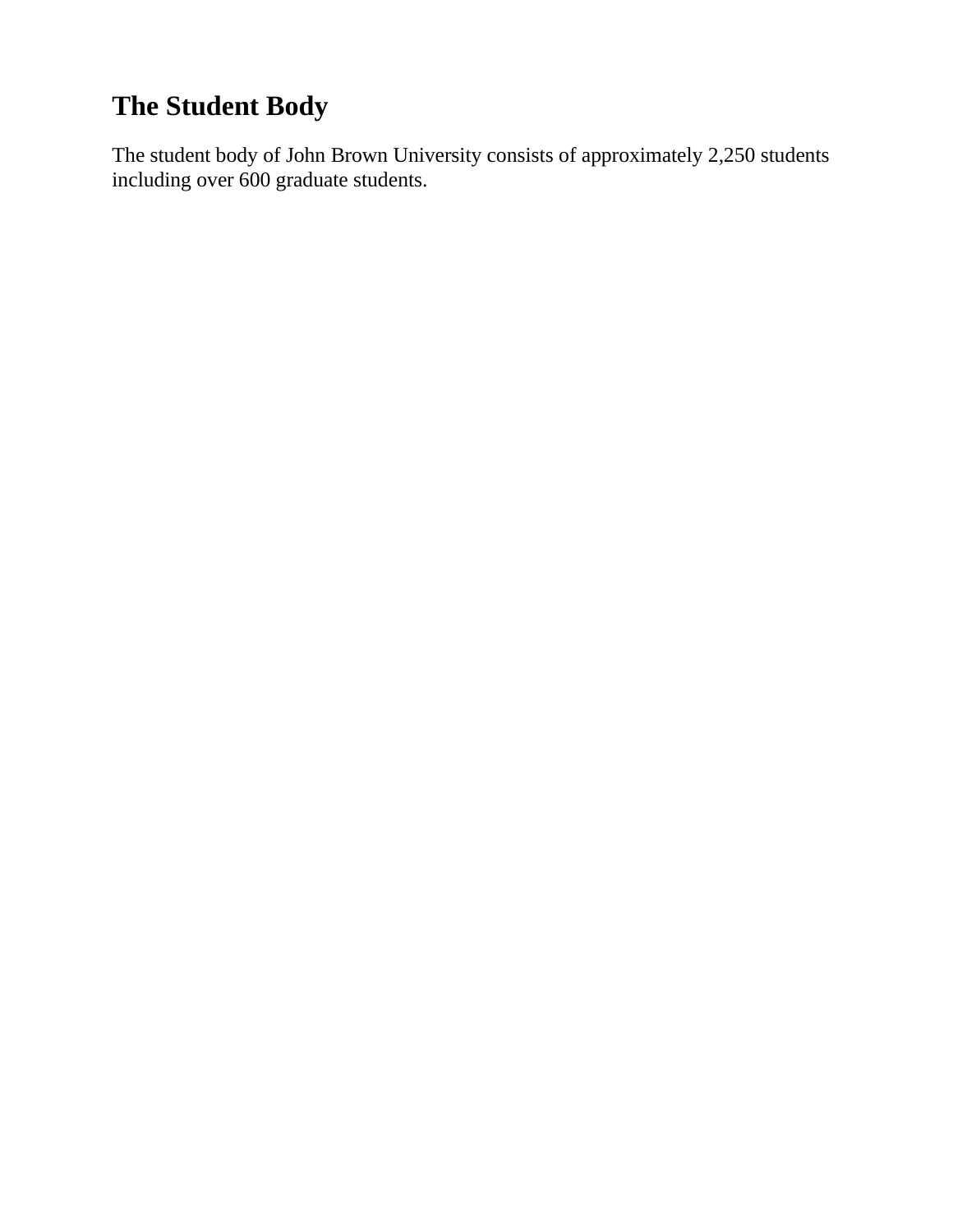# **Soderquist Leadership**

Soderquist Leadership is a not-for-profit organization founded in 1998 by Don Soderquist, former COO and Senior Vice-Chairman of Wal-Mart Stores, Inc. Located in Siloam Springs, Arkansas, Soderquist Leadership impacts people by delivering values-focused training and development that equips leaders to win in the marketplace.

Soderquist Leadership's customizable training programs are focused on the individual, team, or organizational level. Customers include corporations, not-for-profit organizations, and emerging leaders in graduate and undergraduate programs. Soderquist Leadership engages leaders through programs such as the Soderquist Leadership Summit and senior team alignment for senior executives, the Milestone Leadership Intensive for high potential leaders, strategic planning and culture building for entire organizations, and team building programs.

They also offer Soderquist Fellowships to top applicants of John Brown University's Master of Business Administration, Master of Science in Leadership and Ethics, and Master of Fine Arts programs. While working full-time for Soderquist Leadership, Soderquist Fellows receive full tuition and a stipend for a two-year experience, completing graduate degrees, contributing to the mission, and working alongside veteran business leaders.

Visit <http://www.soderquist.org/> to learn more.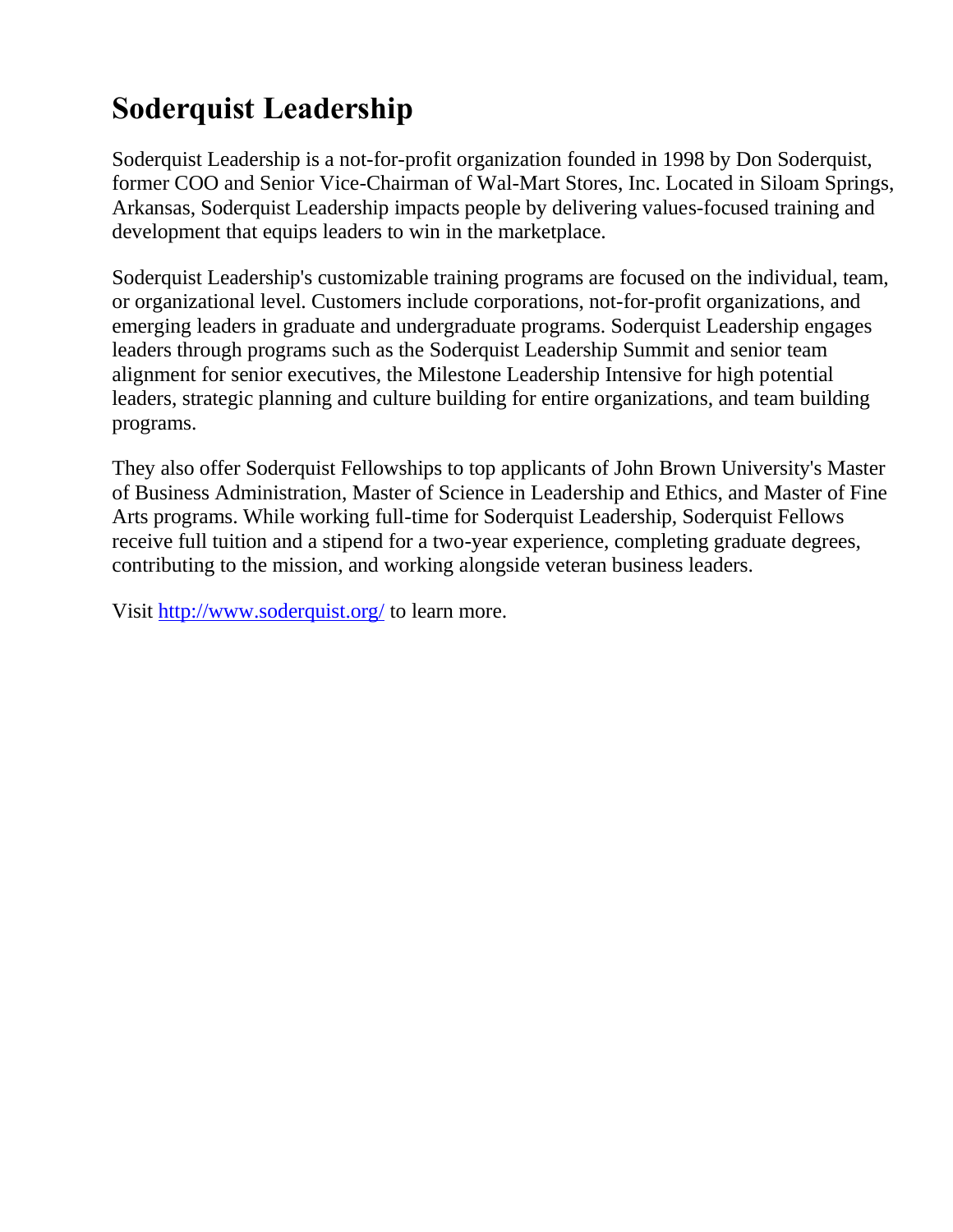# **The Center for Healthy Relationships**

#### **Vision Statement**

The Center for Healthy Relationships (CHR) exists to encourage and enrich relationships through the transforming power of biblically-based principles.

#### **Mission Statement**

The Center for Healthy Relationships equips people for healthy relationships through biblically-based consulting, education, enrichment, resources, research, and assessment.

#### **Primary Goals:**

Provide innovative resources that promote healthy relationships by increasing Emotional and Relational Intelligence (ERQ™), teaching healthy communication and conflict management skills, and encouraging the development of a growth-focused mindset.

Provide informational and training events designed to instill Christ-centered principles of healthy relationships, with an emphasis on marriage relationships, not only in the JBU and CCCU communities, but also locally, regionally, nationally, and internationally.

Provide programs and resources for premarital, marital and workplace relationship programs and educational opportunities across the life-cycle and socio-economic spectrum, in ways that strengthen churches, schools, community agencies, and corporations.

Consult with pastors, church and parachurch leaders to assess (Church Relationship Assessment) and increase the effectiveness of existing marriage ministries and programs, to develop new courses and/or programs, and to equip leaders to facilitate the implementation of those programs.

Continue our work with institutions of higher education to help leaders assess (Student Relationship Assessment) the degree to which their efforts are making a measurable difference in the emotional, relational, and spiritual lives of their students.

Expand our ongoing efforts to increase the awareness of the personal and corporate value of healthy marriages and relationships, and help Northwest Arkansas become a place that is known for healthy marriages and families.

Visit Liferelationships.com to learn more.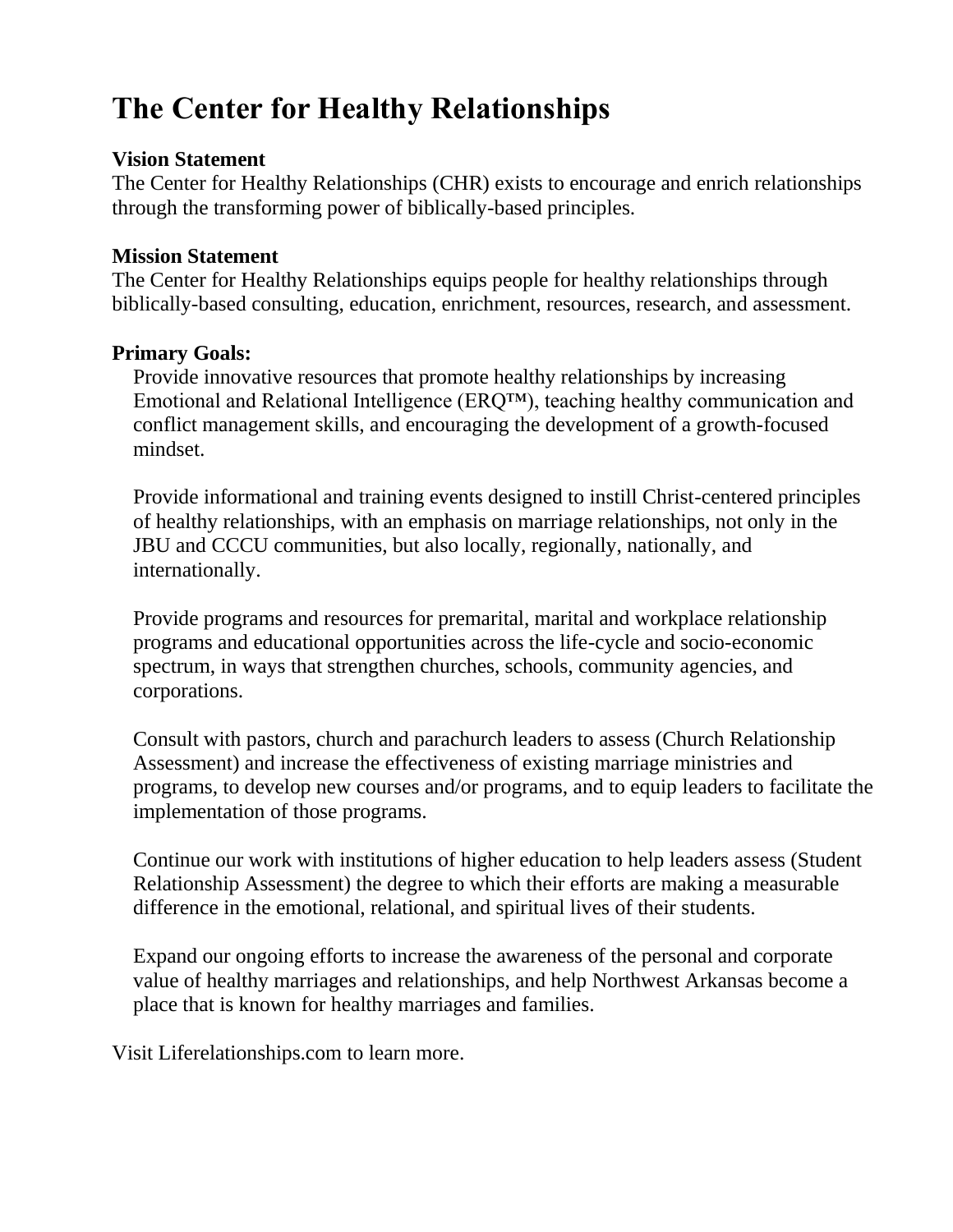# **The Graduate School**

The Graduate School comprises the students, faculty, staff, programs, policies, and facilities affiliated with master's level education at John Brown University. The Graduate School works with JBU's academic colleges and divisions to support graduate degree and certificate programs in a variety of disciplines.

### **History**

In 1995, John Brown University began offering graduate courses leading to the Master of Science (M.S.) in Counseling. Graduate degrees in business were first offered in 1999 with the creation of the M.S. in Leadership and Ethics and later the Master of Business Administration (M.B.A.). The Department of Graduate Counseling grew to include M.S. programs in Marriage and Family Therapy, School Counseling, and Clinical Mental Health Counseling as well as a Graduate Certificate in Play Therapy. The Graduate School began the Master of Education (M.Ed.) degree in Curriculum & Instruction in 2012, the Master of Arts in Teaching (M.A.T.) degree in Secondary Education in 2014, the Master of Fine Arts (M.F.A.) degree in Collaborative Design in 2015, and the Master of Arts (M.A.) degree in Higher Education in 2016.

International study opportunities for graduate students began in 2005 with a ten-day Graduate Business experience in Belfast, Northern Ireland. In the years since, students in the Graduate School have participated in brief international study courses in Guatemala (Business, Counseling), China (Business), Brazil (Business), and Ireland (Business, Counseling, Education). International travel experiences have become a hallmark of many JBU graduate programs.

### **Facilities**

### **Educational Centers**

Graduate classes are offered in several locations throughout Arkansas, including the main campus in Siloam Springs and at educational centers in Rogers, Fort Smith, and Little Rock. The centers are designed for adult students and are outfitted with seminar style classrooms, computers with internet access, and the latest in technical equipment.

### **CARE Clinics**

As a counseling center with offices in Northwest Arkansas, Fort Smith, and Little Rock, JBU's CARE Clinics are an integral part of the Department of Graduate Counseling programs. The clinics provide a valuable service to the community by offering affordable counseling to anyone in the community. The counselors include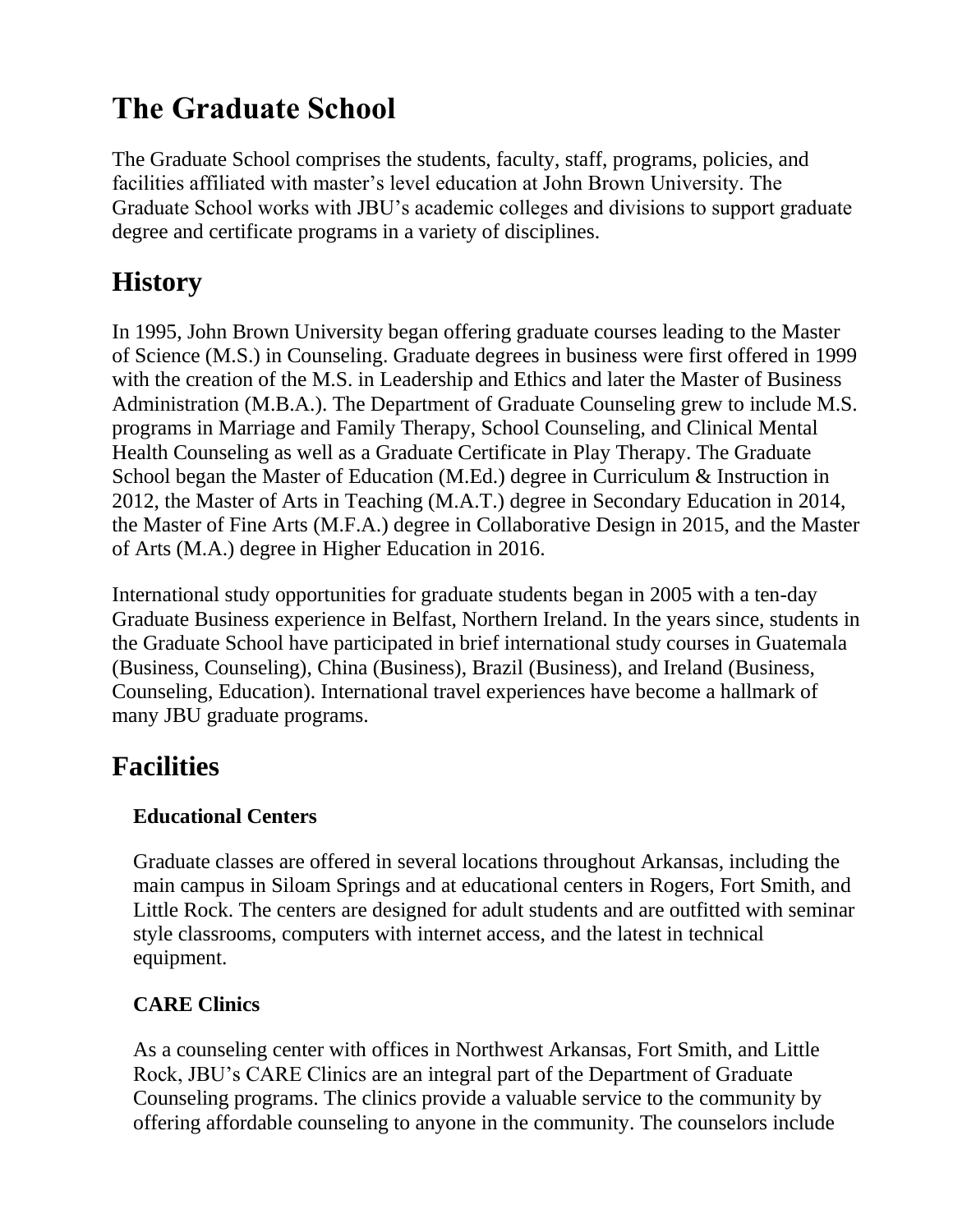both licensed counselors and graduate students working to fulfill their internship requirements in the final stage of their counseling degree program.

### **Play Therapy Institute**

The Play Therapy Institute is housed in one of the two CARE Clinic facilities located on JBU's main campus. The 2,400 square-foot facility includes therapy suites specifically designed to deliver play therapy services. The suites include sandtray rooms, family-sized play therapy suites and a parental consultation suite.

### **Online Options**

Many graduate classes are offered online. All requirements for online courses may be accomplished using internet-based interactions, which allow students to learn in their preferred location and environment.

### **Faculty**

Graduate faculty includes both full-time faculty and adjunct professors, all of whom have relevant experience in the fields they teach.

### **International Practicums**

Graduate students may earn graduate credit through study abroad opportunities offered by JBU. Travel locations include places such as Central and South America, China, and Ireland where students are immersed in the culture. The practicums consist of pre- and post-trip classes and course work, the travel experience and, in some cases, project development.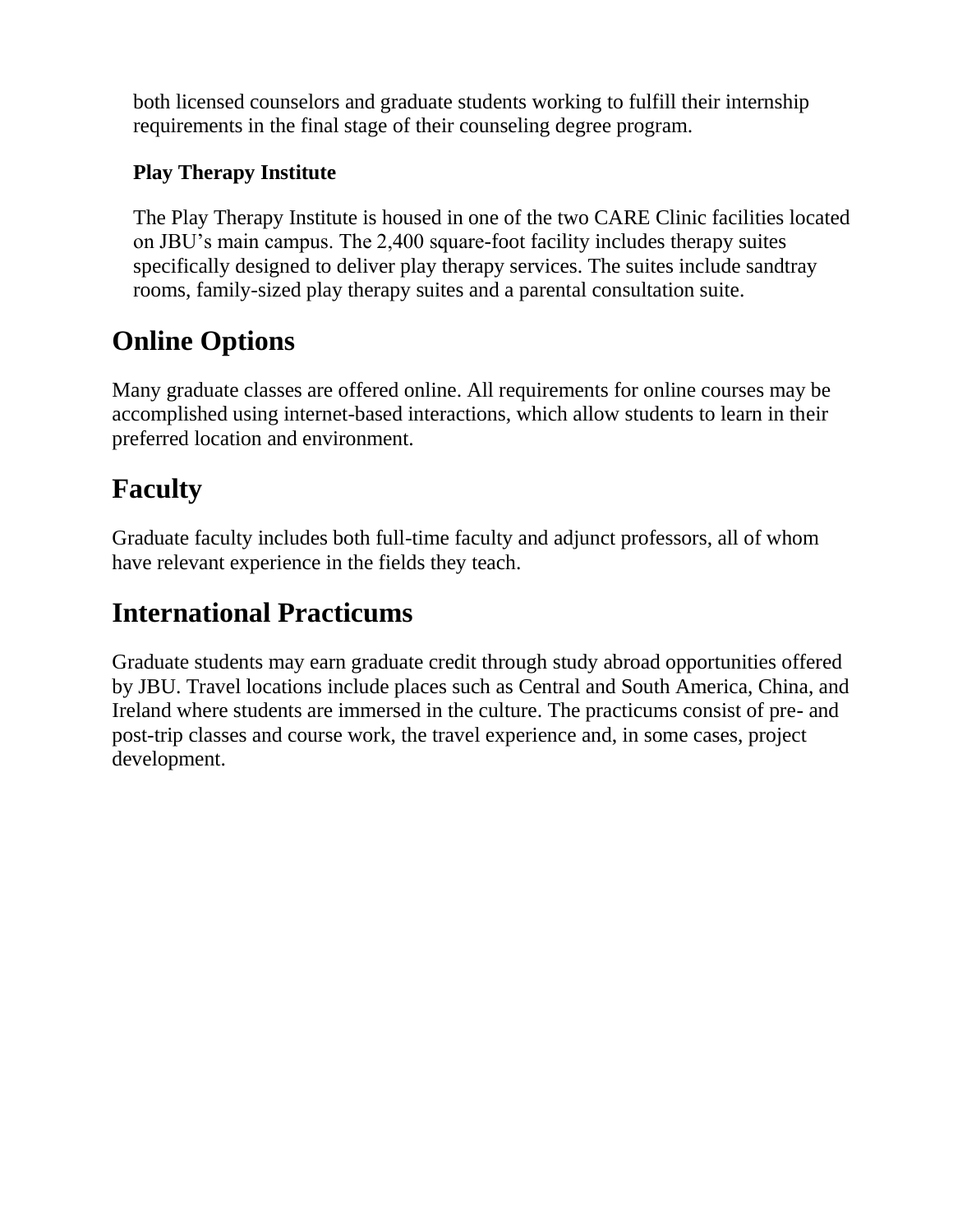### **Academic Colleges & Divisions**

### Business, Counseling, Education, and Visual Arts

### **Donald G. Soderquist College of Business**

### **Department of Graduate Business**

Business Administration (M.B.A.) Concentration in International Business Concentration in Market Research and Consumer Insights Concentration in Organizational Behavior

Leadership and Ethics (M.S.)

### **Division of Communication and Fine Arts**

### **Department of Graduate Visual Arts**

Collaborative Design (M.F.A.)

### **College of Education and Human Services**

### **Department of Graduate Counseling**

Clinical Mental Health Counseling (M.S.) Marriage and Family Therapy (M.S.) School Counseling (M.S.) Graduate Certificate in Play Therapy (M.S.)

### **Department of Graduate Higher Education**

Higher Education (M.A.)

### **Department of Graduate Teacher Education**

Curriculum & Instruction (M.Ed.) Secondary Education (M.A.T.)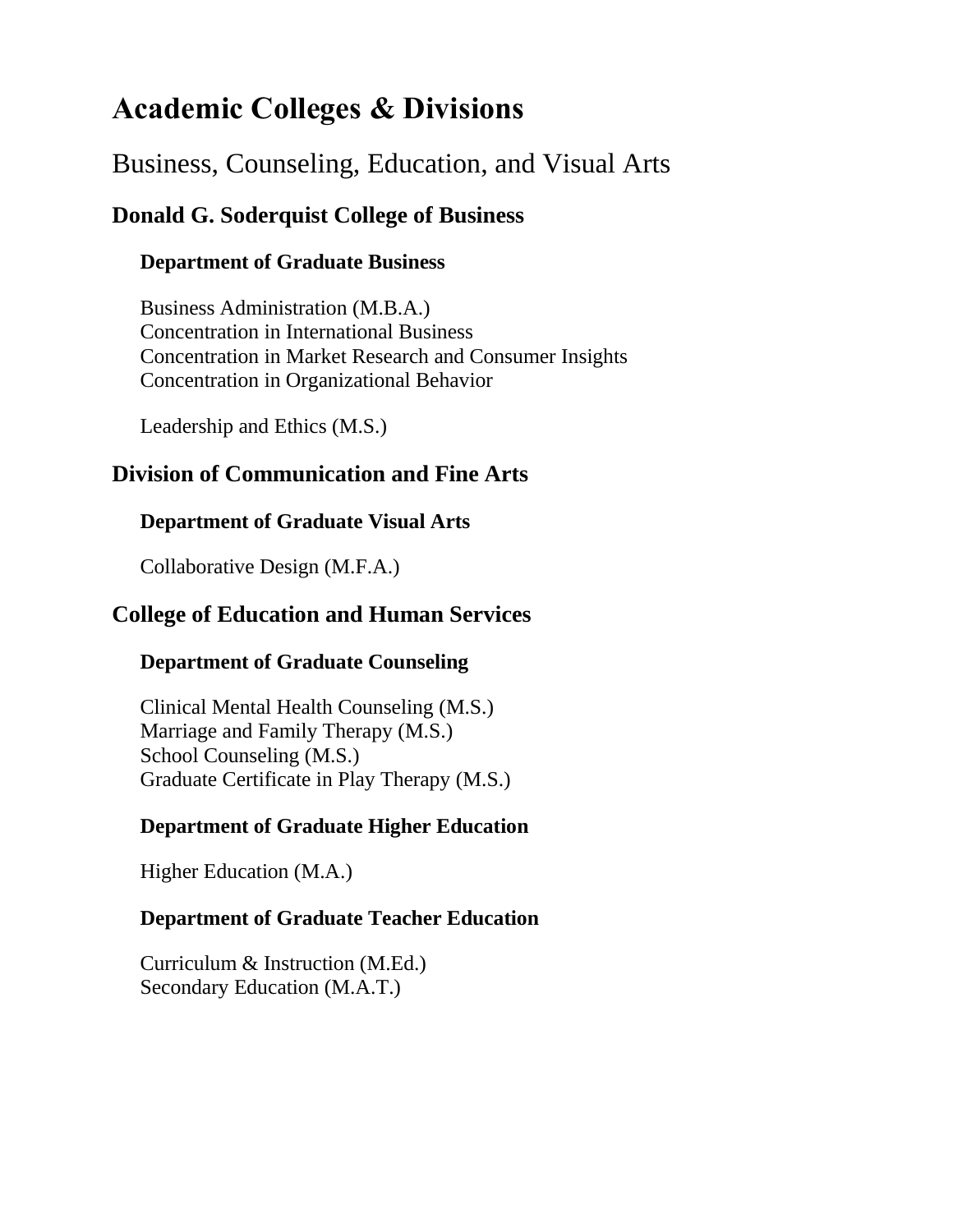# **Admission**

Graduate study at John Brown University emphasizes scholarship, research, and professional experience. A candidate seeking admission to graduate study must hold a bachelor's degree from a regionally accredited college or university and meet the following requirements:

1. Submit a completed graduate student application form with a \$35 non-refundable application fee. The application includes a 200-word essay regarding the applicant's professional plans and reasons for seeking acceptance into the program. Applications are available online at www.jbu.edu/grad/admissions.

2. Provide official transcripts from all colleges or universities attended. Transcripts must be mailed by the college or university directly to the graduate Admissions Office at John Brown University.

3. Submit graduate recommendation forms from three persons who are not related to the applicant but are familiar with the applicant's character and scholarship.

4. Present acceptable graduate entry tests appropriate for the desired degree, as described below.

5. Students applying for the M.Ed. in Curriculum & Instruction must hold a valid teaching license.

6. Students applying for the M.F.A. in Collaborative Design must also submit a digital portfolio and a resume or curriculum vitae.

7. Provide additional information or participate in an admission interview if requested by the Program Director or Dean.

### **Entrance Exam Requirements**

### **Business Programs**

For regular admission, applicants must achieve an acceptable score on the GRE, MAT, or GMAT. A score of 290 or higher with a minimum verbal score of 145 is required for the GRE (for GRE completed prior to July 2011, score must be 1000); 383 or higher is required for the MAT; and 470 or higher is required on the GMAT. The entrance exam may be waived for applicants with a cumulative undergraduate GPA of 3.0 or higher or who hold an earned graduate degree from an accredited institution.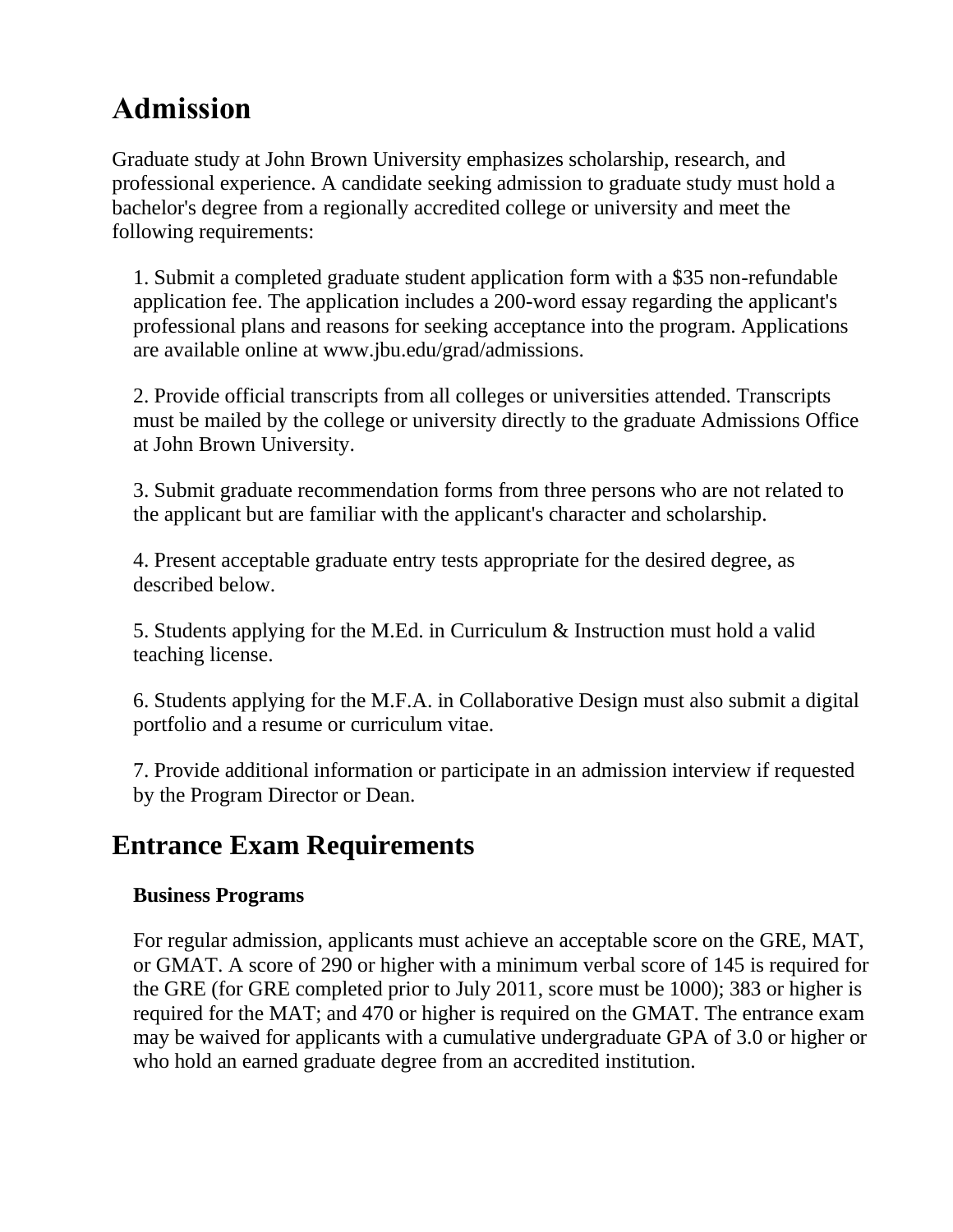#### **Counseling Programs**

For regular admission, applicants must score 290 or higher with a minimum verbal score of 145 on the GRE (for GRE completed prior to July 2011, a score of 1000 is required). The entrance exam may be waived for applicants who hold an earned graduate degree from an accredited institution in a related field.

### **Teacher Education Program**

For regular admission, applicants must score 290 or higher with a minimum verbal score of 145 on the GRE (for GRE completed prior to July 2011, a score of 1000 is required).

### **Higher Education Program**

For regular admission, applicants must achieve an acceptable score on the GRE or MAT. A score of 290 or higher with a minimum verbal score of 145 is required for the GRE (for GRE completed prior to July 2011, score must be 1000); 383 or higher is required for the MAT. The entrance exam may be waived for applicants with a cumulative undergraduate GPA of 3.0 or higher or who hold an earned graduate degree from an accredited institution.

### **Collaborative Design Program**

No entrance exam is required.

### **Admission Status**

Applications for graduate admission are reviewed by the respective Program Director and the Dean. Students are admitted to graduate study under one of the following statuses:

### **Regular Status**

Admission to regular status requires both an undergraduate grade point average of 2.7 or higher (4.0=A) and fulfillment of entrance exam requirement.

#### **Provisional Status**

An applicant who does not meet all the criteria for regular admission status but who demonstrates potential for success in a graduate program may be admitted under provisional status. Appropriate graduate credit earned while in this status will apply toward fulfilling degree requirements. If the applicant satisfactorily completes the first 12 semester hours with at least a 2.85 cumulative grade point average and receives the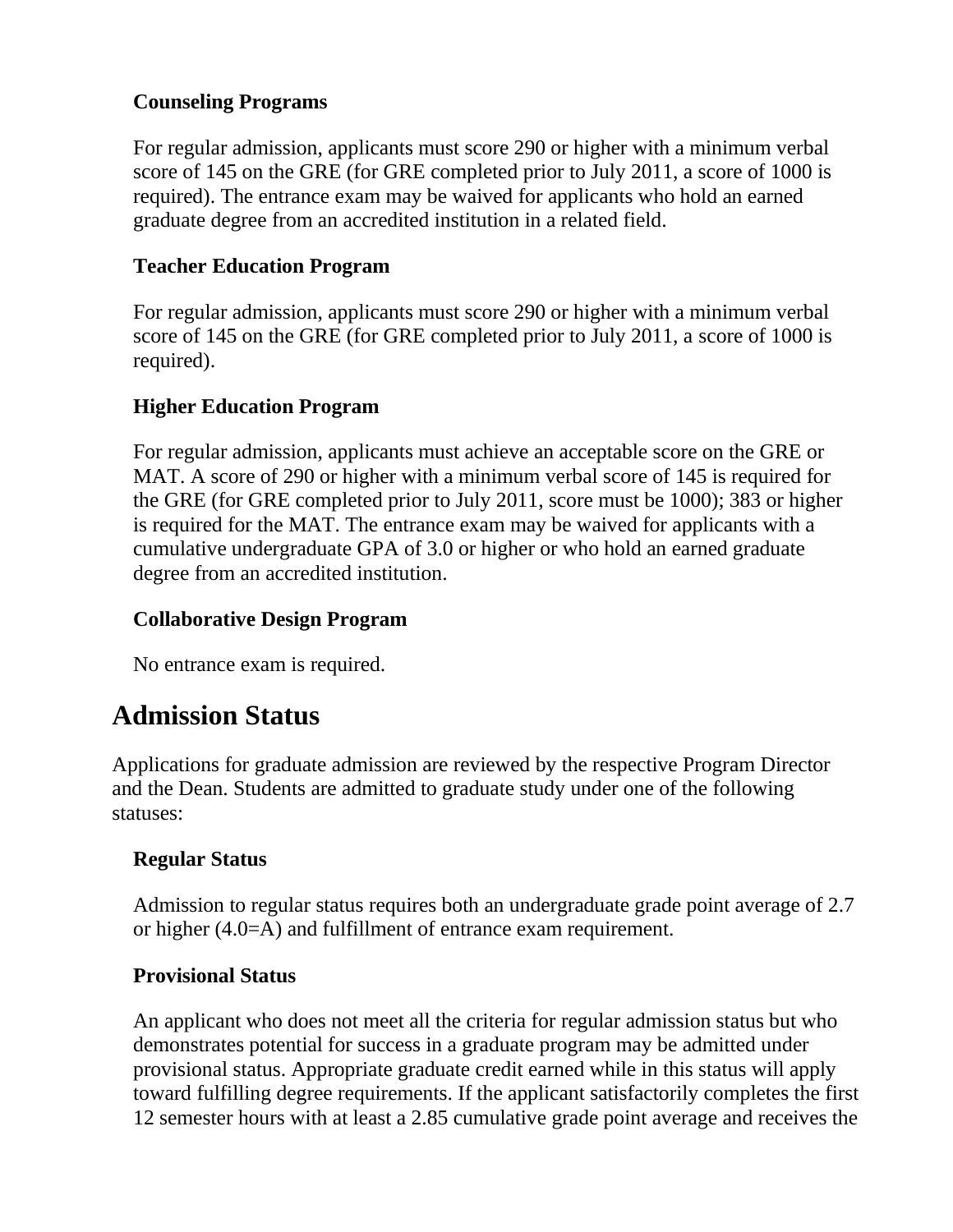recommendation of the Program Director, regular status will be granted; otherwise, the student will be dismissed.

### **Non-Degree Status**

Individuals wishing to enroll without pursuing a degree and who qualify for admission under regular status should complete a non-degree application. Non-degree students are required to pay for all instruction and other services at the regular rate. The student may not become a degree candidate under this status. Credits earned may count toward a degree only after the student reapplies and is accepted for admission under regular status. The reapplication process must include all relevant transcripts and applicable exam scores.

In most cases, a maximum of six hours may be completed under non-degree status. Permission to take more than six hours is subject to approval by the respective Program Director and the Dean. Students enrolled in degree programs have priority over non-degree students in class registrations and on waitlists.

### **International Admission Requirements**

John Brown University admits international students who meet the general admission criteria, hold the equivalent of a bachelor's degree from an accredited or recognized university, and have demonstrated proficiency in English.

Applicants from non-English speaking countries must take the Test of English as a Foreign Language (TOEFL) administered by the Educational Testing Service at the nearest examination center. The minimum score for admission is a total of 550 or above on the paper-based test or 79 or higher on the Internet-based test.

International applicants must do the following:

1. Submit a completed graduate student application along with a \$100 (US) nonrefundable international application fee. The application includes a 200-word essay regarding the applicant's professional plans and reasons for seeking acceptance into the program.

2. Provide official transcripts from all colleges or universities attended. Transcripts must be mailed by the college or university directly to the appropriate Admissions Office at John Brown University. Non-English academic records must include certified translation into English.

3. Submit graduate recommendation forms from three persons who are not related to the applicant but are familiar with the applicant's character and scholarship.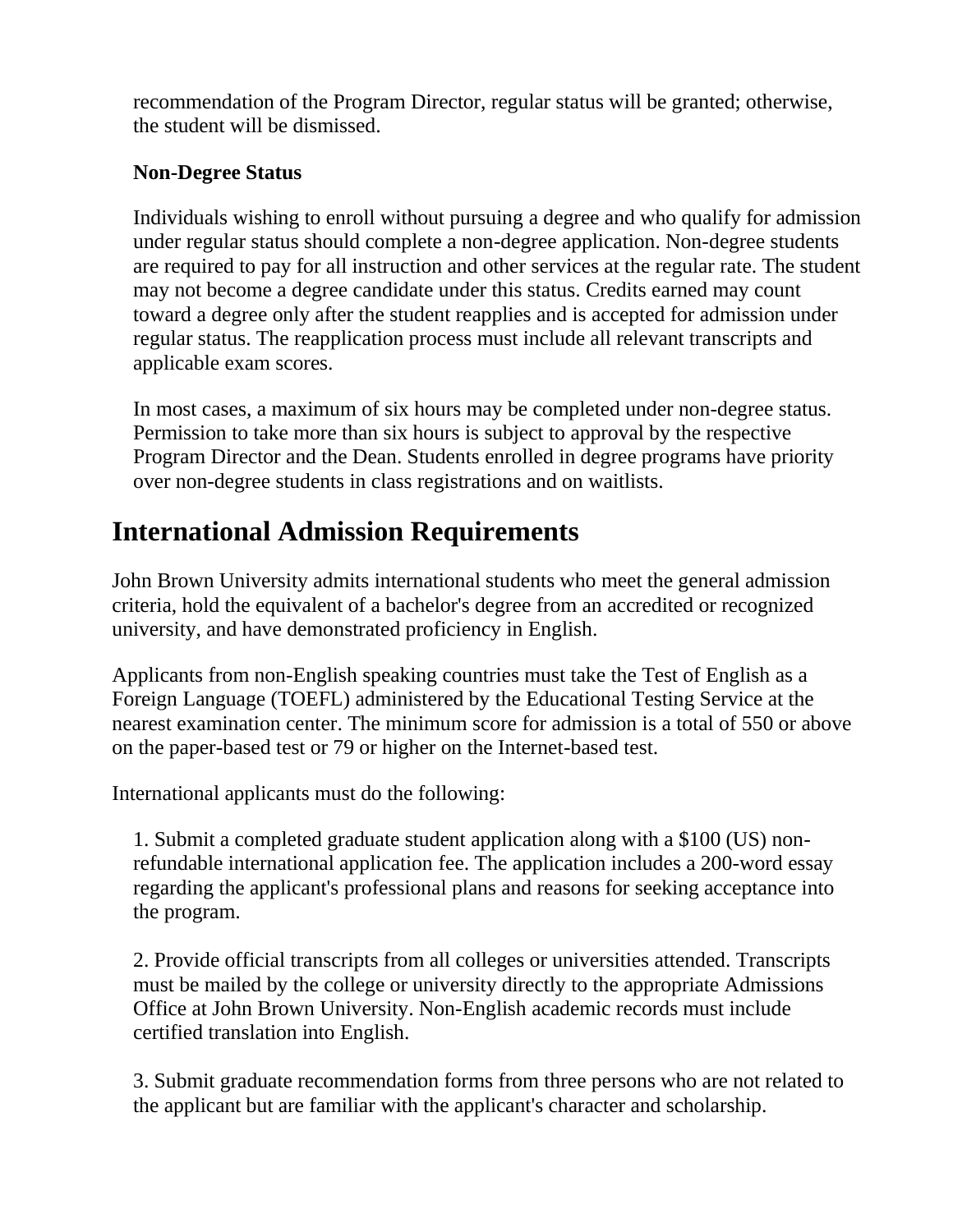4. Present acceptable graduate entry tests appropriate for the desired degree.

5. Provide immunization records including date of measles/rubella vaccination, if the student plans to be enrolled for 12 or more hours during a semester, and proof of U.S. health insurance.

6. Submit official TOEFL score.

7. Provide official documents showing ability to pay college costs, or an Affidavit of Support (United States Citizenship and Immigration Services Form I-134, available through the International Programs office) completed by a U.S. sponsor.

8. Submit deposit for one year covering the cost of tuition for one year. Deposit is 100% refundable if student does not enroll.

9. Provide additional information or participate in an admission interview if requested by the Program Director or Dean.

When all admissions requirements have been met and a deposit equal to the amount of the first semester's tuition is paid (refundable in the event the student does not attend), the International Programs Office will issue an Immigration Form I-20 which allows the student to apply at the U.S. Embassy for an F-1 student visa.

Mr. William A. Stevenson III is the Director of the International Programs Department.

### **Nondiscriminatory Statement**

John Brown University admits persons to its programs and activities without regard to race, color, national or ethnic origin, or gender. The university does not discriminate on the basis of race, color, national or ethnic origin, physical or mental disability, or gender in the administration of education policies, admission policies, scholarship and loan programs, athletics, and other school-sponsored programs.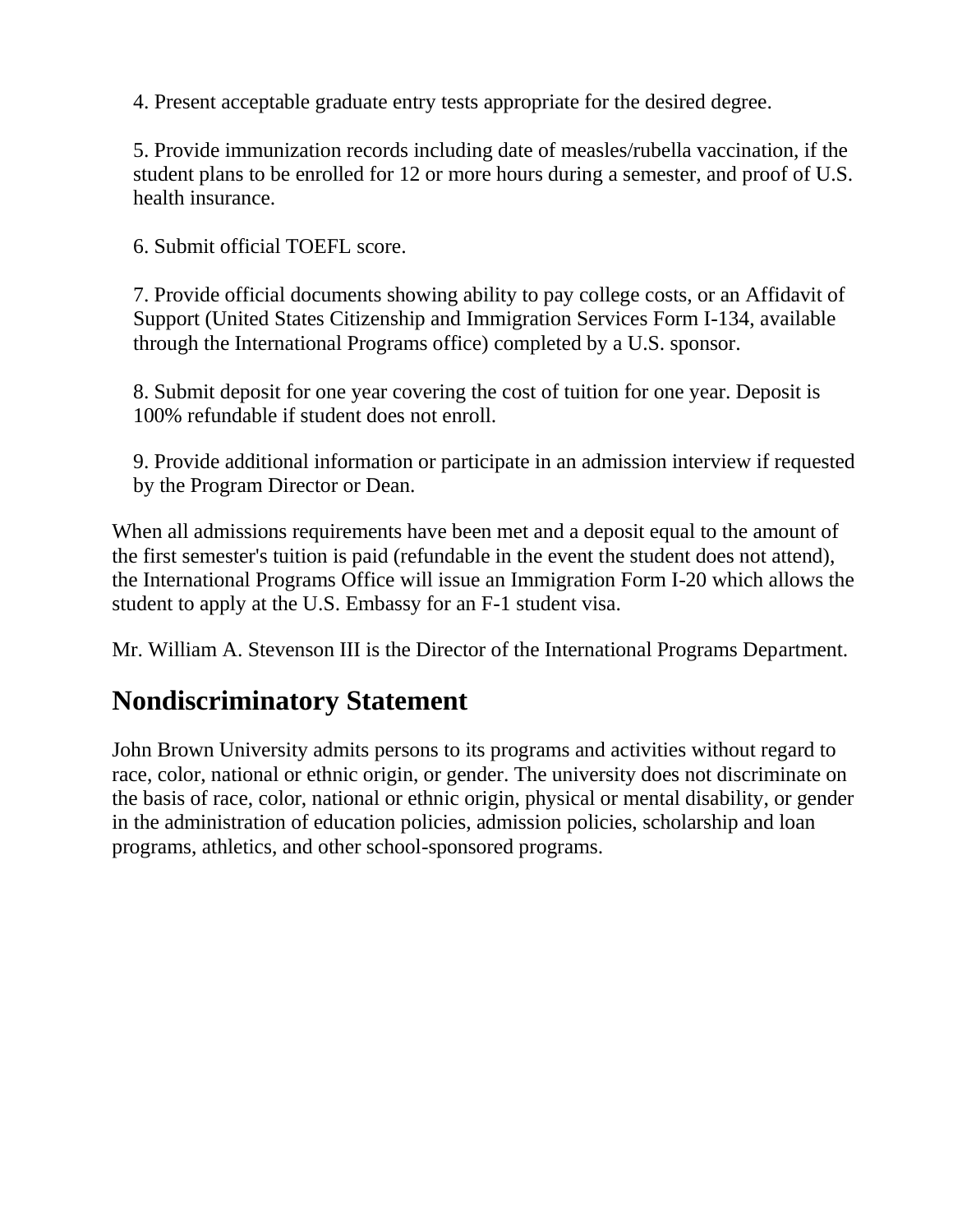# **Academic Policies**

Policies which apply to all degree programs are set forth in this section. Requirements applicable to specific degree programs are stated in the curricular outlines which appear in the academic program sections of the catalog.

The ultimate responsibility for understanding university policies and meeting all degree requirements rests with the student.

### **Catalog Regulations**

All students are subject to the provisions of the catalog which was in effect at the time of their initial enrollment at John Brown University, with the exception of items that apply for only a specified period of time, such as tuition charges. However, a student may petition the Program Director and the Dean for permission to change to a later catalog.

#### **Changes in Requirements and Regulations**

The university reserves the right to make modifications in policies, procedures, and regulations: e.g., transfer of credit, guidelines for degree requirements, housing regulations and charges, tuition and fees, and admission standards, and to make such modifications applicable to any or all currently-enrolled students. When modifications occur, sensitivity to reasonable dates of implementation and appropriate categories of currently-enrolled students affected will be exercised. Students will be notified of such changes through their Advisor, written notices, and campus publications.

#### **Course Credits**

The basic unit of course credit is the semester hour.

### **Enrollment Status**

A full-time graduate student is one who is enrolled for six or more semester hours.

### **Prerequisites and Corequisites**

Students are not permitted to enroll in courses for which they have not completed all prerequisites. A prerequisite course must have been completed with an acceptable passing grade before enrollment in the given course is permitted. A corequisite is a course in which a student must be enrolled and satisfactorily participating simultaneously to the given course.

### **Graduate Credit toward Undergraduate Degree**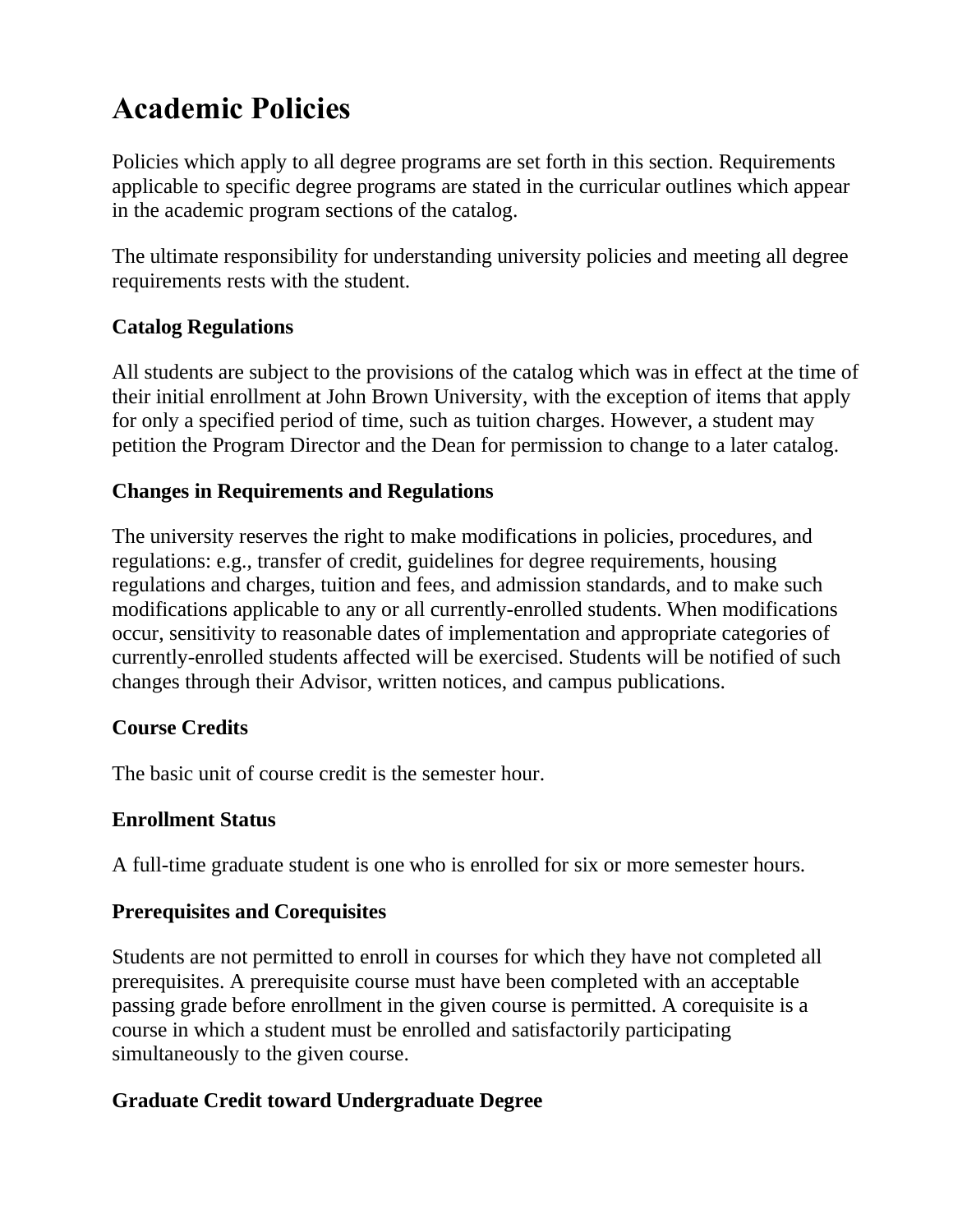John Brown University undergraduate students may receive permission to substitute JBU graduate courses for required or elective courses in an undergraduate degree program and then subsequently count those same courses as fulfilling graduate requirements in a related graduate program that the institution offers. Undergraduate students requesting to take graduate courses must have junior or senior standing, possess a cumulative undergraduate grade point average (CGPA) of 3.0 or higher, and receive permission from the respective graduate Department Head. Applicability of specific graduate courses toward undergraduate degree requirements is determined by the respective undergraduate Department Head. A maximum of 12 graduate hours may apply toward both an undergraduate degree and a graduate degree.

### **Time Limits**

A student enrolled in a graduate program requiring 40 or fewer hours is allowed a maximum period of four years, measured from the date of first enrollment, to complete the degree under the entering curriculum. A student enrolled in a program requiring 41 or more hours is allowed a maximum of six years to complete the degree under the entering curriculum. Students who do not complete their degree requirements within these time limits are subject to the degree requirements in effect at the time of completing the degree.

### **Recency of Credit**

Credit earned ten years or more prior to admission to a student's current graduate program may not be applied toward meeting graduation requirements without special approval by the Program Director and the Dean. This policy applies to transfer credit as well as credit earned at JBU. Students wishing to apply older graduate credit toward a current degree must submit a petition to the respective Program Director for acceptance.

### **Adding and Dropping Courses**

Students register for graduate courses during the official published registration time periods. Students may not register for courses after the close of the late registration time period. Course registrations and additions completed during the late registration period must have approval from the respective Program Director and are subject to a late fee.

Semester and half-semester graduate courses dropped within the 100% refund period will not appear on the student's permanent record. Students who drop a course after the 100% refund period and by the "Last Day to Drop a Course" will receive a "W" on their permanent record. Non-completion of a course thereafter will result in a letter grade based upon the student's performance relative to the required work for the entire course.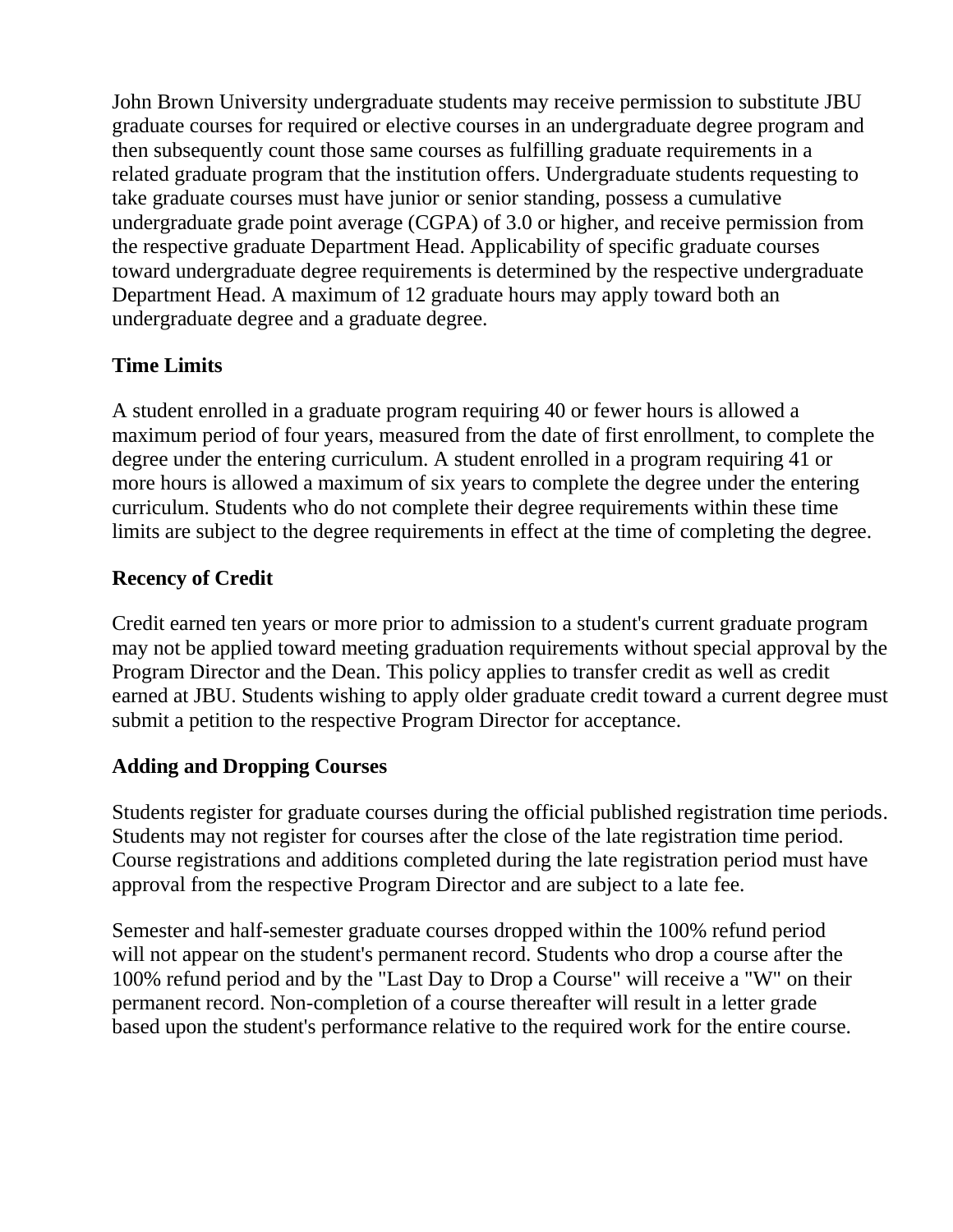### **Refund Policy**

Graduate students who withdraw from the university or drop a course may be entitled to a partial refund of that term's tuition and course fees. The percentage of refund is determined by the official date of withdrawal, according to the following schedules:

#### *If the program follows the traditional semester format (14-16 weeks):*

100% refund during the first week of the semester 80% refund during the second week of the semester 60% refund during the third week of the semester 40% refund during the fourth week of the semester 20% refund during the fifth week of the semester No refund after the fifth week of the semester

#### *For short terms or courses (typically 7 and 8 week terms):*

100% refund during the first week of the term

80% refund during the second week of the term

40% refund during the third week of the term

No refund after the third week of the term

#### *For non-sequential weekend courses:*

100% refund during the first week of class, beginning with the start of the first day of class

80% refund during the second week following the first day of class

40% refund during the third week following the first day of class

No refund after the third week of class

For example, for classes that meet Fridays and Saturdays, the first week of class begins the day of the course and ends Thursday of the following week. The second week begins the Friday after the first class meeting and ends Thursday of the next week, even if no further class meetings have occurred.

#### *For 1-4 day seminar courses:*

100% refund if dropped 7 or more days before the first class meeting 80% refund if dropped within the 7 days before the first class meeting No refund beginning the first day of class or later

Note: Spring break will not be counted as a week of the term for refund purposes.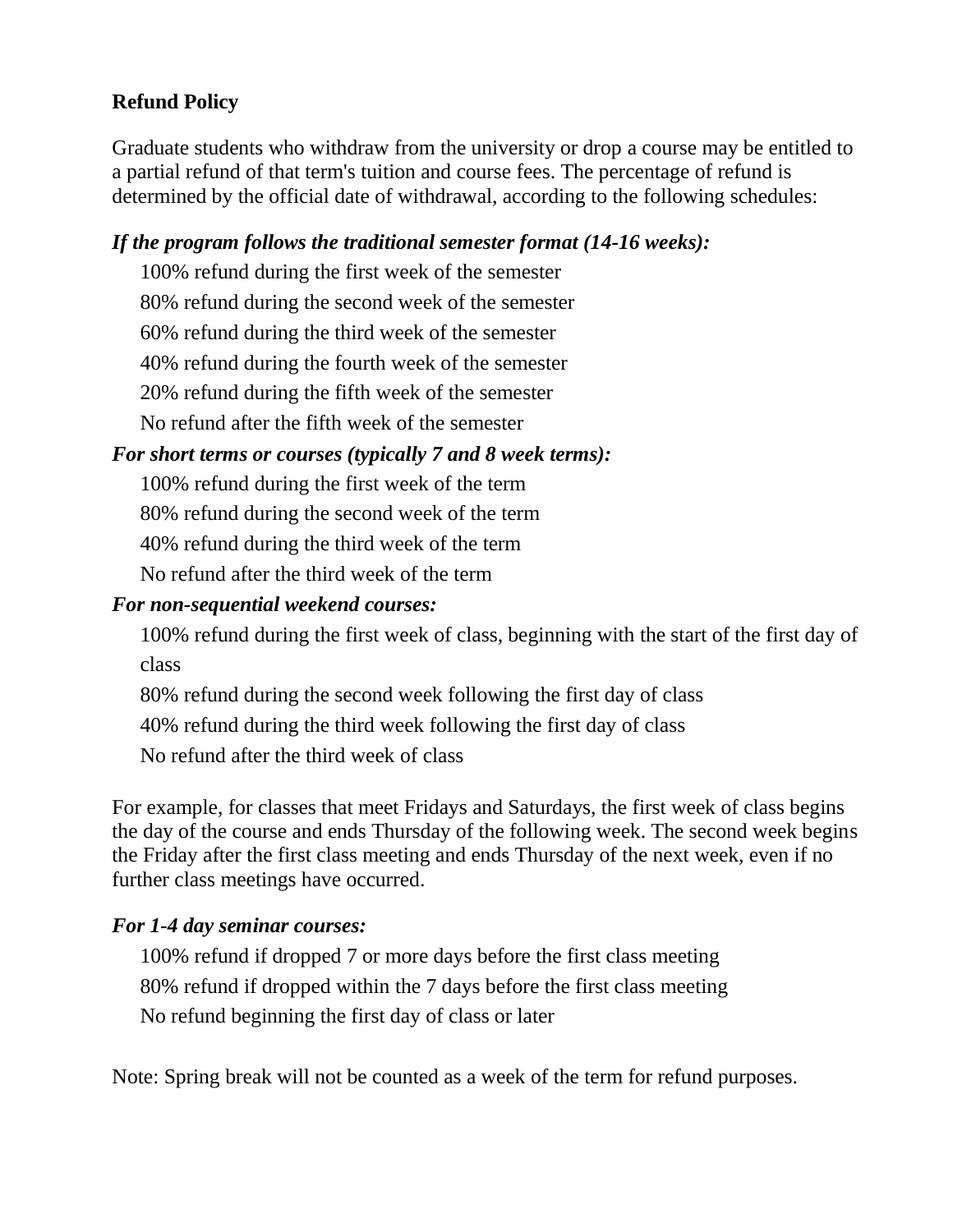Courses that are presented in different formats, such as international study trips and seminars, are not subject to the above refund schedule. Information regarding refund schedules for these types of courses is available upon request from the respective graduate program office.

Other fees are non-refundable.

In the event of medical withdrawal prescribed by a physician, special consideration will be given to tuition adjustment.

### **Attendance Regulations**

### **General Policy**

A student must be registered for a class and on the official roster in order to attend. This includes students who are attending under audit status.

Attendance at and participation in all class sessions, except for times when students are absent for reasons beyond their control, is regarded as essential. Class activities are planned for the benefit of all students.

A student who misses **50% or more** of scheduled contact time for any course will not receive credit for that course. The instructor, at their discretion, may impose a penalty for any absence and/or require compensatory work for some absences.

Substantial tardiness, as well as missing an entire class session, may be charged against the 50% limit.

#### **Non-Attendance Resulting in Withdrawal**

Except in cases of extenuating circumstances, students who do not attend any class for ten consecutive days may be withdrawn from John Brown University for non-attendance. It is the responsibility of the student to contact instructors, Advisor, Registrar, Student Accounts Services, and Financial Aid if extenuating circumstances exist. If the withdrawal occurs before the mid-point of the term, students will receive a grade of "W". Students will have a grade of "F" (failure) recorded if they are withdrawn after the mid-point of the term.

#### **Classroom Demeanor**

Students are expected to display classroom behavior that is appropriate to a Christian university. An instructor may remove a student from a class if, in the instructor's judgment, the student displays behavior that is uncivil, defiant, or otherwise disruptive to the classroom learning environment. Students dismissed from a class may not return to the class without the permission of the professor.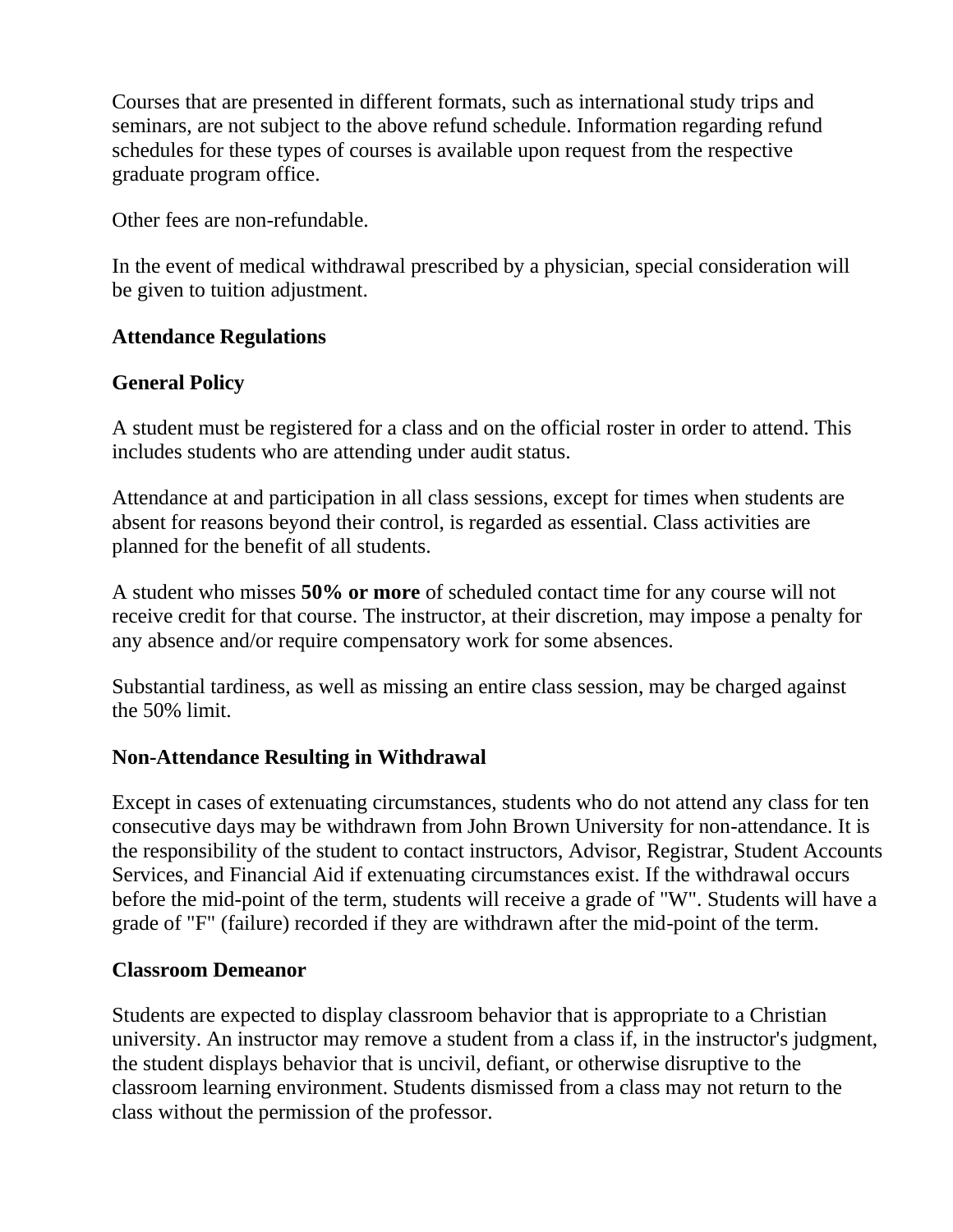### **Academic Integrity**

As a Christian institution of higher education, John Brown University seeks to maintain the highest standards of academic integrity. Violations of these standards will result in substantial penalties. The university is responsible to clearly articulate the Academic Integrity policy to students and faculty by publishing it in the Graduate Student Guide, the Faculty Handbook, and by informing all first-year students of this policy. Faculty are to reference the policy in their course syllabi. However, the primary responsibility for knowledge of and compliance with this policy rests with the student.

#### **Grading System**

Indication of each student's progress is reported regularly by instructors. The grading scale used as a basis for letter grades is established by the instructor of each course.

#### **Grade points per semester hour**

| $\mathbf{A}$ | 4.0 | $C+$         | 2.3 |
|--------------|-----|--------------|-----|
| $A-$         | 3.7 | C            | 2.0 |
| $B+$         | 3.3 | $C-$         | 1.7 |
| B            | 3.0 | $D+$         | 1.3 |
| $B -$        | 2.7 | $\mathbf{D}$ | 1.0 |

Note: A graduate level course in which a grade of 'C-minus' or lower was received cannot be applied toward a graduate degree.

The following are not included in grade point average:

| I-Incomplete Work | S-Satisfactory   | NC-No Credit Earned |
|-------------------|------------------|---------------------|
| W-Withdrawn       | U-Unsatisfactory |                     |

All grades of incomplete ('I') must be approved by the instructor. An 'I' grade must be made up within a time frame established by the instructor, but no more than 30 days after the end of the term. Upon completion of the course work, the instructor will notify the Registrar's Office to replace the 'I' grade with the earned grade. Otherwise, the 'I' is converted to an 'F' when the deadline is passed.

#### **Independent Study**

Independent study courses are those in which students do not meet in a regularly-scheduled course but study independently under the regular supervision of a graduate faculty member. Such arrangements must be approved in advance by the instructor, the student's Advisor, the Program Director, and the Dean. A student is limited to three hours of independent study per semester or summer, and a total of six hours per degree program. A non-refundable fee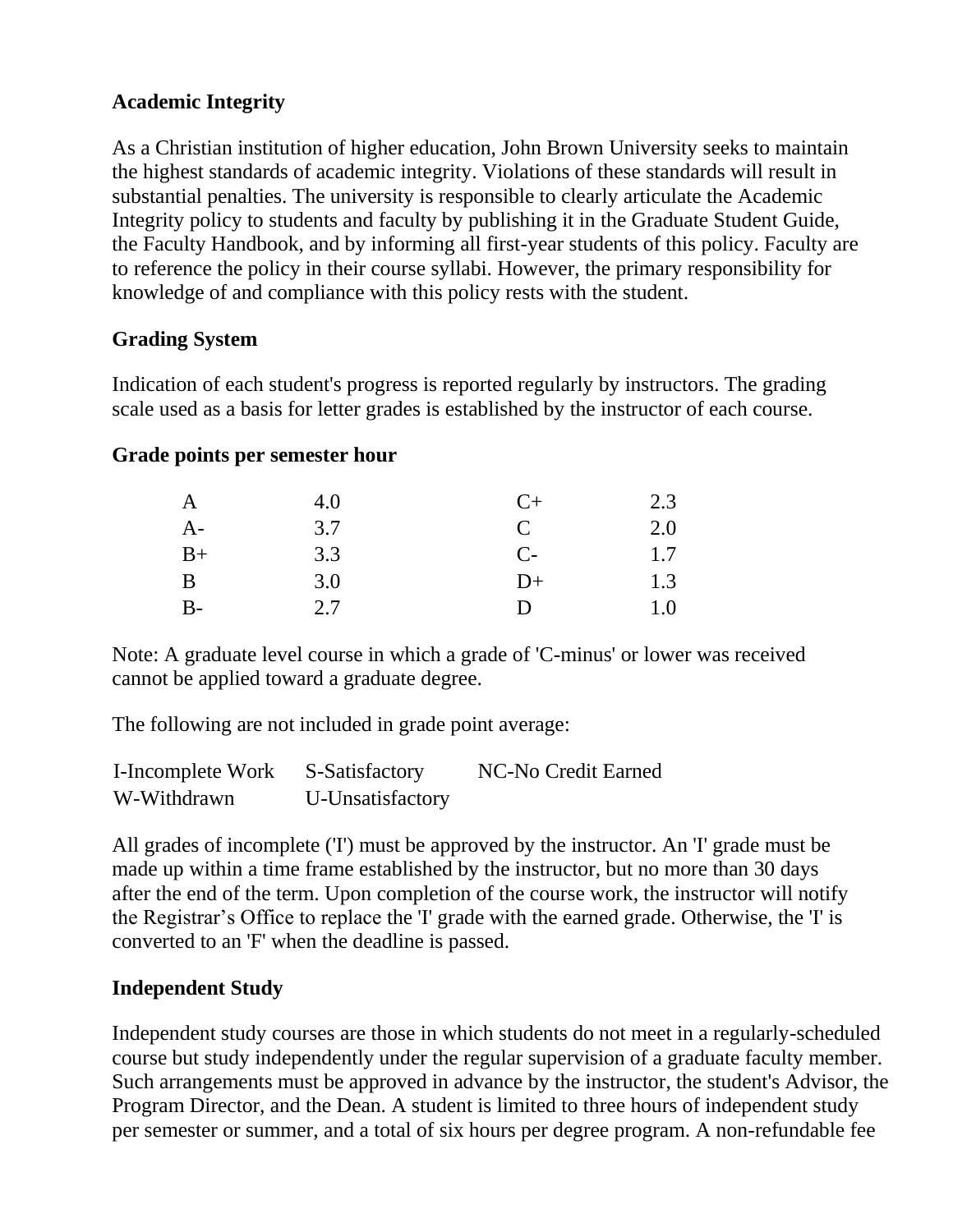of \$121 per semester hour will be charged to the student. The student will also pay all normal per-credit tuition charges.

### **Auditing Courses**

Because of the participatory nature of most graduate classes, students wishing to audit a graduate class must secure the permission of the instructor and the approval of the Program Director. The student must register as an auditing student. The name of the student will be entered on the class roll, and the course appears on the student's academic record, but without credit and with a final grade of 'S' or 'U.' Auditing students are subject to limitations on in-class participation and to standards for satisfactory performance established by the instructor. The fee for auditing a graduate class is onehalf of the regular tuition.

### **Transfer Credit**

Applicants who have taken graduate courses at other universities may be allowed to transfer some of their previous courses into their JBU graduate program. Students may transfer up to 25% of the degree program toward fulfillment of a graduate degree. No grade below a 'B-' may be transferred into a graduate degree program at JBU. Transfer of credit must be approved by the Program Director and the Dean. Grades from transfer credits are not included in the calculation of JBU grade-point averages.

### **Additional Master's Degree (after conferral of degree)**

A student desiring to begin an additional master's degree at JBU after having one or more master's degrees conferred by JBU must apply through the admissions process as a degree-seeking student.

At the point in time when the first degree is conferred, that degree is "frozen". No additional majors, minors, or emphases will be added to the degree, and the GPA for the degree is final. If a second degree is in progress at the time the first degree is conferred, then the student will be allowed to complete the second degree without readmission.

The student will meet the requirements for the degree in the catalog that is current when they apply for readmission. The student must complete at least 50% of major hours uniquely for the second degree.

### **Late Enrollment**

Any student who enrolls after the close of the regular registration period may be subject to limitations in the course load and a late registration fee.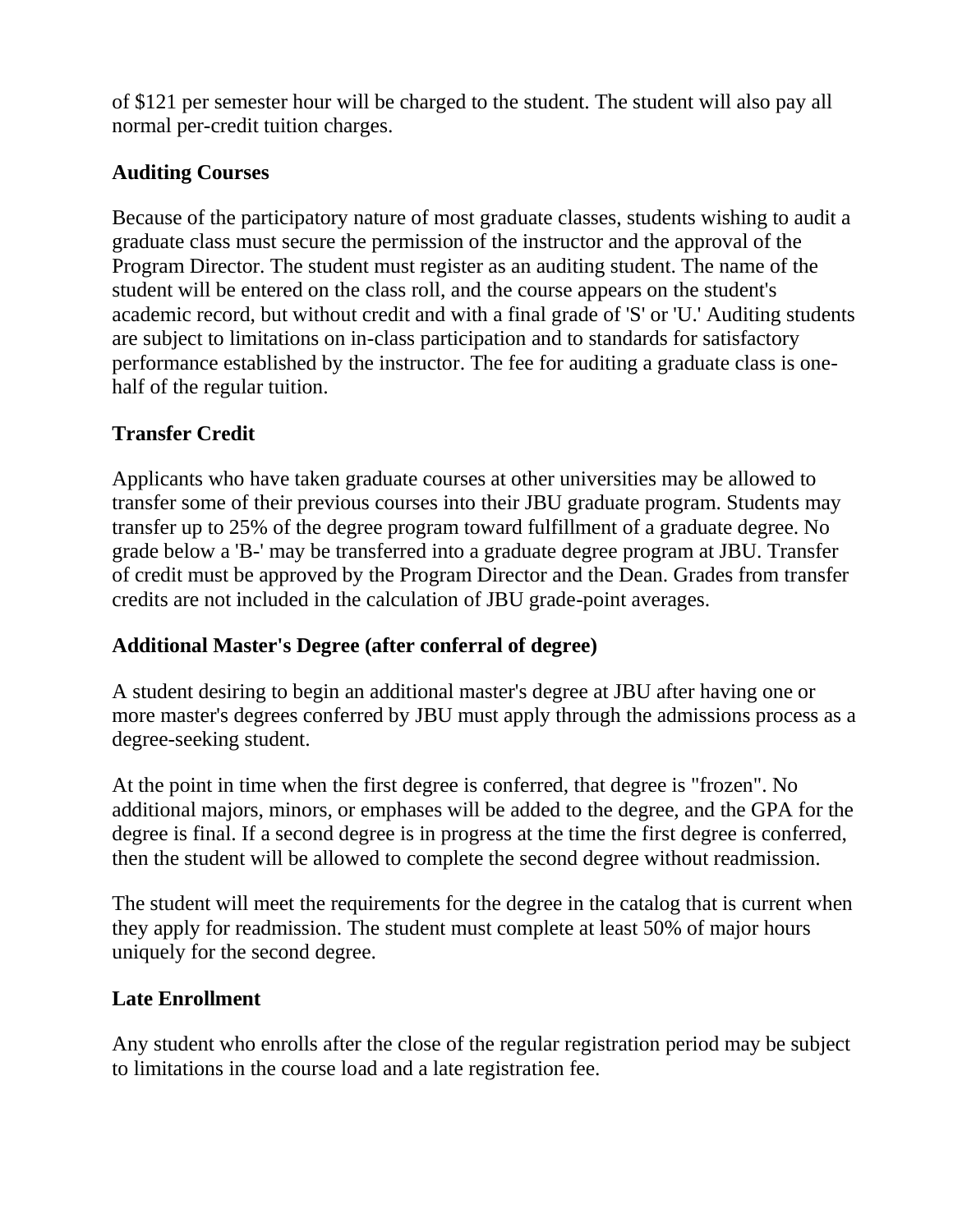### **Quality Standards for Continuance in Graduate School**

To maintain satisfactory academic standing, graduate students must make satisfactory progress toward their degrees and have a minimum cumulative grade point average of 2.85. A student whose cumulative GPA falls below a 2.85, who is not making satisfactory progress toward the degree or who is failing to demonstrate an ability to succeed in their plan of studies, may be denied permission to register, required to withdraw, or dismissed from the program.

The grade of 'C' is the minimum passing grade for graduate credit; however, the maximum number of credit hours of 'C' or 'C+' that may be applied toward a master's degree is nine semester hours or 25% of the hours required for a degree, whichever is less. A graduatelevel course in which the student earned a grade of 'C-minus' or lower cannot be applied toward a graduate degree. Counseling students must earn a grade higher than a 'C+' in every course required for state licensure.

A student admitted under regular status whose cumulative GPA is below 2.85 is automatically placed on probationary status. The Program Director and the student will be notified in writing by the Graduate School. Probation becomes effective at the time that a student's grade point average falls below 2.85, not at the time of notification. Students will continue on probationary status until the end of the semester in which the next nine hours of graduate course work is completed. At the end of that period, one of the following actions will be taken:

a) a student whose cumulative grade point average is 2.85 or higher will be taken off probation, or

b) a student whose cumulative grade point average is still below 2.85 will be dismissed. Students who are dismissed will be informed of this action by the Graduate School. Dismissed students may be readmitted only upon approval of petition for reinstatement.

A student admitted under provisional status who upon completion of 12 hours of graduate course work has achieved a 2.85 GPA will be recommended for regular status in the graduate program.

A student admitted under provisional status who upon completion of 12 hours of graduate course work has earned a GPA below 2.85 will be subject to dismissal.

A student on academic probation when last enrolled in the Graduate School who wishes to be readmitted or change degree program must petition the Program Director and the Graduate School. The petition should provide reasons for the poor academic record; explain how conditions that produced this poor performance have changed; and present specific plans for improvement. The respective Program Director and the Dean must approve the petition before a student can enroll in the program.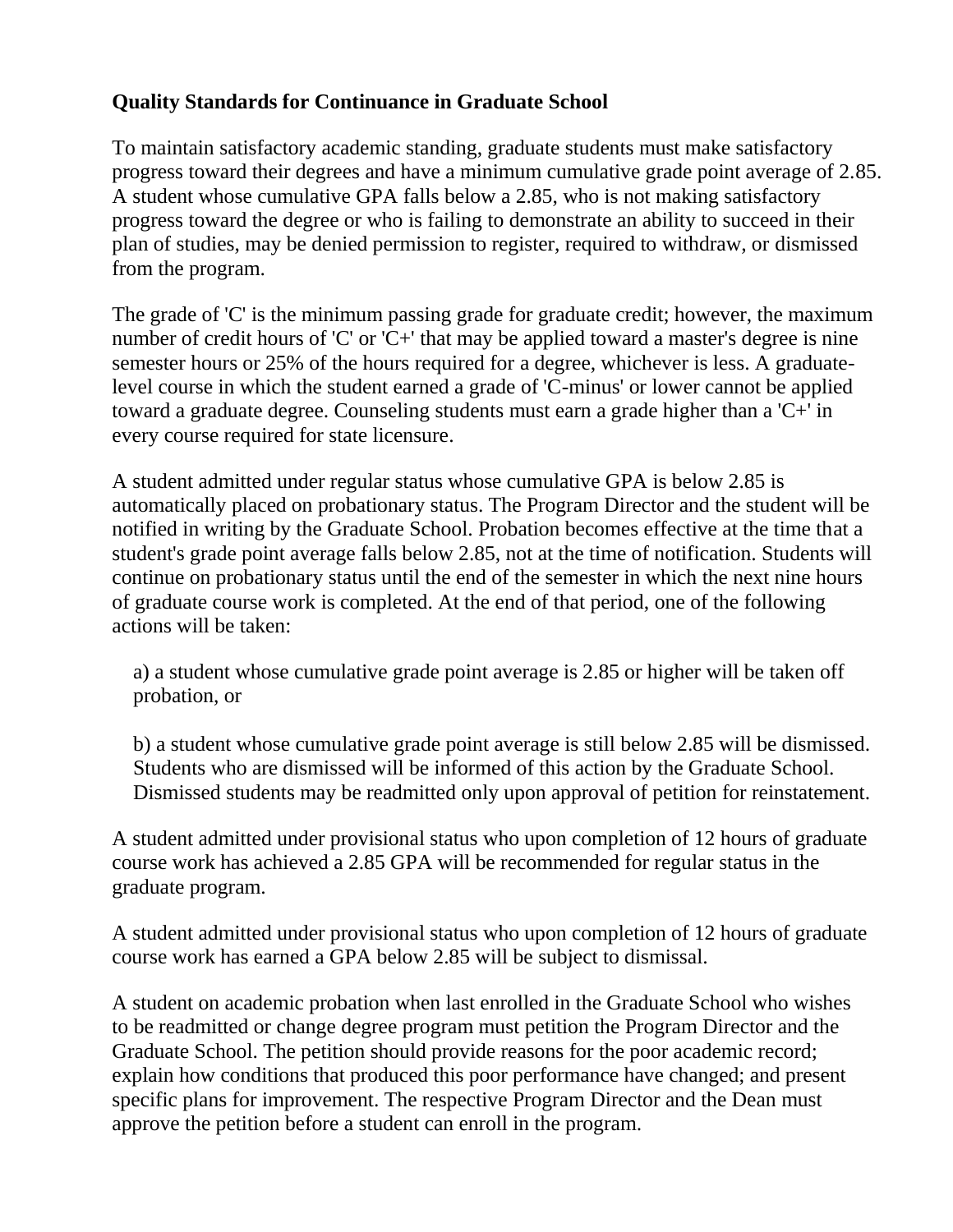### **Appeal Policy**

Occasionally a student may wish to appeal an academic action such as a grade, a graduation requirement, or a withdrawal penalty. Such appeals should be made in writing to the Dean. In most cases the student should first request the support of their Advisor or Program Director. If the complaint is about a faculty member, the following process should be followed.

This process applies to alleged violations of student's rights such as unequal treatment, violation of grading procedures as stated in the course syllabus, disagreements over assigned course grade, disagreements over accommodations given, or other academic matters.

1. Any student with a complaint about a faculty person should discuss the complaint first with that faculty person.

2. If talking with the faculty person does not bring resolution, or if there is reluctance to approach the faculty person, the student should meet with the appropriate Program Director and present a concise, well thought out statement of the problem and the desired resolution.

3. Before officially considering the complaint the Program Director will offer to meet with the student and the accused faculty person. If the student is unwilling to attend such a meeting, the Dean or Program Director is at liberty to dismiss the complaint at that point.

4. The Academic Dean, or any other administrator, faculty, or staff person, when approached by a student with a complaint against a faculty person, must advise the student to follow the procedure listed above.

5. If the student consents to a meeting with the Program Director and the faculty person, the complaint will be heard formally in that meeting. The Program Director will be responsible for documenting the proceedings and outcome of the meeting in writing and for keeping that documentation on file.

6. The accused faculty person or the aggrieved student may request a second meeting within seven days to which both the faculty person and the student, within limits set by the Program Director, may invite colleagues and students. The written documentation of the proceedings and outcome of this second meeting is the Program Director's responsibility as well.

7. If the problem is not resolved to the satisfaction of either party, an appeal may be made to the Academic Dean.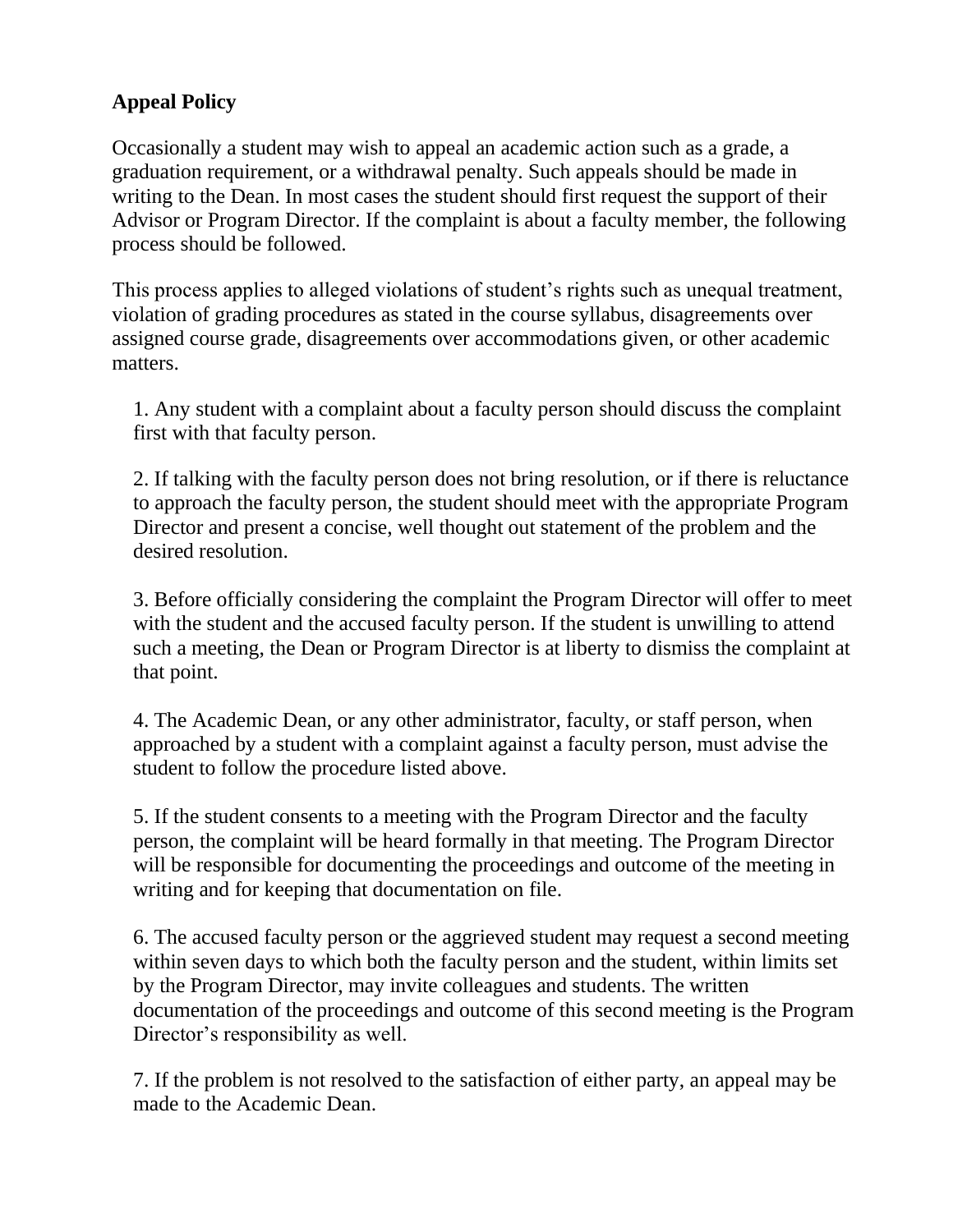8. If the problem is still not resolved, a written appeal may be made to the Vice President for Academic Affairs who is empowered to make the final decision and communicate the decision in writing to those involved.

9. Any of the above written documentation may be included in the accused faculty member's file only after that person has reviewed the document.

### **Grade Renewal**

A student may repeat any course on their academic record with prior approval of the Program Director and the Registrar, with the understanding that all courses and grades will remain on the permanent record. However, only one taking of the course may contribute hours to the total for graduation, and only the highest grade received will be included in the calculation of the student's grade point average. If the student receives permission and renews a grade by means of transferring an equivalent course from another institution, the completed course is posted with a grade of 'CR', and any prior attempts are excluded from graduation hours and the grade point average.

### **Graduation**

### **Graduation Requirements**

All students must complete a program of study that meets the academic policies set by the Graduate School before becoming eligible for graduation. The following graduation requirements apply to all master's degree programs.

Note: particular degree programs may have additional requirements. It is the responsibility of the student to determine and meet all academic and graduation requirements for their degree.

In order to graduate, each student must:

1. Satisfactorily complete requirements for the specific graduate program for which the student is enrolled within the time designated in the catalog (refer to Time Limits), following acceptance as a graduate student. In the case of extenuating circumstances, a petition for extension of time will be considered by the Program Director and the Dean.

2. Achieve a cumulative grade point average of 3.0 or higher. Cumulative GPA is based on all graduate courses completed at John Brown University in the respective discipline. If a student's cumulative GPA falls below 3.0, the Advisor will review the student's status and may make appropriate recommendations for continuance in the program or removal from the program.

3. Submit an Application for Graduation.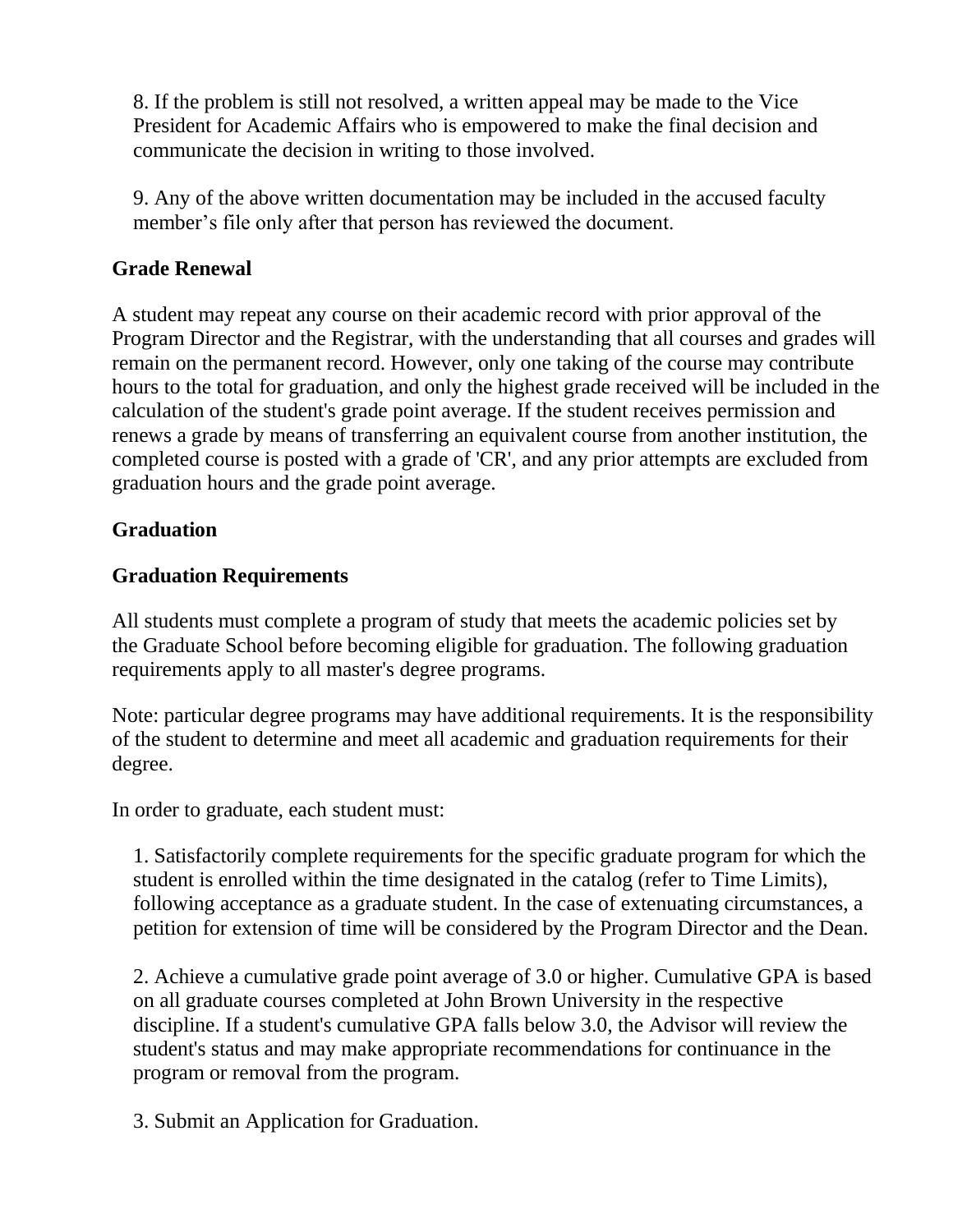4. Pay the required \$35 graduation application fee.

### **Application for Graduation**

An Application for Graduation form, available on-line during the pre-registration process, should be completed when registering for the final semester or term in residence before completion of degree requirements. This application provides information regarding the graduation fee, exit assessment requirements, and a final check of the student's name as it is to appear on the diploma and in the commencement program.

### **Participation in Commencement**

Commencement is held in December and May. Two months prior to the intended completion date, each candidate must file an online Application for Graduation. The Registrar's Office will notify students by email of the dates and provide a link to the online application. A graduation application fee of \$35 will be charged to the candidate's account without regard to commencement participation.

Degree candidates may participate in commencement only if all graduate degree requirements will be completed no later than the last day of the semester.

Eligibility to participate in commencement is limited to the commencement exercises at the end of the student's final semester in attendance or the commencement at the end of the following semester. Furthermore, participation eligibility is dependent upon compliance with all of the deadlines posted on the JBU commencement web site.

### **Transcripts**

An official transcript of a student's academic record may be obtained by submitting a written request to the Registrar's Office, provided the student has made satisfactory arrangements with Student Accounts Services with respect to financial obligations. Transcripts are not released unless the student grants permission through a signed statement.

The first official transcript is issued without charge; a \$5 fee is incurred for each official transcript thereafter. Transcript requests can be obtained from the JBU web site.

Official transcripts of academic credits are not released while the student's account is in arrears. The university engages professional collection agencies to deal with delinquent accounts, as necessary.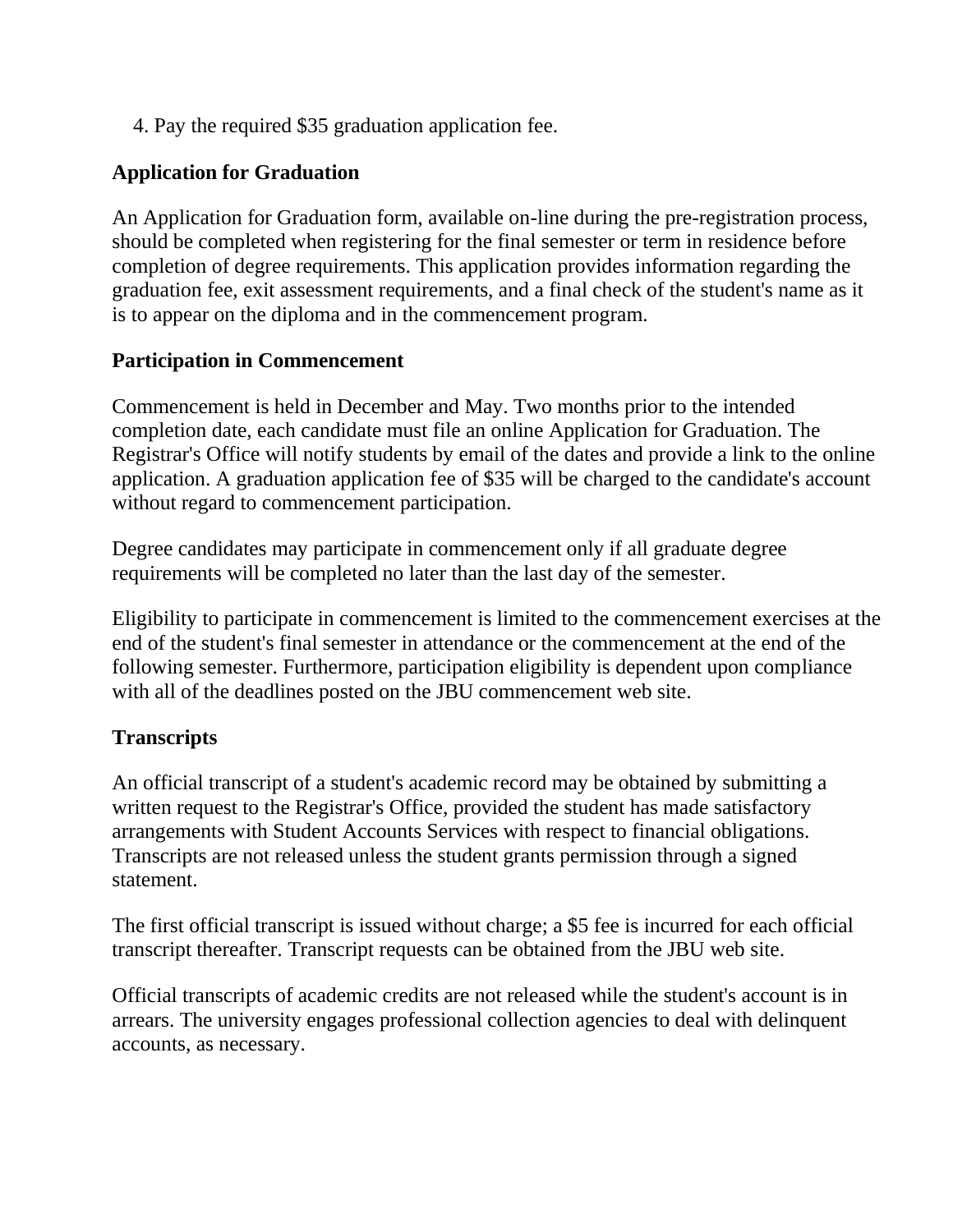### **Access to Educational Records**

The Family Educational Rights and Privacy Act of 1974 (FERPA) extends to all former and presently enrolled students at John Brown University the right of access to certain educational records maintained by the institution.

Student rights include:

- a) inspection and review,
- b) explanation or interpretation of content,
- c) duplication of the record at a standard fee, and
- d) a formal hearing, if necessary, to challenge the content of any such record.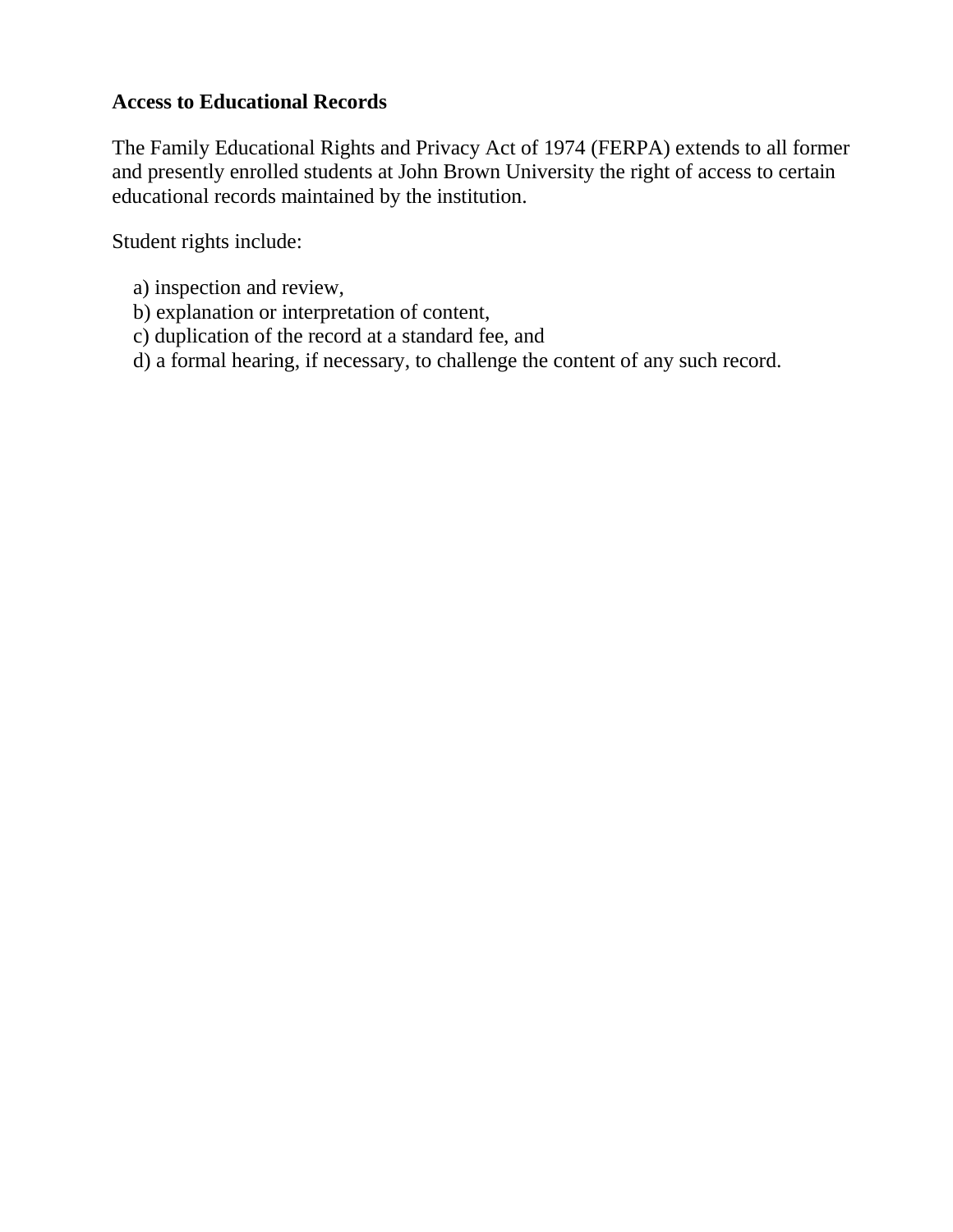### **Cost of Attendance**

| Tuition Rates for 2016-2017 Graduate School Programs                                                                                |                   |  |  |
|-------------------------------------------------------------------------------------------------------------------------------------|-------------------|--|--|
| <b>Business, Counseling, and Visual Arts</b>                                                                                        | \$548/credit hour |  |  |
| <b>Education</b>                                                                                                                    | \$450/credit hour |  |  |
| <b>Fees</b>                                                                                                                         |                   |  |  |
| <b>Application Fee</b>                                                                                                              | \$35              |  |  |
| Applications for admission to the graduate programs of the university should be<br>accompanied by a non-refundable application fee. |                   |  |  |
| <b>Independent Study Fee</b>                                                                                                        | \$121/credit hour |  |  |
| <b>Official Transcript Fee</b>                                                                                                      | \$5               |  |  |
| The first official transcript is issued without charge. A fee is charged for all subsequently<br>issued transcripts.                |                   |  |  |
| <b>Late Registration Fee</b>                                                                                                        | \$50              |  |  |
| Students who register for classes after the designated registration period are subject to a<br>late fee.                            |                   |  |  |
| <b>Payment Plan Enrollment Fee</b>                                                                                                  | \$5               |  |  |
| <b>Graduation Application Fee</b>                                                                                                   | \$35              |  |  |

Each graduating student is required to pay this fee, without regard to commencement participation. The fee will appear on the student's account at the time the application for graduation has been submitted. In addition, students who participate in commencement will be required to purchase regalia through the bookstore.

#### **Auto Registration No Charge**

Any vehicle that will be parked on campus in Siloam Springs must have a JBU parking sticker. This sticker is valid for one academic year, fall semester through summer term III. The registration fee is waived for graduate students. For more information, refer to Campus Safety on the web, email campussafety@jbu.edu, or call (479) 524-7403.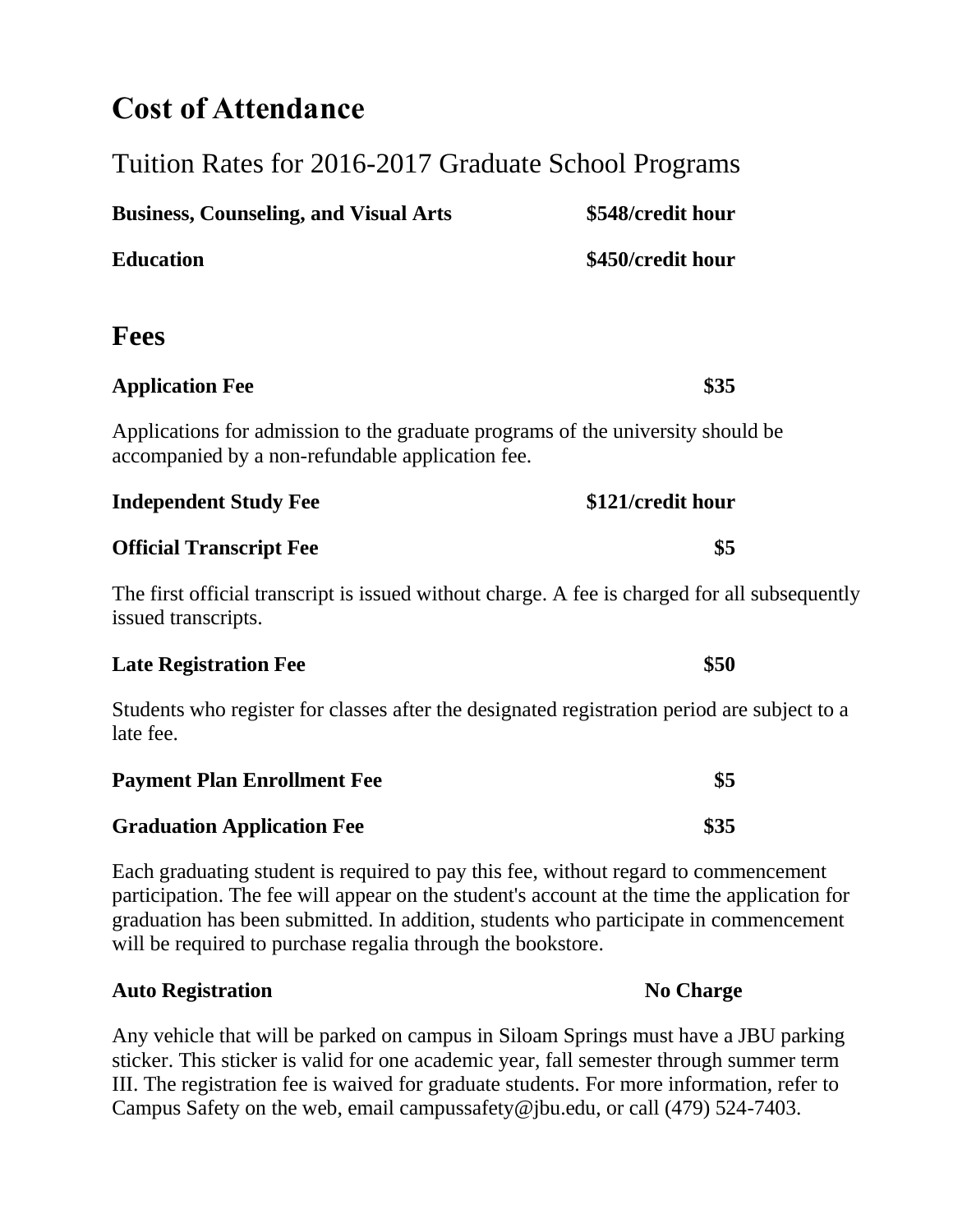Graduate students attending classes on JBU's Siloam Springs' campus or visiting there regularly need parking decals. Students may register online and the decal is valid for the full academic year.

If you do not go to the Siloam Springs' campus regularly, but need to visit for any reason between 8:00 am and 5:00 pm on a weekday, you will need to request a temporary parking permit from the administrative assistant for your program area. They will email you a temporary permit that you will print and display on your dash to avoid citation.

### **Valuables**

The university does not assume any responsibility for lost or stolen property, nor does it carry fire, theft, or damage insurance on the personal property of students.

### **Student Accounts**

Tuition and fees are due prior to the start of each semester. Payment will be the semester's charges less pending financial aid (i.e. scholarships, grants, and loans). A payment plan option is available to students in good financial standing. A payment plan enrollment fee is \$5 per payment plan and interest will accrue on the account balance. Payment policy and plan details are available on the Student Account Services web page. Certain fees are applicable for students on the payment plan option, and the university reserves the right to change the fee structure as needed to fund the payment plan program. Paper check, Echeck, VISA, MasterCard, Discover, and American Express are accepted. A processing fee is charged for card transactions.

Students who fail to comply with their current payment schedule are subject to termination of enrollment. Official transcripts of academic credits are not released while any balance is owed JBU. The university engages professional collection agencies when collecting delinquent accounts.

For additional information and resources regarding student accounts, see the Student Account Services web page on EagleNet. The Student Accounts Representative may be contacted at studentaccounts@jbu.edu.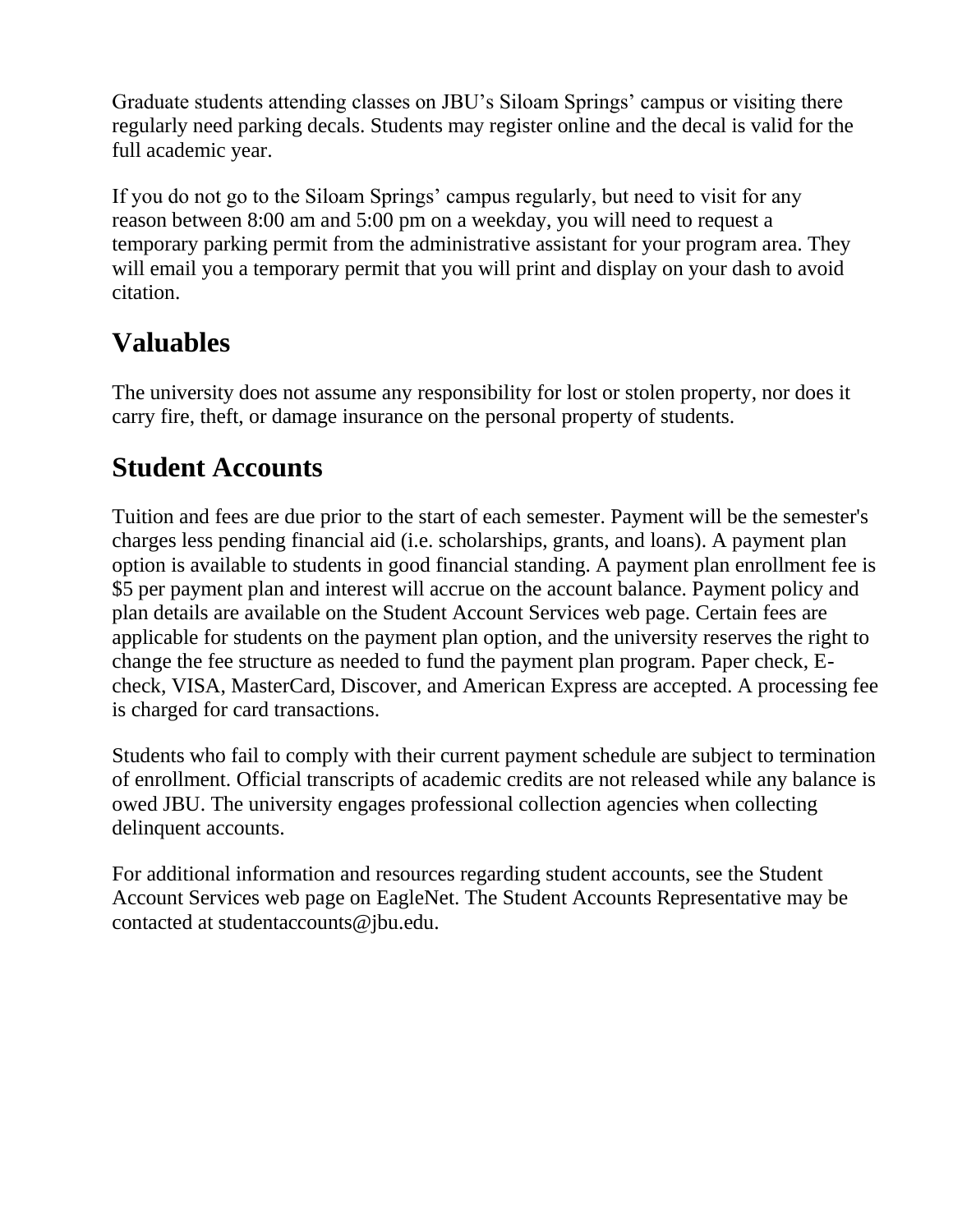# **Financial Planning**

Each year a majority of graduate students attending John Brown University benefit from federal loans. Students enrolled at least half-time and seeking financial aid are required to complete the Free Application for Federal Student Aid (FAFSA) at www.fafsa.gov. For additional information, visit the web at jbu.edu/grad/financial\_aid/. To ensure that financial aid eligibility is determined in a timely manner, submit the FAFSA at least eight weeks prior to registration. Only eligible US citizens or non-citizens pursuing master's degrees or certificates are eligible for aid.

Based on information supplied by a student's FAFSA results, the Financial Aid Office will determine each student's financial aid award offer. Consideration for financial assistance will occur only after the student has received a tentative or final acceptance through the Admissions Office. Returning students will be awarded assistance if they are making satisfactory academic progress. To continue to receive financial aid, application for aid must be made each year.

### **Financial Aid Policy**

All students enrolled at John Brown University who receive financial aid through JBU or the federal Title IV Assistance Programs must meet the satisfactory academic progress requirements as defined below in order to be eligible for further aid.

#### **Satisfactory Academic Progress**

In order to be eligible to apply for financial assistance, a student must meet the qualitative and quantitative SAP standards.

#### **1. The GPA Standard (Qualitative)**

- Undergraduate students must achieve and maintain a cumulative grade point average of at least a 2.0 ("C" average) or must have an academic standing consistent with JBU's requirements for graduation.
- Graduate students must achieve and maintain a cumulative grade point average of at least a 3.0 to continue in the JBU Graduate Program and be eligible to receive aid.
- **2. The Pace of Progress Standard (Quantitative)**
- Students must pass a minimum of 67% of the credits attempted during their academic career.
	- o In accordance with Federal Student Aid requirements, the Financial Aid Office allows the student the opportunity to receive federal aid for only one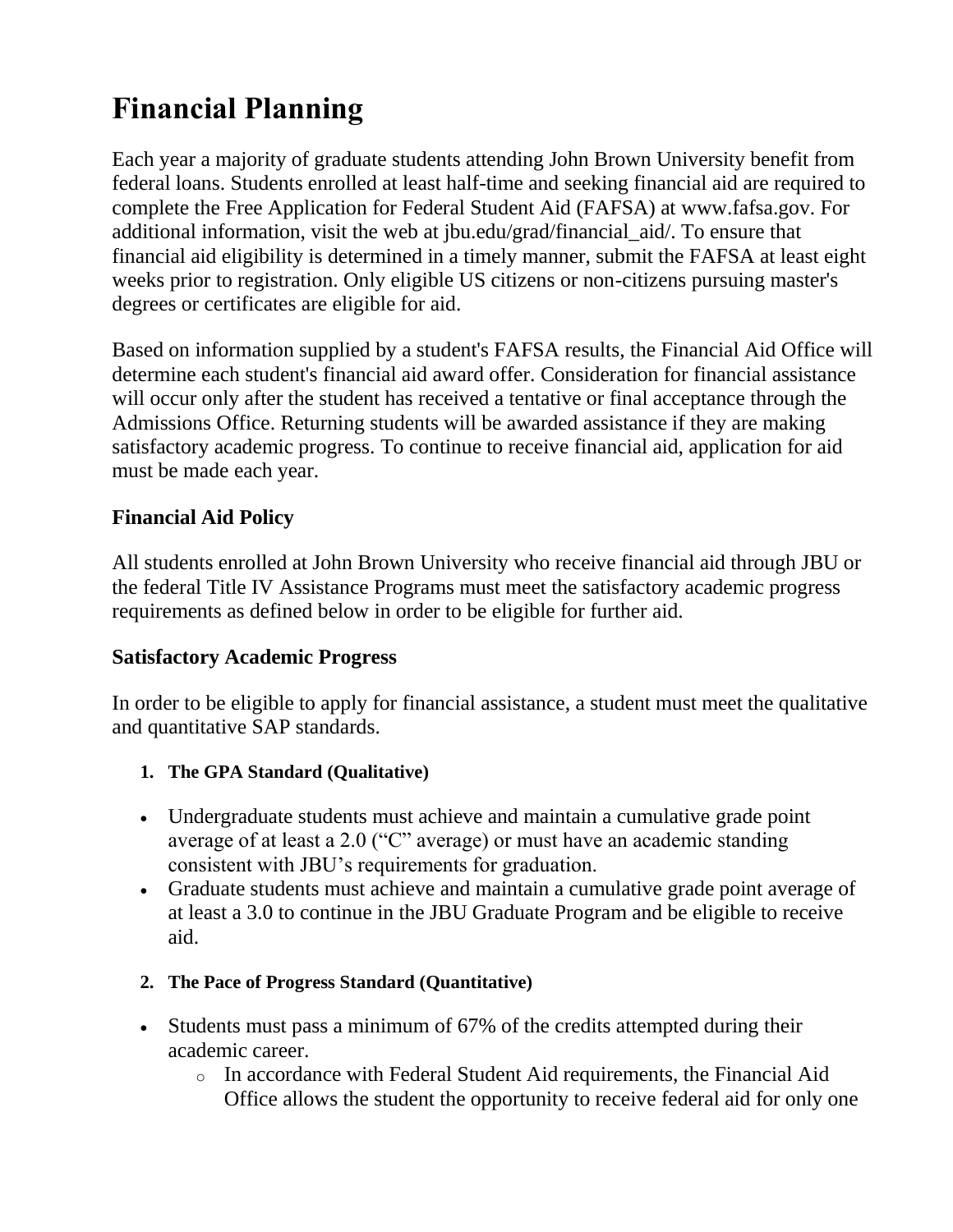retake of a class. A repeated course is counted as attempted and successfully completed if a passing grade is earned.

- Undergraduate students cannot attempt more than 150% of the credits required for completion of the student's degree.
	- o In the case of a transfer student who may have earned credits at another institution, only the credits that apply to the student's degree will be considered as part of the 150% degree maximum.

### **Appeal Process**

If a student does not successfully meet the satisfactory academic progress standards, the Financial Aid Office will notify the students in writing of his or her suspension of financial aid. The Financial Aid office will email students with this notification and the email will additionally contain the institutional policy regarding appeals procedures. The student may submit a written appeal to the Associate Vice President of Financial Aid within 30 calendar days of the notification of their financial aid status suspension. Submission of an appeal does not guarantee that probationary status will be granted to a student who does not meet SAP requirements. The Associate Vice President reviews appeals on a case-by-case basis and upon completion of the appeal review, the student will be notified by the Financial Aid Office of the decision.

While the Associate Vice President may allow for other mitigating circumstances depending on the merit of the appeal, some examples where the university makes allowances for mitigating circumstances include:

- a) Death in the family or death of a close friend
- b) Serious illness of a family member
- c) Medical complications or prolonged illness of the student
- d) Inability to attend classes due to unexpected lack of transportation
- e) Serious financial problems requiring excessive hours of employment

Upon successful appeal, a student is allowed a probation period of one year to meet the SAP requirements in which the student will continue to receive assistance. If a student does not meet SAP requirements upon completion of their probation period, they are ineligible to receive financial aid under the Title IV, HEA program requirements.

Additionally, if a student has extenuating circumstances that require an extension of time to complete a degree, the student may submit a written appeal to the Financial Aid Committee for review of the Pace of Progress Standard.

An appeal for financial aid eligibility is a separate process from the appeal process for academic suspension conducted through the Office of the Registrar. A successful appeal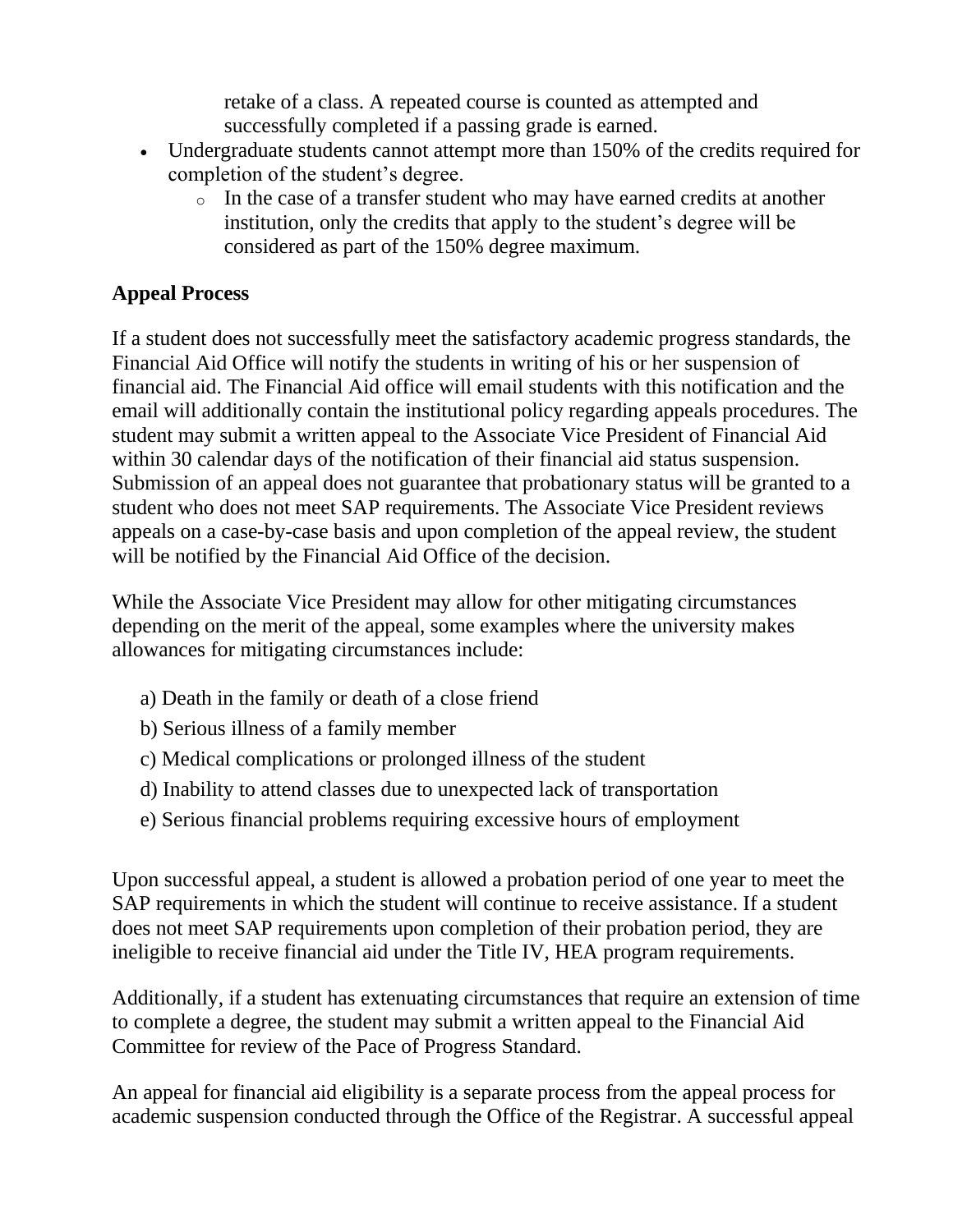with the Office of the Registrar after academic suspension does not necessarily reinstate a student's financial aid.

#### **Additional SAP Considerations**

- *Incompletes:* An incomplete (I) is counted as an attempted class that was not successfully completed.
- Per traditional undergraduate academic policy, an incomplete grade must be made up within 30 days after the official grade reporting date. After the 30 days, the incomplete grade will be changed to the grade of an "F" and can only be changed upon approval of the instructor and the Dean of Undergraduate Studies. In extenuating circumstances, the instructor may request an extension date from the Associate Dean of Academic Services.
- *Withdrawals:* A withdrawal (W) is counted as an attempted class that was not successfully completed.
- For semester-based JBU Degree Completion students, a withdrawal is counted as an attempted class that was not successfully completed. However, for term-based JBU Degree Completion students, a withdrawal received during the add/drop period does not factor into the SAP calculation; withdrawals after the add/drop period immediately incur an "F" and count as an attempted class that was not successfully completed.
- *Not-for-credit remedial course work* and *audited courses* are not counted in SAP calculations.
- *Transfer hours:* Transfer hours that apply to a student's degree count as hours attempted and completed, but they are not considered in the calculation of cumulative GPA.
- *Students pursuing a second degree:* Students pursuing a second degree are not eligible for the Pell Grant. Students are only eligible for loans up to 150% of the hours required to obtain their degree. Students who have completed a degree, but who have not enrolled in a new degree program are not eligible for financial aid.
- *Determining official or unofficial withdrawal:* JBU has several procedures in place for determining whether or not a student officially withdrew for students who received all F's or I's in a term.
	- o Undergraduate: Professors and Advisors initially monitor students for absences, though they are not required to take attendance. If a lengthy absence is observed by either the professor, Advisor, or other faculty or staff members, the student is reported to the Office of the Registrar. The Registrar then notifies the student with a letter indicating that the student will be officially withdrawn unless they begin to consistently attend classes. If a student does not respond to the Registrar's contact, the student is removed from classes and is officially withdrawn. At this time, the Financial Aid Office is notified by the Registrar of the student's official withdrawal.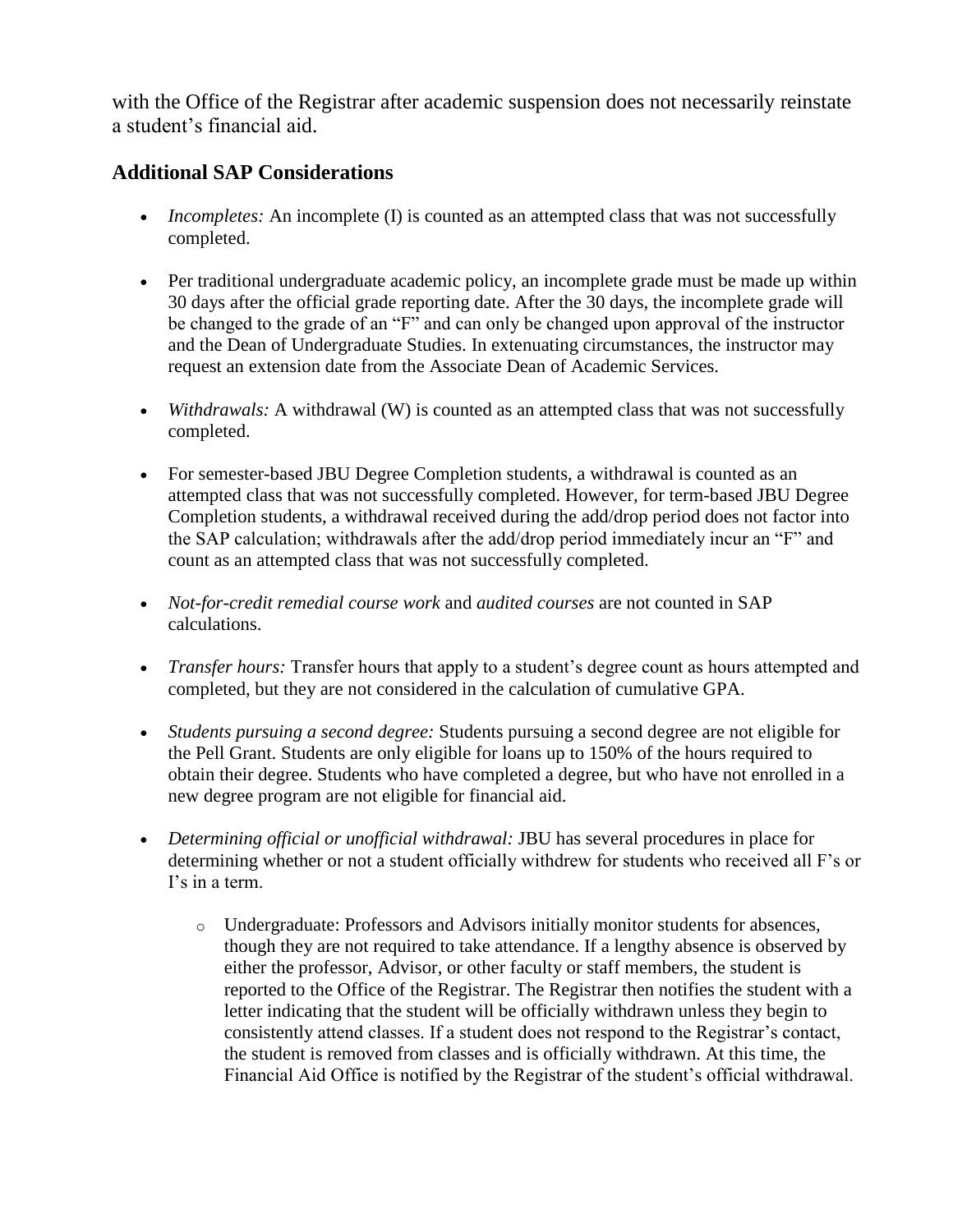### **Graduate/Degree Completion:**

When a graduate or degree completion student fails to attend classes and fails to notify proper administrators that they wish to withdraw, the university utilizes one of two methods to address these situations. First, the professor notifies the administration that a student failed to attend or, in the case of an online class, failed to submit assignments. After the administration appropriately reviews the situation to confirm that the student will not continue in the class, the administration sends a withdrawal form to each of the campus offices affected, including the Financial Aid Office.

In the second method, the Degree Completion professor includes a complete attendance record for the class with the submission of final grades. The administration then distributes this information via email/fax to each of the campus offices affected, including the Financial Aid Office. For the JBU Degree Completion Program students, the administration is the JBU center that oversees the student's campus (JBU Rogers Center for the Rogers campus; JBU Fort Smith Center for the Fort Smith Campus; JBU Little Rock for the Little Rock campus). For graduate students, the administration is either the administrative assistant in the Office of the Graduate School or the administrative assistant in the respective Division of the Graduate School.

### **Veterans Administration Benefits**

John Brown University is an approved institution for veterans and veterans' beneficiaries training. Veterans, widows, and children of veterans who lost their lives in service, or veterans who are now disabled as a result of service should contact the nearest Veterans Administration Regional Office as far in advance of enrollment date as possible for assistance in securing VA benefits. Information regarding this program may be obtained from JBU's VA Certifying Official at registrar@jbu.edu.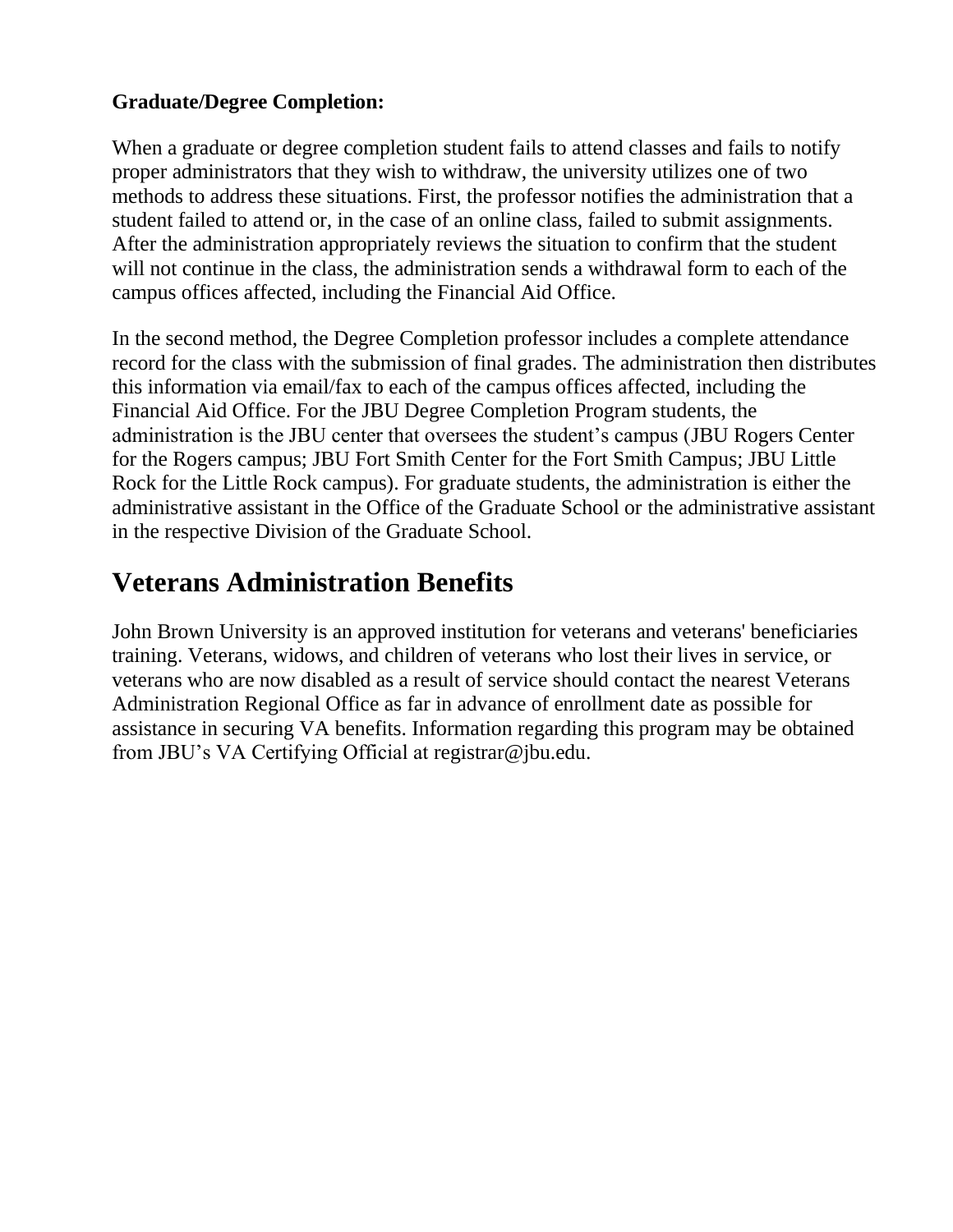### **Resources for Learning**

### **John Brown University Library**

The two-story John Brown University library-also known as the Arutunoff Learning Resource Center-is the central location for resources supporting the research needs of the JBU community. The library is an important part of the academic program at JBU and functions as a partner in the teaching/learning process. The main collection consists of over 120,000 items, including books, microforms, and DVDs. In addition, the library subscribes to more than 90,000 periodical titles, nearly all of which are available electronically. The library also subscribes to over 100 electronic databases (full-text periodicals, online reference resources, and indexes). The library provides access to 198,000 e-book titles, including 800 online reference books.

The professional library staff provides research and reference services to both individuals and groups, and efficient interlibrary loan services to the JBU community. The library facility includes large and small study rooms, a classroom, presentation practice space, quiet and comfortable spaces for reading, and 32 computers for student use.

In addition to resources in the main library, a number of materials are housed in three library branches. The Music Library, on the lower level of the Cathedral, contains music sound recordings, scores, and appropriate listening equipment. The Career Development Center Library, on the first floor of the Walker Student Center, houses materials related to vocational counseling and graduate school opportunities. The Soderquist Leadership Library is located in the Soderquist Business Center and contains materials relevant to business and ethics.

The Film Library is housed in the main library and contains films that have been selected based on their recommendation by the Academy of Motion Picture Arts and Sciences, the American Film Institute, or Spiritually Significant Films.

The gateway to the JBU Library is its web site, www.jbu.edu/library, where information about all library collections and services may be obtained. The library web site features an online catalog that can be accessed from any computer with an Internet connection. Students can connect to electronic databases through the campus network and via remote access. Reference questions and interlibrary loan requests can be made using online forms found at the web site, text messaging, or via e-mail at library@jbu.edu.

The JBU Library belongs to several networks and consortia. To provide efficient interlibrary loan services, the library is a member of the Online Computer Library Center (OCLC), which gives our users borrowing privileges to over 250 million items held in over 72,000 member libraries worldwide. The library belongs to ARKLink (a consortium of 47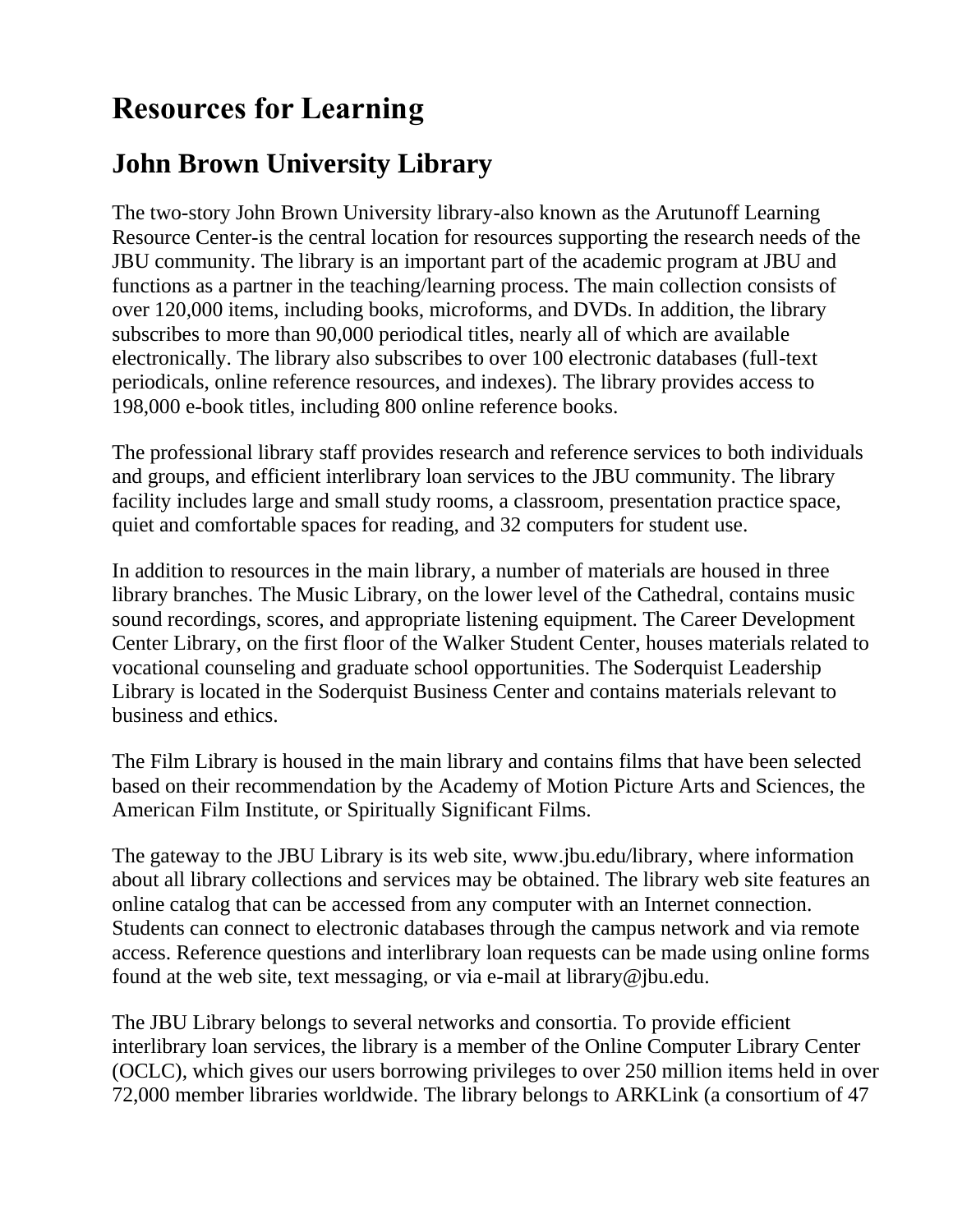academic libraries in Arkansas) and AMIGOS (a regional resource-sharing network). The library is a charter member of the Christian Librarian Association Network.

Special collections in the JBU library include the published materials of the school's founder, John E. Brown, Sr., materials of radio evangelist J. Vernon McGee, the Romig Juvenile Literature Collection, and the Gary and Carrie Oliver Marriage and Family Resource Room. In addition, the JBU Archives houses an extensive collection of artifacts related to the history of the university.

| Library Hours (may vary)      |                       |
|-------------------------------|-----------------------|
| Monday – Thursday             | 7:30am - Midnight     |
| Friday                        | $7:30$ am - $5:00$ pm |
| Saturday                      | $11:00am - 6:00pm$    |
| Sunday                        | $3:00$ pm - Midnight  |
| <b>Library Contacts</b>       |                       |
| Circulation                   | 479.524.7202          |
| <b>Research Assistance</b>    | 479.524.7153          |
| Interlibrary Loan             | 479.524.7276          |
| <b>Instructional Services</b> | 479.524.7355          |
| Email                         | library@jbu.edu       |

**LIBRARY WEBSITE:** http://www.jbu.edu/library/

**LIBRARY CARD:** Use your JBU student ID card. You may also borrow materials from 27 academic libraries in Arkansas using a free ARKLink card. Contact Beckie Peden (x7202 or bpeden@jbu.edu) for details.

**FIND ARTICLES:** A wide variety of academic journal databases, ebook collections, and other materials are available online through the library website. Go to http://www.jbu.edu/library, click on "Online Resources" and then select a resource to search from the relevant subject area. If off-campus, when prompted enter your JBU **username** and **password**.

Online resources include:

*ABI/INFORM Complete* (full-text business journals) *Business Source Elite* (full-text business journals) *eBooks on EBSCOhost* (scholarly e-books) *ERIC* (comprehensive education literature index) *Gale Academic OneFile* (full-text journals in all disciplines) *IBISWorld* (market research and analysis of U.S. industries) *LexisNexis Academic* (business, news, and legal information)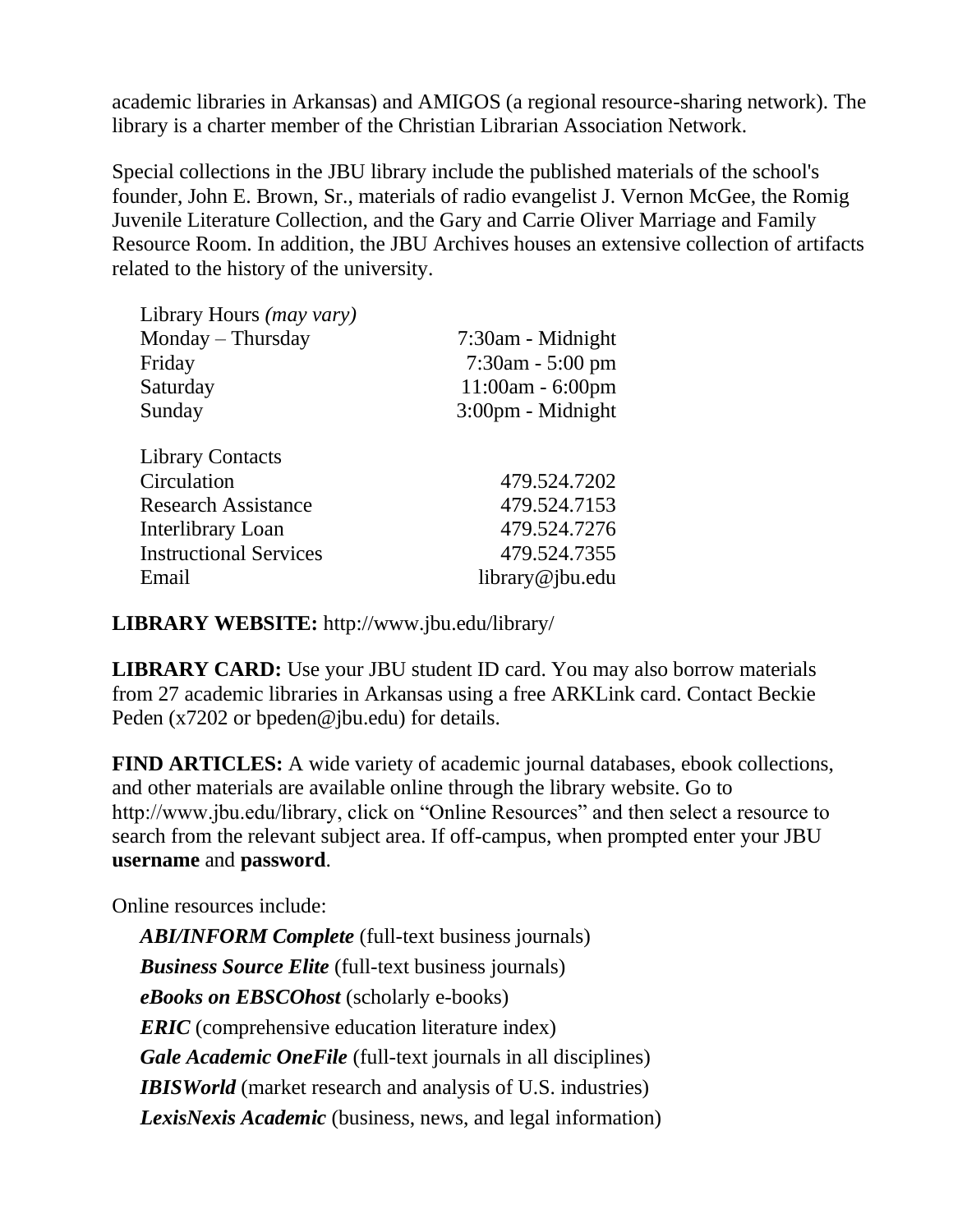*MarketResearch.com* (data and analysis of industries, markets, and products) *ProQuest Central* (full-text journals in all disciplines) *ProQuest Education Journals* (full-text education journals and publications) *ProQuest Psychology Journals* (full-text psychology journals) *PsycINFO* (comprehensive behavioral science and mental health literature index) *WorldCat* (worldwide book catalog)

**FIND BOOKS:** Use the online catalog located at the library homepage: www.jbu.edu/library.

**CHECKOUT PERIOD:** 21 days for books. Renewal period is 21 days. May be renewed twice if there is no hold on the book; renewable by phone or email: library@jbu.edu. A student may have up to 20 books checked out at any time.

**Document delivery:** we can email articles or mail books to you from our library; you are responsible for return postage on books.

**INTERLIBRARY LOANS:** Items not available through the library may be obtained from other libraries through our interlibrary loan service. Request items not available in the library in person or by mail, phone, or email (simones@jbu.edu) or use the ILLiad form on the library website (login required). Most books arrive within 1–2 weeks and articles within days. Articles will typically be delivered to you electronically. Books can be mailed to you; you are responsible for return postage.

**RESEARCH QUESTIONS:** Research and other library questions may be asked at the library reference desk, phoned in (x7153), emailed (library@jbu.edu) or texted: 479- 310-JBU1 (5281).

**STYLE GUIDES:** Go to "Research Help" at the library home page; select "Cite Your" Sources.

**STUDY ROOMS:** Individual or group rooms are available on demand, or can be reserved; call x7202.

**FINES/FEES:** \$.25 per day per book. You will be billed for replacement of missing item(s), plus \$10 processing fee per item.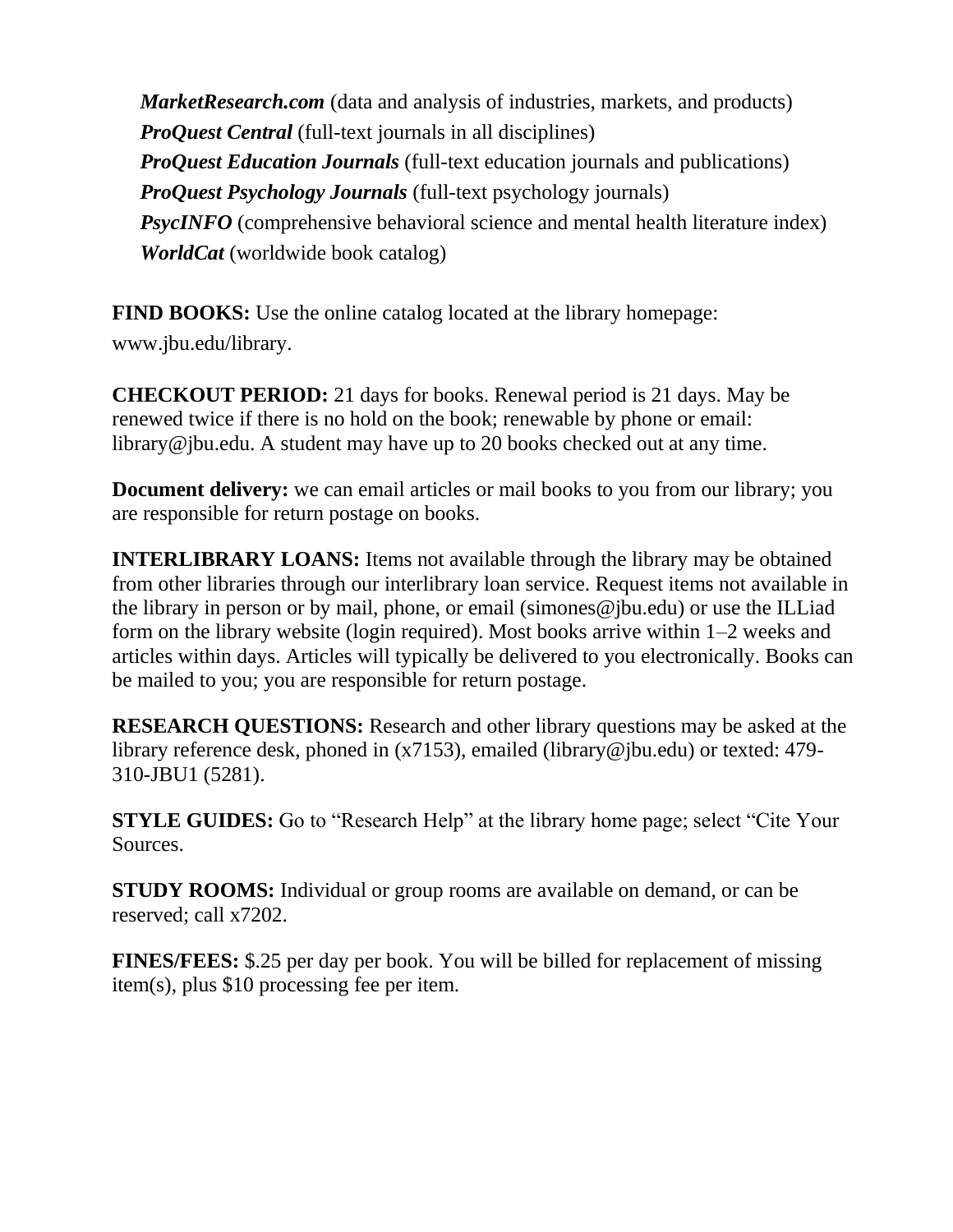### **Information Technology Services**

John Brown University has many technology resources available for students. All campus buildings and remote sites are interconnected with a network infrastructure that allows for authorized access from classrooms, laboratories, offices, residence halls, and remote locations. Wireless networking also extends accessibility in most residential and study areas throughout the university.

On the Siloam Springs campus, there are general classroom laboratories equipped with computers and instructional technology for hands-on instruction, and these are available for general computer use when class is not in session. The Library has general purpose, collaborative computing resources available days and evenings throughout the week. Both black and white and color printing is available for a small fee.

Graduate students have access to additional computing resources at the Fort Smith Center, Little Rock Center, and Rogers Center. Computers with Internet access and laser printing are available for student use in common study areas. Wireless Internet access is also available.

There is a Media Lab located on the main campus in the Learning Resource Center (LRC) for special printing and other media service needs. Digital cameras, projectors, and other audio/visual technology may be checked out for academic projects. Supplies for lettering, posters, banners, and other needs are available for sale. Large format color printing is also available for a fee.

Students who bring a computer to any of the campuses may connect to the campus network using their provided username and password. Once connected, students can access the Internet, EagleNet, the Library, JBU email, and personal network storage.

Policies regarding the privacy of electronic information and appropriate computer use at John Brown University may be referenced in the Information Technology Services *Acceptable Use Policy*. This, and additional information about technology services, may be found through the web via the EagleNet portal or by contacting the ITS Help Desk at 479-524-7256, or email help@jbu.edu.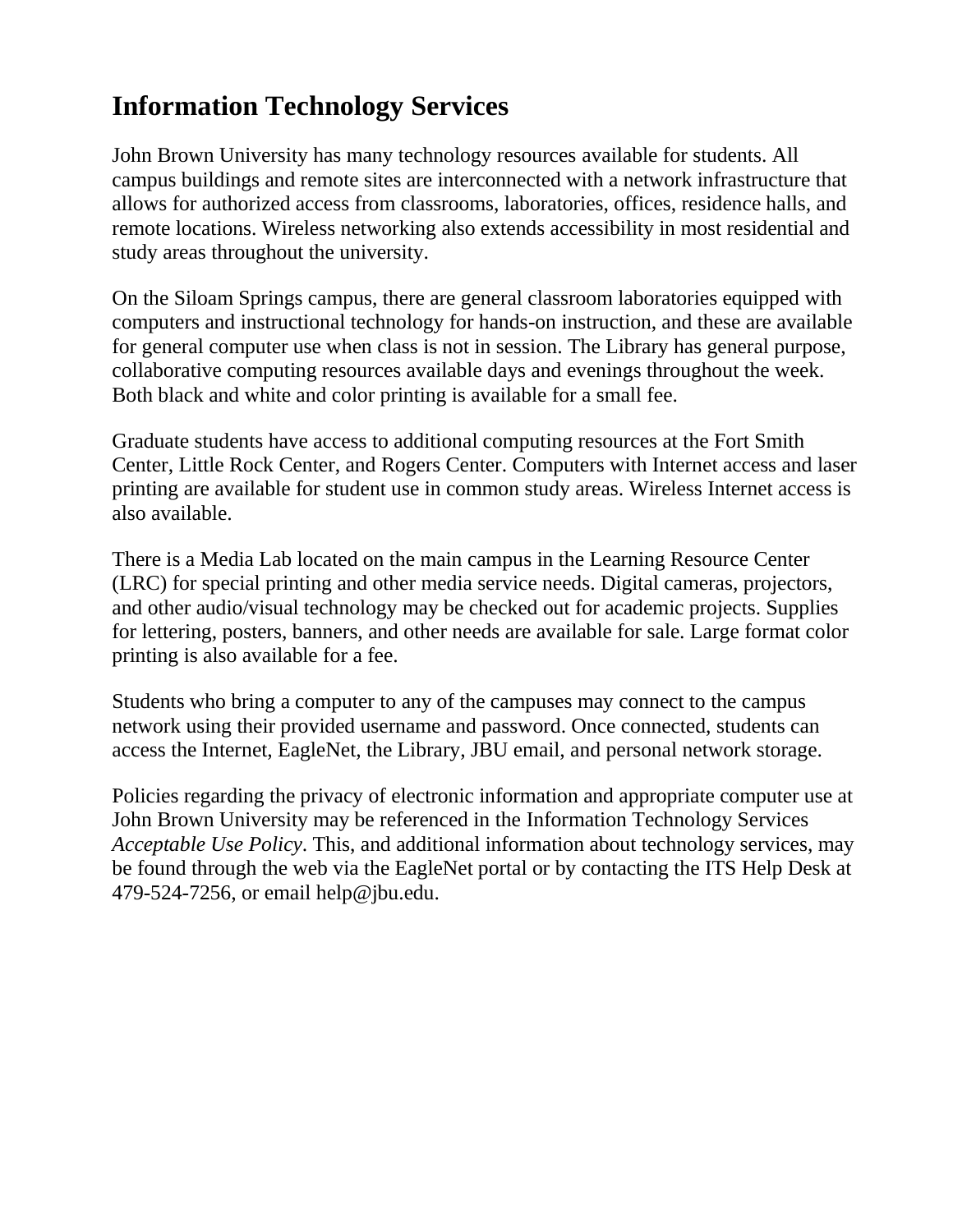## **Office of Academic Assistance & Student Support Services**

Students may contact the Academic Assistance Coordinator for assistance in further developing their academic skills. This includes such areas as study skills, note-taking skills, time management, test-taking skills, and other skills that help students succeed academically. Study skills videos that help improve reading, writing, and math are available. The Coordinator will help a student engage an individual tutor, if one is available, but payment is the responsibility of the student.

The Office of Academic Assistance on the Siloam Springs campus administers the CLEP and proctors tests for correspondence courses. DANTES and MAT testing are administered at the Rogers Center. For general information, fees, or to schedule an appointment at the Siloam Springs campus, call (479) 524-7471. The Rogers Center can be reached at (479) 631-4665.

### **Services for Students with Disabilities**

It is the goal of John Brown University that all enrolled students be given equal opportunity to succeed in their quest for a higher education that is based upon our "Christ Over All" philosophy and that integrates the educational principles of "Head, Heart, and Hand."

In accordance with the Rehabilitation Act of 1973, the Americans with Disabilities Act of 1990, and the Americans with Disabilities Act Amendments of 2008, John Brown University is committed to providing reasonable accommodations to students who are disabled. Students having documented disabilities are encouraged to contact the Director at (479) 524-7400, email [kireland@jbu.edu,](mailto:kireland@jbu.edu) or stop by the Office of Disability Services located in the Learning Resource Center, Room 148, on the Siloam Springs campus.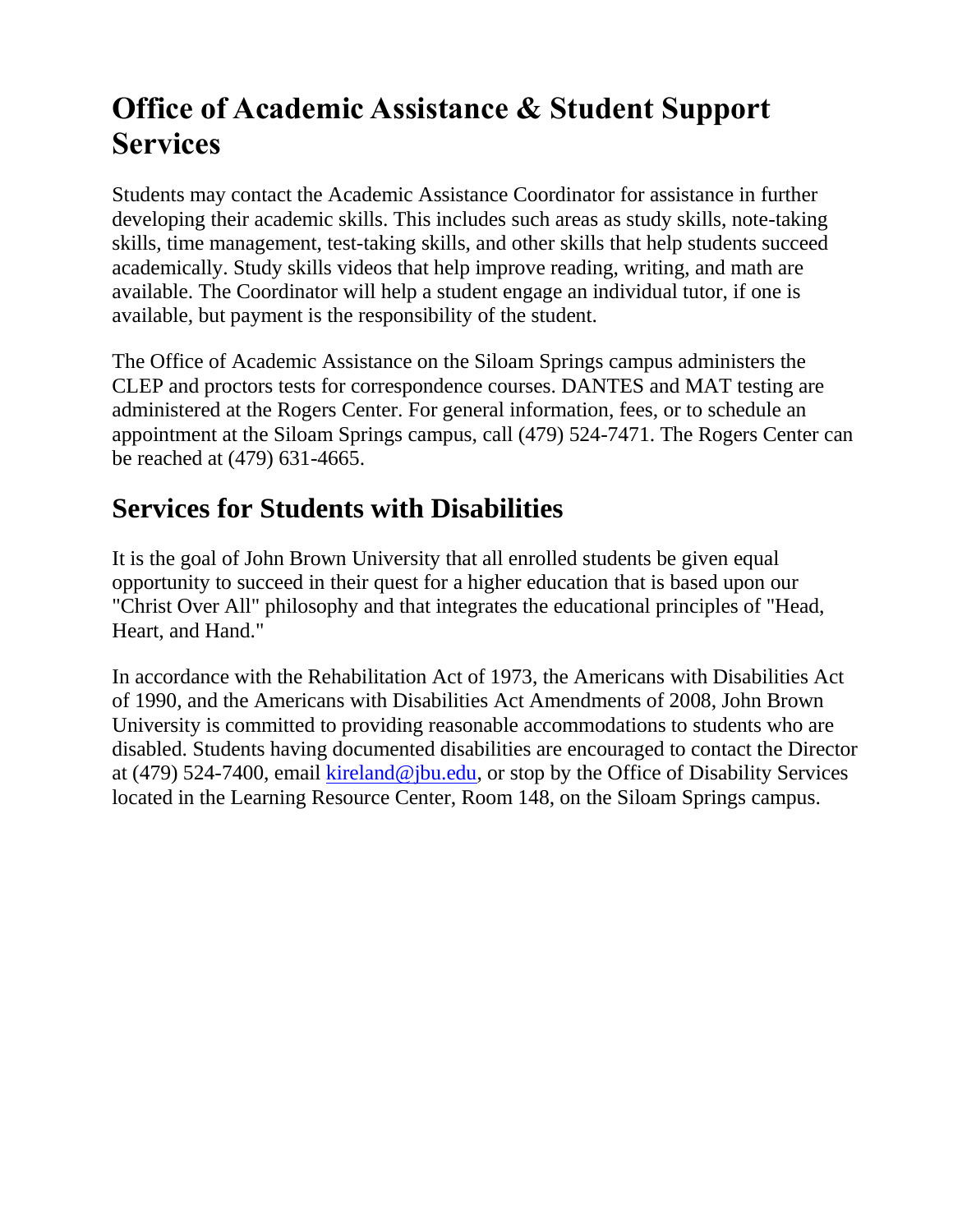## **Student Development Office**

### **Counseling Center**

The college experience often entails emotional as well as intellectual challenges. Developing meaningful relationships, changes in one's family, stress, anxiety, and depression are just a few of the issues facing students. The professional staff in the Counseling Center is available to facilitate students' growth while at JBU. Individual and group therapy, couple counseling, and psycho-educational groups are available to students free of charge. Counseling sessions are confidential, and appointments are scheduled with discretion and respect for the needs and desires of students. To schedule an appointment or inquire about fees, please call (479) 524-7251 or visit our web site http://www.jbu.edu/campus\_life/counseling/.

## **Career Development Center**

The staff at the Career Development Center (CDC) is concerned with providing a comprehensive career development program for the students of John Brown University.

Students have the opportunity to develop self-understanding through the resources available at the center. Students may participate in individual counseling, personality inventories, and computer-aided guidance programs. The varied resources in the CDC Library can be helpful to students in any stage of career planning by helping them understand personal strengths, make wise decisions about majors, and begin to explore career alternatives.

The center also serves as a link between college and the world of work through providing regular workshops on job search skills and strategies. The annual Career Fair brings employers and graduate school representatives to campus to increase awareness and provide information related to future career and graduate education. The CDC also provides information about graduate schools, graduate entrance test materials, job vacancy notices, occupational profiles and descriptions, and potential employers. For assistance, call (479) 524-7282.

### **Office of Christian Formation**

The Office of Christian Formation (OCF) strives to lead the JBU community to become more like Christ throughout all aspects of a student's education. For information, call (479) 524-7213.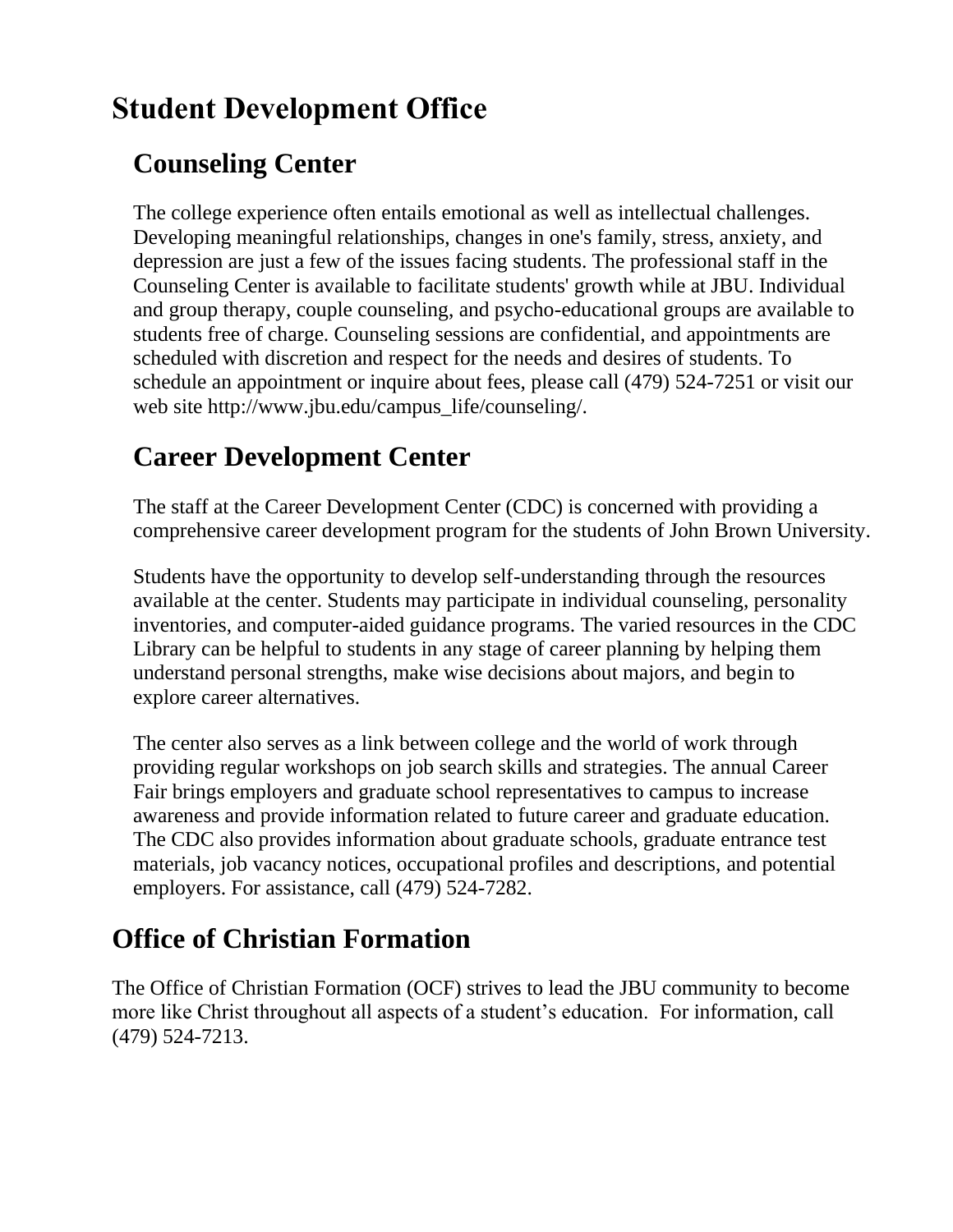#### **Graduate Christian Fellowship**

Graduate Christian Fellowship (GCF) provides a variety of opportunities for graduate students to nurture their faith together and develop relationships with one another. The program offers monthly fellowship events including, but not limited to: a bowling night, annual Christmas candlelight dinner, Rogers Center Chapel, homecoming events, hayrides, and so much more! Monthly newsletters and devotionals are sent out to keep graduate students up-to-date on GCF activities and announcements. GCF seeks to invest in the spiritual growth of its graduate students as they continue their education.

### **Health Services**

At the Health Services Office located in the Walker Student Center on the main campus, a registered Nurse is available weekdays for screening acute illnesses and injuries, as well as offering advice for everyday health problems. The nurse works closely with area doctors whose offices are within walking distance of the Siloam Springs campus. Equipment such as crutches and humidifiers can be checked out for short term use.

In order to offer complete care, it is important that the Health Services Office have on file all student medical records pertaining to pre-existing conditions such as diabetes, epilepsy, and malaria. Also, regular updates of family telephone numbers on the JBU web site ensure immediate communication in case of emergency.

Arkansas law of 2009 requires graduate students to provide documentation of one dose of Measles/Mumps/Rubella (MMR) vaccination. Students enrolled only in online courses, or those born prior to 1957 are exempt from this requirement. To receive an application for any exemption, contact the Arkansas Department of Health at (501) 661-2169. You can receive the MMR vaccine on campus.

Arkansas Law regarding Act 96 of 1913 requires all incoming students who were born or have lived for longer than six months in countries where Tuberculosis is endemic to show documentation of a TB skin test administered in the U.S. within six months of classes beginning.

### **International Programs Department**

The International Programs Department (IPD) serves the needs of international students including Walton Scholars, MKs, and third culture students. The office also offers assistance with international student orientation, immigration regulations, and international education opportunities. IPD sponsors social and cultural activities to promote intercultural awareness and understanding among the entire JBU community.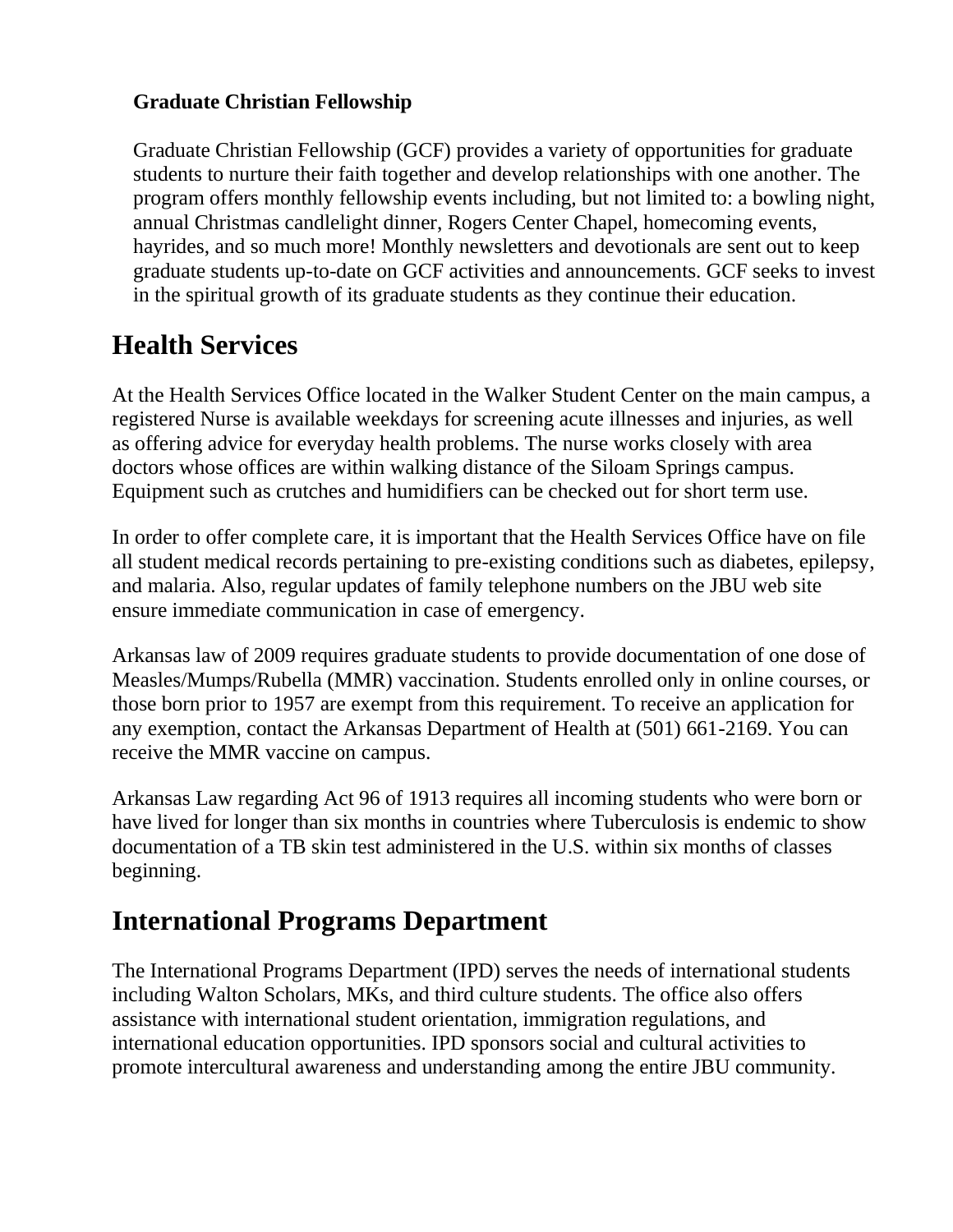**Mission Statement:** The International Programs Department of John Brown University supports students, faculty, and staff who will benefit from and contribute to the intercultural environment of JBU.

**United States Citizenship and Immigration Services.** IPD assists students, faculty, and staff in obtaining and maintaining the proper immigration status. Workshops are conducted on immigration, employment, and U.S. tax issues.

**Walton International Scholarship Programs.** The Walton International Scholarship Program (WISP) awards 60 annual scholarships to undergraduate students from Central America and Mexico. IPD attentively seeks to ensure growth and long-term success for its WISP scholars.

**International Education**. IPD administers, in conjunction with the academic college or division, our Semester in Ireland studies program, and a variety of JBU international summer studies programs. IPD also links students with international and domestic studies opportunities offered through the Council of Christian Colleges & Universities (CCCU). Short-term international mission teams are coordinated by the Office of Christian Formation in partnership with the IPD.

**Friendship Family Program.** This program connects international students with a host family who will help in the adjustment process and contributes to students' success by providing care and support.

### **Resources for Lifestyle**

The Walton Lifetime Health Complex (WLHC) offers students the most modern of health and fitness facilities for a complete daily workout. Swimming, jogging, racquetball, weights, aerobics, and team sports are just a few of the activities available to help reduce health risks and improve one's quality of living. The WLHC services are available to all students and their families at no charge. For information, call (479) 524-7303.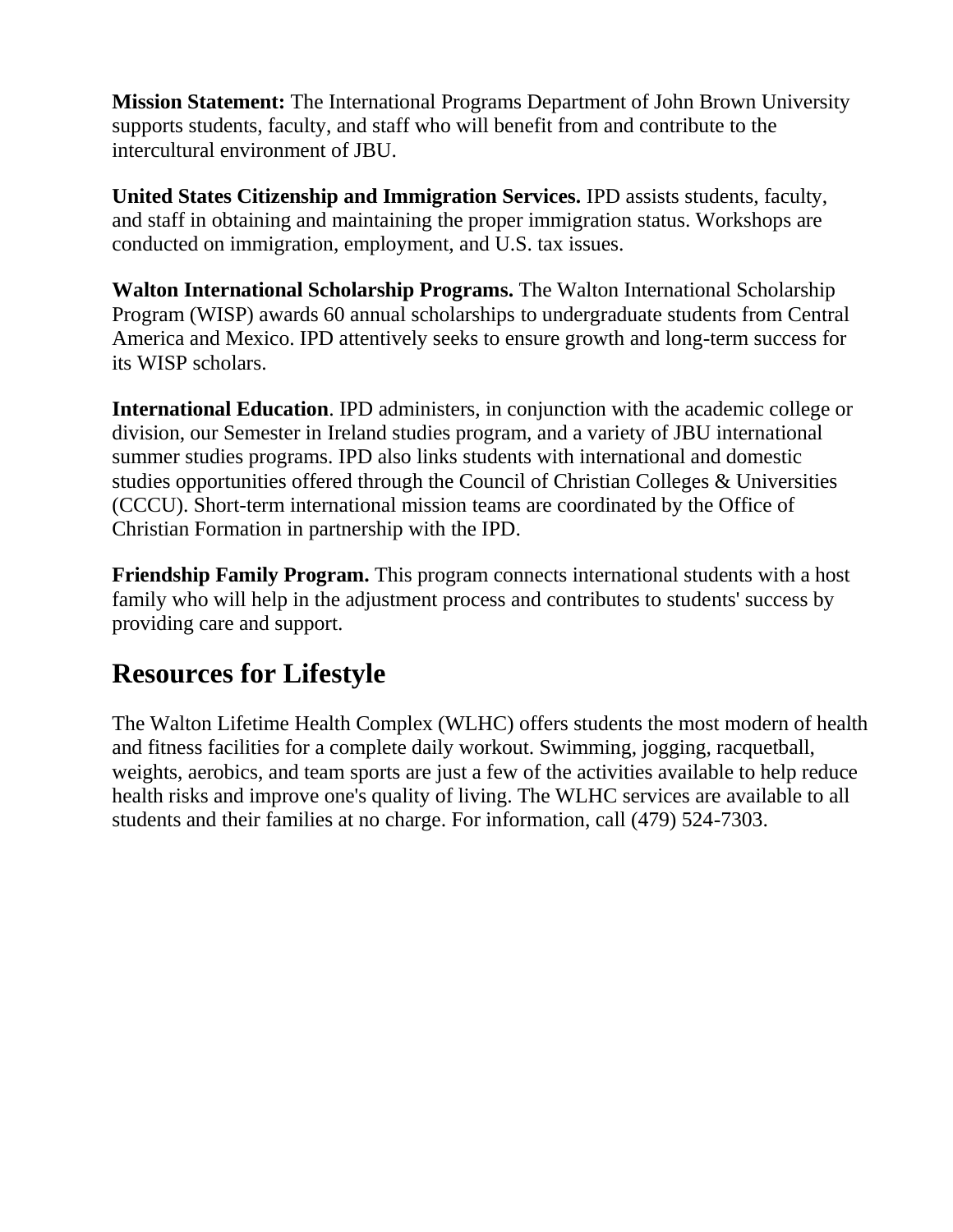# **The Donald G. Soderquist College of Business**

Walenciak (Dean)

The Donald G. Soderquist College of Business at John Brown University consists of the Department of Business (Undergraduate), the Department of Business Degree Completion, and the Department of Graduate Business Programs. The Donald G. Soderquist College of Business has adopted the following vision, mission, and core values, which have been embraced by each Department within the College.

#### **Vision of the Donald G. Soderquist College of Business**

*To be nationally recognized as a leader in Christian higher education in business through the accomplishments of our students, our contributions to the academy and industry, and our impact on the world.*

#### **Mission of the Donald G. Soderquist College of Business**

*We provide challenging, practical business education from a Christian perspective, equipping students to succeed in their lifework and impact their world.*

#### **Core Values of the Donald G. Soderquist College of Business**

#### **Christian Faith:**

*We are committed to John Brown University Articles of Faith.*

#### **Relationships:**

*We value our relationship with God which guides collaboration, respect, and trust among all.*

#### **Teaching and Learning:**

*We are passionate about excellence in teaching and lifelong learning.*

#### **Global Focus:**

*We value global perspectives and experiences that stretch our understanding of business and provide opportunities to impact the world.*

#### **Intellectual Curiosity:**

*We value an active investigative pursuit of knowledge.*

#### **Gratitude:**

*We promote a culture of being thankful to God and each other.*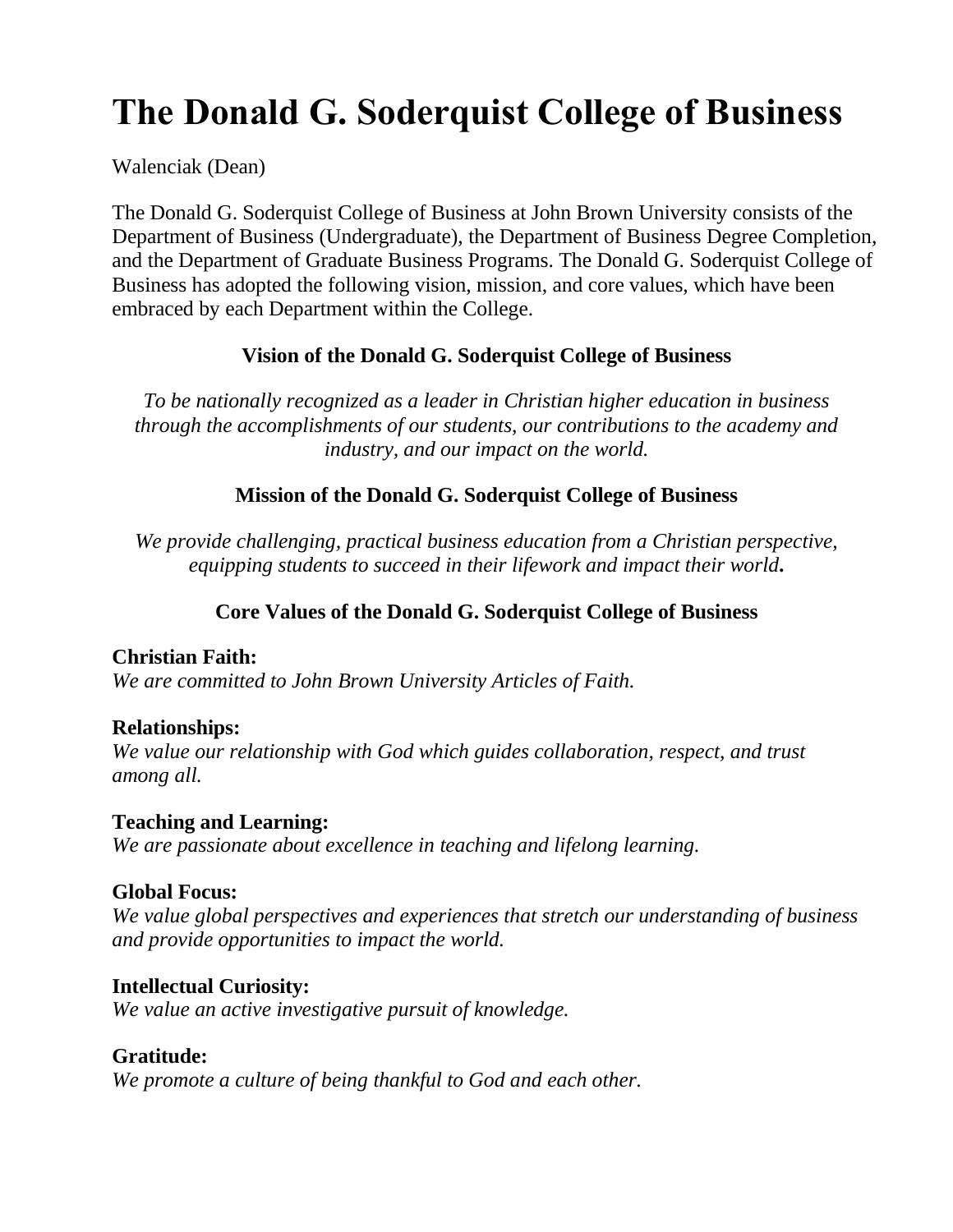### **DEPARTMENT OF GRADUATE BUSINESS**

Gatlin, Ladner, McCollum, Timmons, Togami (Program Director), Verdery, Waldron, Walenciak

In every segment of society today there is a need for leaders who have relevant skills, high integrity, and strong character. The programs of the Department of Graduate Business are designed to equip people to lead with excellence.

The Master of Business Administration (M.B.A.) Program combines functional training in essential business skills with training in leadership, ethics, and global business. These programs develop and prepare leaders from a broad range of undergraduate majors. The M.B.A. degree can be taken on its own or paired with a concentration in International Business, Market Research and Consumer Insights, or Organizational Behavior.

The Master of Science (M.S.) in Leadership and Ethics Program combines organizational studies and strategic thinking with training in ethical leadership. The program integrates a body of knowledge infused with the core values of Christian faith and character that can be practically applied within organizations and communities in diverse contexts. The M.S. in Leadership and Ethics Program can be accomplished in just under two years.

Designed with the working professional in mind, classes are available in various formats. Students may choose to study online, at one of our physical locations, or in some combination of the two. Most courses are eight weeks in duration. Other program enhancements include studies trips to Asia, Latin America, and South America. Through our partnership with Soderquist Leadership, students also have access to an executive-level leadership development program.

All undergraduate and graduate business degree programs of the Donald G. Soderquist College of Business are accredited by the Accreditation Council for Business Schools and Programs (ACBSP), http://acbsp.org, (913) 339-9356.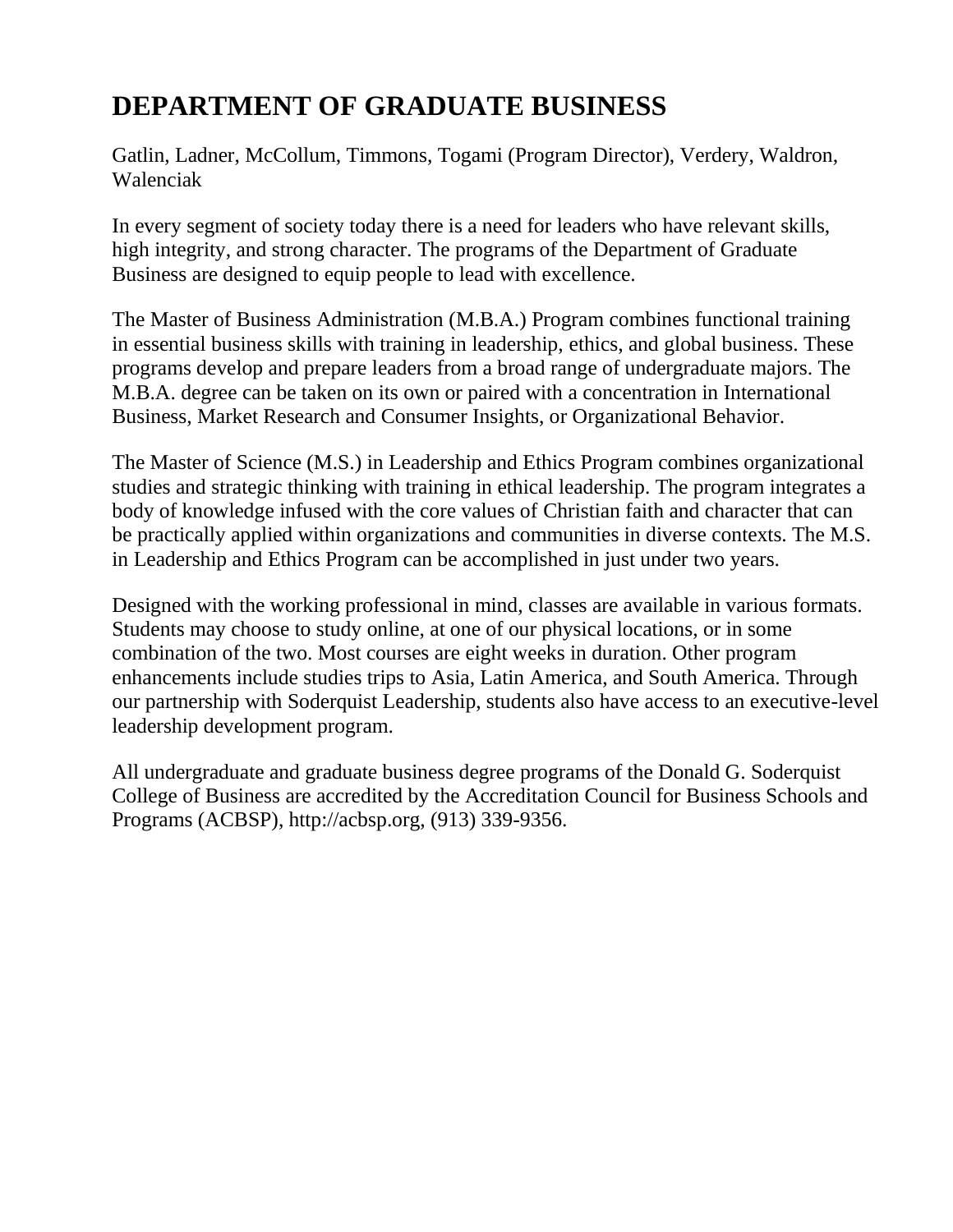### **BUSINESS ADMINISTRATION PROGRAMS**

#### (SYMBOL: BUS)

Organizations—and the people who lead them—shape our future. People who are committed to developing excellent business, management, and leadership skills have the greatest potential to achieve higher levels of success and make a positive, sustainable impact in our communities and upon the world. The purpose of the John Brown University M.B.A. program is to help students develop a portfolio of business and management skills and leadership strengths that will enable them to excel in their areas of calling, enable and empower their colleagues, and be "light and salt" in the world. With JBU's culture of training the head, heart, and hand infused into its programs, JBU M.B.A. graduates are uniquely prepared to offer leadership with character, competence, and conscience.

Through interaction with faculty and practitioners, students of the M.B.A. programs learn to analyze diverse business situations, complex problems, and provide strategic leadership to organizations. Students will strengthen their management skills in accounting, marketing, economics, and finance, and they will develop leadership skills in the areas of team building, innovation, organizational change, process improvement, project management, and overall organizational effectiveness.

As part of the program, students may select to obtain an M.B.A. with no additional concentration or a concentration in International Business, Market Research and Consumer Insights, or Organizational Behavior.

#### **Requirements for the Master of Business Administration (M.B.A.) degree**

1. MBA Core Requirements - 24 hours

BUS 7013 Managerial Accounting BUS 7033 Organizational Management and Leadership BUS 7113 Marketing Strategies BUS 7213 Global Leadership and Ethics BUS 7223 Managerial Economics BUS 8003 Managerial Finance BUS 8013 Research Methods BUS 8033 Christian Foundations

2. Additional Requirements - 9 hours

BUS 8023 Project Management BUS 8983 M.B.A. Capstone One of the following: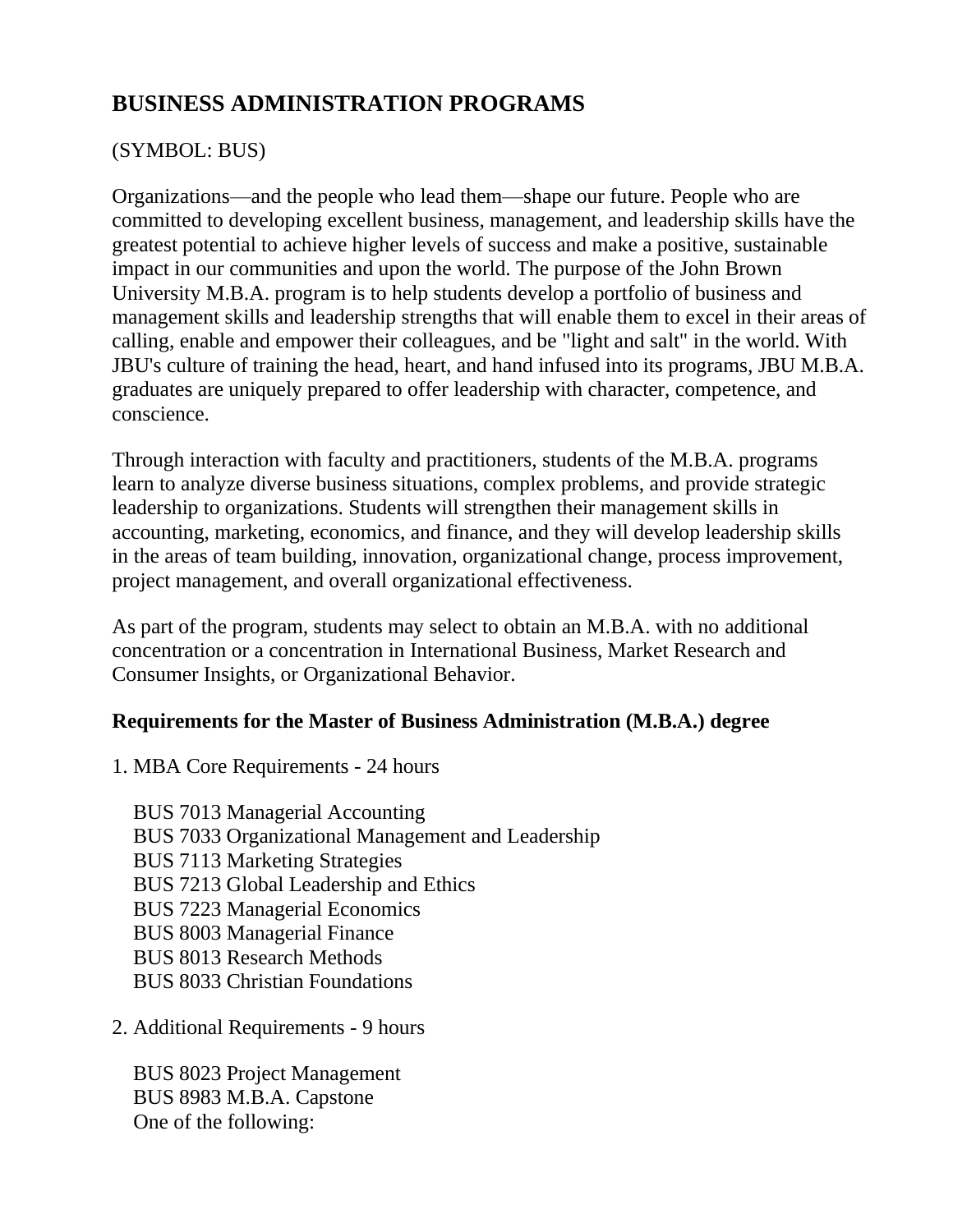BUS 7023 Process & Innovation BUS 7443 Leading Organizational Transformation BUS 7453 Personality and Emotional Health in Organizations BUS 7513 Operations and Management Consulting BUS 8263 International Business Practicum

Minimum semester hours . . . . . . . . . . . . . . . . . . . . . . . . . . . . . . . . . . . . . . . . . . . . . 33

#### **Requirements for the Master of Business Administration (M.B.A.) degree with concentration in International Business**

1. MBA Core Requirements - 24 hours

BUS 7013 Managerial Accounting BUS 7033 Organizational Management and Leadership BUS 7113 Marketing Strategies BUS 7213 Global Leadership and Ethics BUS 7223 Managerial Economics BUS 8003 Managerial Finance BUS 8013 Research Methods BUS 8033 Christian Foundations

2. Concentration in International Business - 15 hours

BUS 8023 Project Management BUS 8253 Survey of Global Business Practices and Foundations BUS 8263 International Business Practicum Select two from the following: BUS 7023 Process and Innovation BUS 7513 Operations and Management Consulting BUS 8113 Global Supply Chain Management BUS 8343 Strategies for Emerging Markets BUS 8353 International Stakeholder Management

Minimum semester hours . . . . . . . . . . . . . . . . . . . . . . . . . . . . . . . . . . . . . . . . . . . . . . . 39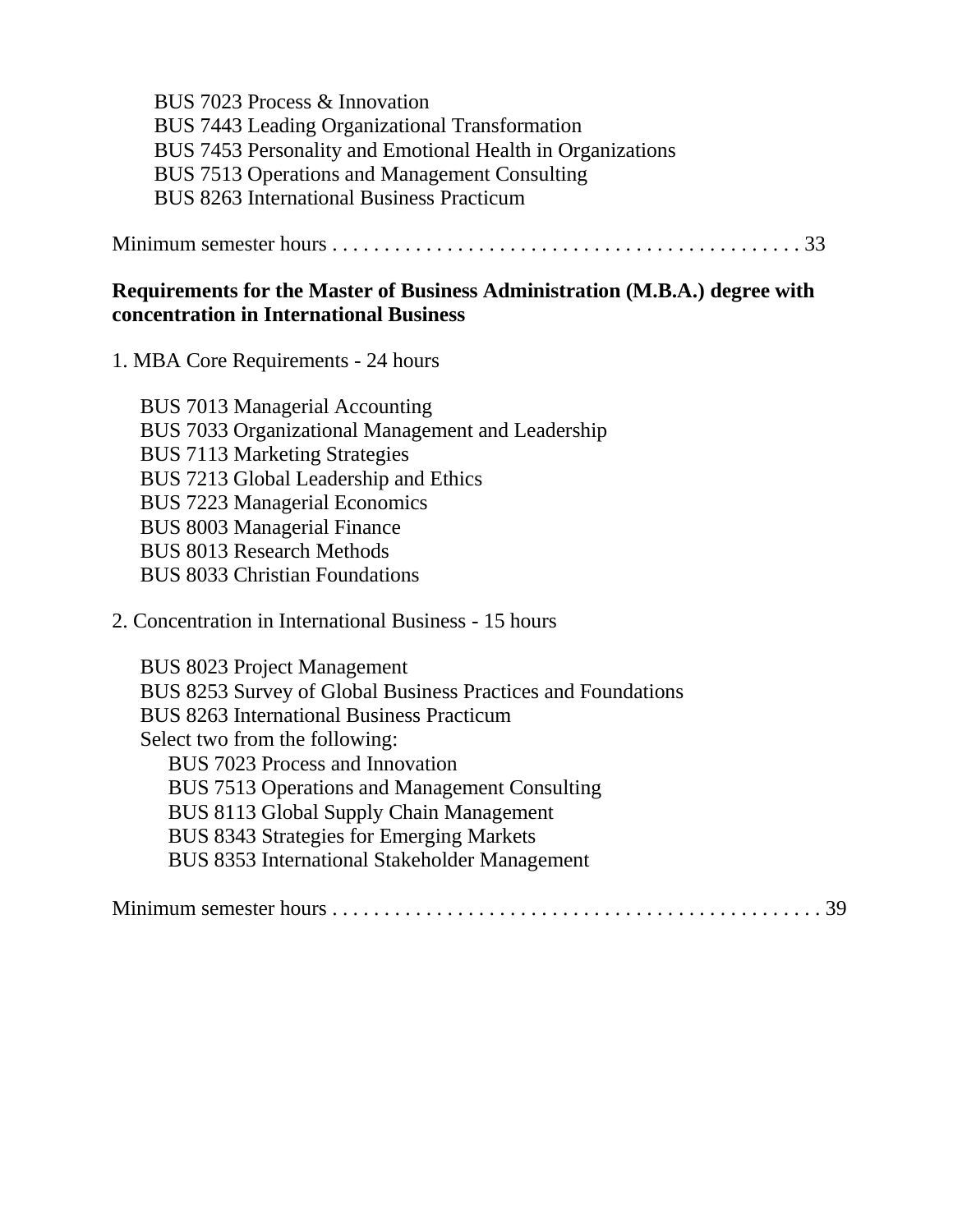#### **Requirements for the Master of Business Administration (M.B.A.) degree with concentration in Market Research and Consumer Insights**

1. MBA Core Requirements - 24 hours

BUS 7013 Managerial Accounting BUS 7033 Organizational Management and Leadership BUS 7113 Marketing Strategies BUS 7213 Global Leadership and Ethics BUS 7223 Managerial Economics BUS 8003 Managerial Finance BUS 8013 Research Methods BUS 8033 Christian Foundations

2. Concentration in Market Research and Consumer Insights - 15 hours

BUS 8133 Decision Modeling and Predictive Analysis BUS 8213 Market Research BUS 8983 M.B.A. Capstone Select two from the following: BUS 7023 Process and Innovation BUS 7513 Operations and Management Consulting BUS 7453 Personality and Emotional Health in Organizations BUS 8263 International Business Practicum BUS 8273 Consumer Behavior BUS 8283 Digital Marketing Analytics BUS 8293 Business Intelligence and Visualization

Minimum semester hours . . . . . . . . . . . . . . . . . . . . . . . . . . . . . . . . . . . . . . . . . . . . . . 39

#### **Requirements for the Master of Business Administration (M.B.A.) degree with concentration in Organizational Behavior**

1. MBA Core Requirements - 24 hours

BUS 7013 Managerial Accounting BUS 7033 Organizational Management and Leadership BUS 7113 Marketing Strategies BUS 7213 Global Leadership and Ethics BUS 7223 Managerial Economics BUS 8003 Managerial Finance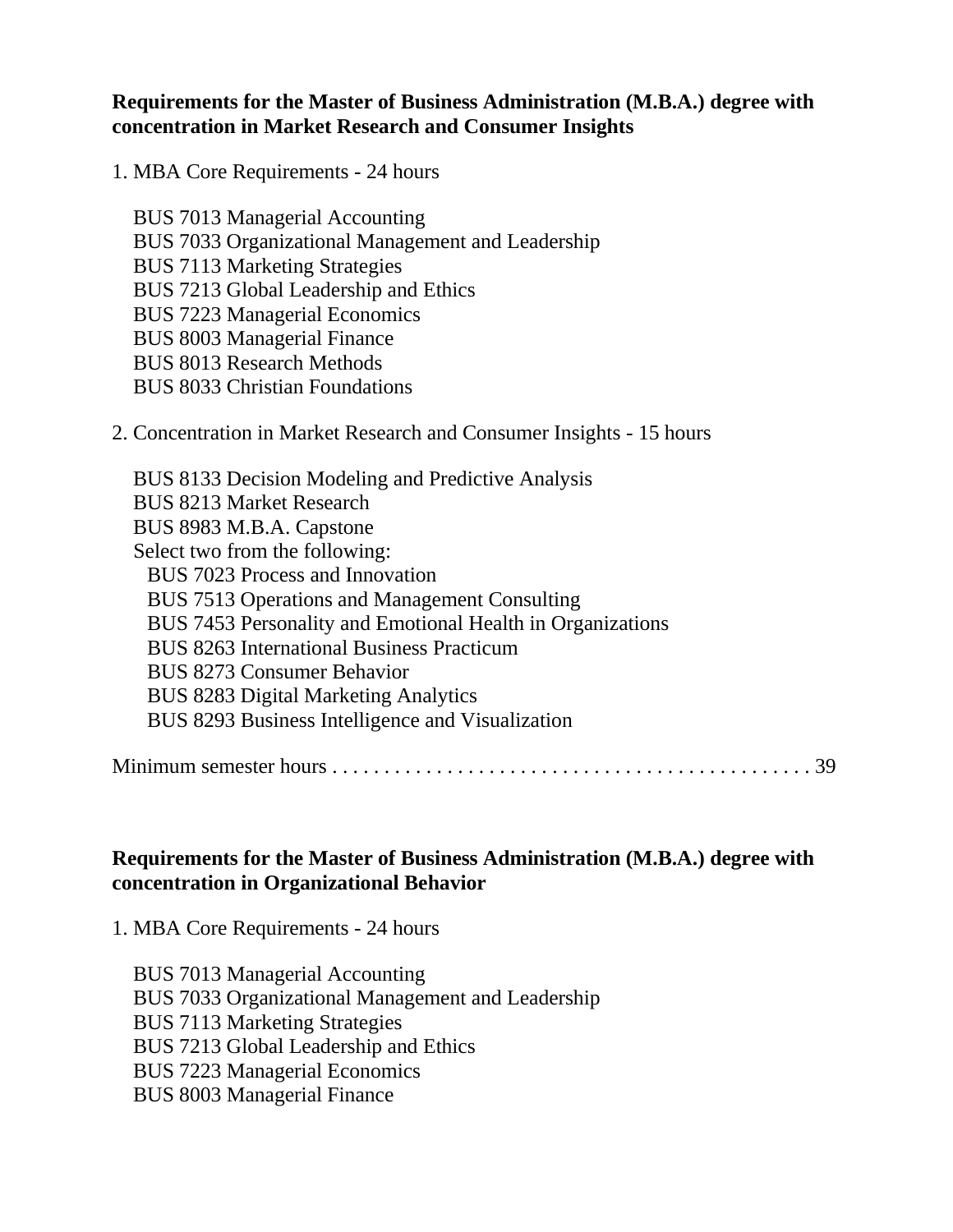BUS 8013 Research Methods BUS 8033 Christian Foundations

#### 2. Concentration in Organizational Behavior - 15 hours

BUS 8513 Survey of Organizational Behavior BUS 8523 Human Capital Analytics BUS 8983 M.B.A. Capstone Select two from the following: BUS 7023 Process and Innovation BUS 7443 Leading Organizational Transformation BUS 7453 Personality and Emotional Health in Organizations BUS 7513 Operations and Management Consulting BUS 8263 International Business Practicum BUS 8313 Organizational Effectiveness I BUS 8323 Organizational Effectiveness II Minimum semester hours . . . . . . . . . . . . . . . . . . . . . . . . . . . . . . . . . . . . . . . . . . . . . 39

#### **LEADERSHIP AND ETHICS PROGRAM**

(SYMBOL: BUS)

The Master of Science degree (M.S.) in Leadership and Ethics Program was developed in response to the great need for ethical leadership in our world today. This degree provides a broad set of organizational, leadership, and strategic skills that complement technical training and other specialized experience or skill. M.S. in Leadership and Ethic's students come from a wide range of backgrounds including business, education, government, religious, and nonprofit. Students gain from a variety of innovative educational experiences, and when they graduate, they will have refined their leadership philosophy and developed a greater capacity to deal with ethical and leadership challenges in diverse organizational settings. Students will have the skills and knowledge to transform their vision into a stronger and truer ethical commitment.

#### **Requirements for the Master of Science (M.S.) degree in Leadership and Ethics**

1. Leadership and Ethics Core Requirements - 24 hours

BUS 7033 Organizational Management and Leadership BUS 7213 Global Leadership and Ethics BUS 7753 Financial Acumen BUS 8013 Research Methods BUS 8033 Christian Foundations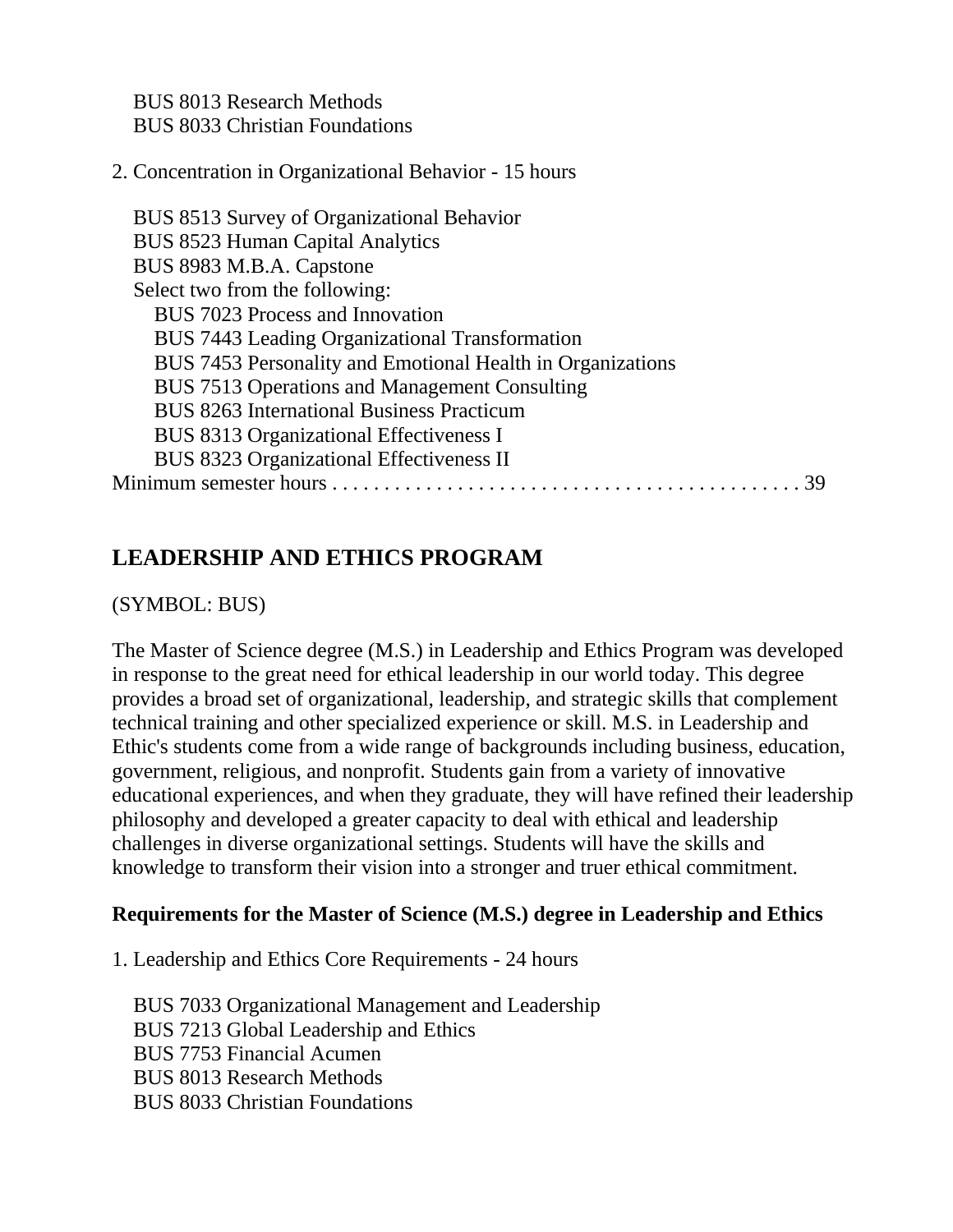BUS 8313 Organizational Effectiveness I BUS 8323 Organizational Effectiveness II One of the following: BUS 8883 M.S.L.E. Capstone BUS 8893 Graduate Business Seminar

2. Select three from the following - 9 hours

BUS 7023 Process and Innovation BUS 7113 Marketing Strategies BUS 7443 Leading Organizational Transformation BUS 7453 Personality and Emotional Health in Organizations BUS 7513 Operations and Management Consulting BUS 8263 International Business Practicum BUS 8353 International Stakeholder Management

Minimum semester hours . . . . . . . . . . . . . . . . . . . . . . . . . . . . . . . . . . . . . . . . . . . . . . 33

#### **Earn a Second Master's Degree in Business**

A student who has completed either an M.B.A. or an M.S. at John Brown University can earn the other as a second degree by completing all degree requirements, including a minimum of 18 additional unique hours from the other program. An application for the second degree must be submitted and approved before any of the additional hours are taken.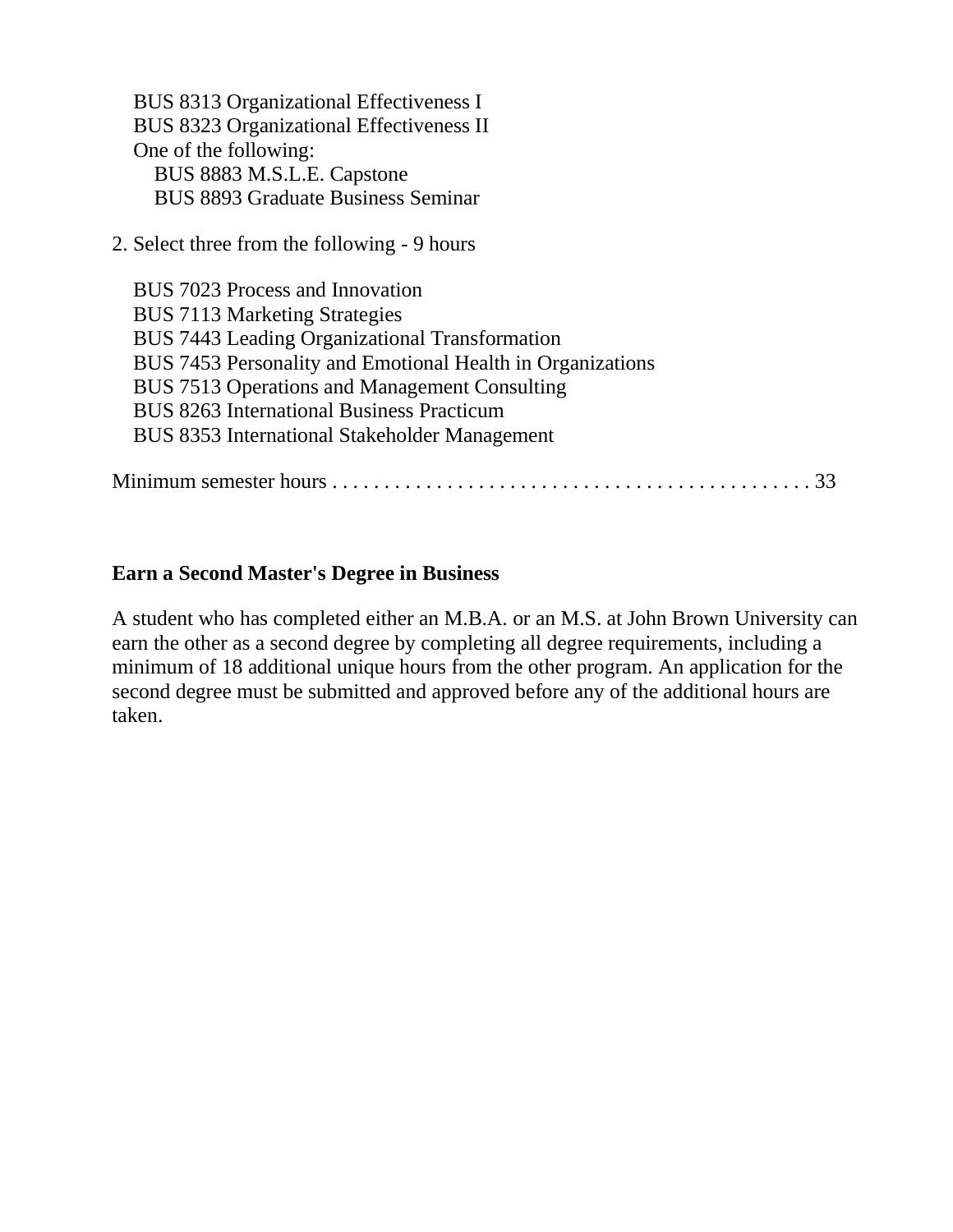# **The College of Education and Human Services**

#### J. Terrell (Dean)

The College of Education and Human Services encompasses disciplines related to serving and working with individuals, couples, families, groups, and communities. Prospective students desire vocations where they can work with people in various ways, serving the Kingdom by serving others. Disciplines of the college include the graduate departments of counseling and education, as well as the undergraduate departments of education, family and human services, kinesiology, nursing, and psychology.

### **DEPARTMENT OF GRADUATE COUNSELING**

The programs of the Department of Graduate Counseling are designed to prepare professionals for counseling and guidance in public and private elementary and secondary schools, community agencies, private agencies, hospitals, private practice, and ministry settings. Programs are offered in Clinical Mental Health Counseling, Marriage and Family Therapy, and School Counseling. A post-master's Graduate Certificate Program in Play Therapy is also offered. The Department of Graduate prepares men and women to become licensed therapy professionals by equipping them with the knowledge, attitudes, and skills that promote Christ-likeness and clinical expertise.

### **DEPARTMENT OF GRADUATE TEACHER EDUCATION**

John Brown University's Department of Graduate Teacher Education offers master's degrees for those who desire to become licensed teachers and those who are already licensed teachers. Programs are offered in Curriculum & Instruction, Secondary Education and School Counseling (through the Department of Graduate Counseling).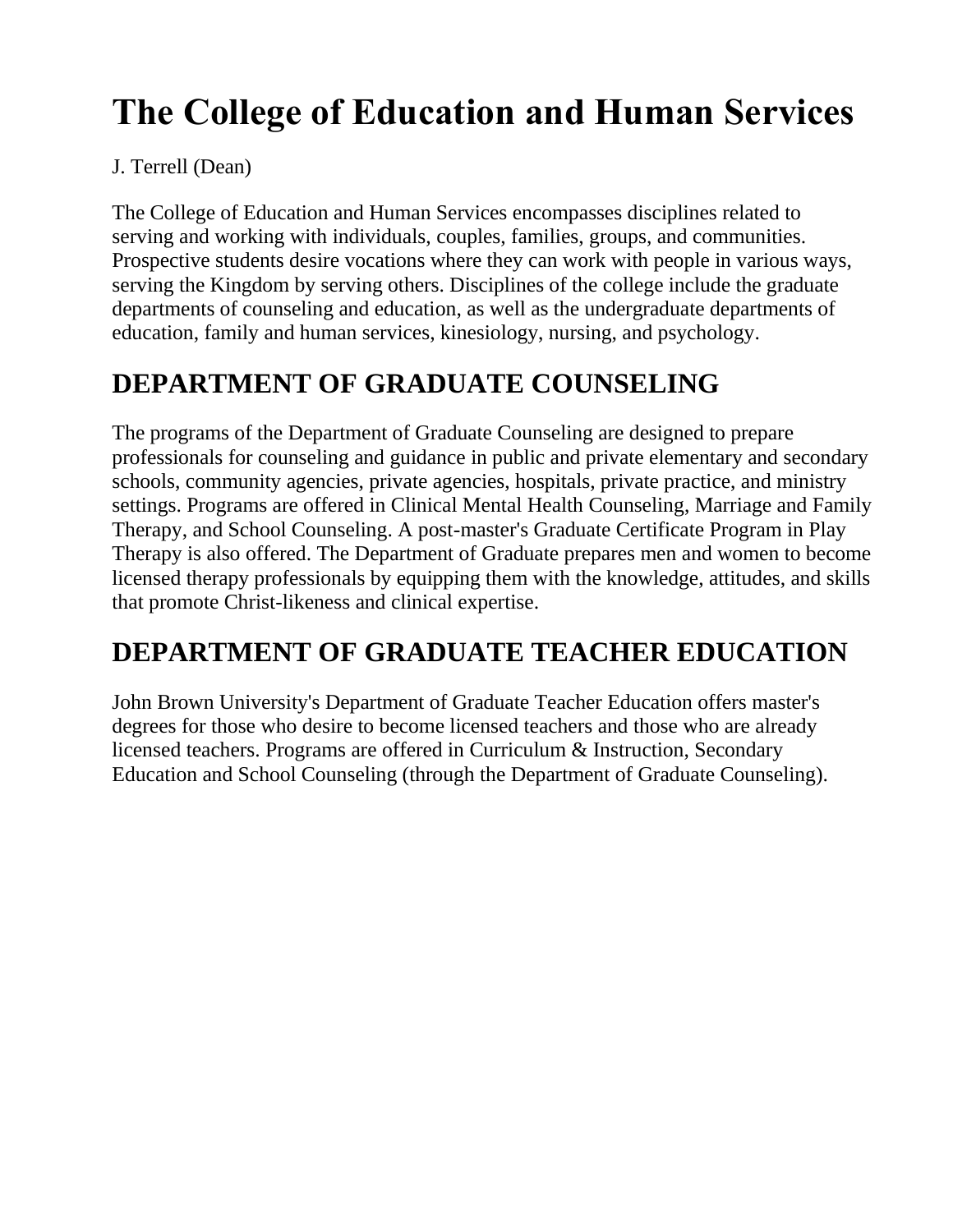### **DEPARTMENT OF GRADUATE COUNSELING**

#### (SYMBOL: CNL)

Carmack (Program Director), Cornett, Lampton, Oliver, R. Martin, B. Phillips, J. Phillips, Romig, D. Terrell, J. Terrell, White, Wingfield.

The programs of the Department of Graduate Counseling are designed to prepare professionals for counseling and guidance in public and private elementary and secondary schools, community agencies, private agencies, hospitals, private practice, and ministry settings. Programs are offered in Clinical Mental Health Counseling, Marriage and Family Therapy, and School Counseling. A post-master's Graduate Certificate Program in Play Therapy is also offered. The Department of Graduate prepares men and women to become licensed therapy professionals by equipping them with the knowledge, attitudes, and skills that promote Christ-likeness and clinical expertise.

Graduate Counseling has defined its conceptual framework as Competence, Attitudes and Character, Relationships, and Essential knowledge (CARE). The purpose of the CARE conceptual framework is to prepare counselors who are competent, committed to Christlike attitudes and characteristics, effective in the formation of relationships, and informed regarding the essential knowledge bases of the counseling profession.

The Graduate Counseling Program formally assesses student knowledge, skills, and dispositions as part of a process designed to provide formative feedback to students and summative feedback that can be used to evaluate the counseling program. The assessment system is part of on-going quality improvement efforts designed to meet the accreditation requirements set by the Higher Learning Commission mandating that all university degree programs measure student learning outcomes.

Specific outcomes for the clinical mental health and school counseling degrees offered in the Graduate Counseling Program match standards established by the Council for the Accreditation of Counseling and Related Programs (CACREP). Specific outcomes for the marriage and family therapy degree match standards established by the Commission for the Accreditation of Marriage and Family Therapy Education (COAMFTE). The faculty in the Graduate Counseling Program created a system of five "gates" for formally evaluating students, with formative feedback offered at several of the gates. Aggregated data for each gate is used to evaluate program strengths and areas of improvement

Formal assessments occur at the following five gates:

Gate 1: Admission

Gate 2: Completion of 12 hours of course work (dispositions assessment)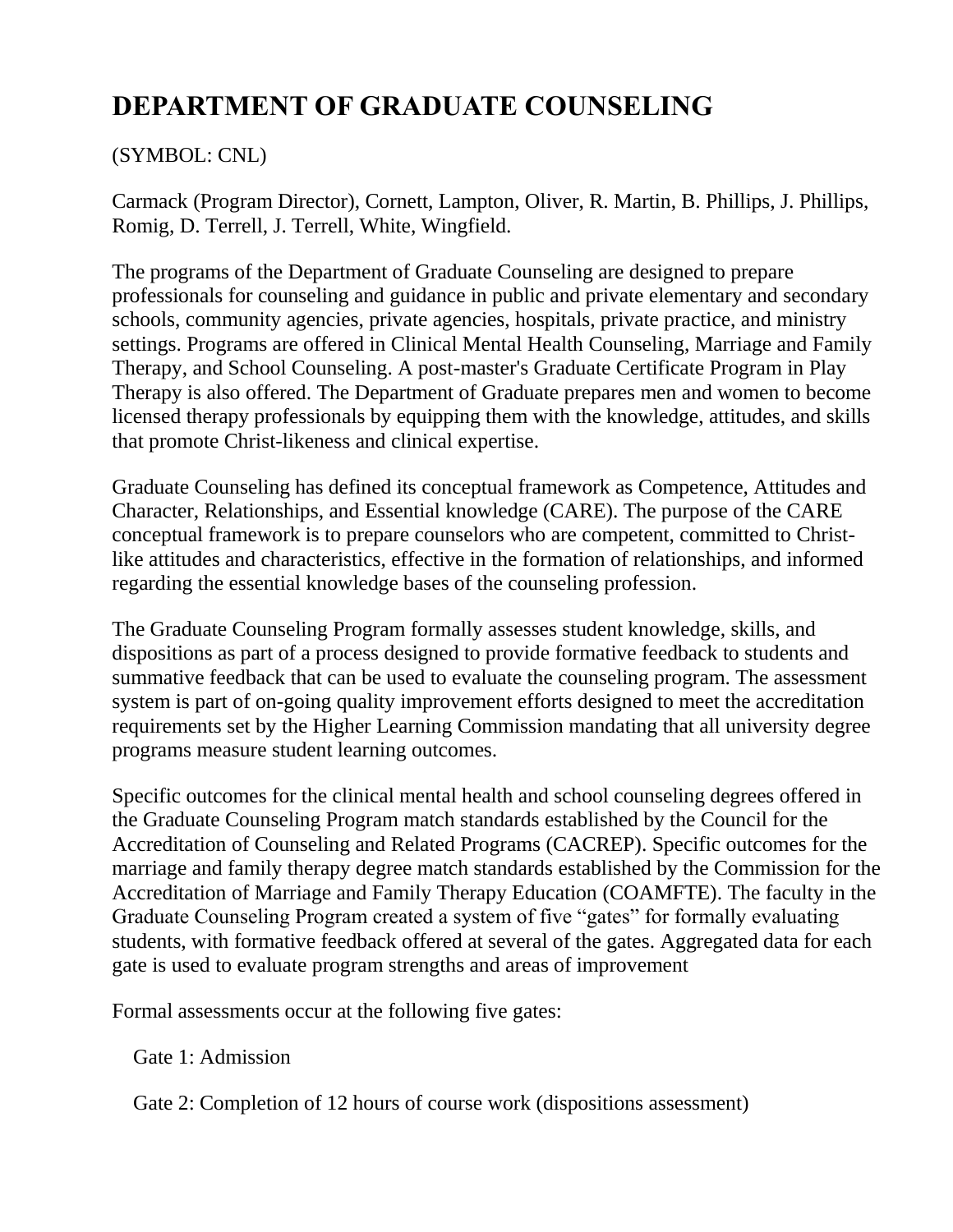Gate 3: During pre-practicum and prior to entry into practicum 1 (dispositions assessment and basic interviewing skills assessment)

Gate 4: Completion of practicum II and prior to entry into internship (dispositions assessment; assessment of counseling microskills for all students; assessment of basic marriage and family therapy skills for those in the marriage and family therapy degree)

Gate 5: Final semester of the program prior to graduation (dispositions assessment; assessment of counseling microskills for all students; assessment of basic marriage and family therapy skills for those in the marriage and family therapy degree; exit examination)

The Graduate Counseling Program has a formal Remediation and Dismissal Policy for students who demonstrate a notable area of concern with regards to a disposition or sufficient skill deficiencies that would interfere with effective counseling. The policy is located in the Graduate School Student Guide.

Students who enter the Pre-Practicum class must complete a state and federal background check as part of the requirements of the lab. The results of the background check will be reviewed during the student's faculty interview; any issues pertaining to the results will be addressed by the division faculty. All students must pass the background check prior to entering practicum/ internship in order to begin seeing clients. The results of the background check will remain in the student's academic file. Students will not be allowed to enroll in practicum until the background check has been approved.

As part of the program review process, the Graduate Counseling Program is required to assess students' acquisition of foundational knowledge for the profession. Graduating students will be required to complete exit exams appropriate to their degree. Aggregated scores from the exams provide program faculty with vital information for identifying which content areas students are learning well and where program improvements can be made. The data will be useful for improving the learning process for all students by providing information that will strengthen the Graduate Counseling Programs.

Several points should be noted:

- 1. Students do not pass or fail the exit examinations. Completing the examination is a program review requirement, not a personal assessment. Individual results will not impact student grades or graduation.
- 2. Results are not placed on transcripts, placed in student files, or reported to any licensing board. Personal results will be available to students, if desired.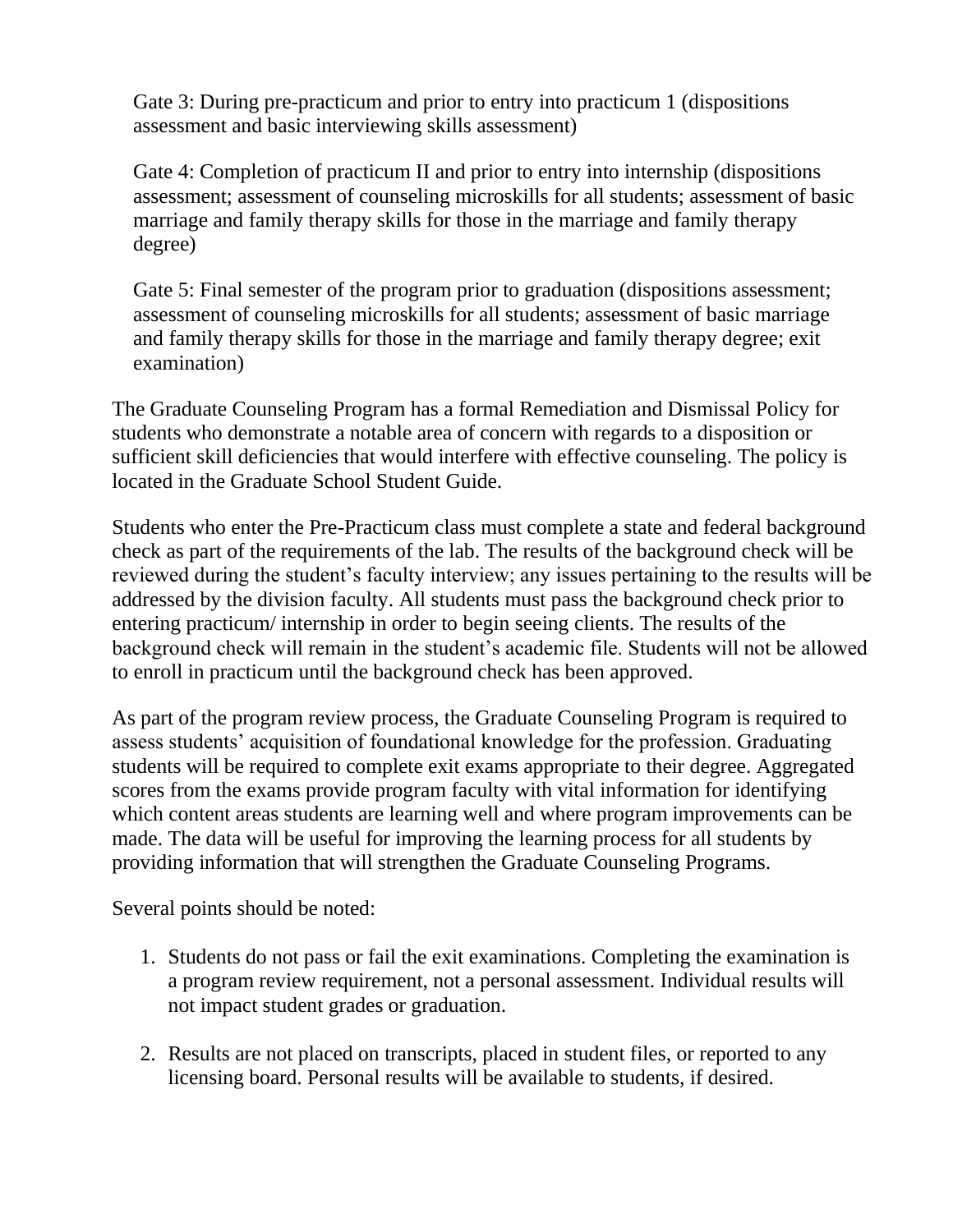- 3. The exam is free of cost to students (financially) but will require a few hours of student time to complete.
- 4. Students do not need to prepare for the exam.
- 5. Students benefit by getting a free practice test that prepares them for the national exam. If desired, students will obtain their total score, as well as scores for each domain covered on the national exam. Results can serve as a guide for preparing for the national exam.
- 6. The exams selected are similar to the national examinations required for licensure, covering all content area from the national exams with questions structured in a way similar to questions on the national exams.
- 7. Examinations will be administered at the Rogers Center, the Fort Smith Center, and the Little Rock Center around the  $10<sup>th</sup>$  week of the semester (fall and spring) and the  $5<sup>th</sup>$  week of summer II.
- 8. Graduating students will receive instructions for completing the examinations from the Counseling Department when they apply for graduation.
- 9. Students in the community counseling and clinical mental health counseling programs will complete the Counselor Preparation Comprehensive Examination (CPCE). Students in the school counseling programs will complete the Praxis II Professional School Counselor Exam. Students in the marriage and family therapy program will complete the MFT practice exam available from the Association of Marriage and Family Therapy Regulatory Boards (AMFTRB). Students with dual majors will complete both exams.

All students must complete the total required client hours in their respective degree in order to exit Internship II. If the total hours are not completed by the end of the semester then the student will be given an "Unsatisfactory" for Internship II during that semester. They must re-enroll in Internship II in subsequent semesters until the total client contact hours are completed in order to exit the Internship and graduate.

The Department of Graduate Counseling offers three major degree options: Clinical Mental Health Counseling, Marriage & Family Therapy, and School Counseling. Students can opt to take one or more majors and upon completion, all majors will appear on the student's diploma. Students have the option of adding the Play Therapy emphasis to any of their major degree preferences**.**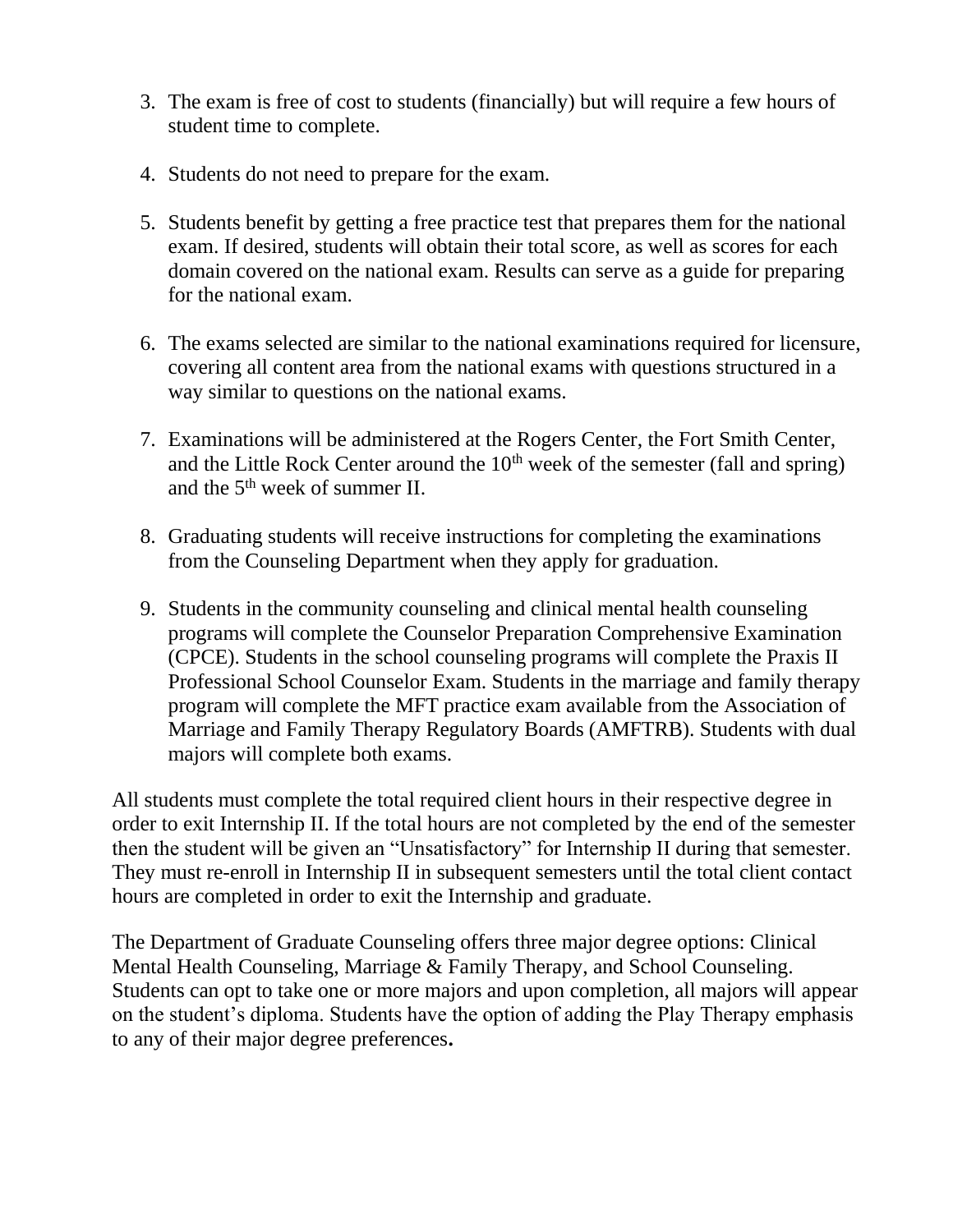#### **MASTER OF SCIENCE - CLINICAL MENTAL HEALTH COUNSELING PROGRAM**

The Clinical Mental Health Counseling program is for candidates preparing for a profession as a Licensed Professional Counselor (LPC). A minimum of sixty-four semester hours of credit is required to complete the program. Completion of a minimum of 500 direct client contact hours is required for this major as part of the practicum and internship experience.

The candidates who have completed the Clinical Mental Health Counseling Program will be eligible to "sit" for the National Counselor Examination (NCE) and pursue state licensure as an LPC. This program prepares candidates to test for the National Clinical Mental Health Counselor Exam that is utilized in some states for licensure either as a LCMHC or LPC. Students are required to complete the Counselor Preparation Comprehensive Exam (CPCE) prior to exiting the program.

#### **Requirements for the Master of Science (M.S.) degree in Clinical Mental Health Counseling**

1. Counseling Department Requirements - 22 hours

CNL 7023 Human Development CNL 7033 Social and Cultural Foundations CNL 7133 Theories and Techniques of Counseling CNL 7613 Family of Origin CNL 8033 Christian Foundations in Counseling CNL 8073 Diagnosis and Case Management CNL 8701 Pre-Practicum Lab One of the following: CNL 7013 Statistics and Research CNL 8313 Applied Research (Program Director recommendation required)

2. Electives from CNL – 3 hours

#### 3. Clinical Mental Health Counseling Emphasis - 39 hours

CNL 7113 Principles of Family Therapy CNL 7123 Group Theory CNL 7313 Career Development Information and Vocational Education CNL 7513 Introduction to Clinical Mental Health Counseling CNL 8013 Assessment CNL 8053 Crisis Counseling CNL 8063 Addictions CNL 8133 Advanced Psychopharmacology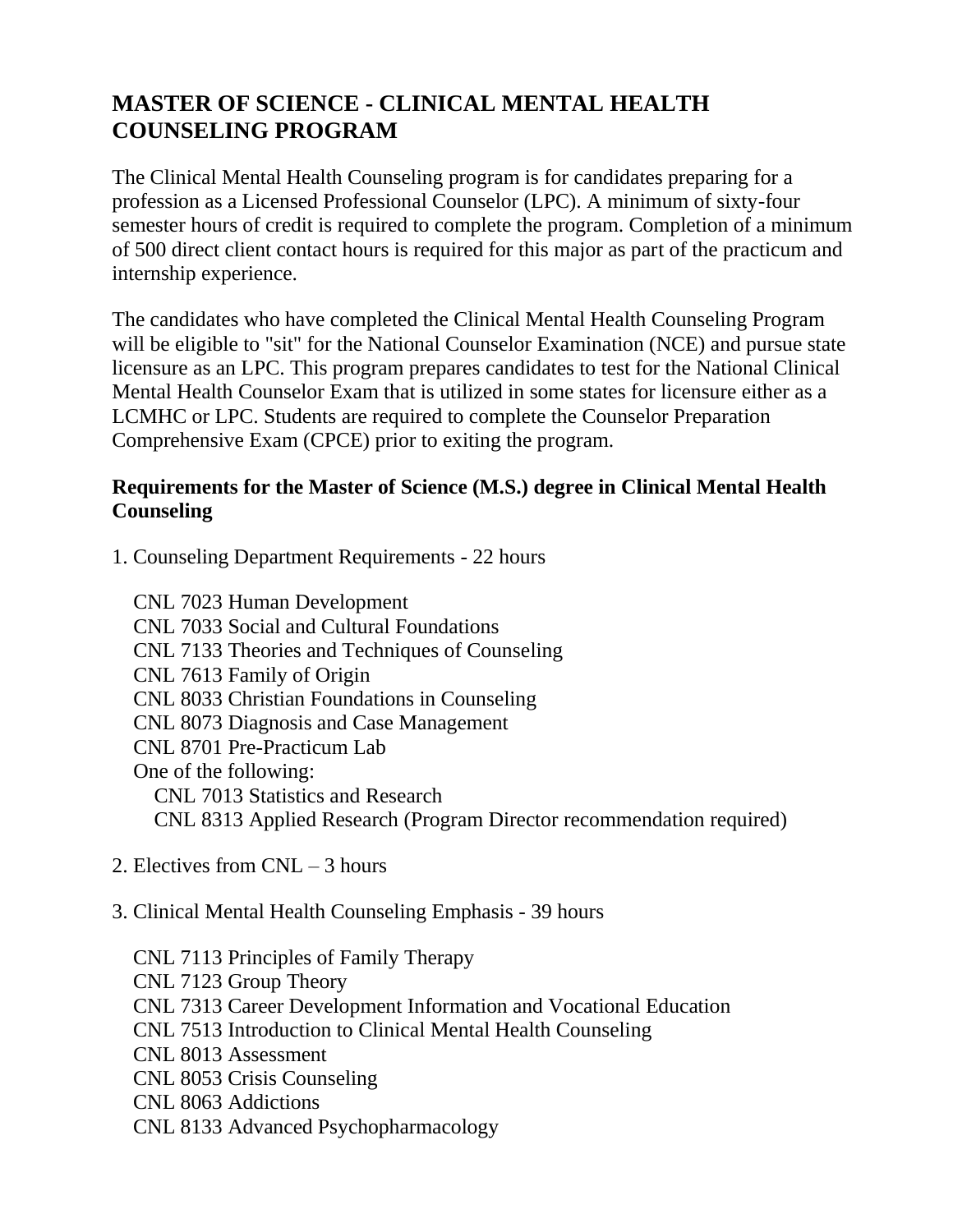CNL 8433 Professional Development and Ethics CNL 8813 Practicum I CNL 8823 Practicum II CNL 8873 Internship I CNL 8883 Internship II

Minimum semester hours . . . . . . . . . . . . . . . . . . . . . . . . . . . . . . . . . . . . . . . . . . . . . . 64

#### **MASTER OF SCIENCE - MARRIAGE AND FAMILY THERAPY PROGRAM**

The Marriage and Family Therapy Program is for candidates preparing for a profession as a Licensed Marriage and Family Therapist (MFT). A minimum of sixty-four semester hours of credit is required to complete the Marriage and Family Therapy Program. Completion of a minimum of 500 direct client contact hours, in which 250 hours must be completed in systematic/relational hours, is required for this major as part of the practicum and internship experience.

Upon completion of the program, candidates are eligible to "sit" for the national examinations in MFT and to pursue state licensure. Students are required to complete the MFT National Practice Exam prior to exiting the program.

#### **Requirements for the Master of Science (M.S.) degree in Marriage and Family Therapy**

1. Counseling Core Requirements - 22 hours

CNL 7023 Human Development CNL 7033 Social and Cultural Foundations CNL 7133 Theories and Techniques of Counseling CNL 7613 Family of Origin CNL 8033 Christian Foundations in Counseling CNL 8073 Diagnosis and Case Management CNL 8701 Pre-Practicum Lab One of the following: CNL 7013 Statistics and Research CNL 8313 Applied Research (Program Director recommendation required)

2. Marriage and Family Therapy Major Core Requirements – 39 hours

CNL 7113 Principles of Family Therapy CNL 7623 Family Systems CNL 7633 Principles of Marital Therapy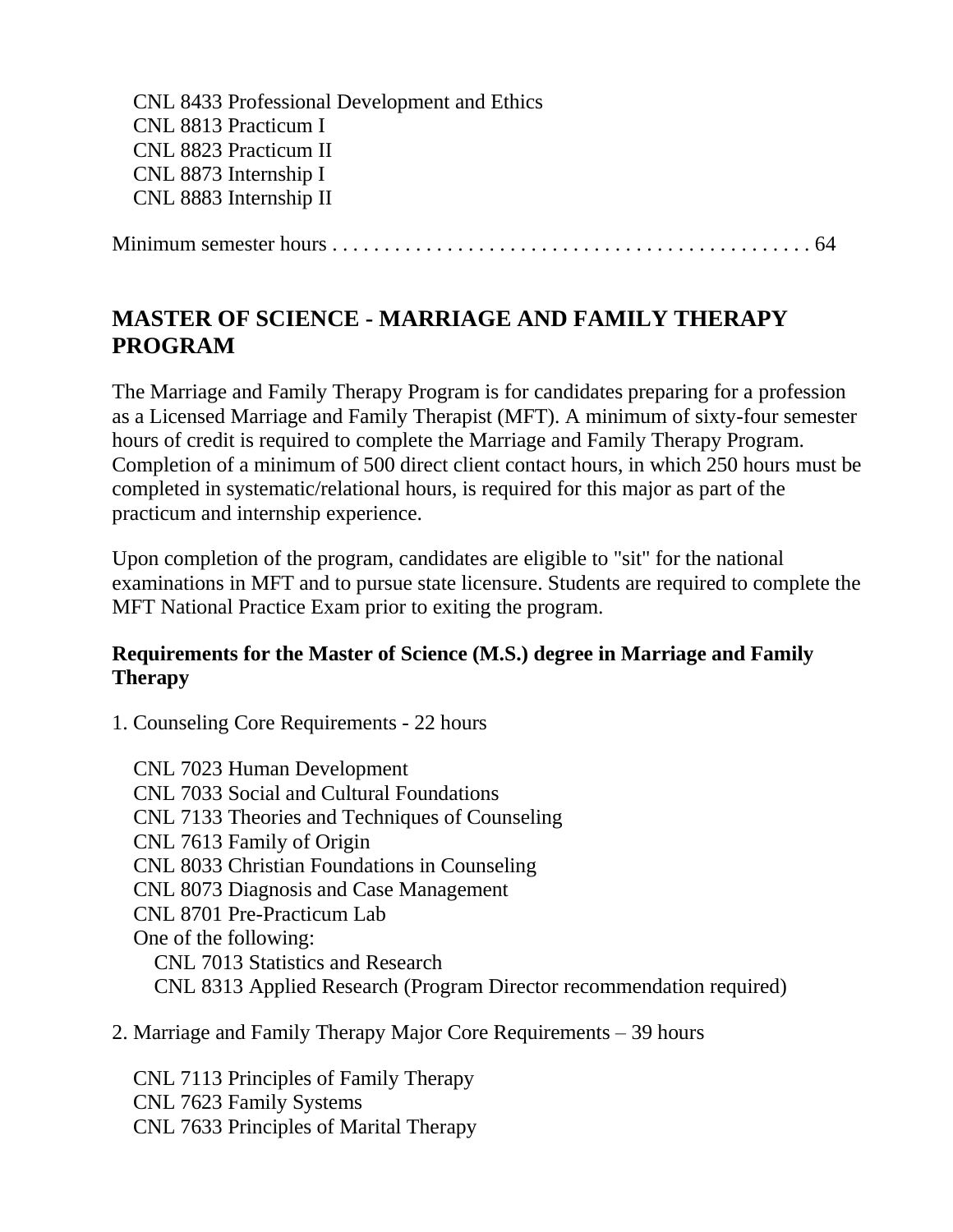CNL 7643 Family Sexuality CNL 8043 Relationship Assessment CNL 8133 Advanced Psychopharmacology CNL 8143 Child and Adolescent Counseling CNL 8433 Professional Development and Ethics CNL 8613 Brief Therapy CNL 8813 Practicum I CNL 8823 Practicum II CNL 8873 Internship I CNL 8883 Internship II Minimum semester hours . . . . . . . . . . . . . . . . . . . . . . . . . . . . . . . . . . . . . . . . . . . . . . 64

#### **MASTER OF SCIENCE - SCHOOL COUNSELING PROGRAM**

The forty-nine credit hour Master's program in School Counseling exceeds the standards for school counselors in the State of Arkansas. Completion of a minimum of 275 direct client contact hours is required for this major as part of the practicum and internship experience.

The education preparation programs are accredited by the National Council for Accreditation of Teacher Education (NCATE). On July 1, 2013 NCATE consolidated with the Teacher Education Accreditation Council (TEAC) and formed the Council for Accreditation of Educator Preparation (CAEP) as the new accrediting body for educator preparation http://caepnet.org, (202) 223-0077. Students are required to complete the Praxis II Professional School Counselor Exam prior to exiting the program.

#### **Requirements for the Master of Science (M.S.) degree in School Counseling**

1. Counseling Core Requirements - 22 hours

CNL 7023 Human Development CNL 7033 Social and Cultural Foundations CNL 7133 Theories and Techniques of Counseling CNL 7613 Family of Origin CNL 8033 Christian Foundations in Counseling CNL 8073 Diagnosis and Case Management CNL 8701 Pre-Practicum Lab One of the following: CNL 7013 Statistics and Research CNL 8313 Applied Research (Program Director recommendation required)

2. School Counseling Major Core Requirements – 27 hours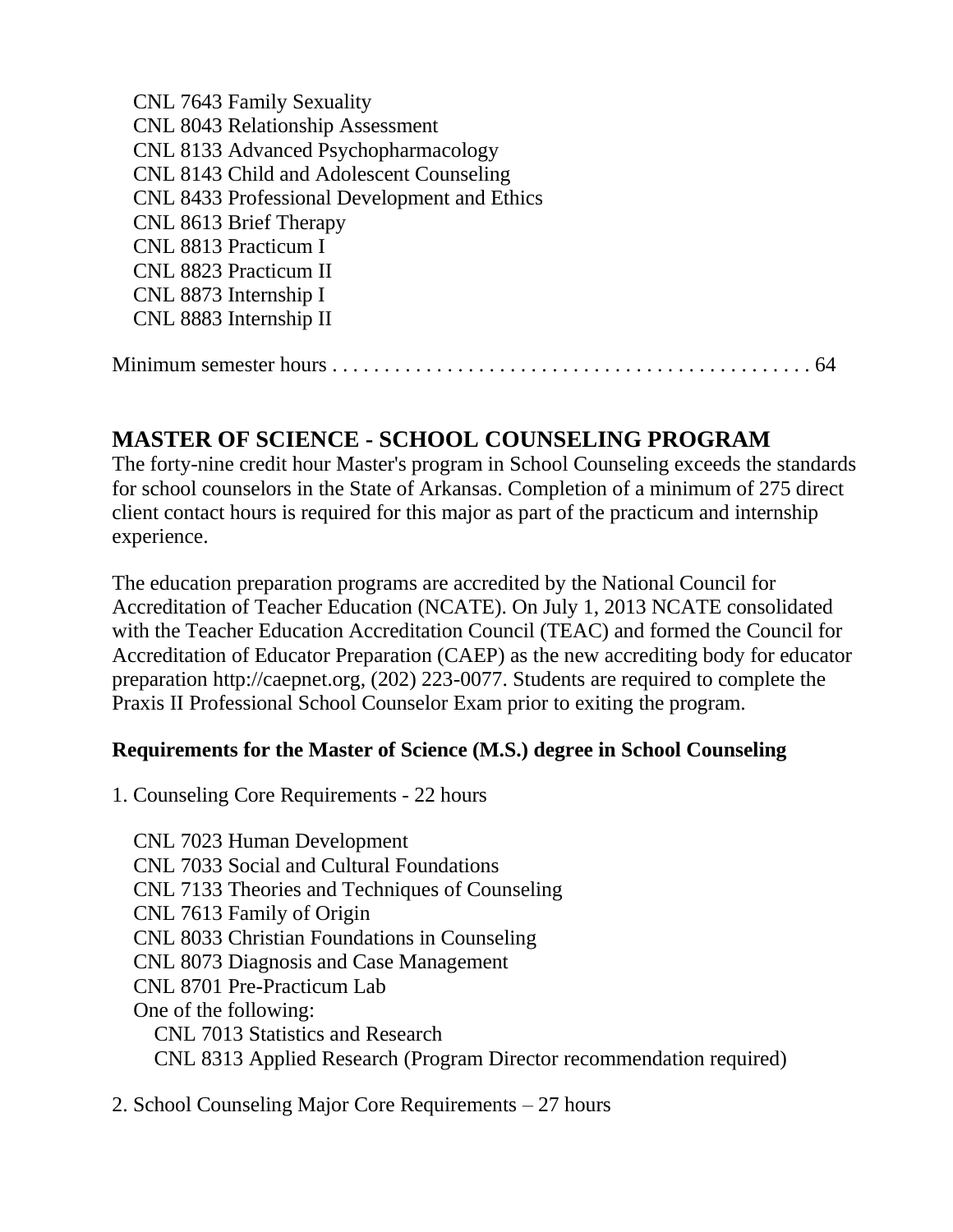CNL 7123 Group Theory CNL 7313 Career Development Information and Vocational Education CNL 8013 Assessment CNL 8143 Child and Adolescent Counseling CNL 8523 Orientation to Counseling in Elementary and Secondary Schools CNL 8533 School Policies and Issues CNL 8813 Practicum I CNL 8823 Practicum II CNL 8873 Internship I Minimum semester hours . . . . . . . . . . . . . . . . . . . . . . . . . . . . . . . . . . . . . . . . . . . . . . 49

#### **Emphasis in Play Therapy**

Each of these courses meets part of the educational requirements to become a Registered Play Therapist according to the standards set by the Association for Play Therapy.

CNL 7353 Introduction to Play Therapy CNL 8213 Family Play Therapy Techniques CNL 8913 Selected Topics in Play Therapy

#### **Graduate Certificate in Play Therapy**

The fifteen-hour Graduate Certificate Program in Play Therapy is designed to meet and exceed the national standards for the Association of Play Therapy (APT) and for the RPT, so that all course work and supervision requirements to obtain the RPT certification will be met once a candidate completes the certificate program. Course requirements follow:

CNL 7353 Introduction to Play Therapy CNL 8913 Selected Topics in Play Therapy CNL 8213 Family Play Therapy Techniques CNL 8712 Practicum I in Play Therapy CNL 8722 Practicum II in Play Therapy CNL 8732 Practicum III in Play Therapy

#### **Admission requirements:**

1. Admission to the Graduate School (GRE requirement waived).

2. A minimum of a master's degree in a mental health field from a regionally accredited university (3.0 minimum GPA required).

3. Proof of current mental health state licensure.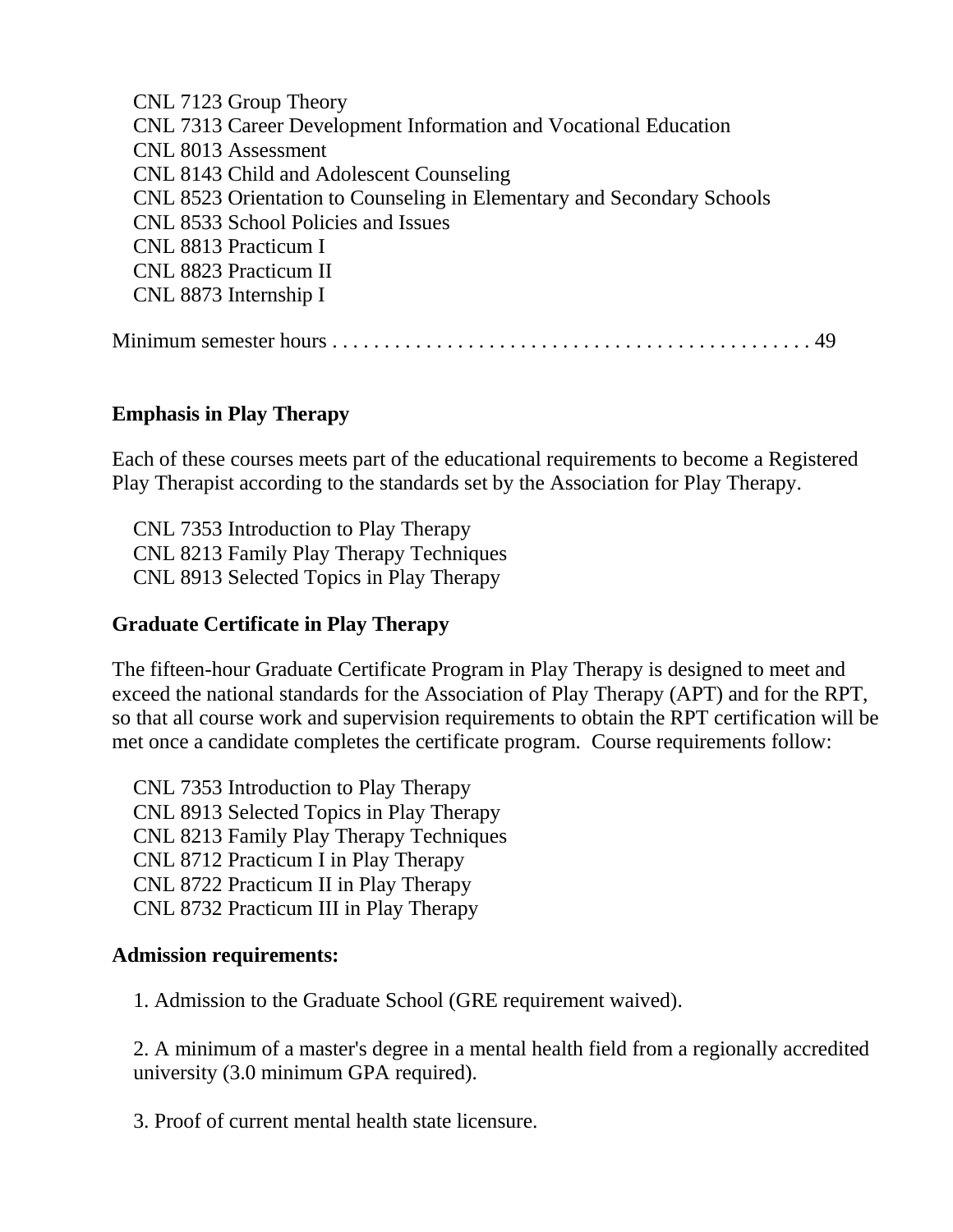4. A minimum of three references with two being from current professionals in the mental health field.

5. Approval from the Graduate Counseling Program Director and the Dean of the Graduate School.

Contact the Financial Aid Office for financial aid options for this certificate program.

#### **Post-Master's Credit Fulfillment Track**

If you hold a master's degree from a regionally accredited university but have licensure deficiencies, the credit fulfillment track will enable you to complete licensure requirements for the State of Arkansas and will be tailored depending on your individual needs. Practicum/Internships are excluded from this option.

#### **Admission requirements:**

1. Admission to the Graduate School (GRE requirement waived).

2. A minimum of a master's degree in mental health field from a regionally accredited university.

3. Approval from the Graduate Counseling Program Director and the Dean of the Graduate School.

Once official transcripts are reviewed, your individual deficiency plan will be created by a faculty member of the department.

#### **Academic Standards for Post-Master's Program**

Students in a post-master's program are required to meet the same academic standards as those who are pursuing graduate degrees. Post-master's programs are governed by the same policies and procedures regarding probation, dematriculation, readmission, drop/add, refunds, etc.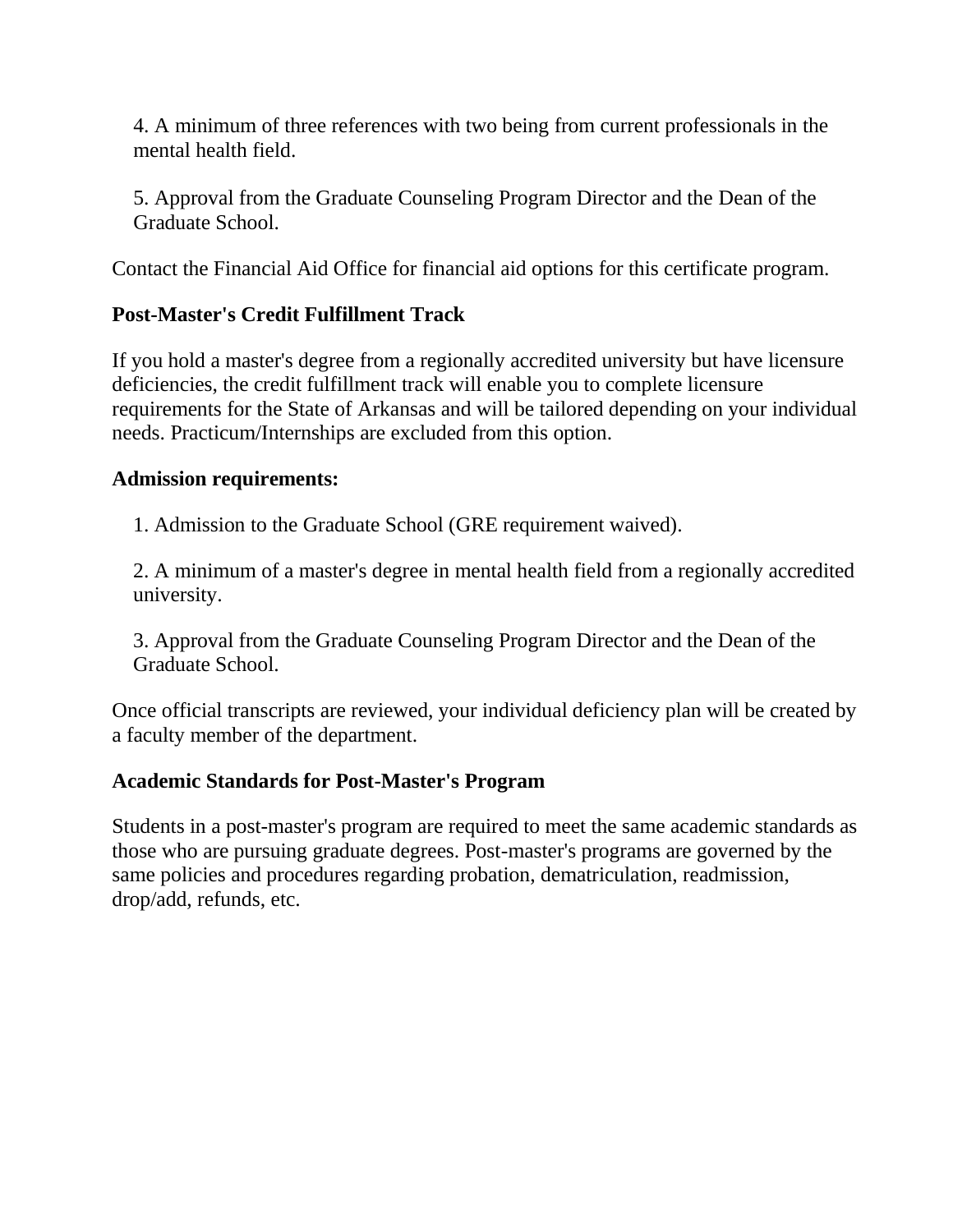### **DEPARTMENT OF GRADUATE TEACHER EDUCATION**

#### (SYMBOL: ED)

Matchell (Program Director), Cunningham, Murie, Trombley

John Brown University's Department of Graduate Teacher Education offers master's degrees for those who desire to become licensed teachers and those who are already licensed teachers. The programs further JBU's mission to prepare teachers who are skilled professionals and reflective decision makers and who exhibit Christ like characteristics in the workplace and at home. Graduates will be prepared professionally to serve in a variety of teaching roles including, but not limited to:

- Instructional Specialist
- Curriculum Specialist
- Classroom Supporter
- Classroom Teacher
- Learning Facilitator
- School Leader
- Mentor

Students in the Master of Education (M.Ed.) or Master of Arts in Teaching (M.A.T.) program benefit from these distinctive features:

- Christian values-based learning
- Academically and professionally qualified faculty
- Interactive learning environment
- Online synchronous and asynchronous course designs that include F2F opportunities
- Authentic action research opportunities with public school partners

The M.Ed. degree in Curriculum & Instruction prepares candidates to improve student performance by analyzing classroom and standardized assessment data to select and implement a differentiated curriculum that meets the needs of today's diverse learners. Students will also develop leadership skills to support and facilitate the development of curriculum and instruction in their schools.

M.A.T. degree in Secondary Education prepares students for Standard Licensure through the Arkansas Department of Education.

The Graduate School at JBU also offers an M.A. in Higher Education through the Department of Graduate Higher Education as well as an M.S. in School Counseling through the Department of Graduate Counseling.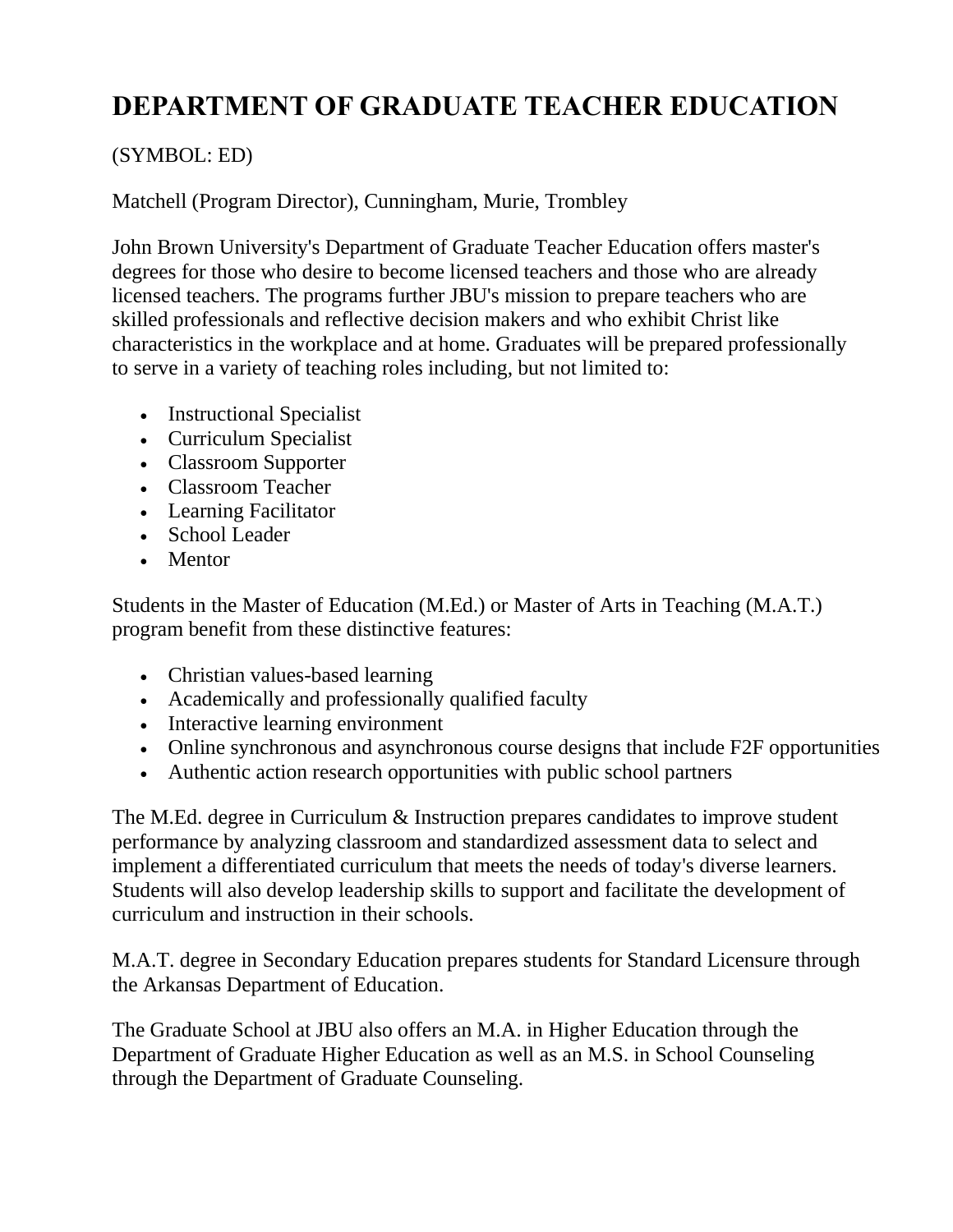The College of Education and Human Services at John Brown University is approved by the Arkansas State Department of Education (ADE), http://www.arkansased.org/. The education preparation programs are accredited by the National Council for Accreditation of Teacher Education (NCATE). On July 1, 2013 NCATE consolidated with the Teacher Education Accreditation Council (TEAC) and formed the Council for Accreditation of Educator Preparation (CAEP) as the new accrediting body for educator preparation http://caepnet.org, (202) 223-0077.

### **MASTER OF EDUCATION - CURRICULUM & INSTRUCTION PROGRAM**

The Master of Education degree in Curriculum & Instruction is designed for students who want to be:

- Prepared for leadership roles while continuing as a classroom teacher;
- Challenged to lead other teachers with professional development in their schools;
- Equipped for conducting authentic action research; and
- Qualified to add an endorsement to their teaching license.

According to a recent research project conducted by the Teacher Leader Exploratory Consortium, there is a great need for teachers willing to serve in middle-management roles such as, but not limited to:

- Resource Provider
- Instructional Specialist
- Classroom Supporter
- Learning Facilitator
- Mentor
- School Team Leader
- Data Coach

The M.Ed. in Curriculum & Instruction will help prepare students for these types of roles and is designed to fulfill the educational requirements for the Instructional Facilitator endorsement.

#### **Requirements for the Master of Education (M.Ed.) degree in Curriculum & Instruction**

#### **1. Curriculum & Instruction Requirements - 30 hours**

ED 7033 Christian Foundations and Instructional Facilitation

- ED 7353 Human Intellect and the Brain
- ED 7513 Action Research and Data Analysis for School and Classroom Use
- ED 7733 Differentiated Learning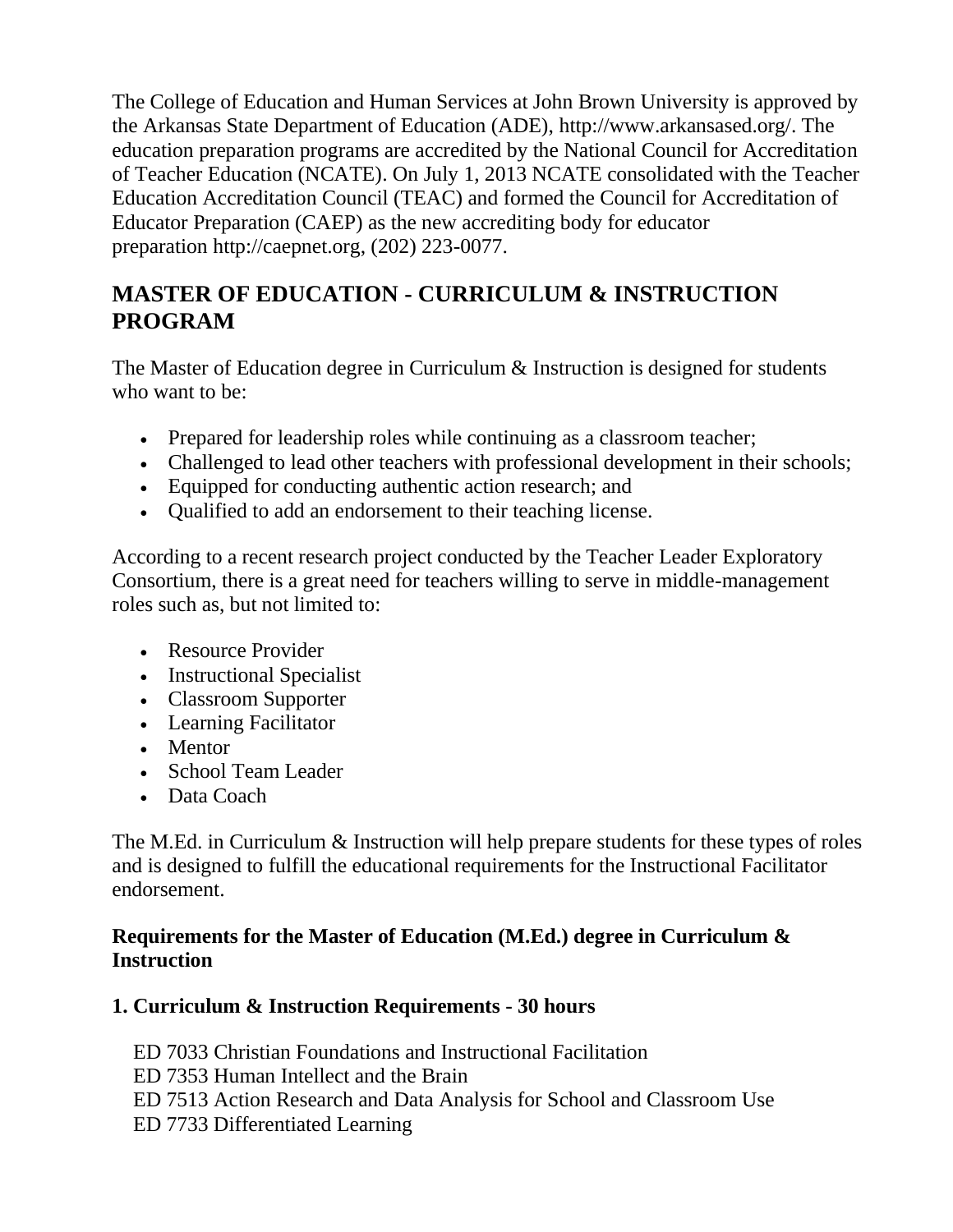| ED 8133 Building Learning Communities                 |
|-------------------------------------------------------|
| ED 8173 Instructional Facilitation/Teacher Leadership |
| ED 8233 Advanced Curriculum Design                    |
| ED 8473 Technology for School Leaders                 |
| ED 8633 Curriculum Alignment and Assessment           |
| ED 8813 Action Research Practicum                     |
|                                                       |

Minimum Semester hours . . . . . . . . . . . . . . . . . . . . . . . . . . . . . . . . . . . . . . . . . . . . 30

### **MASTER OF ARTS IN TEACHING - SECONDARY EDUCATION PROGRAM**

The Master of Arts in Teaching - Secondary Education degree is a 36-hour master's program designed for individuals who have a bachelor's degree with a major, or with substantial courses in or related to Social Studies, Math, or English and who want to teach on the secondary level (7th through 12th grade). Upon completion of the program, students will earn a Master of Arts in Teaching degree and may apply for secondary licensure in Social Studies, Math or English. The program fulfills the educational requirements for an Arkansas secondary licensure.

#### **Requirements for the Master of Arts in Teaching (M.A.T.) degree in Secondary Education**

#### **1. Curriculum & Instruction Core Requirements - 15 hours**

- ED 7033 Christian Foundations and Instructional Facilitation
- ED 7233 Human Development
- ED 7353 Human Intellect and the Brain
- ED 7513 Action Research and Data Analysis for School and Classroom Use
- ED 7733 Differentiated Learning

#### **2. Secondary Education Licensure - 21 hours**

ED 8423 Pedagogy: Classroom Instruction ED 8443 Pedagogy: Management and Assessment ED 8643 Literacy: Content Specific ED 8653 Literacy: All Areas ED 8711 Practicum I ED 8721 Practicum II ED 8881 Intern Seminar ED 8886 Internship

|--|--|--|--|--|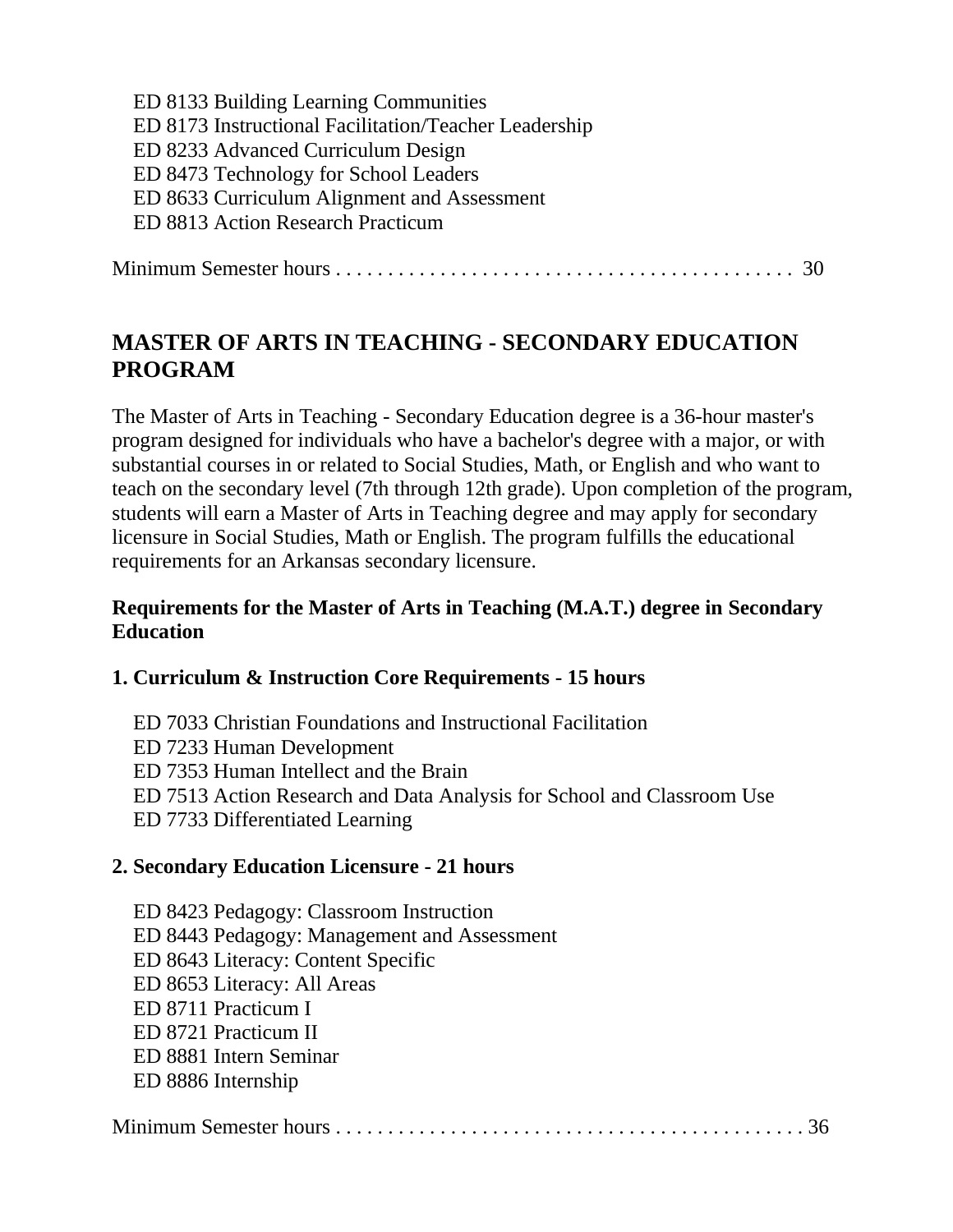#### **SPECIAL EDUCATION RESOURCE K-6, 7-12 ENDORSEMENT**

The Special Education Resource K-6, 7-12 Endorsement program is a 12 hour program designed for individuals currently holding a standard Arkansas K-6 or 4-8 license, or a standard 7-12 license in a content area of English Language Arts, Mathematics, or Science. This program of study prepares teachers to work with special education students in resource or co-taught classrooms.

Upon completion of the program and passing the Special Education Praxis Exam individuals can add a Special Education Resource K-6 or 7-12 endorsement to their license.

#### **Requirements for the Special Education Resource K-6, 7-12 Endorsement**

ED 7613 SpEd 101 Academy ED 7623 Special Education Behavior Management/Assessment ED 7633 Special Education Instructional Strategies ED 7643 Foundations of Special Education

Note: Successful completion of an approved special education foundations course in an undergraduate program could substitute for ED 7643 with advisor approval.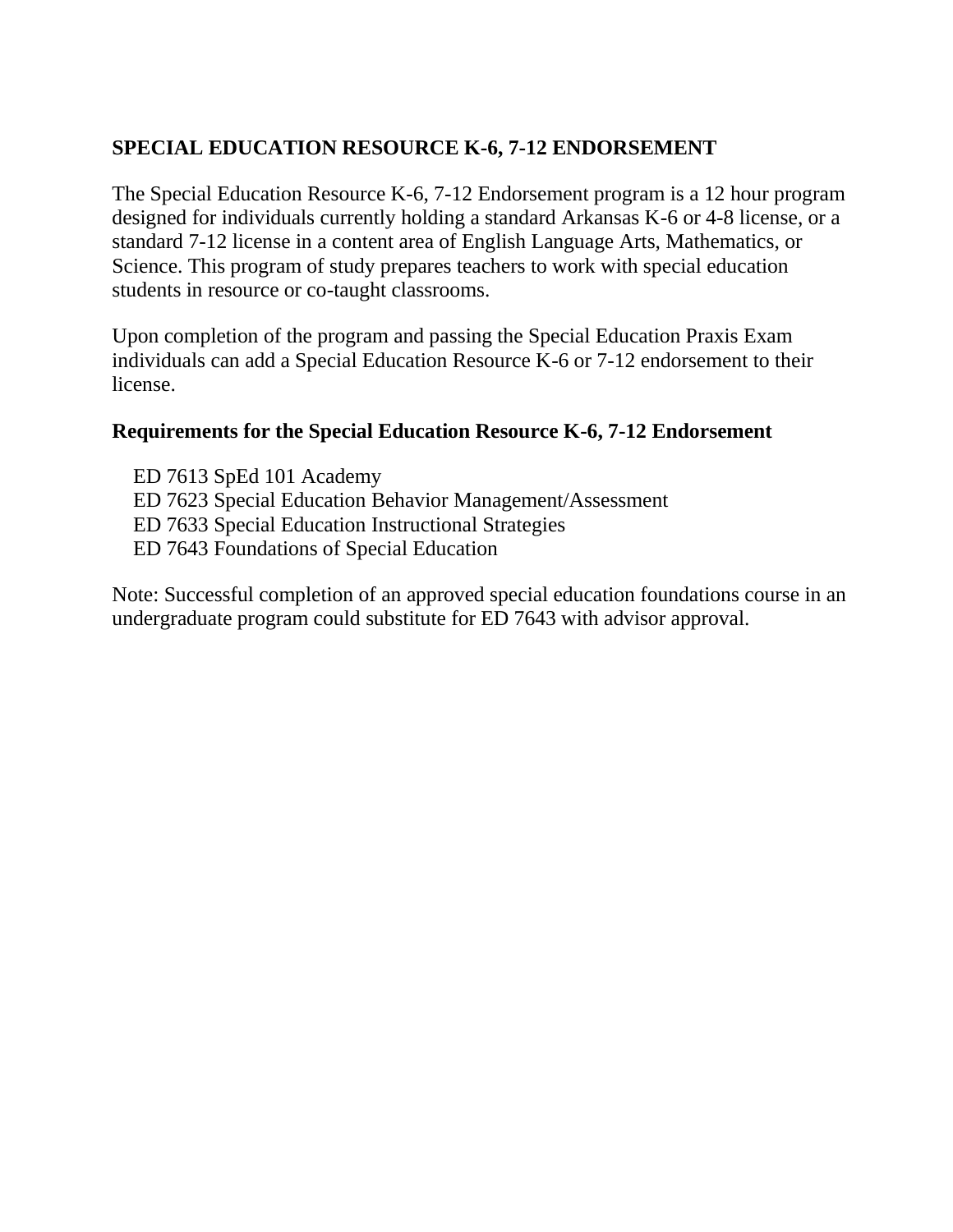### **DEPARTMENT OF GRADUATE HIGHER EDUCATION**

#### (SYMBOL: HED)

#### Ellis (Program Director)

The Master of Arts degree (M.A.) in Higher Education is a graduate program focused on the many facets of American colleges and universities, the history and purpose of higher education in society, current trends and dynamics in higher education, and the role of educational leaders within these institutions. This degree is ideal for those seeking to become upwardly mobile in the field of higher education.

The M.A. in Higher Education degree will also prepare you for a variety of higher education careers, including residence life, student development, admissions, financial aid, career development services, intercollegiate athletics, ministry programs, student leadership, student support services, and other areas of college administration.

#### **Student Learning Outcomes**

Students who complete the M.A. in Higher Education will be able to:

- 1. Apply their understanding of the relationship of higher education to the development of college students of various ages and demographics.
- 2. Evaluate current trends and forces impacting higher education in the United States in light of history and social context.
- 3. Describe the internal and public governance dynamics of colleges and universities
- 4. Apply legal and ethical principles to decision-making within higher education settings.
- 5. Evaluate and apply research related to the study of higher education.
- 6. Implement responses to problems or opportunities facing higher education institutions.

#### **Requirements for the Master of Arts (M.A.) degree in Higher Education**

1. Higher Education Core Requirements - 21 hours

HED 7113 History and Philosophy of American Higher Education HED 7213 Understanding and Applying Research in Higher Education HED 7663 The College Student: Issues, Policies, and Programs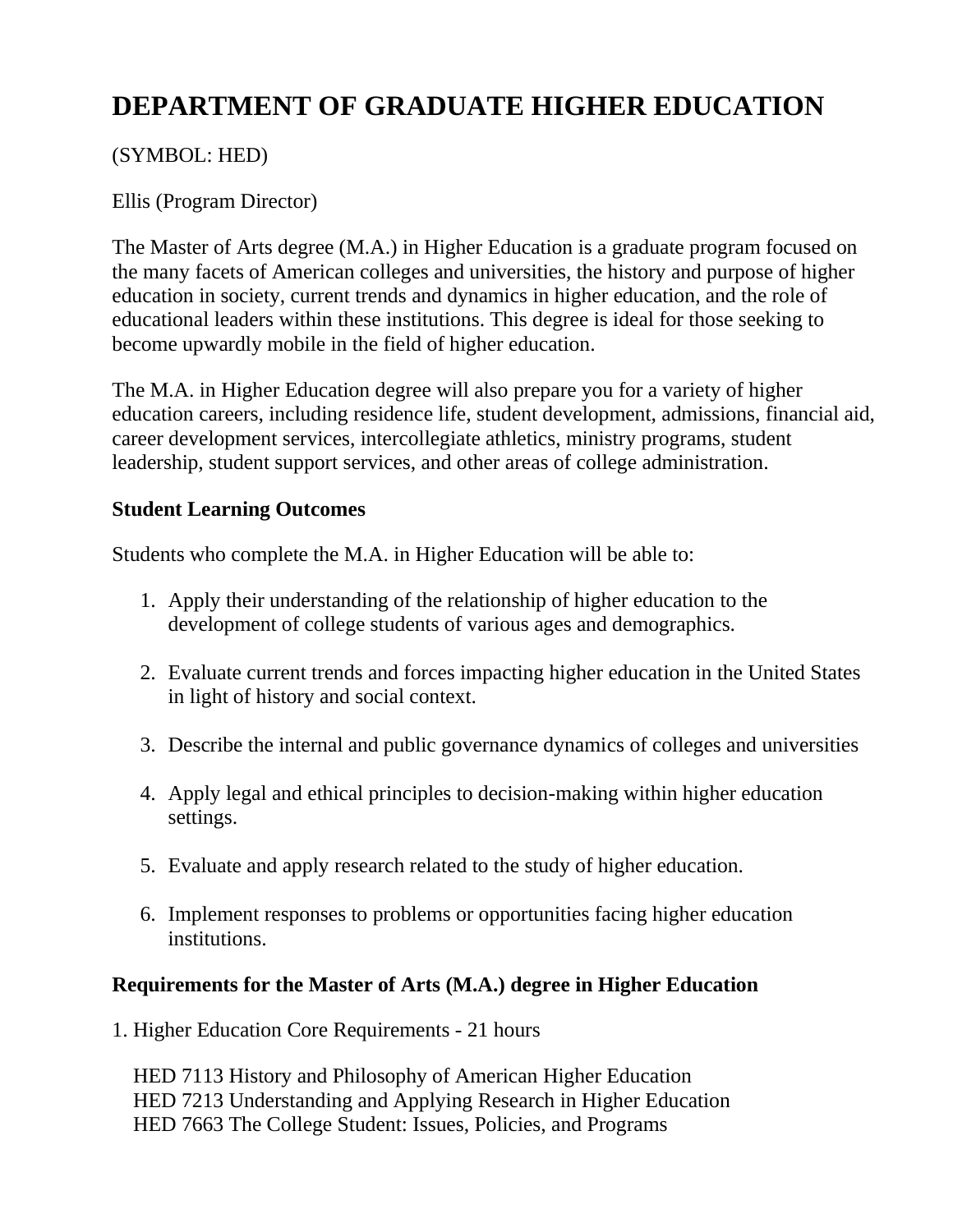HED 7993 Administrative Leadership in Higher Education HED 8003 Planning and Financial Management of Colleges and Universities HED 8033 Christian Foundations in Higher Education HED 8443 Law and Higher Education

2. Leadership Requirement – 3 hours

BUS 7033 Organizational Management and Leadership

3. Cognate Requirement - 3 hours from the following:

BUS 7443 Leading Organizational Transformation CNL 7313 Career Development Information and Vocational Education HED 8263 Higher Education Practicum HED 8903 Selected Topics Other course as approved by program director

4. Capstone - 3 hours

HED 8913 Higher Education Project

|--|--|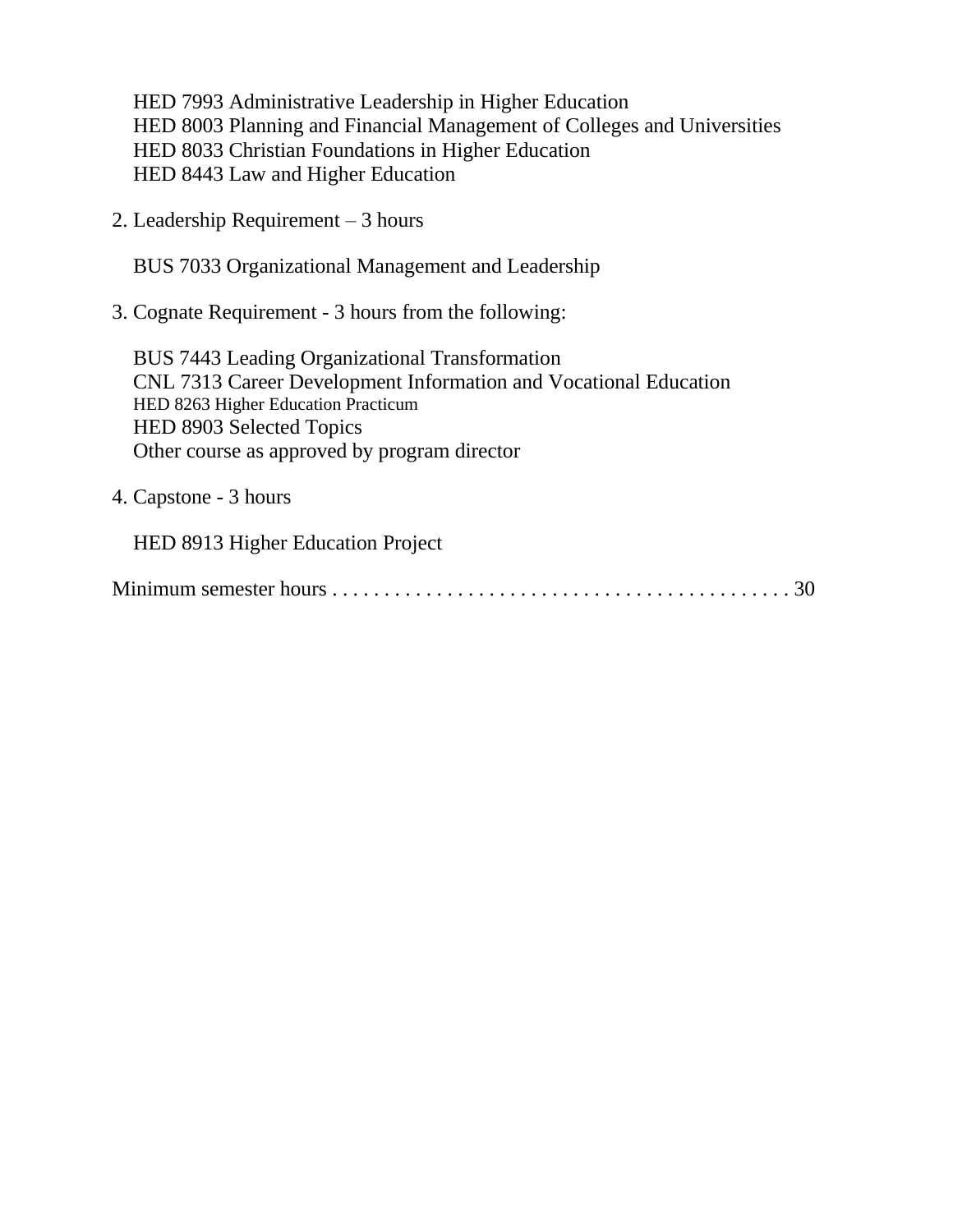# **Division of Communication and Fine Arts**

#### (SYMBOL: ART)

Goehner (Program Director)

The MFA in Collaborative Design prepares people with the necessary insight, skills and understanding to help organizations integrate design thinking and visual communication effectively. Non-profit organizations integrate design thinking and visual communication effectively. Non-profit organizations, ministries and NGOs as well as corporations of all kinds need well-trained, ethical design thinkers and creative problem-solvers to help them move forward and to set them apart. The MFA in Collaborative Design aims to position creative, well-trained, visual communicators in decision-making positions within organizations where they can influence positive business and visual strategy practices.

Unlike a studio art MFA, the MFA in Collaborative Design focuses on the integration of all visual communication and design thinking methods, steeped heavily in design research and practice, collaborating with non-profits and ministries while focusing on global strategies and service learning. The department invites students from a variety of undergraduate programs and professional backgrounds.

### **DEPARTMENT OF GRADUATE VISUAL ARTS**

#### **Requirements for the Master of Fine Arts (M.F.A.) degree in Collaborative Design**

1. Collaborative Design Core - 27 hours

ART 7013 Faith and Practice ART 7023 Design Research ART 7113 Design Thinking Methods ART 7226 Global Collaboration Strategies ART 7313 Seminars in Methods-Research, Writing, and Teaching ART 8216 Internship and Partnership ART 8563 Selected Topics

2. Leadership and Ethics - 3 hours

BUS 7213 Global Leadership and Ethics

3. Projects - 21 hours

ART 7103/06 Self-Designed Projects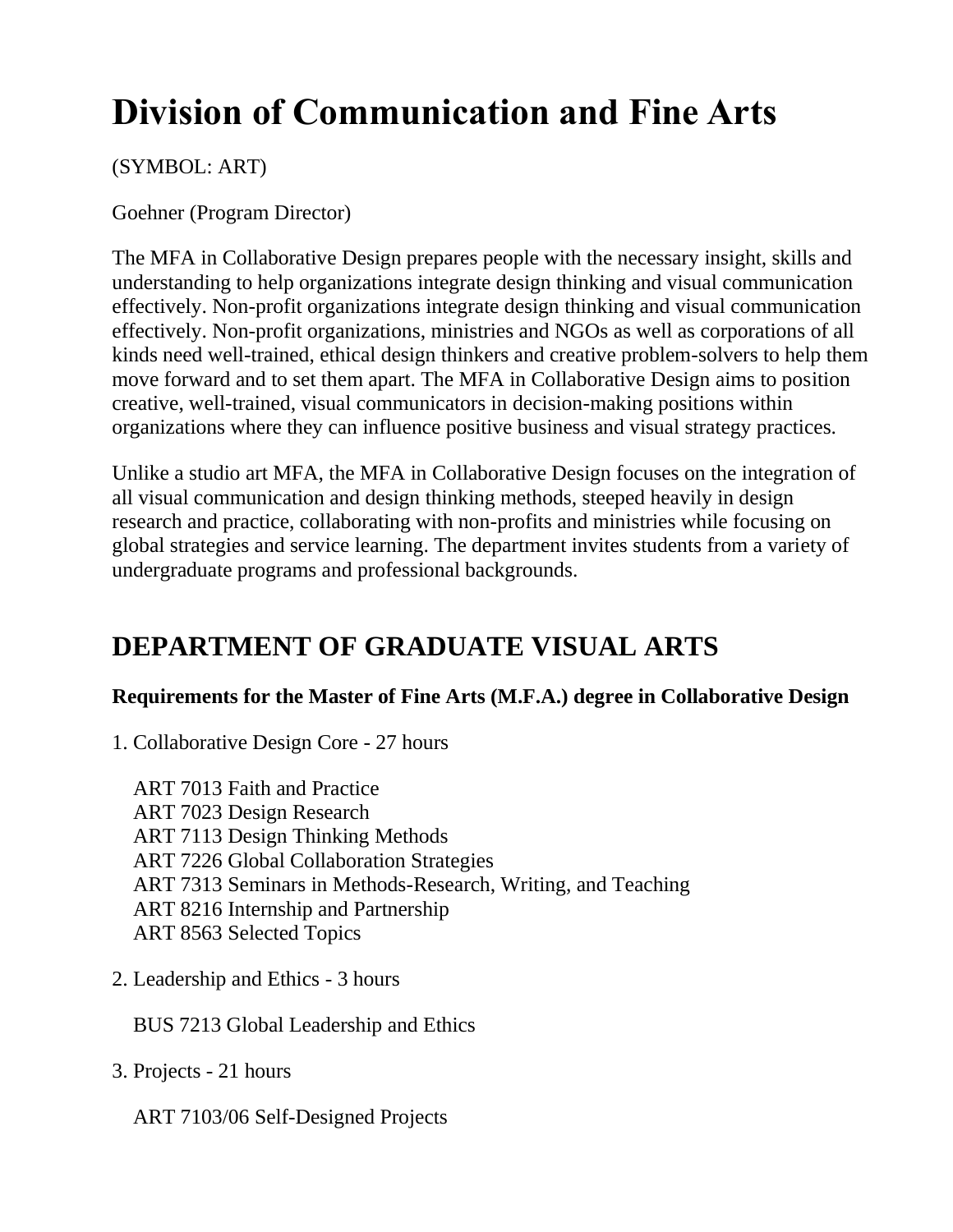### 4. Thesis - 9 hours

| ART 8023 Thesis Prep        |  |
|-----------------------------|--|
| ART 8126 Thesis Development |  |
|                             |  |
|                             |  |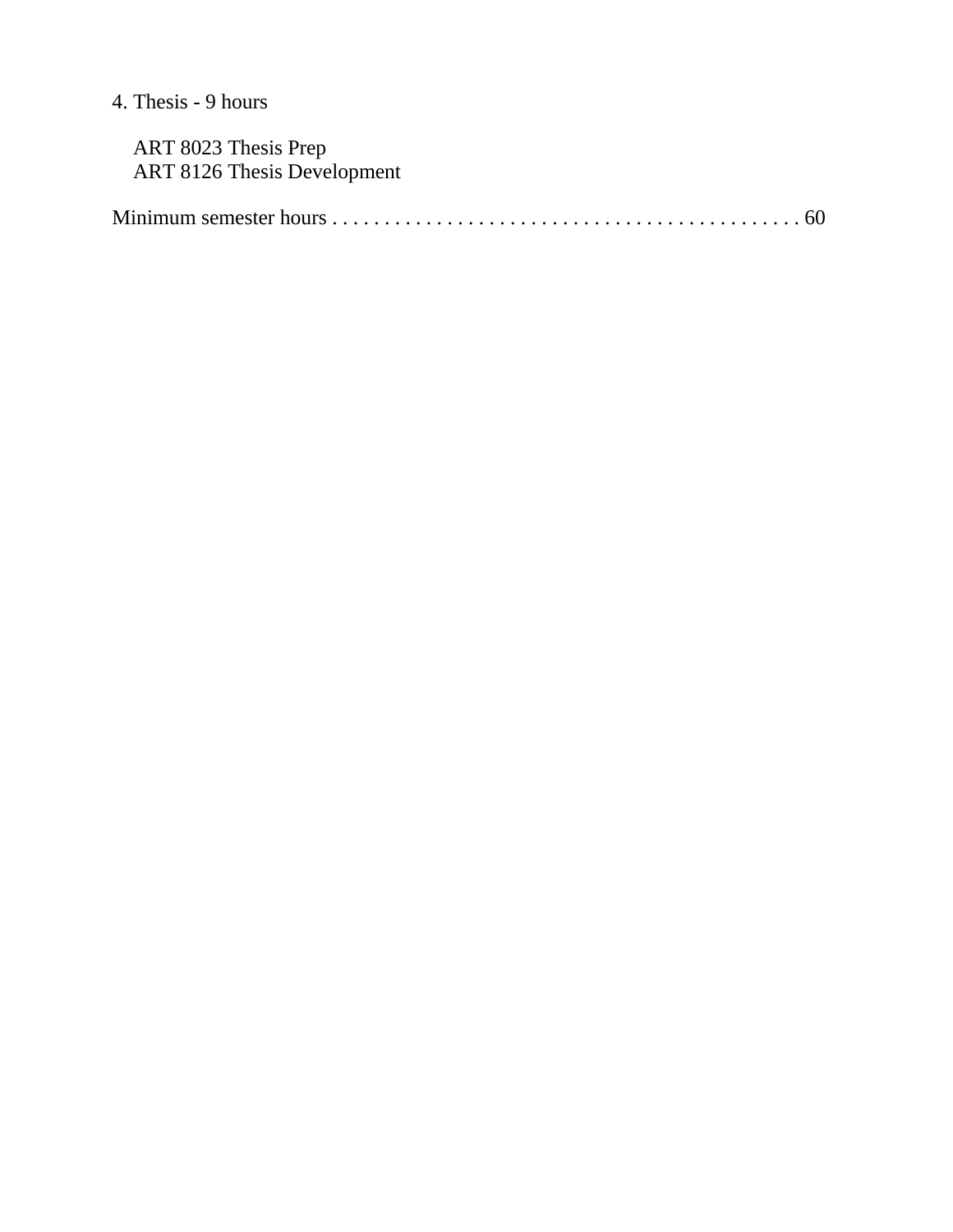## **Course Numbers & Offerings**

#### **Understanding the Course Numbering System and Pre- and Co-requisites**

Course offerings are numbered utilizing four digits, the first indicating college year and the last the number of semester hours credit.

Courses numbered 0001 to 0999 are considered remedial; hours do not count toward minimum requirements for graduation.

Courses numbered 3001 to 4999 fulfill requirements for upper-division credits. Most of these courses have specified prerequisites.

Courses numbered 5000 and above are listed in Graduate Studies. A prerequisite course must have been completed with an acceptable passing grade before enrollment in the given course is permitted.

A corequisite is a course in which a student must be enrolled and satisfactorily participating concurrently with the given course.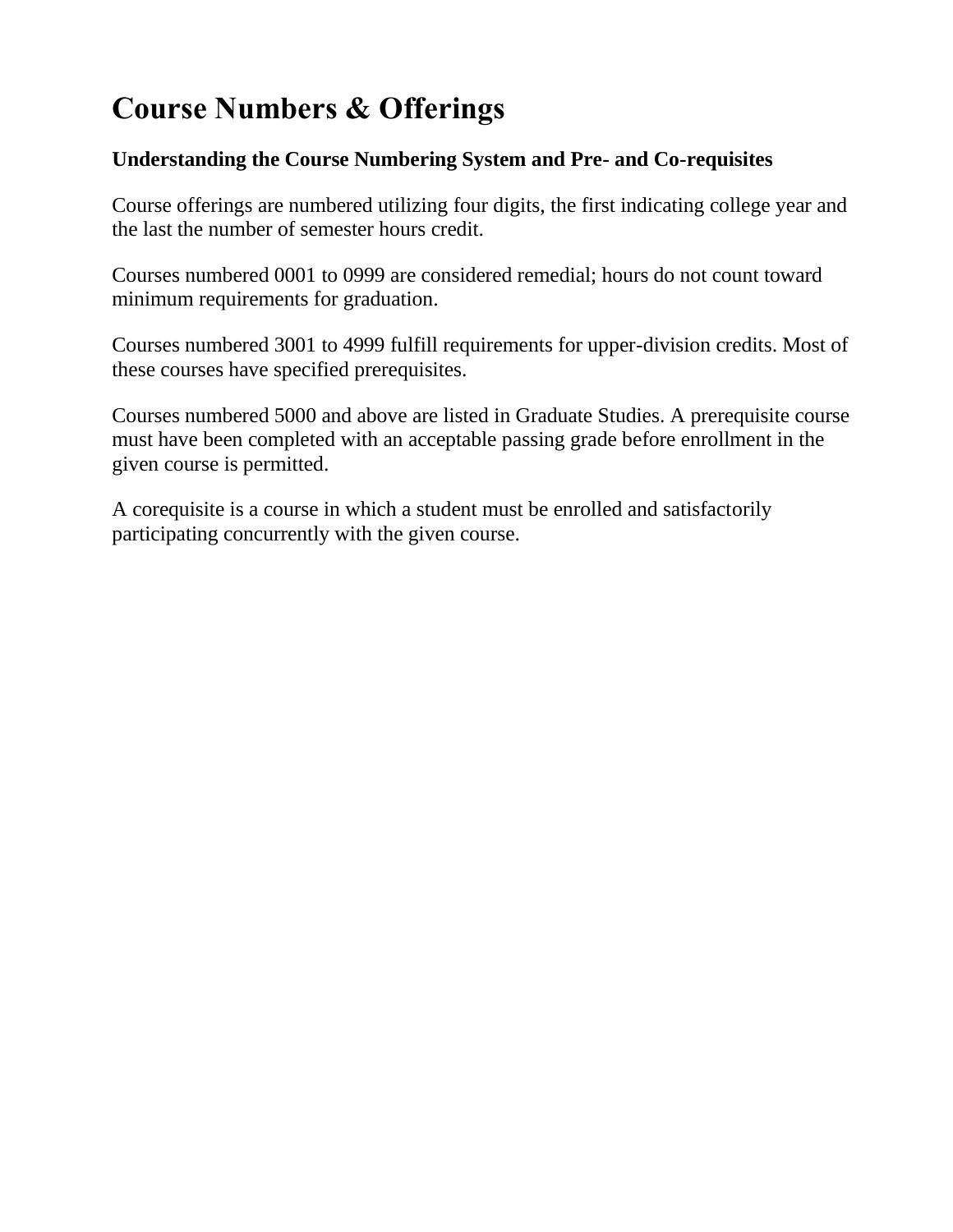# **Visual Arts (ART) Courses**

#### **ART 5100 Graduate Curricular Practical Training**

Alternative work/study, internship, cooperative education, or other type of internship or practicum offered by a sponsoring employer through cooperative agreements with the university.

#### **ART 7023 Design Research**

The course will focus on the research method specifically needed to understand and solve human-centered design problems. Students will learn different research techniques, how to interpret the research, and then how to utilize the research to solve complex problems. The understanding of design research is necessary to be successful at design thinking and collaborative design.

#### **ART 7013 Faith and Practice**

**Three hours** Faith and Practice will focus on the relationship between one's faith, visual communication, and how to integrate their faith into their work within visual communication without compromising their values. Students will be required to take this class during their first semester as an MFA student.

#### **ART 7103, 7106 Self-Designed Projects**

The self-designed study courses are studio style credit hours. The students will work on self-designed projects focusing on their area of interest within visual communication. Students will build their projects around design thinking and research, creative problemsolving, and collaboration. The studio courses will be evaluated by the faculty as a whole in the first year and by a faculty mentor the remaining year(s). (The self-designed study can be done from distance.)

#### **ART 7113 Design Thinking Methods**

Through the study of Design Thinking Methods, students will cultivate creative thinking, innovation, and problem-solving skills. Students will research and collaborate on complicated human-centered design problems to develop the skills needed to begin the process of solving complex problems and challenges. Students will study methods developed by Design Thinking and Design Research companies and learn to integrate those methods into their design arsenal. Prerequisites: ART 7013 and ART 7023.

#### **Three or six hours**

#### **Three hours**

# **No credit**

**Three hours**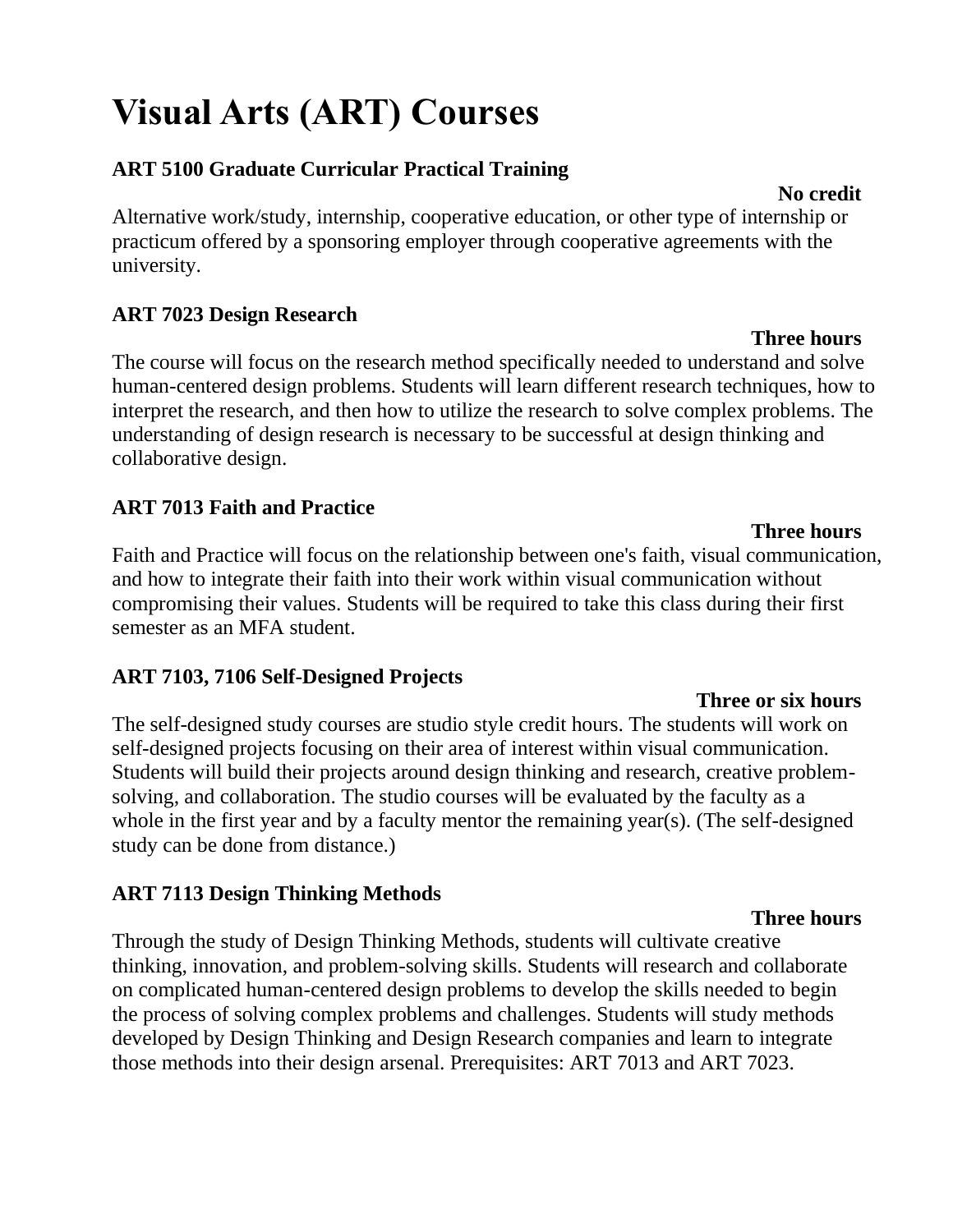#### **ART 7226 Global Collaboration Strategies**

Global Collaboration and Strategies will focus on developing collaboration skills and the understanding of human-centered design practices at the local, national, and international level. Students will gain better understanding of the need for clear communication, trust, empathy, and relational development within a collaboration mindset. While developing creative problem-solving, collaboration, and design thinking skills, students will learn to understand and develop leadership skills needed with the global arena. The class will help students research and develop international partnerships with non-profits and/or ministries. The partnerships will lead to work the students will be doing for their thesis projects. The course is a two-week time-intensive class offered during the first-year's required summer residency. Prerequisite: ART 7113.

#### **ART 7313 Seminars in Methods-Research, Writing, and Teaching**

#### **Three hours**

This class will be structure as three seminars. The first two focus on research and writing for design thinking and creative problem-solving. The third seminar will focus on the academic environment and good pedagogical practices. Prerequisite: ART 7103.

#### **ART 8013 History of Advertising and Design**

A survey of key movements, trends, people, and innovations in the history of advertising and design. Students view work, read histories, and study concepts from the world of design in hopes of gaining an appreciative understanding of the foundational artistic images and ideas that have been both a response to and an influence upon the culture at large. This analysis of historical commercial art will solidify students' own creative foundations for success in numerous professional fields-Web design, advertising, industrial, product design, and graphic design.

#### **ART 8023 Thesis Prep**

#### **Three hours**

Thesis Prep is a course designed to give students the opportunity to research and develop their written thesis. This course will help students learn how to effectively research, write critically, develop, and structure their thesis. Prerequisite: ART 7013.

#### **ART 8126 Thesis Development**

**Six hours** This course allows students the time and opportunity to develop their visual thesis (project) which will be displayed in the JBU student art gallery and online. They will be evaluated by the student's advisory committee. Prerequisite: ART 8023.

### **Six hours**

### **Three hours**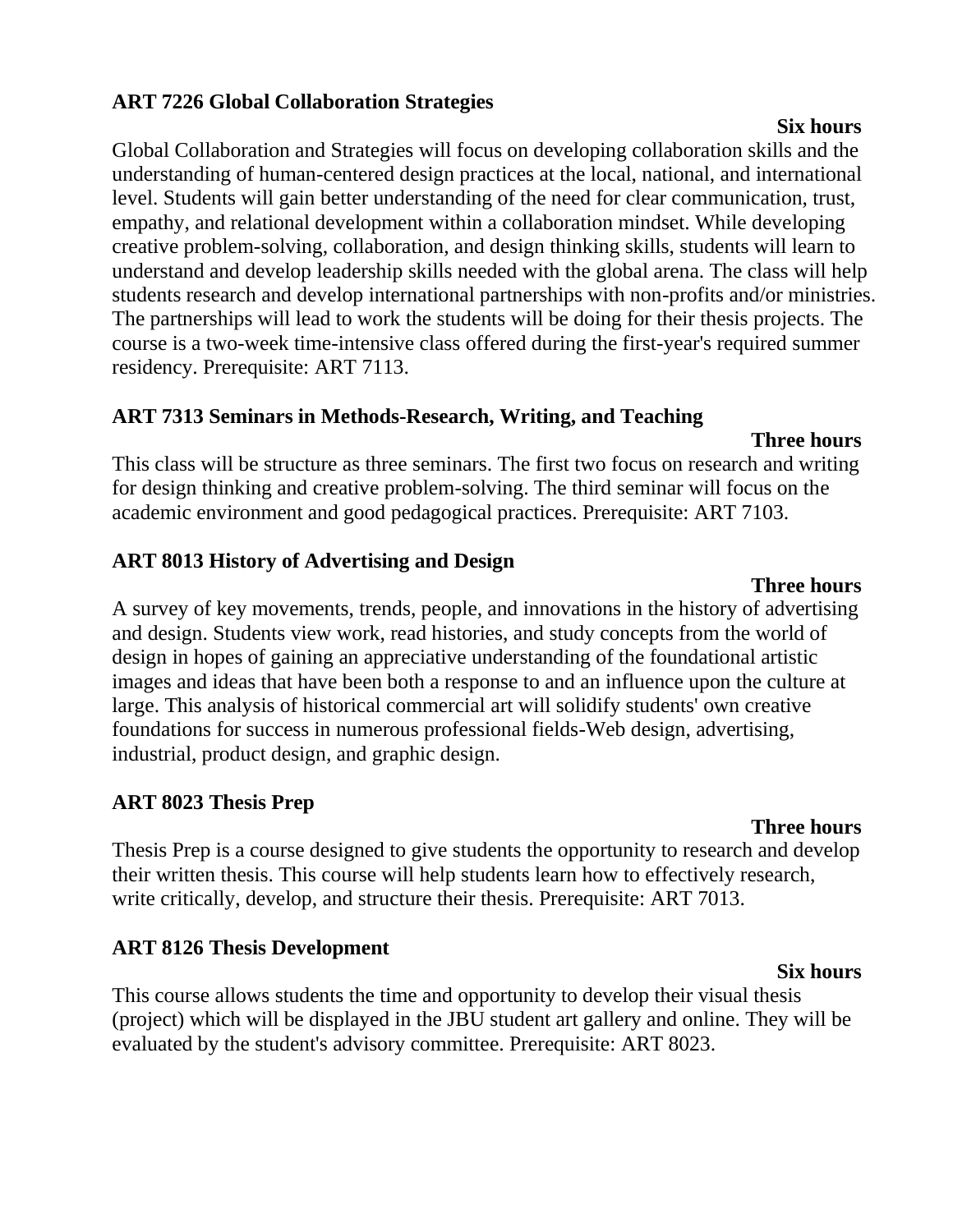#### **ART 8216 Internship and Partnership**

Students are required to complete a 160-hour internship. The students may join one of the undergraduate major specific summer studies trips as an Art Director, or they may partner with a global non-profit organization or ministry. Global travel recommended. An additional fee may be associated with this course for travel-related expenses. Prerequisite: ART 7226.

#### **ART 8563 Selected Topics**

Students are required to take a minimum of three hours of electives that will aid them in their specialty or research focus.

# **Business Administration (BUS) Courses**

#### **BUS 5100 Graduate Curricular Practical Training**

Alternative work/study, internship, cooperative education, or other type of internship or practicum offered by a sponsoring employer through cooperative agreements with the university.

#### **BUS 7013 Managerial Accounting**

An applied examination of the development and use of accounting information for managerial planning and control, providing insight for strategies designed to maximize organizational performance. Prerequisite: undergraduate accounting course or equivalent.

#### **BUS 7023 Process & Innovation**

**Three hours** Students will learn the foundational principles of process improvement. In addition, they will study innovation processes, Six Sigma, TQM and IDEO methodologies. A broad overview of tools and practices will be reviewed throughout the course within an ethical framework. Prerequisite: MBA Core or MSLE Core.

#### **BUS 7033 Organizational Management and Leadership**

A review of leadership and management theory and practice with emphasis on moral and ethical considerations. Leader competency and management practice are compared and contrasted and students practice effective applications of each to achieve personal and organizational goals. Mission, vision, and values as significant strategic planning and execution mechanisms are explored in relationship to both the organization and the

#### **Three hours**

**No credit**

**Three hours**

#### **Six hours**

#### **Three hours**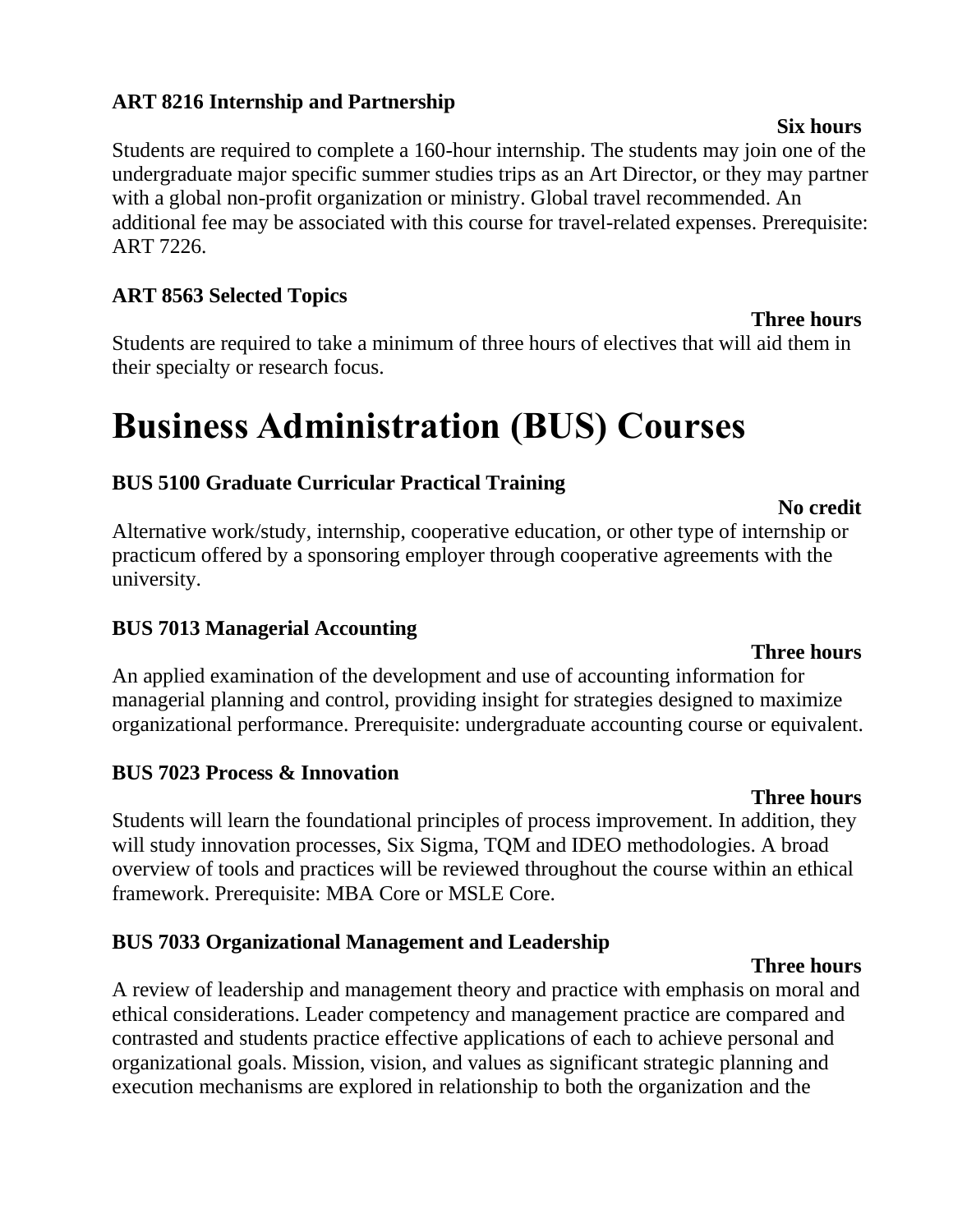individual. Students must take this course or BUS 7213 as their first course in any Graduate Business Program.

#### **BUS 7113 Marketing Strategies**

A study of integrative marketing strategies encompassing consumer behavior and market research, branding and product management, distribution, and promotion. Prerequisite: undergraduate marketing course or equivalent.

#### **BUS 7213 Global Leadership and Ethics**

An exploration of how cross-cultural and global perspectives highlight competitive advantage through diversity. Application of universal standards of leadership and ethics in multiple organizational settings. Students must take this course or BUS 7033 as their first course in any Graduate Business Program.

#### **BUS 7223 Managerial Economics**

A study of economic theories of the firm and of the market with an emphasis on applications to current business issues, global economic development, and shareholder influence. Prerequisite: undergraduate economics course or equivalent.

#### **BUS 7233 Game Theory**

An exploration of strategic interaction characterized by situations in which each person's welfare is dependent on everyone else's actions as well as their own. Prerequisite: undergraduate economics course or equivalent.

#### **BUS 7443 Leading Organizational Transformation**

**Three hours** A study of when and where transformation models are most effective. Involves the process of assessing organizational readiness for change and forecasting and designing alternative futures. Prerequisite: MBA Core or MSLE Core.

#### **BUS 7453 Personality and Emotional Health in Organizations**

An exploration of emotional intelligence and the development of relationships among various hierarchical work levels. Includes a study of the impact of cultural differences on organizational settings and a review of tools and models related to this process. Prerequisite: MBA Core or MSLE Core.

#### **Three hours**

**Three hours**

**Three hours**

#### **Three hours**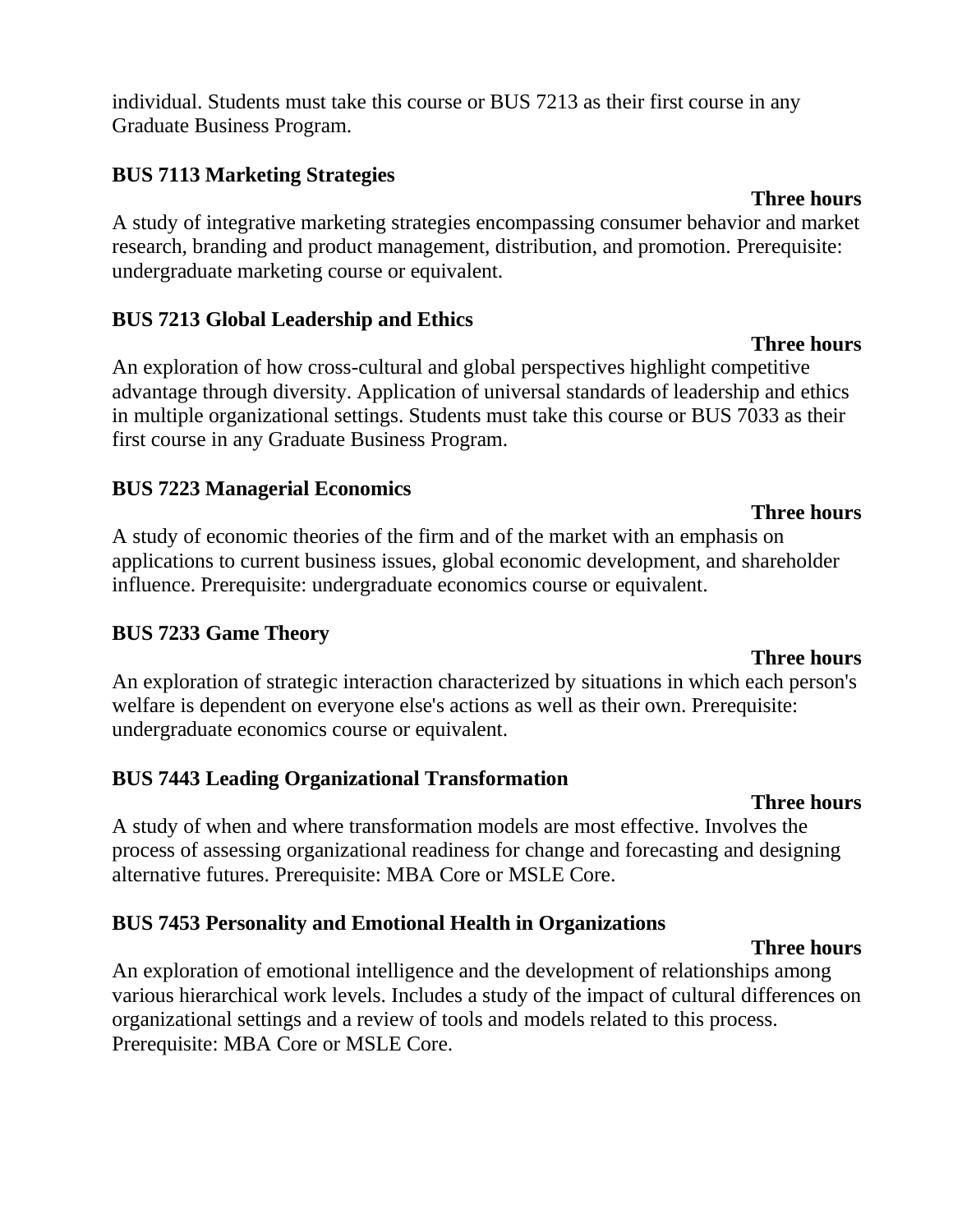#### **BUS 7513 Operations & Management Consulting**

A thorough examination of influencing skills, active listening, facilitation, contracting, and negotiation. Prerequisite: MBA Core or MSLE Core.

#### **BUS 7753 Financial Acumen**

An applied examination of financial metrics designed to foster understanding as an integral part of an organization's overall performance strategy.

#### **BUS 8003 Managerial Finance**

An applied examination of financial concepts as a process of acquiring, analyzing, synthesizing, and disseminating relevant insights to facilitate strategies that maximize organizational performance and stakeholder value. Prerequisite: undergraduate finance course or equivalent.

#### **BUS 8013 Research Methods**

An examination of research methods in the social sciences with an emphasis on business research. The course provides quantitative and qualitative research tools and approaches for business research projects. Prerequisite: undergraduate statistics course or equivalent.

#### **BUS 8023 Project Management**

A comprehensive study of the role of the project manager and the initiating, planning, executing, and monitoring of organizational projects within the context of business globalization. Prerequisite: MBA Core.

#### **BUS 8033 Christian Foundations**

An examination of the basic elements of the Christian faith with the purpose of understanding Christian worldview, faith, practice, values, testimony, lifestyle, and impact on others. The relevance of Christian faith to organizational leadership is emphasized.

#### **BUS 8113 Global Supply Chain Management**

A study of the application of business management in a global environment and the human resource implications on international operations. Prerequisite: MBA Core.

#### **Three hours**

#### **Three hours**

**Three hours**

#### **Three hours**

#### **Three hours**

**Three hours**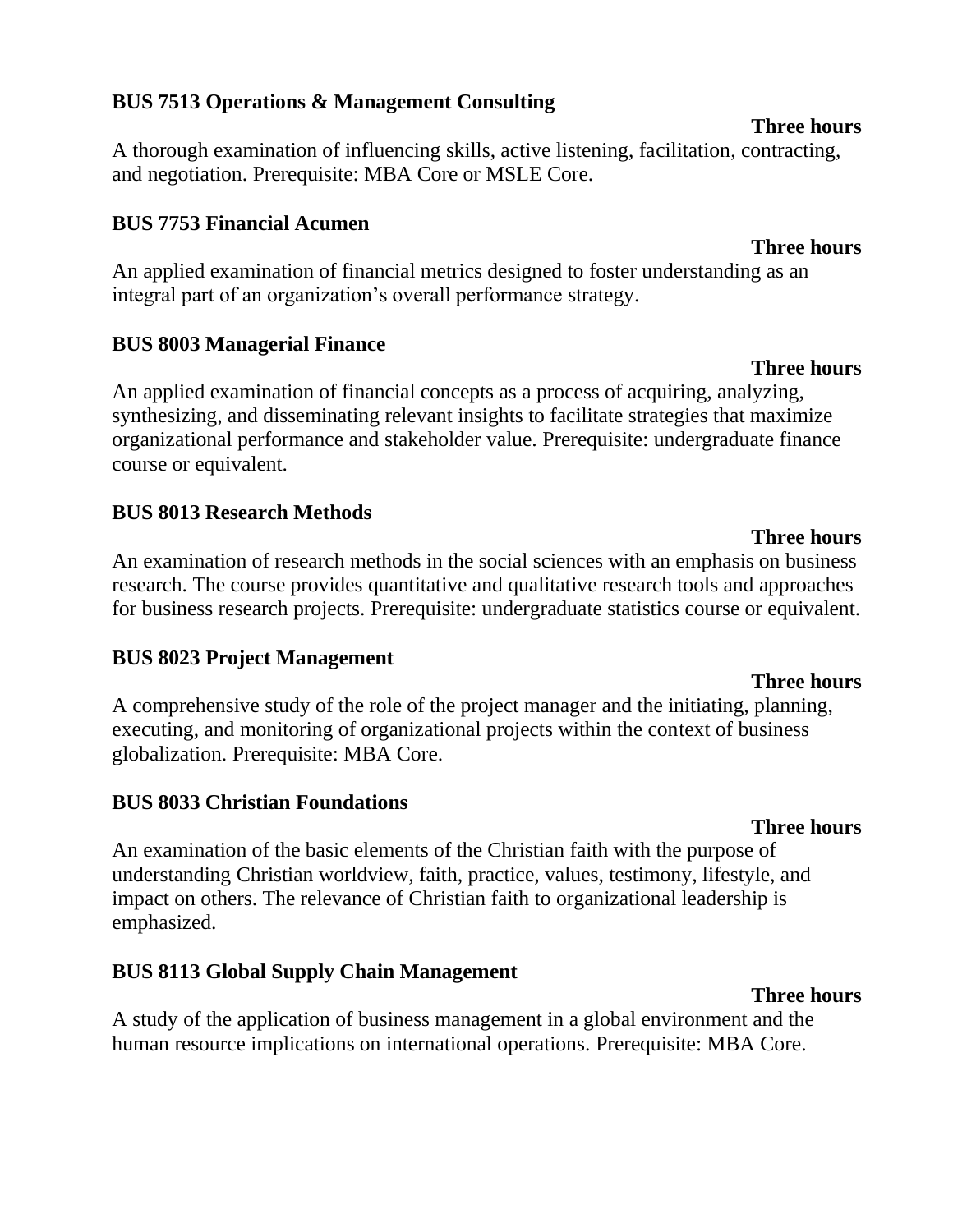#### **BUS 8133 Decision Modeling & Predictive Analysis**

A thorough development of the consumer decision process and its application to marketing strategy decisions. Prerequisite: MBA Core.

#### **BUS 8213 Market Research**

The application of research methods to make informed decisions about complex marketing problems. Prerequisite: MBA Core.

#### **BUS 8253 Survey of Global Business Practice & Foundations**

A survey of relevant international topics and an analysis of how firms succeed in a global context. Prerequisite: MBA Core.

#### **BUS 8263 International Business Practicum**

An 8-week location-specific study experience with a one- to two-week travel component. Class sessions prior to and following the travel component of the class will be used for research, preparation, presentations, and assessment. Additional fees associated with this course. Prerequisite: MBA Core or MSLE Core.

#### **BUS 8273 Consumer Behavior**

An in-depth study of information processing and choice behavior as a function of psychological and environmental factors impacting consumer decision making. Prerequisite: MBA Core.

#### **BUS 8283 Digital Marketing Analytics**

An examination of the creation, collection, and tracking of metrics and their application to the development of a digital marketing strategy. Prerequisite: MBA Core.

#### **BUS 8293 Business Intelligence & Visualization**

An exploration of the processes, methodologies, infrastructure, and current practices used to transform complex business data into useful information and support business decision making. Prerequisite: MBA Core.

#### **Three hours**

#### **Three hours**

**Three hours**

**Three hours**

#### **Three hours**

**Three hours**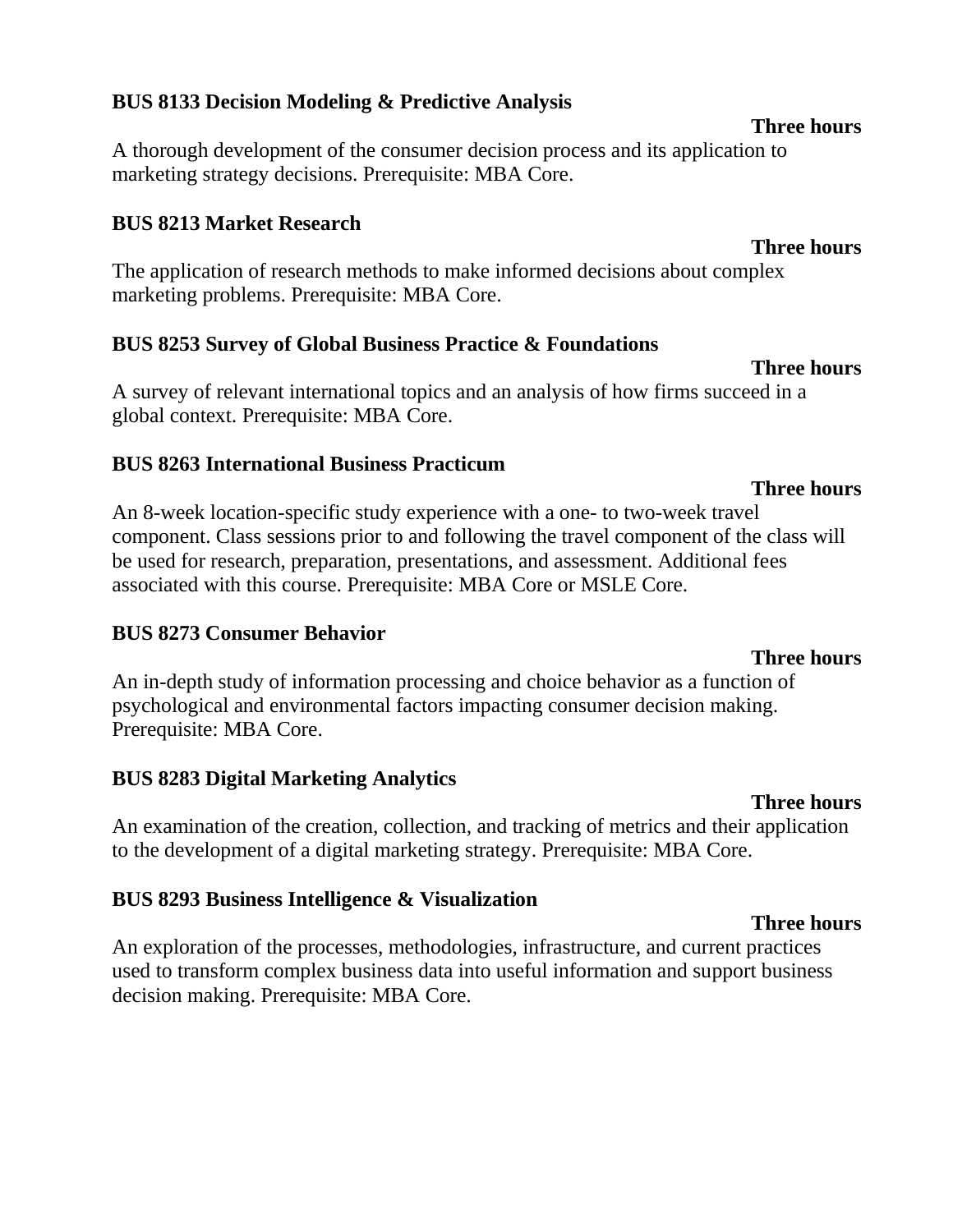#### **BUS 8313 Organizational Effectiveness I**

An introductory exploration of theories, principles, and best practices, and skills necessary for organizational analysis and design. MSLE students who enroll in BUS 8313 must enroll in BUS 8323 the following term.

#### **BUS 8323 Organizational Effectiveness II**

An extension of concepts covered in Organizational Effectiveness I with a strong focus on application, change management skills, and building and aligning high-performing teams. To be taken immediately following BUS 8313. Prerequisite: BUS 8313.

#### **BUS 8343 Strategies for Emerging Markets**

A study of strategy development by multinational enterprises as it applies to complex business environments in developing countries. Prerequisite: MBA Core.

#### **BUS 8353 International Stakeholder Management**

An application of stakeholder analysis from a global perspective addressing various world views to achieve business goals. Prerequisite: MBA Core.

#### **BUS 8513 Survey of Organizational Behavior**

A study of motivation, leadership, reinforcement, learning, recruiting, selection, and job design. Prerequisite: MBA Core.

#### **BUS 8523 Human Capital Analytics**

The analysis and application of human-based metrics on organizational improvement. Prerequisite: MBA Core.

#### **BUS 8883 MSLE Capstone**

A final integrative experience demonstrating depth of learning and application of program content. May include an approved internship, applied project, or research initiative. Students must present their completed work. This course must be taken in the last six hours of a student's course of study. Prerequisite: MSLE Core.

#### **BUS 8893 Graduate Business Seminar**

An intensive development experience which allows participants to explore, discover, and affirm practices which enable individuals to address personal and organizational

#### **Three hours**

#### **Three hours**

**Three hours**

### **Three hours**

## **Three hours**

#### **Three hours**

#### **Three hours**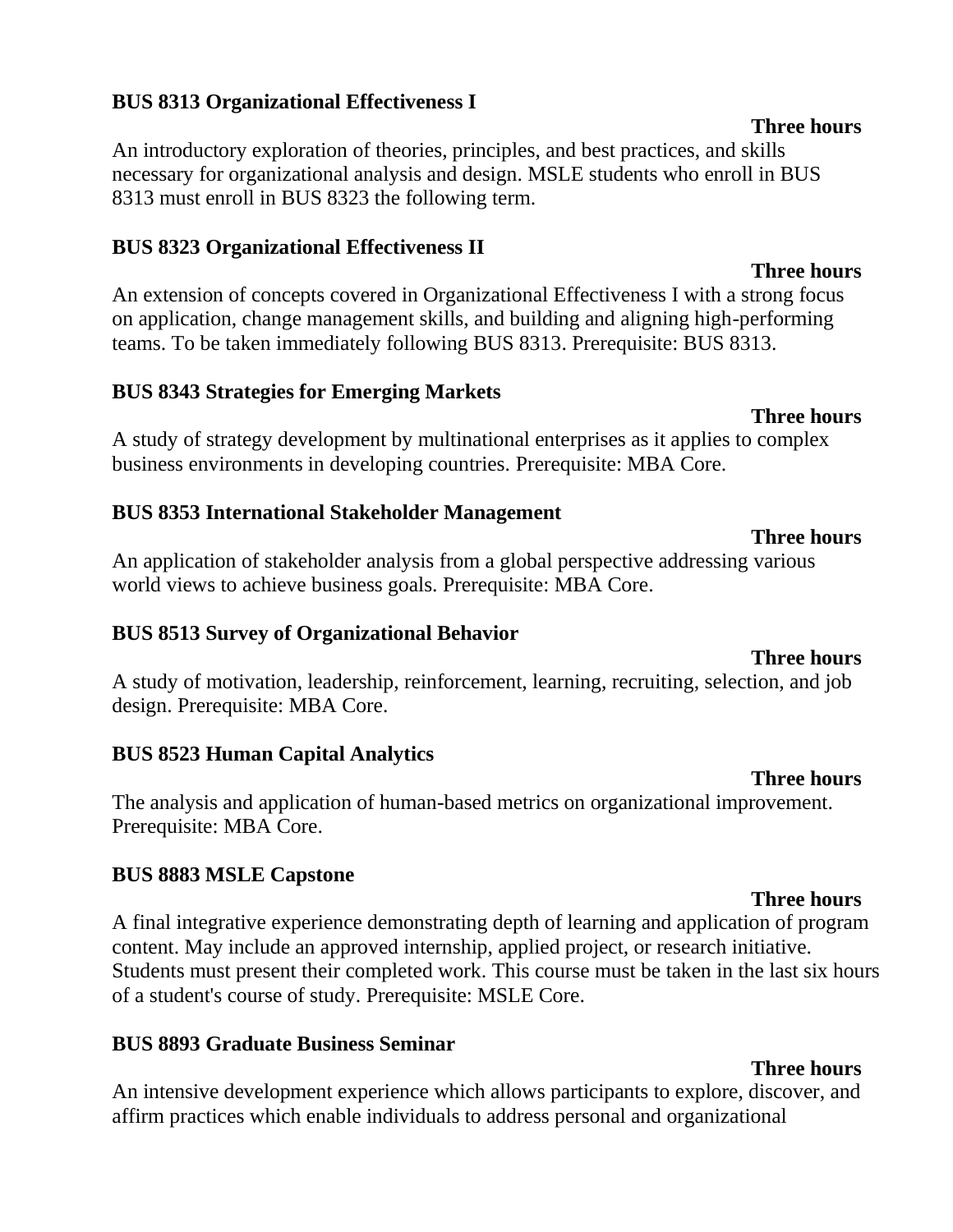challenges. An additional fee associated with this course. This course must be taken in the last twelve hours of a student's course of study.

#### **BUS 8983 MBA Capstone**

A final integrative experience demonstrating depth of learning and application of program content. May include an approved internship, applied project, or research initiative. Students must present their completed work. This course must be taken in the last six hours of a student's course of study. Prerequisite: MBA Core.

# **Counseling (CNL) Courses**

### **CNL 5100 Graduate Curricular Practical Training**

#### **No credit**

Alternative work/study, internship, cooperative education, or other type of internship or practicum offered by a sponsoring employer through cooperative agreements with the university.

#### **CNL 7013 Statistics and Research**

Basic research approaches to solving applied problems with emphasis on gaining a broad understanding of the research process. The course provides an introduction to statistics as well as an opportunity to critique research in an area of study.

#### **CNL 7023 Human Development**

**Three hours** An overview of theories of physical, cognitive, spiritual, and social/emotional development and processes throughout the life span. Theoretical and practical instruction is designed for application of developmental research and theory to educational and related mental health settings.

### **CNL 7033 Social and Cultural Foundations**

Study of social, cultural, ethnic, and gender issues related to families, schools, and communities. The impact of special issues (e.g., sexism, gender roles, ethnicity, race, differing lifestyles, discrimination, socioeconomic status, and social and multi-cultural trends) on individual family members, the family as a whole, and organizations such as the school and the church are examined.

#### **Three hours**

#### **Three hours**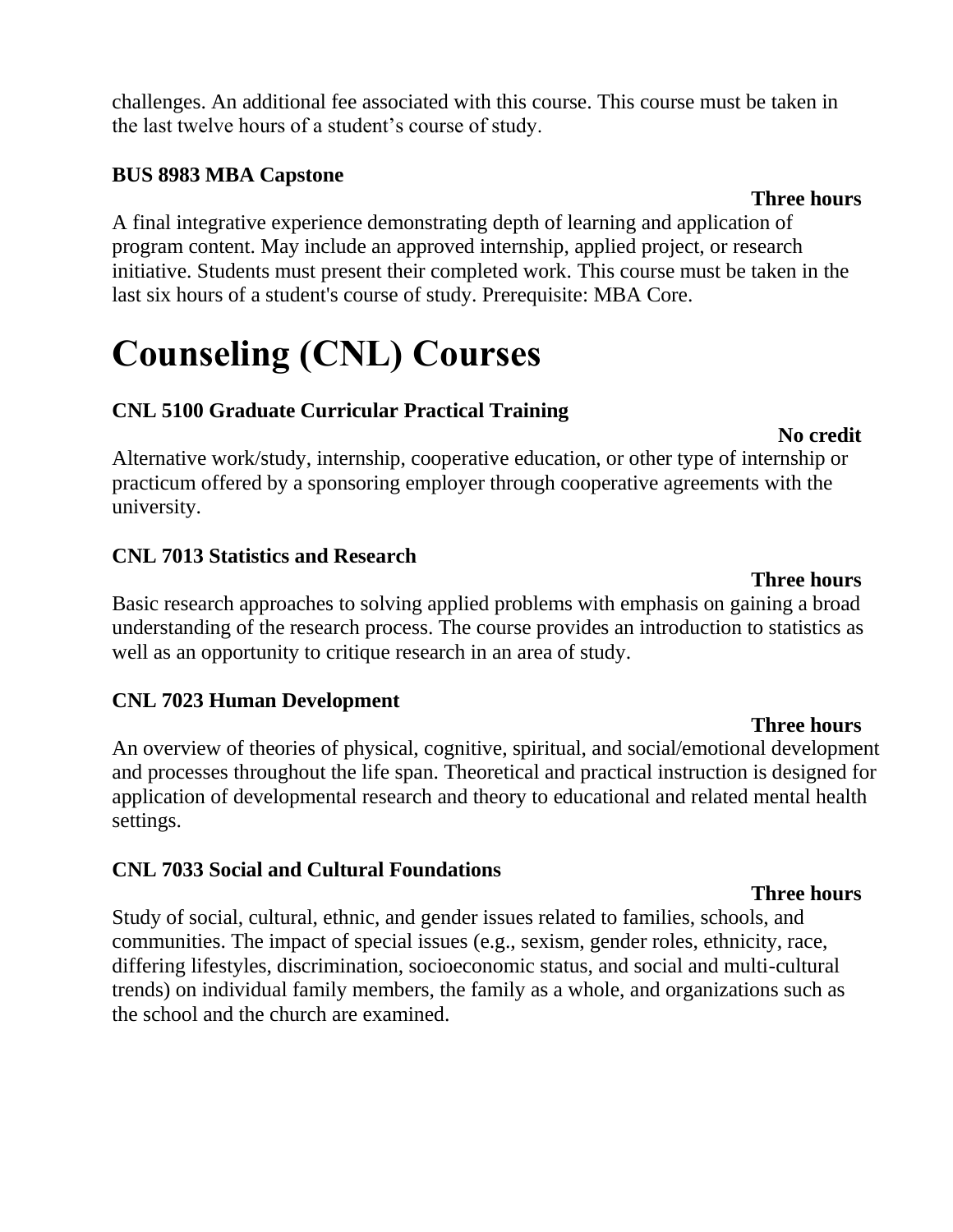#### **CNL 7113 Principles of Family Therapy**

An overview of the major theories and their therapeutic implications. Focus is on treatment of problems within a systems framework. Students are given a comprehensive survey of the major models of family therapy that includes but is not limited to the following: Bowenian, Contextual, Experiential, Solution- Focused, Structural, Strategic, and Narrative.

#### **CNL 7123 Group Theory**

An introduction to group theory and processes in counseling and guidance. Interaction patterns and dynamics within small groups are considered. Focused on the understanding of individual and group behavior, the course involves didactic and experiential learning in group theory and practice. Students participate in a group to develop self-awareness, acceptance, and effective interpersonal skills. Prerequisite: CNL 7133.

#### **CNL 7133 Theories and Techniques of Counseling**

Overview of major counseling theories and techniques and a review of historical foundations of mental health care. Social, psychological, and philosophical influences associated with the counseling professions are considered.

#### **CNL 7313 Career Development Information and Vocational Education**

#### **Three hours**

An examination of career development theories, the research supporting the theories, and the practical application of these ideas in career counseling. Course work includes information about the development of an educational-occupational library, the classification of the world of work, and the use of occupational data in career counseling and development across the lifespan.

#### **CNL 7353 Introduction to Play Therapy**

#### **Three hours**

This course will cover the history, prominent theories, and research support for play therapy, as well as current trends and practices in play therapy. Fundamental play therapy skills will be covered, with a strong emphasis on child-centered play therapy. Implementation of play therapy within a family systems orientation will be a component of the course. Students who successfully complete the course will have sufficient knowledge to begin providing supervised play therapy. Prerequisite: CNL 7133.

#### **CNL 7513 Introduction to Clinical Mental Health Counseling**

#### **Three hours**

This course provides an introduction to the history and foundations of mental health counseling. The roles, functions, and context of practicing in a variety of mental health

#### **Three hours**

#### **Three hours**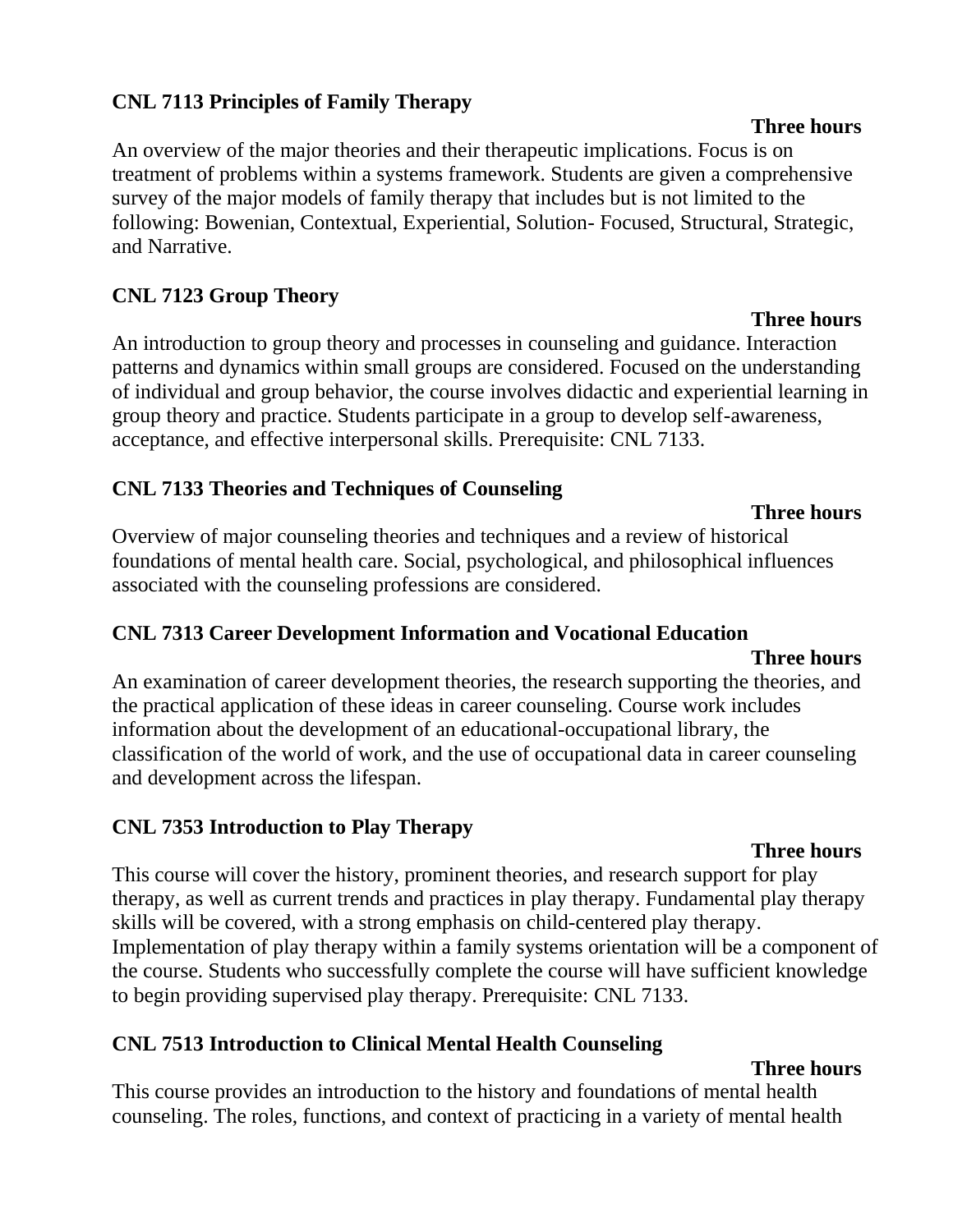settings will be explored. An overview of the professional issues and scope of practice for mental health professionals will be examined.

#### **CNL 7613 Family of Origin**

An explanation of the theoretical bases of family of origin work. Exploration of the student's own family history and family patterns across generations is included. Course includes the review of the basic concepts and therapeutic techniques used in family of origin education and counseling.

#### **CNL 7623 Family Systems**

A study of the conceptual and philosophical similarities and contrasts between systems theory and linear psychological theoretical frameworks. General systems theory, cybernetics, family systems, constructivism, and social constructivism are explored. The primary focus is the understanding and development of a family systems conceptual framework.

#### **CNL 7633 Principles of Marital Therapy**

A study of the major theories and principles of marital therapy, focusing on the systemic models of marital therapy. Assessment techniques, intervention strategies, and issues common to marital therapy are examined. Prerequisite: CNL 7113.

#### **CNL 7643 Family Sexuality**

Examines development of sexuality in the context of the family system including cultural, psychological, biological, and spiritual factors. Special attention is paid to the issues of gender, sexual functioning, and sexual dysfunction from a family systems perspective.

#### **CNL 8013 Assessment**

Principles of measurement and assessment. Use of various assessment instruments including achievement, aptitude, intelligence, interests, and personality tests in the processes of counseling and guidance. Supervision in administering, scoring, and interpreting individual evaluation methods is emphasized.

#### **CNL 8033 Christian Foundations in Counseling**

#### **Three hours**

Understanding of Christian values and perspectives by examination of basic elements of the Christian faith. Through the study of the literature and theology of the Christian

### **Three hours**

#### **Three hours**

# **Three hours**

### **Three hours**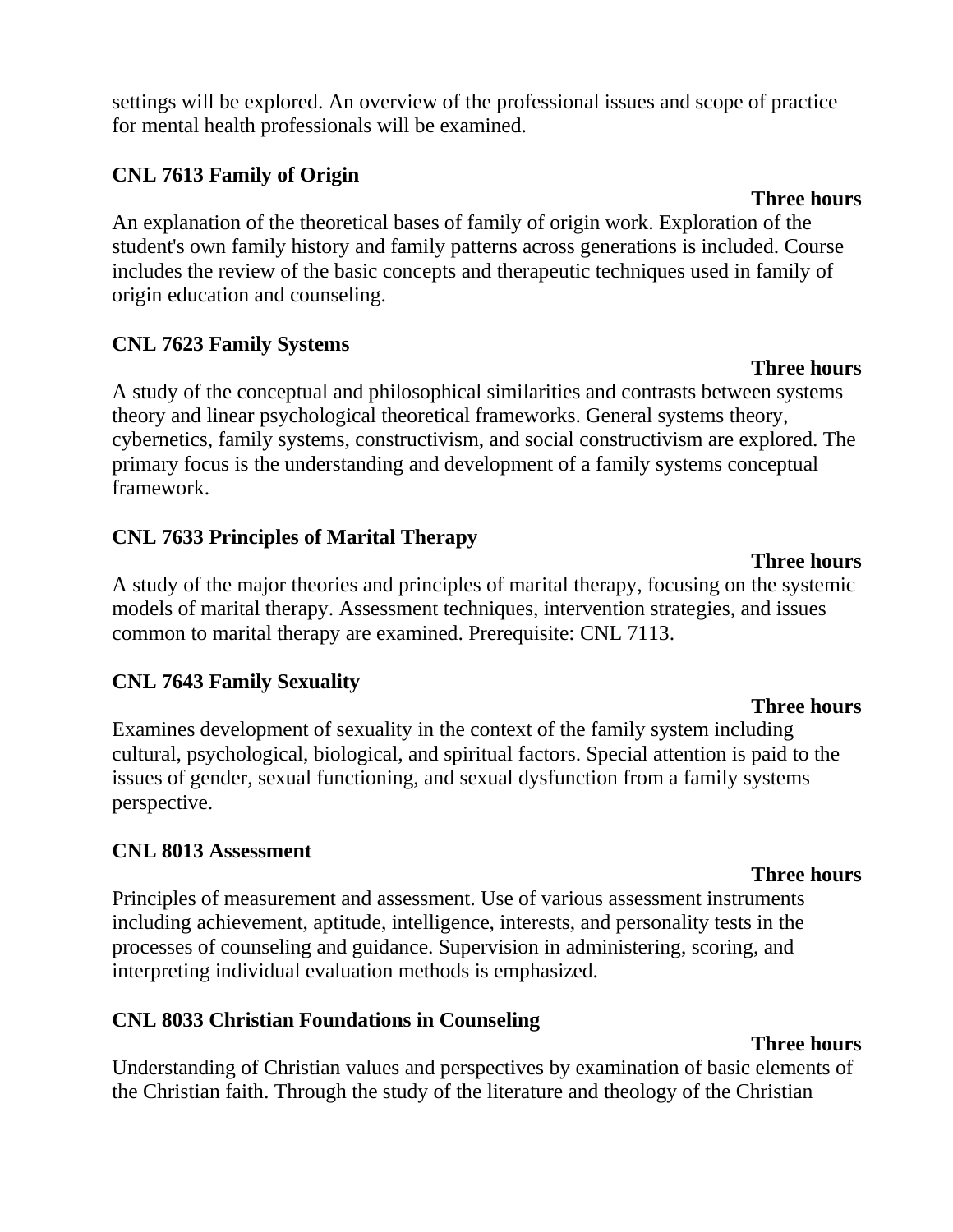scriptures, candidates explore relationships among Christian faith, values, and practice, pertaining to the field of counseling.

#### **CNL 8043 Relationship Assessment**

An examination of various relationship assessment instruments and their role in the assessment, diagnosis, and treatment of couples and families. Assessment of premarital, marital, parenting, and family systems is considered. Participants are trained in the administration and clinical application of standardized inventories. Students also examine how their theoretical orientation forms their assessment methodology.

#### **CNL 8053 Crisis Counseling**

**Three hours** This course provides an overview of the theories, history, and practice of crisis counseling. The examination of the credentialing process and principles in Critical Incident Stress Management will be reviewed. Study of the techniques and interventions used in a variety of crisis settings will be a focus on the course.

#### **CNL 8063 Addictions**

**Three hours** This course provides an overview of the essential physiological, psychological, and social effects of drugs, chemical dependency, and other addictive behaviors (e.g. gambling, sexual addition) taught from a general systems perspective. The etiology and history of addictions are discussed, as well as different theoretical approaches and treatment strategies, including outpatient and residential, individual, group, and family therapy.

#### **CNL 8073 Diagnosis and Case Management**

This course is a study of the diagnosis and treatment of abnormal behavior and personality and the foundations of case management. The student develops a working knowledge of the diagnostic categories of the current DSM and gains an understanding of the application of diagnosis to clinical practice. Students will also examine different models and strategies of case management, with emphasis on basic interviewing and assessment strategies, case conceptualization, and treatment planning for appropriate and effective intervention strategies; and effective documentation.

### **CNL 8133 Advanced Psychopharmacology**

A basic introduction to psychopharmacology for non-medical counselors. General principles underlying the use of psychoactive medications to treat the major classes of mental illness are covered, with emphasis on practical aspects of pharmacology, including drug selection, dosage, side effects, and toxicity. Basic principles of neuropharmacology

# **Three hours**

#### **Three hours**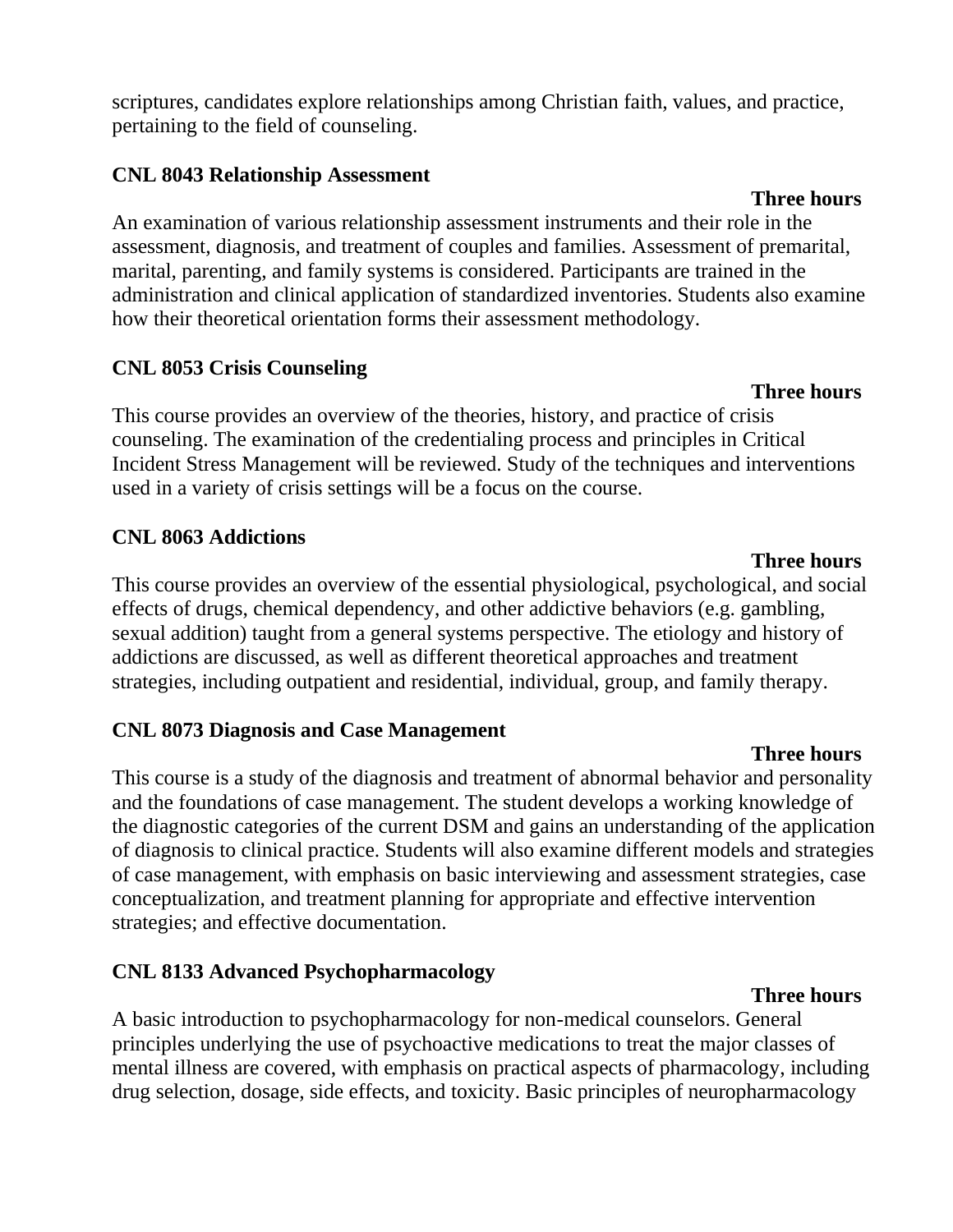are also discussed. The goal is to equip counselors to better understand psychopharmacology and to interact with medical personnel who prescribe medications.

#### **CNL 8143 Child and Adolescent Counseling**

#### **Three hours**

This class will provide an overview of the clinical skills used in the practices of child and adolescent therapy. Clinical assessment and treatment of children and adolescents in socio-cultural context will be the focus for knowledge and skill development in this class. Multiple therapy perspectives will be utilized with the primary theoretical emphasis being a family systems/therapy framework. Common childhood and adolescent disorders will be reviewed and applied to specific case material.

#### **CNL 8213 Family Play Therapy**

This advanced play therapy course focuses on concepts and skills for working with children and their families using an integration of play therapy and family systems approaches. The class will also focus on learning how to train parents/caregivers to be therapeutic agents in their children's lives through the utilization of filial therapy. Other play-based approaches aimed at improving parent-child relationships will also be reviewed. Students will also learn play-based activities that can be used for assessing and improving family relationships in conjoint family therapy sessions. Prerequisite: CNL 7353.

### **CNL 8313 Applied Research**

Students in this course will learn advanced level research and statistics as applied in the counseling field. Students should have completed introductory level course work in statistics and research methods. Students will develop skills that will enable them to design, conduct, and report applied research. Students will be exposed to the logic underlying the research process, as well as a broad range of research designs. Throughout the course there will be an emphasis on both conceptual understanding and the development of practical skills. Prerequisites: Upper division undergraduate courses in statistics and research methods in the last five years with minimum grade of 'B' in both courses, or CNL 7013 Statistics and Research.

### **CNL 8433 Professional Development and Ethics**

#### **Three hours**

Insights into professional roles and functions. Areas of emphasis include professional socialization and the role of professional organizations, licensure and certification, legal responsibilities and liabilities of clinical practice and research, family law, confidentiality issues, marital and family Code of Ethics, and interprofessional cooperation. The content of the course is specific to the practice of marital and family counseling.

#### **Three hours**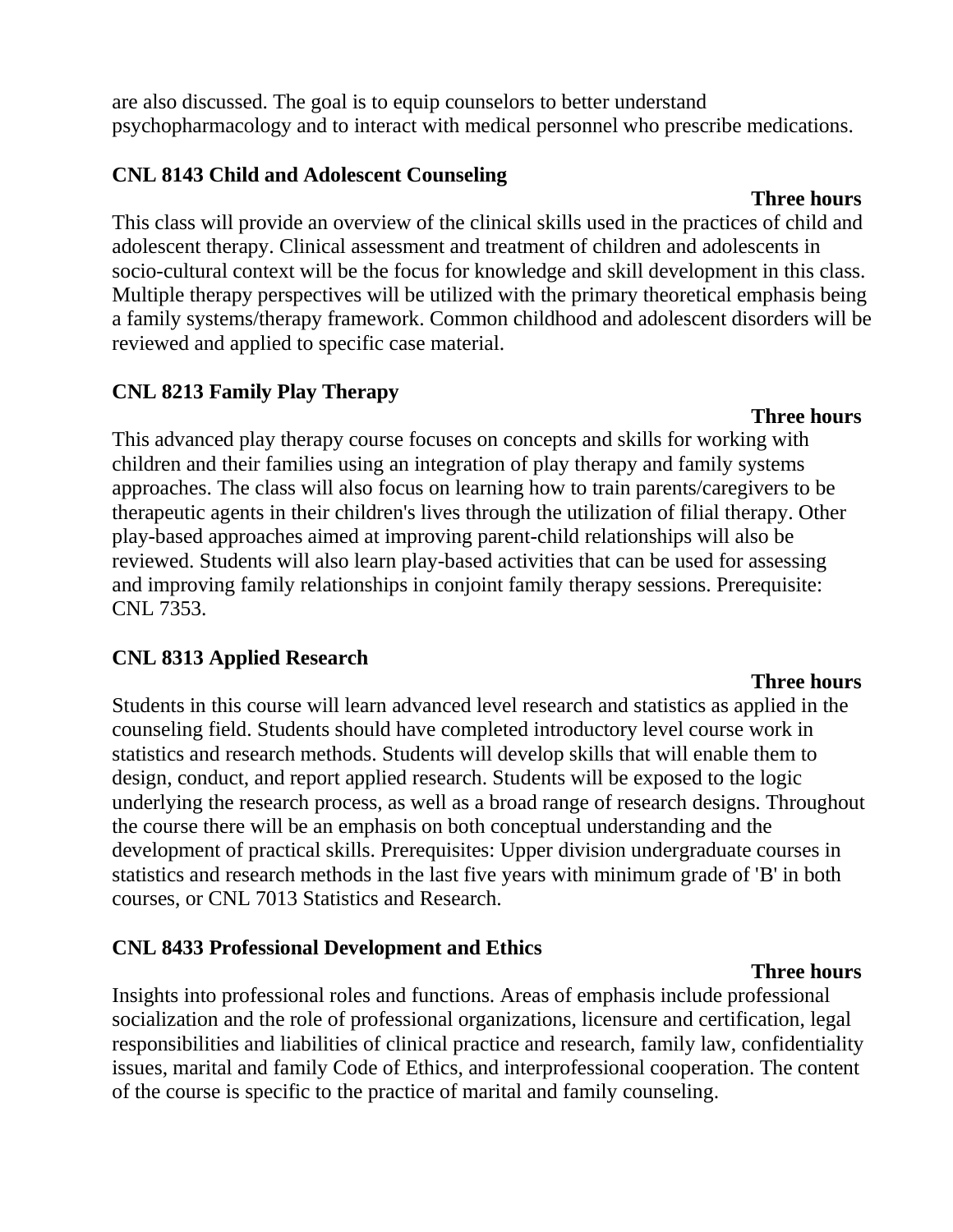#### **CNL 8523 Orientation to Counseling in Elementary and Secondary Schools**

An introduction to the application of counseling in an educational environment; this course is designed for non-educators who are seeking the school counseling emphasis to familiarize the student with the following content areas: educational terminology, educational process, educational leadership, testing in culture and structure. It will expose the student to a variety of educational experiences through observational hours in an approved school settings.

#### **CNL 8533 School Policies and Issues**

Study of the principles and models that are the basis for the organization and administration of counseling services in schools. Content includes construction of needs assessments, crisis response, community referrals and empirically sound techniques used to provide counseling services to school aged children. Based on the Arkansas model, course will emphasize the importance of outcome based assessments. Prerequisite: CNL 8523.

### **CNL 8613 Brief Therapy**

A study of time-limited approaches to helping people change in various clinical settings with special emphasis on the Mental Research Institute (MRI), the Solution-Focused and the integrative Solution-Based Brief Therapy models. Content includes a historical and theoretical analysis as well as a review of the research and application to individual, marital, family, and group counseling.

### **CNL 8701 Pre-Practicum Laboratory**

**One hour** An orientation to the requirements of practicum/internships. Students practice basic counseling skills, case management skills, and review the ethical considerations required of practicing counselors. Upon demonstration of a satisfactory working knowledge in each of these areas, the supervising faculty will grant approval for the student to enroll in practicum.

### **CNL 8712 Practicum I in Play Therapy**

A supervised clinical experience for the development of play therapy skills. Prerequisite or corequisite: CNL 7353.

### **CNL 8722 Practicum II in Play Therapy**

A supervised clinical experience for the development of play therapy skills. Prerequisite: CNL 8712.

## **Three hours**

### **Three hours**

# **Two hours**

#### **Two hours**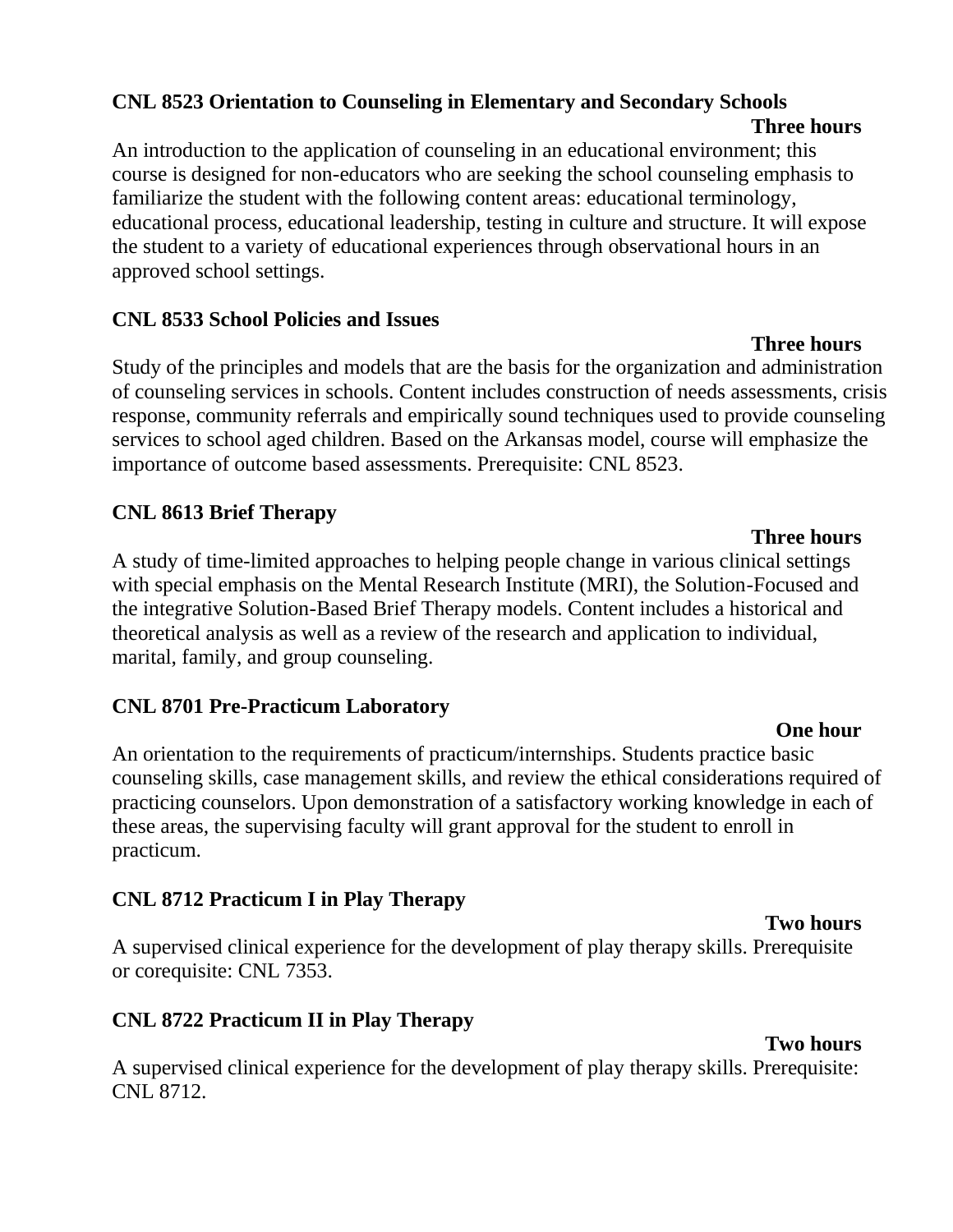#### **CNL 8732 Practicum III in Play Therapy**

A supervised clinical experience for the development of play therapy skills. Prerequisite: CNL 8722.

#### **CNL 8813 Practicum I**

A supervised experience for the development of counseling skills. Recommendation by the Department of faculty and admission into candidacy required.

#### **CNL 8823 Practicum II**

A supervised experience for the development of counseling skills and competencies.

#### **CNL 8873, 8883, 8893 Internship I, II, III**

**Each course, three hours** Supervised experience designed to develop competencies necessary for counseling. Prerequisites for 8873: CNL 8823 and recommendation by graduate Counseling faculty. Prerequisite for 8883: CNL 8873. Prerequisite for 8893: CNL 8883.

#### **CNL 8901, 8902, 8903 Selected Topics in Counseling**

#### **One to three hours**

An intensive study of a selected area of counseling designed to meet the particular needs of pre-service and/or in-service counselors or administrators. Prerequisite: consent of instructor.

#### **CNL 8911, 8912, 8913 Selected Topics in Play Therapy**

**One to three hours**

**No credit**

An intensive study of a selected area of play therapy designed to meet the particular needs of pre-service and/or in-service counselors or administrators. Prerequisite for 8913: CNL 7353.

# **Teacher Education (ED) Courses**

#### **ED 5100 Graduate Curricular Practical Training**

Alternative work/study, internship, cooperative education, or other type of internship or practicum offered by a sponsoring employer through cooperative agreements with the university.

#### **Two hours**

**Three hours**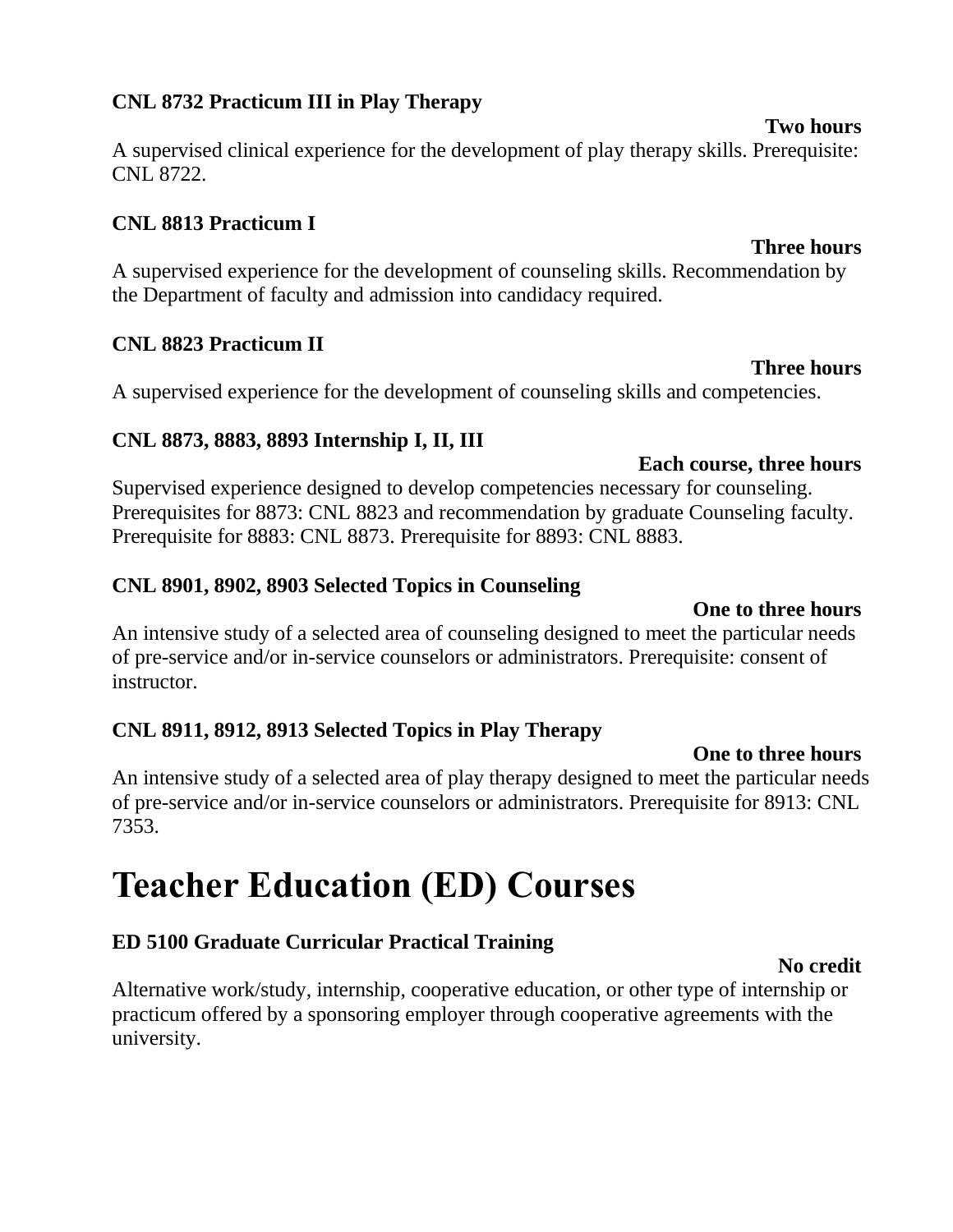#### **ED 7033 Christian Foundations and Instructional Facilitation**

This course challenges individuals to consider the strong connections between a Christian application of life and instructional facilitation while also considering historical and philosophical foundations of education. Connections between the role of a mentor/ facilitator and the role of biblical "shepherding" will be explored and discussed; students will identify the similarities and differences between mentoring/facilitating and shepherding.

#### **ED 7233 Human Development**

The course will review the developmental characteristics of children from birth through adolescence in five domains: physical, cognitive, social, emotional, and moral. The developmental characteristics will be investigated in many contexts for infants/ preschooler, elementary, middle school, and high school children. Both developmental characteristics and context will be used to understand individual children. Field experience required.

#### **ED 7353 Human Intellect and the Brain**

This course will focus on a broad understanding of human intelligence and cognition while exploring answers to the following questions: What is human intelligence? Can we know and measure a person's intellectual capabilities? Can intelligence be increased or improved? How does the brain learn? What do teachers do that affect learning?

#### **ED 7513 Action Research and Data Analysis for School and Classroom Use Three hours**

This course will focus on basic knowledge of statistics as applied to the field of education (broadly and content-specific); multiple methods of assessment; using assessment to inform instruction; and being advised by school leaders as they create an action research proposal that could benefit a regional school and move students toward established goals. Field experience required.

#### **ED 7613 SpEd 101 Academy**

This course will provide knowledge and practical support for teachers initiating work teaching in the field of Special Education. Various types of exceptionalities in children will be examined including those with pervasive cognitive delays, specific learning disabilities, physical impairments, emotional disturbances, and other health impairments. Also discussed within this course are the legal responsibilities, support systems, and instructional strategies necessary to provide effective instruction for special education learners, including an understanding of Response to Intervention (RTI) and the Individual Education Plan (IEP) process and accommodation plans. The focus will be on the resource

#### **Three hours**

#### **Three hours**

#### **Three hours**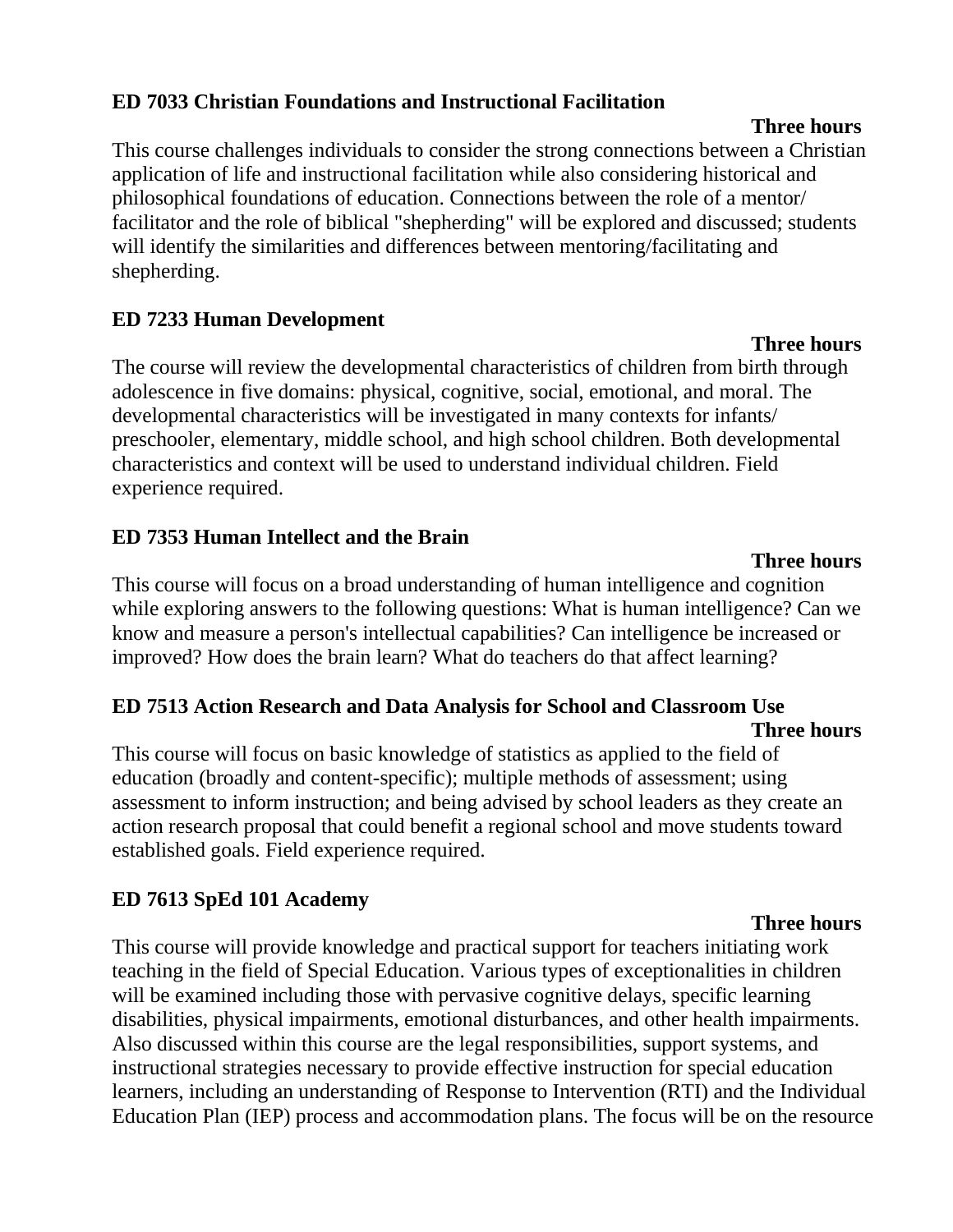room environment and inclusive classroom (co-teaching). Candidates will be equipped to respond to the breadth of needs of children with exceptionalities within the public school system.

#### **ED 7623 Special Education Behavior Management/Assessment**

#### **Three hours**

This course will focus on developing an understanding of students with behavioral issues and how to apply appropriate behavior intervention systems based on evidence collections used to identify, understand and work with children that have challenging behaviors. Topics in this course will include: understanding the behaviors, the difference between symptoms and problems, redirection to appropriate behaviors, individual and whole classroom interventions, behavior management strategies, social skills development, and cultural competency. Additionally, this course will focus on available assessments that can support the data collection necessary to identify cognitive and behavioral issues and monitor interventions to support an Individual Education Plan (IEP). Both special education and regular classroom teachers will benefit from the behavior management and assessment tools provided by this course.

### **ED 7633 Special Education Instructional Strategies**

This course will examine research-based instructional strategies that promote student achievement and how these strategies can be used to specifically support academic growth for students with exceptionalities. The course will also examine the importance of word study to the development of reading skills, and how the use of multi-sensory techniques can increase reading success rates for students with exceptionalities.

### **ED 7643 Foundations of Special Education**

Examination of the types of exceptionalities in children including those with pervasive cognitive delays, specific learning disabilities, physical impairments, emotional disturbances, and other health impairments. This course covers the legal responsibilities, support systems, and instructional strategies necessary to provide effective instruction for learners in Special Education, including understanding of the Individual Education Plan (IEP) process, as well as awareness of students with Section 504 accommodation plans. This includes the self-contained environment, and inclusive classroom (co-teaching). Designed to equip candidates to respond to the breadth of learners in Special Education needs within the public school system. Field experience required.

### **ED 7733 Differentiated Learning**

#### **Three hours**

Differentiated Learning promotes the value of all learners and their unique contributions to the classroom as individuals. This course encompasses teacher preparation for the diverse learners in their classroom and provides the skills and knowledge necessary to allow for

#### **Three hours**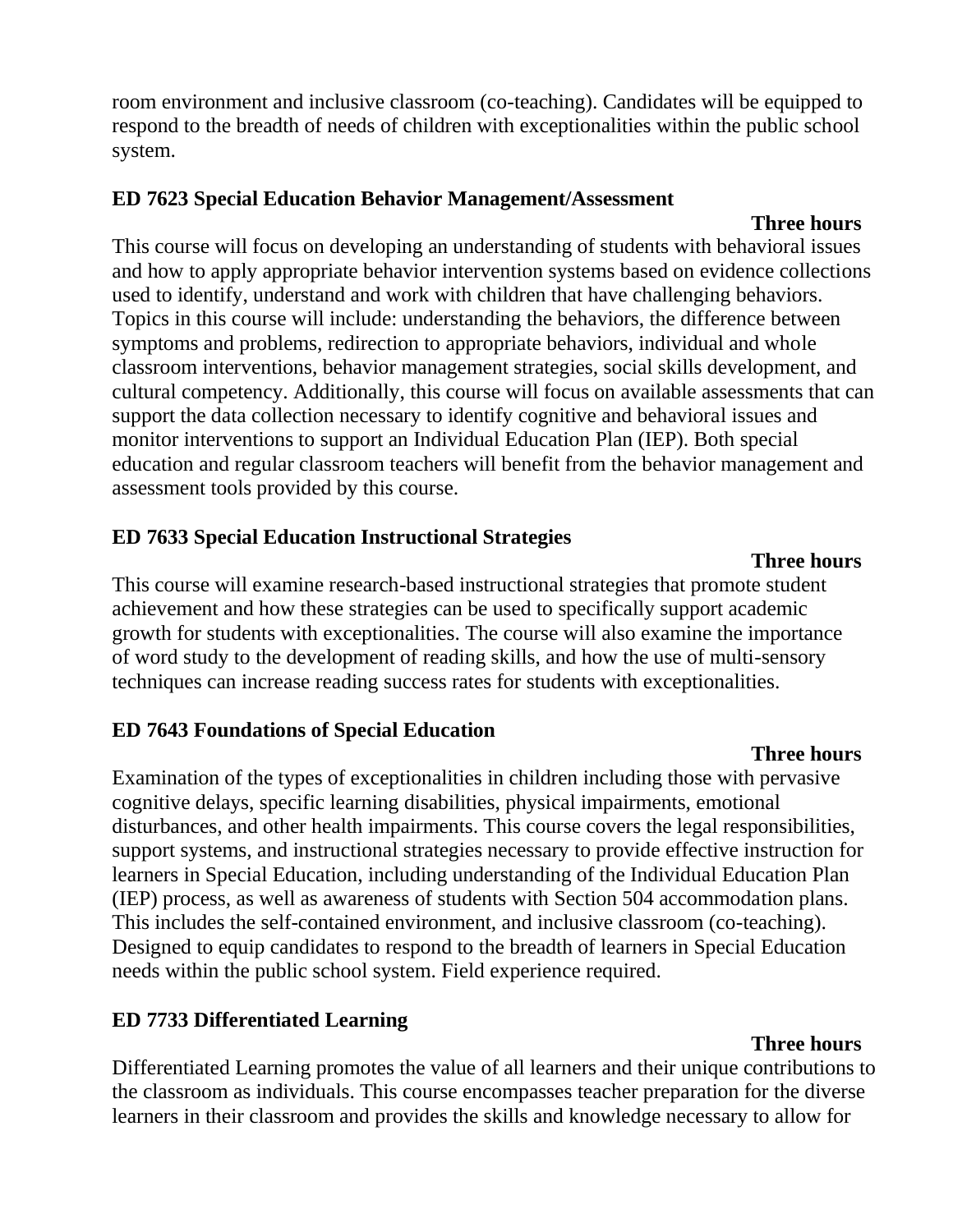customization of instruction for learners with a range of differences. Learners will develop knowledge about the categories of disabilities under the Individuals with Disabilities Act as well as English Language Learners and gifted learners. Strategies to differentiate instruction, apply modifications and accommodations and incorporate assistive technology will also be emphasized. Field experience required.

#### **ED 7933 Organizational Dynamics and Change**

An emphasis on theories of organizational behavior and practices of managing and leading people within the context of the school organization. Students will explore the dynamics of schools and school personnel, including the change processes within school systems as well as the organizational culture that guides and defines public education.

#### **ED 8133 Building Learning Communities**

In response to known needs, the teacher-as-leader must cast a vision and oversee the construction of a strategic plan in an environment that fosters trust among and between all stakeholders. Taking on the role of Instructional Facilitator, students will work collaboratively to analyze data and construct a plan for leading a professional community toward achievement of goals that are aligned with the local institution's school improvement plan. Opportunities and training for planning regular staff meetings and designing professional development geared toward the needs of individual faculty and staff members will be a strong emphasis for this course. Field experience required.

#### **ED 8173 Instructional Facilitation/Teacher Leadership**

#### **Three hours**

Emphasis on theoretical foundations for Instructional Facilitators (IF); taking on the role of IF while applying knowledge of adult learning theories and practicing strategies for working with faculty to improve in identified areas of need. Application of good questioning skills for diagnosis and for instruction is an important part of this course; students will work together while experiencing/role-playing leadership aspects of an IF, demonstrating their ability to lead in-service teachers to higher levels of competency related to but not limited to the following: content, classroom management, instruction, and assessment. Field experience required.

#### **ED 8233 Advanced Curriculum Design**

Emphasis on mastery of the curriculum development process, along with knowledge of adult learning theories and the dynamics of collaboration between and among colleagues and community members. This course seeks to fine tune the intuitive and informed practice of a teacher who will be facilitating the professional development of colleagues. Field experience required.

#### **Three hours**

#### **Three hours**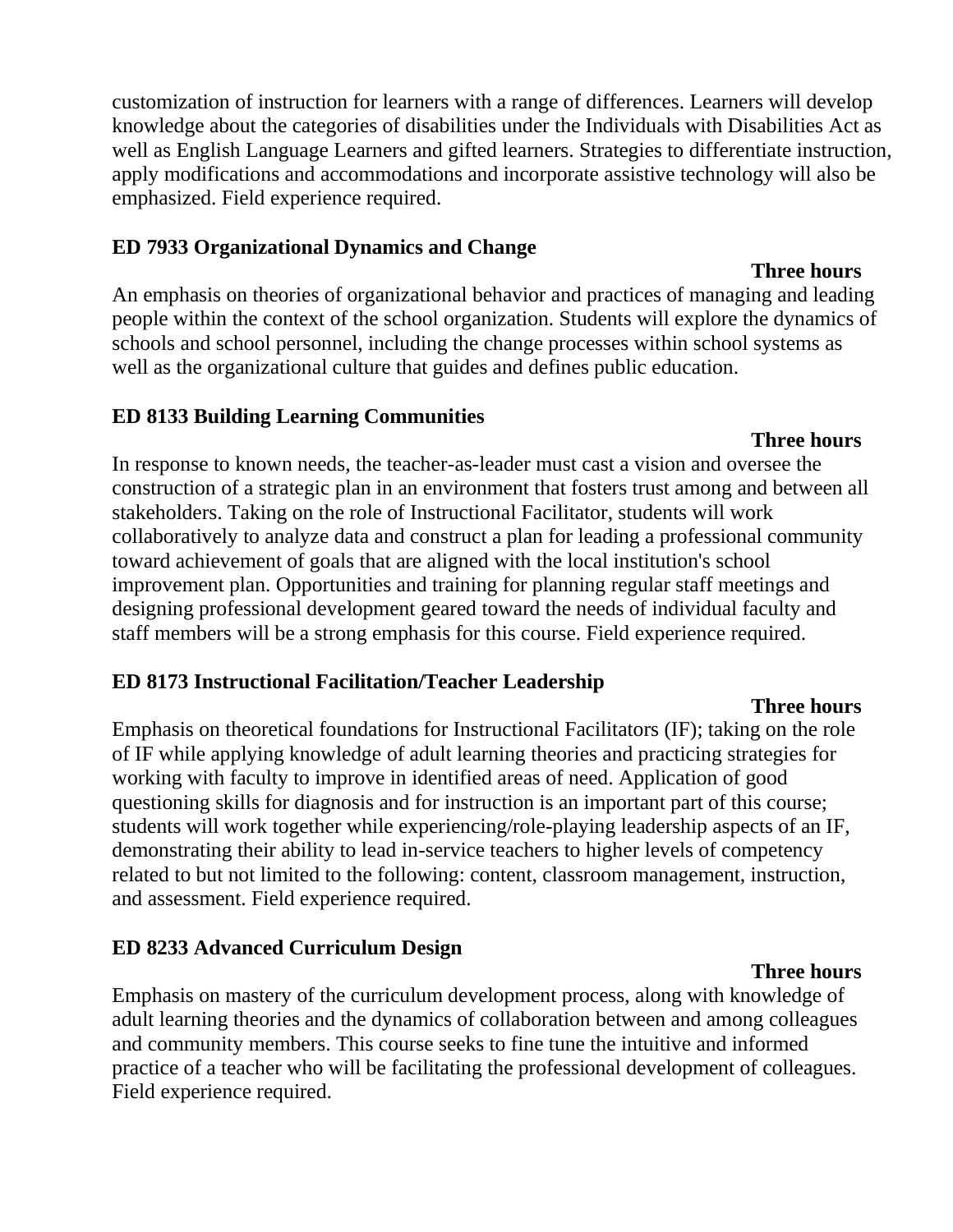#### **ED 8423 Pedagogy: Classroom Instruction**

This course will focus on general pedagogies, strategies, and methodologies that work well with all disciplines; students will learn how to create and select appropriate objective and subjective test items. General behavior management and assessment principles will be integrated into the content area; the students will know and use the Danielson Framework when constructing lesson plans and a unit of study. Field experience required. Corequisite: ED 8711.

#### **ED 8443 Pedagogy: Management and Assessment**

This course will focus on two major professional responsibilities that foster classroom learning: classroom management and assessment. Learners will explore how the assessment system and classroom management system in a classroom work together to create a learning environment marked by high expectations, optimism, responsibility, resilience, and success. Candidates will construct an overall assessment plan and a behavior management plan for their future classroom. Field experience required.

#### **ED 8473 Technology for School Leaders**

Students will take on the role of an instructional leader with regard to use of technology in the classroom and with classroom management. Emphasis on the most important things leaders need to know and know how to do with regard to use of technology, including application of adult learning theories while demonstrating skills related to use of technology. Field experience required.

#### **ED 8533 Curriculum & Instruction: TESOL**

The characteristics of English language learners, history, and approaches of TESOL, classroom practice, the development of the four components of language and cultural influences/implications will be presented.

#### **ED 8553 Educational Assessment (TESOL)**

#### An investigation of the principles of assessment that are of primary importance to educators of students who have a primary home language other than English. This includes relating objectives to assessment constructing tests (e.g., language assessment, designing formative and summative assessments, content area achievement, and diagnostic), interpreting and using test results (including modification strategies) and utilizing portfolios and other means of authentic assessment.

#### **Three hours**

#### **Three hours**

#### **Three hours**

**Three hours**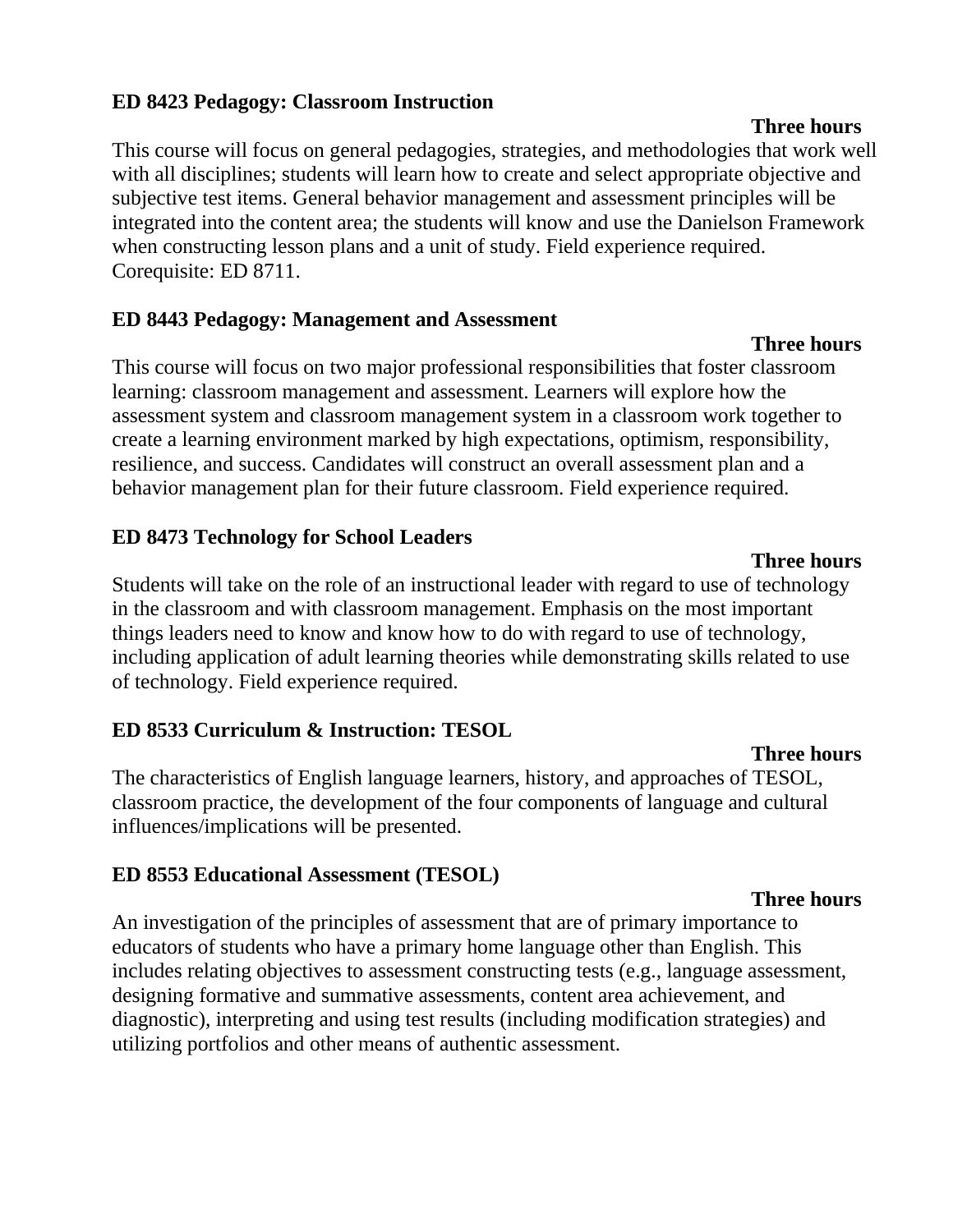#### **ED 8623 Literacy and Linguistics**

This course is designed to provide students with a critical understanding of instructional delivery which caters to the linguistic/ bilinguistic and literacy/biliteracy needs of English language learners from diverse language backgrounds. Topics will include linguistics, biliteracy, multilingualism, discourse analysis, and computer mediated communication.

#### **ED 8633 Curriculum Alignment and Assessment**

Application of assessment practices; using assessment for formative and summative purposes; collecting, organizing, and analyzing data for the purpose of program and instructional improvement; using technology for assessment; implementing assessment plans with integrity and fairness. Systematic alignment of curriculum to intentionally reinforce concepts and also to avoid repetition of learning at the same level; responding to diagnostic tools to align sequence of and concept density of content. Field experience required.

#### **ED 8643 Literacy: Content-Specific**

Literacy: Content-Specific is a course designed for content teachers (grades 7-12) who will be expected to teach literacy strategies and methods while also teaching content. Learners will write objectives and lesson plans, using the Danielson Framework, Common Core Standards, and the Bloom Taxonomy; they will teach a lesson in a school classroom. Learners will lead a minimum of one class discussion, taking responsibility for content during part of one class session. Field experience required. Corequisite: ED 8721.

#### **ED 8653 Literacy: All Areas**

Literacy: All Areas is a course designed to prepare and challenge candidates for the responsibility of meeting the literacy needs of all students in the classroom, regardless of the content area represented. Candidates will understand the main elements of literacy and how these elements affect success at any level and any content area. Candidates will be exposed to the influence of phonemic awareness, phonics, vocabulary, fluency, and comprehension on student engagement; learners will examine the Common Core, the Bloom Taxonomy, and some basic assessment techniques for literacy within the subcontexts of listening, speaking, writing, and reading. Candidates will create lesson plans, with one JBU classroom "teach." Field experience required.

#### **ED 8711 Practicum I**

This course provides an opportunity for the candidate to gain experience in a school setting for a minimum of 15 hours, prior to internship. The candidate will play the role of participant-observer, making focused observations that are intentionally correlated with

#### **Three hours**

## **Three hours**

#### **Three hours**

#### **One hour**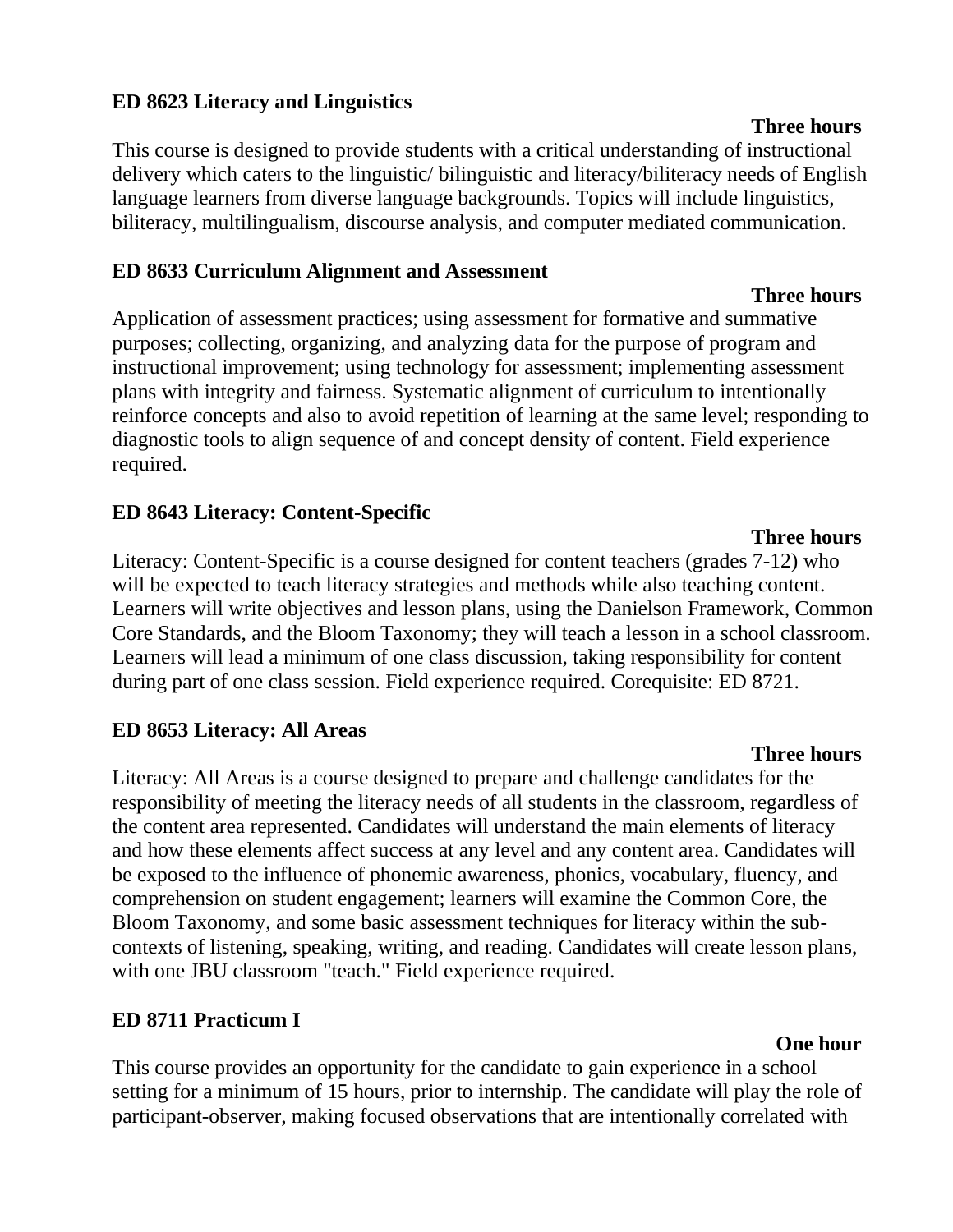content learned in Pedagogy: Classroom Instruction and through the post-baccalaureate initial licensure program of study at John Brown University. Field experience required. Corequisite: ED 8423.

#### **ED 8721 Practicum II**

This course provides an opportunity for the candidate to gain experience in a school setting for a minimum of 15 hours, prior to internship. The candidate will play the role of participant- observer, making focused observations that are intentionally correlated with content learned in Literacy:Content Specific and through the post-baccalaureate initial licensure program of study at John Brown University. Field experience required. Corequisite: ED 8643.

#### **ED 8813 Action Research Practicum**

Students take on the role of teacher-as-researcher while constructing, implementing, analyzing, and writing about an action research project in cooperation with a local educational institution. Field experience required.

#### **ED 8881 Intern Seminar**

Interns meet one hour per week to participate in presentations and discussions focused on issues common to all teachers such as but not limited to: concepts of classroom management, safety, legal, and ethical issues affecting teaching, working with parents, portfolio assessment, current school issues, and cultural diversity. The seminar is also used as a place for groups of interns to meet with their supervisors. Corequisite: ED 8886.

#### **ED 8886 Internship**

Interns complete a full 15 week semester of internship; two placements (different levels and/or courses), with three weeks of full-time responsibility for each placement. Interns work under the joint supervision of an experienced classroom teacher and a university faculty member. Prerequisites: completion of all program course work; completion of required Gate Portfolio and Gate Interview; evidence of passing the Praxis II Content area of exam related to the intern's licensure discipline. Corequisite: ED 8881.

# **Higher Education (HED) Courses**

### **HED 7113 History and Philosophy of American Higher Education**

#### **Three hours**

A study of the historical development of American higher education. The course reviews significant changes within the higher education system, focusing on higher educational

#### **Three hours**

#### **One hour**

**Six hours**

#### **One hour**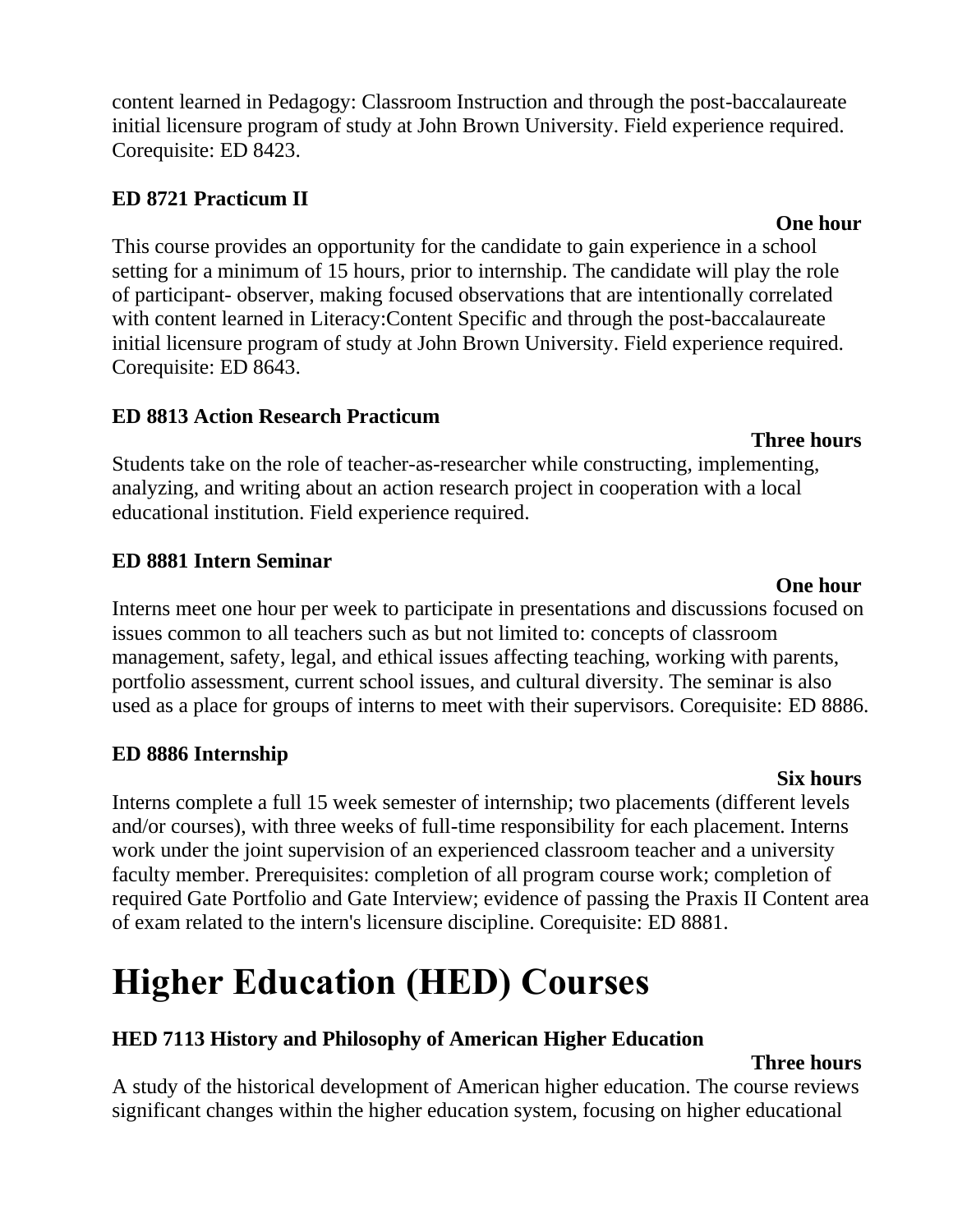institutional philosophy, objectives, and functions. This serves to lay the foundation for understanding higher educational programs, issues, and trends. Included as a focus of the course is an overview of the development and issues in Christian higher education.

#### **HED 7213 Understanding and Applying Research in Higher Education**

#### **Three hours**

An introduction to research design and methodolgy relevant to research in the field of higher education within the contexts of both academic research and applied research.

#### **HED 7663 The College Student: Issues, Policies, and Programs**

#### **Three hours**

A foundational examination of student characteristics, demographics, beliefs, and cultural patterns in North American higher education. Major theories are reviewed that will assist the educational leader in developing policy and programs to maximize learning in the collegiate environment.

#### **HED 7993 Administrative Leadership in Higher Education**

Analysis of leadership theories and concepts as they relate to utilizing higher education resources to manage change. The course incorporates current higher education trends and issues as contexts for inquiry and analysis into leadership of the various functional areas of higher education.

#### **HED 8003 Planning and Financial Management of Colleges and Universities Three hours**

An examination of the planning and financial management practices internal to colleges and universities, with a primary focus on non-profit private institutions. Provides a working knowledge of budget development, financial management, and fiduciary control in higher education institutions.

### **HED 8033 Christian Foundations in Higher Education**

#### **Three hours**

An investigation of the foundational elements of Christian faith, values, and perspectives and their relationship to principles of higher education and the role of the academic administrator.

### **HED 8263 Higher Education Practicum**

#### **Three hours**

An approved one- to two-week higher education experience in an international or crosscultural setting. This course will typically include several pre- and post-trip class meetings with specific expectations to fulfill both before and after the travel experience. Additional fees associated with this course.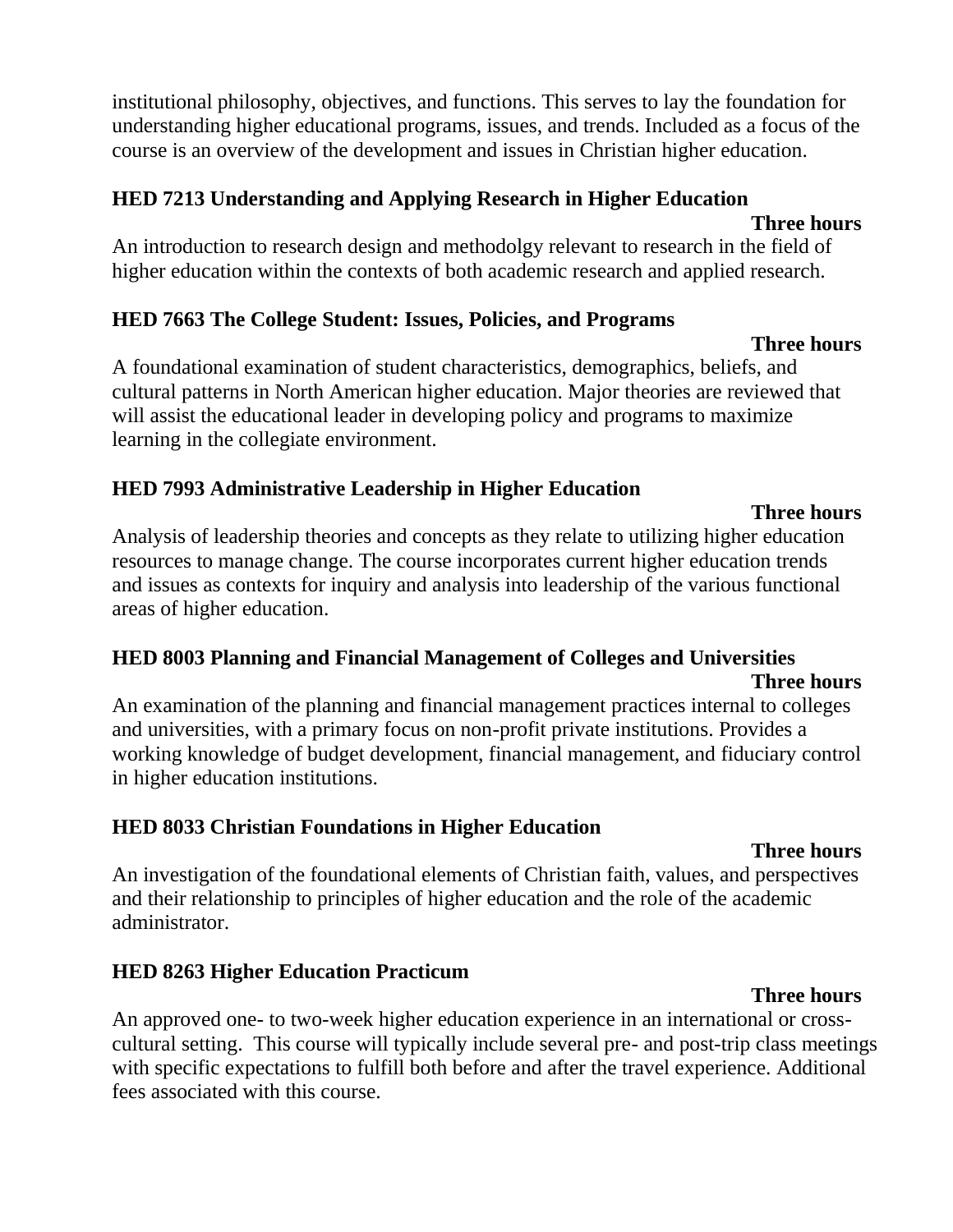#### **HED 8443 Law and Higher Education**

An examination of basic legal theories and their application in higher education and to the various constituencies within colleges and universities, such as students, faculty, administrators, staff, and governing boards. Constitutional mandates of due process and equal protection, nondiscrimination in employment and educational programs, privacy and openness, academic freedom, and contractual obligations are among the topics addressed.

#### **HED 8903 Selected Topics**

A study of specialized topic or area of focus within or related to the field of higher education. May be repeated for credit. Prerequisites (if any) are dependent upon the topic as determined by the instructor.

#### **HED 8913 Higher Education Project**

A robust culminating project or thesis in which the student demonstrates learned skills and competencies of the graduate program. Individual project must be approved by advisor or instructor. Prerequisite: HED 7213 and instructor consent.

# **Leadership (LDR) Courses**

#### **LDR 7113 Foundations of Leadership**

Historical and contemporary leadership theories and concepts with an emphasis on the moral dimensions of leadership and ethics. Competencies and influences of leaders and followers are contrasted, and students gain insights through personal leadership and character assessments.

#### **LDR 7503 Executive Leadership Seminar**

#### **Three hours** A capstone experience which allows participants to explore, discover, and affirm their core values and understand how these are manifested in their personal leadership style. The goal is to spur the development of leaders who operate from a foundation of the highest ethical standards as a strategic key to profitability and long-term sustainability. An additional fee associated with this course.

#### **LDR 8033 Christian Foundations for Organizational Leaders**

#### **Three hours**

An examination of the basic elements of the Christian faith with the purpose of understanding Christian values and perspectives. Through a study of Christian scripture

#### **Three hours**

#### **Three hours**

#### **Three hours**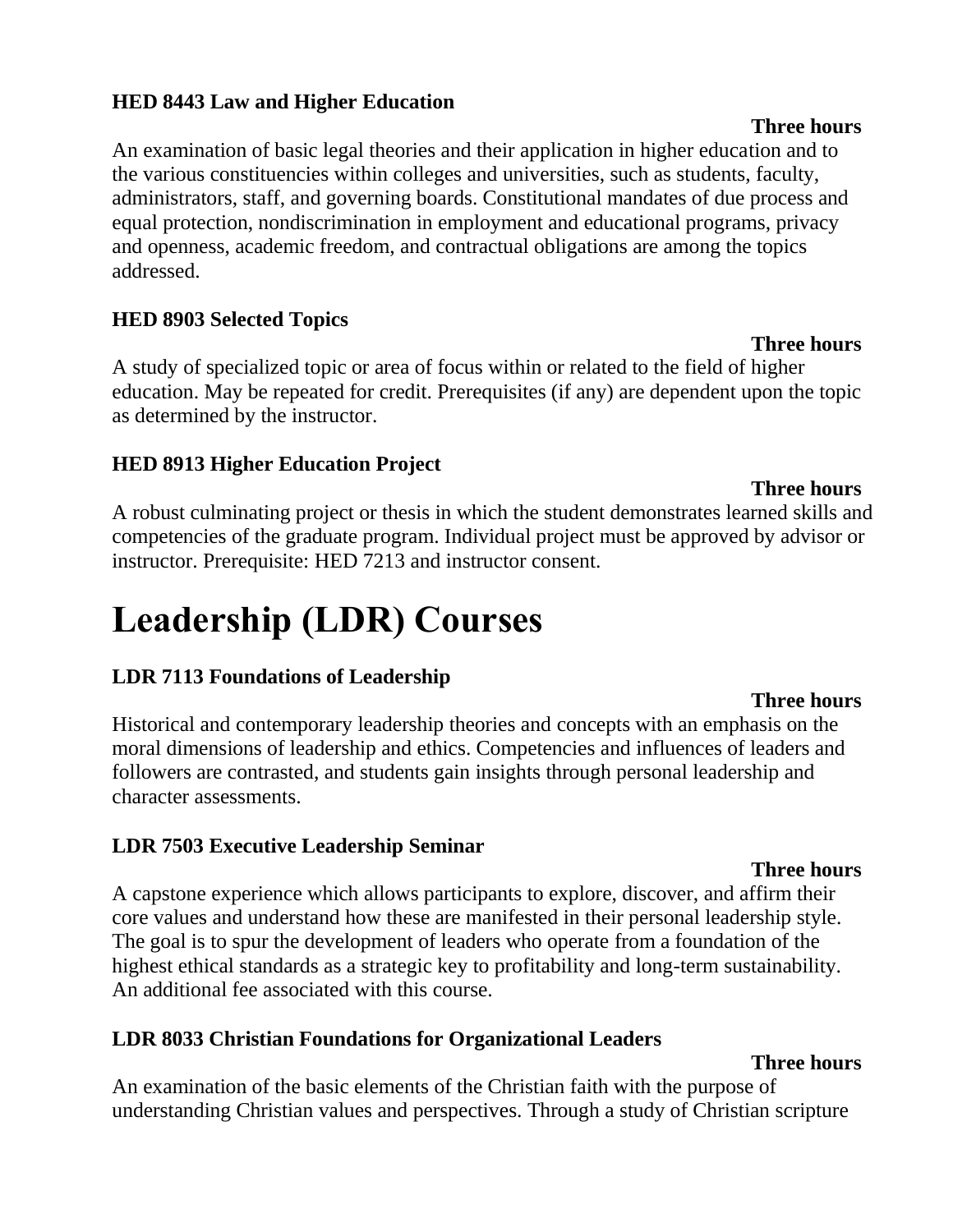and literature, students explore the Christian world view, faith, practice, values, testimony, lifestyle, and impact on others. The relevance of Christian faith to organizational leadership is emphasized.

#### **LDR 8333 Global Leadership and Ethics**

#### **Three hours**

Cross-cultural and global perspectives highlight competitive advantage through diversity. Application of universal standards of leadership and ethics in multiple organizational settings.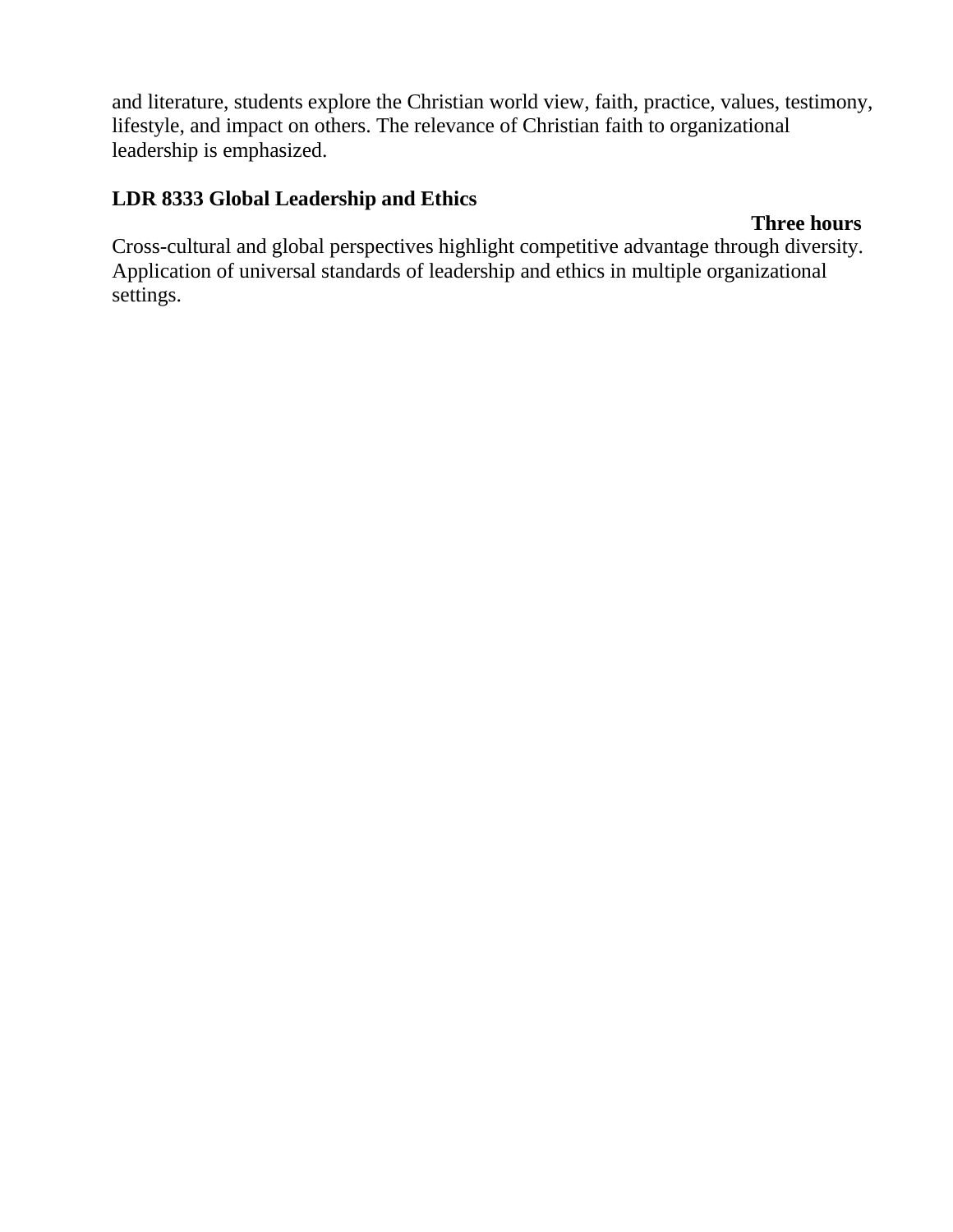# **Board of Trustees**

#### **July 1, 2014 - June 30, 2015**

Mr. Michael R. Kairis, Chair Yorba Linda, California Mrs. Susan Barrett, Vice Chair Rogers, Arkansas Mrs. Lee R. Sale, Secretary Dallas, Texas Mrs. Holly Robason Beitel Broken Arrow, Oklahoma Ms. Sharon J. Bell Tulsa, Oklahoma Mr. Marc Boatwright Charlotte, North Carolina Mr. John E. Brown III Siloam Springs, Arkansas Mr. Roger L. Cross Highlands Ranch, Colorado Dr. Robert V. Cupp Rogers, Arkansas Mr. Rollin L. Ford Rogers, Arkansas Dr. Stephen R. Genheimer Mustang, Oklahoma Dr. Wayne Hardy Tulsa, Oklahoma Mr. Lawson Hembree, IV Fort Smith, Arkansas Mr. Keith E. Holmberg Naperville, Illinois Mr. Michael S. King Hesston, Kansas Mr. Alan L. Lee Oakton, Virginia Mr. David H. LeVan St. Charles, Illinois Dr. T. Richard Medlock Tulsa, Oklahoma Mr. William C. Naramore, Sr. Dallas, Texas Mr. Doug Neufeld Inman, Kansas Mr. Nick Petelski Frisco, Texas Mr. Phillip O. Porter Siloam Springs, Arkansas Mr. Mark C. Simmons Siloam Springs, Arkansas Mrs. April Smith Tulsa, Oklahoma Mr. Lavenski R. Smith Little Rock, Arkansas Mrs. Ruth H. Smith Little Rock, Arkansas Mr. Marvin G. Spees Topeka, Kansas Mrs. Sharon S. Wasson Siloam Springs, Arkansas

Mrs. Diane N. Willits Siloam Springs, Arkansas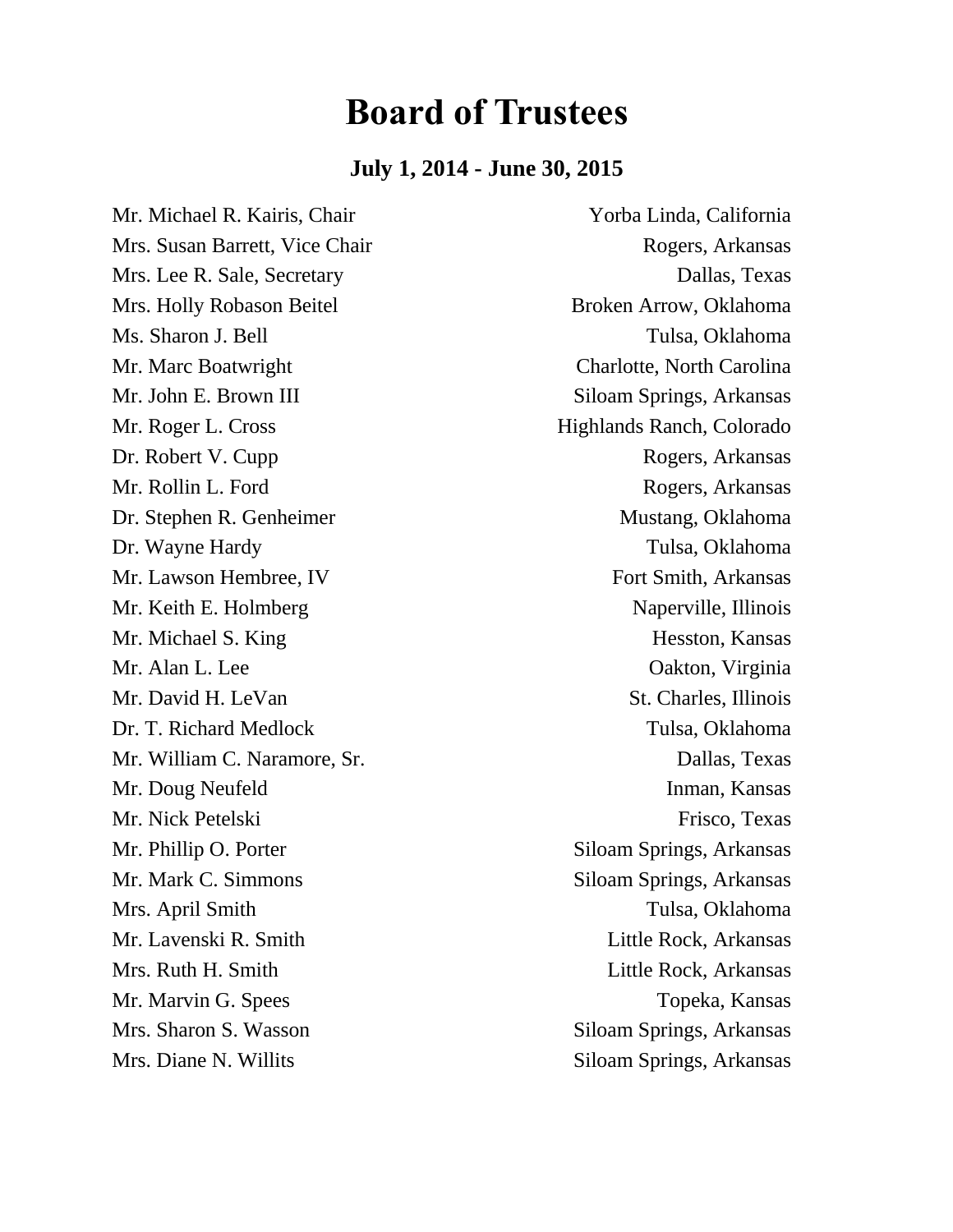# **Administration**

STEPHEN T. BEERS, Vice President for Student Development, 1998. Ed.D., Ball State University M.S., Wright State University B.A., Taylor University

ANDRE' BROQUARD, Dean of Students; Director of Residence Life, 2002. Ed.D., University of Arkansas M.A., Regent University B.A., Taylor University

JOHN V. CARMACK, Program Director, Graduate Counseling, 1998. Ph.D., Texas Woman's University M.Div., Trinity Evangelical Divinity School B.A., University of Arkansas at Little Rock

DON W. CRANDALL, Vice President for Enrollment Management, 1985. M.S., B.A., Aurora University

STACEY L. DUKE, Dean, Degree Completion Programs and Coordinator of Online Initiatives, 2016. D.S.L., Regent University M.B.A., Bryan College B.A., Southeastern Louisiana University

TIMOTHY J. DINGER, Associate Dean and Director, JBU Student Counseling Center, 2001. Ed.D. Texas Tech University M.A. Dallas Theological Seminary B.A. Texas Tech University

J. RICHARD ELLIS, Dean of the Graduate School; Project Director, Title III Grant; and Program Director, Graduate Higher Education, 1993. Ph.D., University of Michigan M.Div., Biola University B.R.Ed., William Tyndale College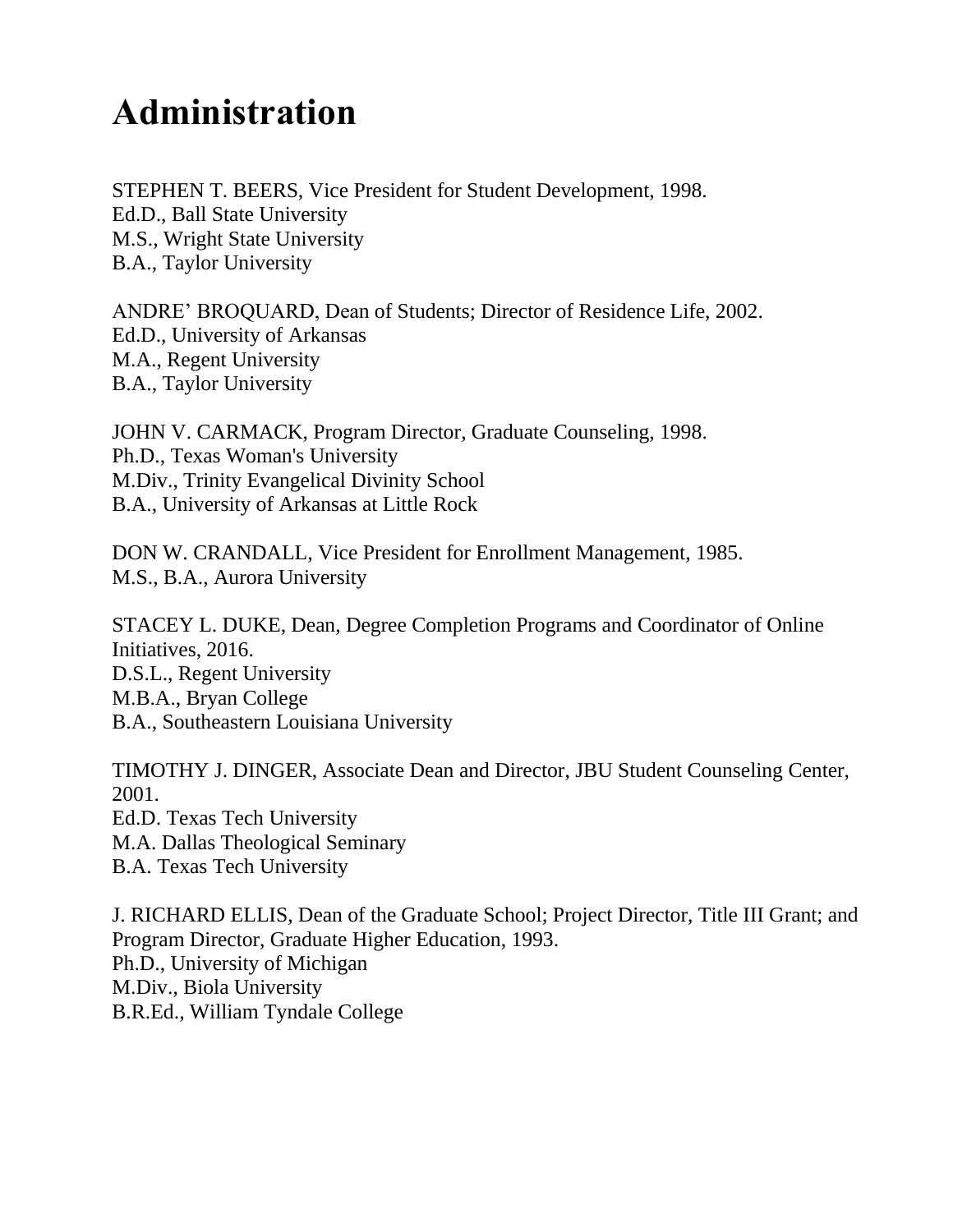EDWARD E. ERICSON III, Vice President for Academic Affairs; Dean of the Faculty, 1994. Ph.D., M.A., Indiana University B.A., Calvin College

TODD M. GOEHNER, Program Director, Graduate Visual Arts, 2005. M.F.A., University of Idaho B.S., John Brown University

KIMBERLY B. HADLEY, Vice President for Finance and Administration, 2004. M.B.A., B.S.B.A., University of Arkansas

KATHY HOGAN, Instructional Designer, Office of Distance Learning, 1998. M.Ed., B.S., University of Arkansas

CHARLES E. HYDE, Chief Executive Officer, Soderquist Leadership, 2005. M.B.A., John Brown University B.S., University of Arkansas

JAMES L. KRALL, Vice President for University Advancement, 1996. Ed.D., University of Tennessee M.A., Ball State University B.A., Taylor University

REBECCA J. LAMBERT, Dean of Academic Services and Registrar, 2000. Ed.D., M.S., University of Arkansas B.S., Ball State University

TIFFANY S. LOPEZ, Associate Registrar for Graduate and Degree Completion Programs, 2006-2010, 2014. M.B.A., B.A., John Brown University

RYAN A. MARTIN, Director, Fort Smith CARE Clinic, 2008-2012, 2015. Ph.D., M.A., Southwestern Baptist Theological Seminary B.A., Oklahoma Baptist University

CONSTANCE D. MATCHELL, Program Director, Graduate Teacher Education, 2015. Ed.D., Harding University M.Ed., University of Arkansas B.S.E., John Brown University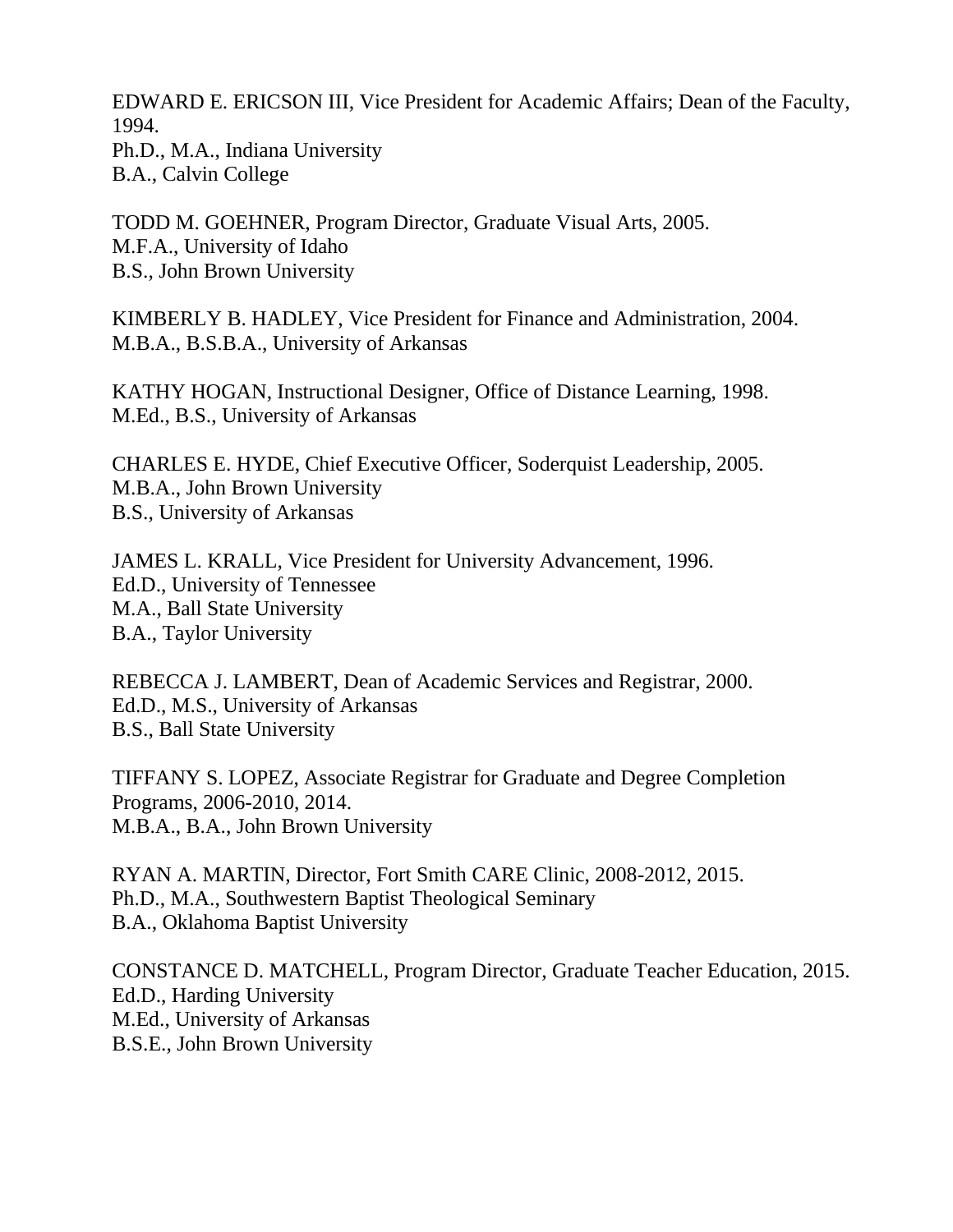ROBERT B. NORWOOD, Associate Vice President for Academic Administration; Dean of Undergraduate Studies; Director of Assessment, 1998. Ph.D., M.S., B.S., Stanford University

GARY J. OLIVER, Executive Director of The Center for Healthy Relationships, 1998. Ph.D., M.A., University of Nebraska Th.M., Fuller Theological Seminary M.Div., Talbot Theological Seminary; B.A., Biola University

JUSTIN W. PHILLIPS, Executive Director of the CARE Clinics, 2011. M.S., John Brown University B.S., Williams Baptist College

CALVIN E. PISTON, Dean of Institutional Effectiveness, 1982. Ph.D., University of Arkansas M.A., B.A., University of California, Davis

CHARLES W. POLLARD, President, 2004. Ph.D., University of Virginia M.A., Oxford University J.D., Harvard Law School B.A., Wheaton College

RODNEY P. REED, University Chaplain, 2008. M.Div., Bethel Theological Seminary B.A., Sioux Falls College

WILLIAM A. STEVENSON III, Director of International Programs, 1988. M.A., B.S., John Brown University

BRENT C. SWEARINGEN, Director of the Library and Instructional Services Librarian, 2006. M.S., University of Illinois M.Ed., DePaul University B.A., University of Arkansas

CARLA B. SWEARINGEN, Dean of Faculty Development, 2005. Ph.D., Loyola University B.A., Hendrix College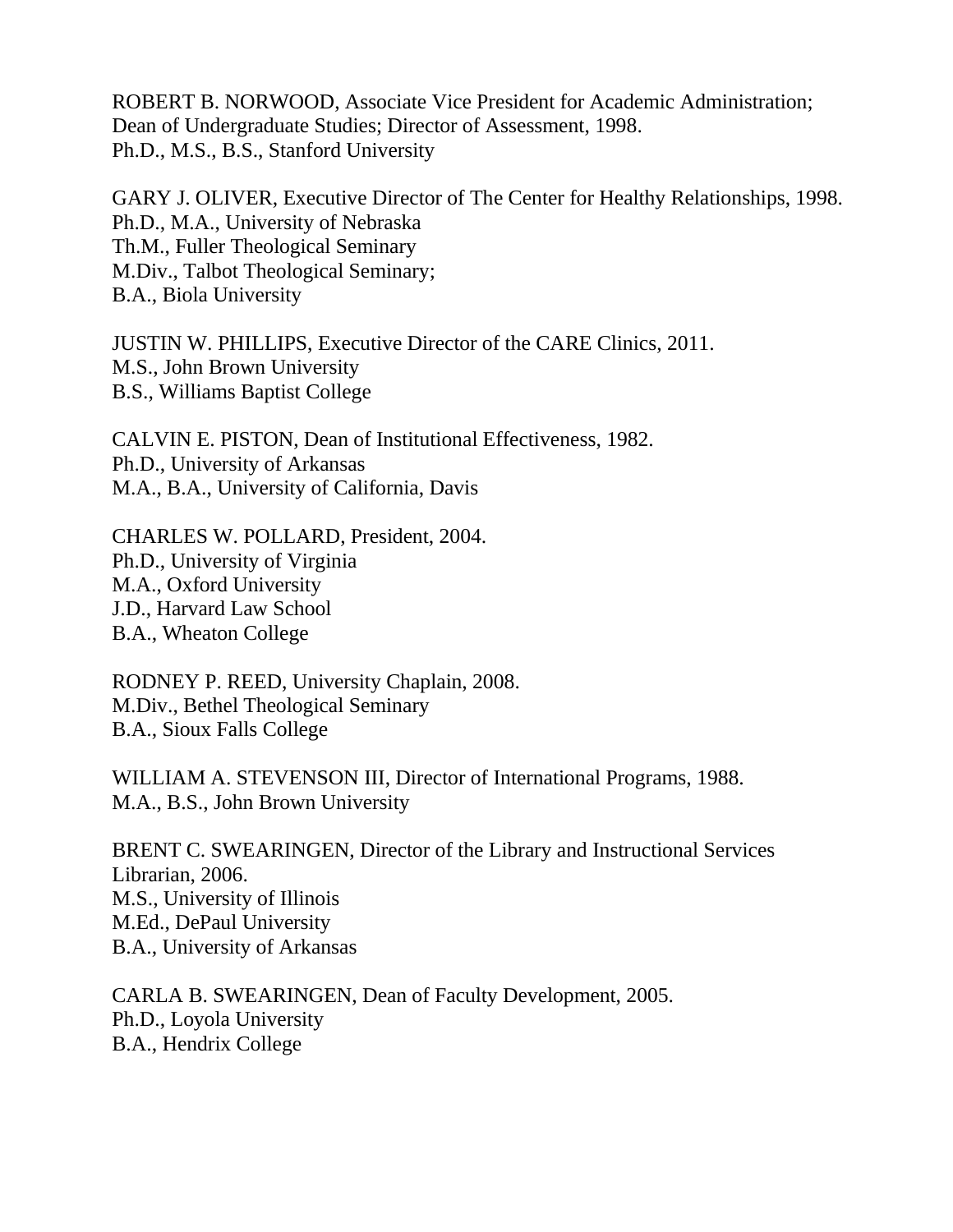C. JEFFERY TERRELL, Dean, College of Education and Human Services, 2014. Ph.D., M.S., University of Southern Mississippi M.Div., New Orleans Baptist Theological Seminary B.A., Samford University

T. KAI TOGAMI, Department Head, Graduate Business, 2015. M.S., Illinois State University B.S., Wheaton College

THOMAS VERDERY, Executive in Residence, Soderquist Leadership, 2010. M.B.A., The University of Dallas B.A., Texas Tech University

JOE F. WALENCIAK, Dean, Donald G. Soderquist College of Business, 1982. M.B.A., Ph.D., University of Arkansas B.S., John Brown University

BARRY J. WINGFIELD, Director, Little Rock CARE Clinic, 2014. Ph.D., University of Louisiana M.S., Texas A&M University B.A., Harding University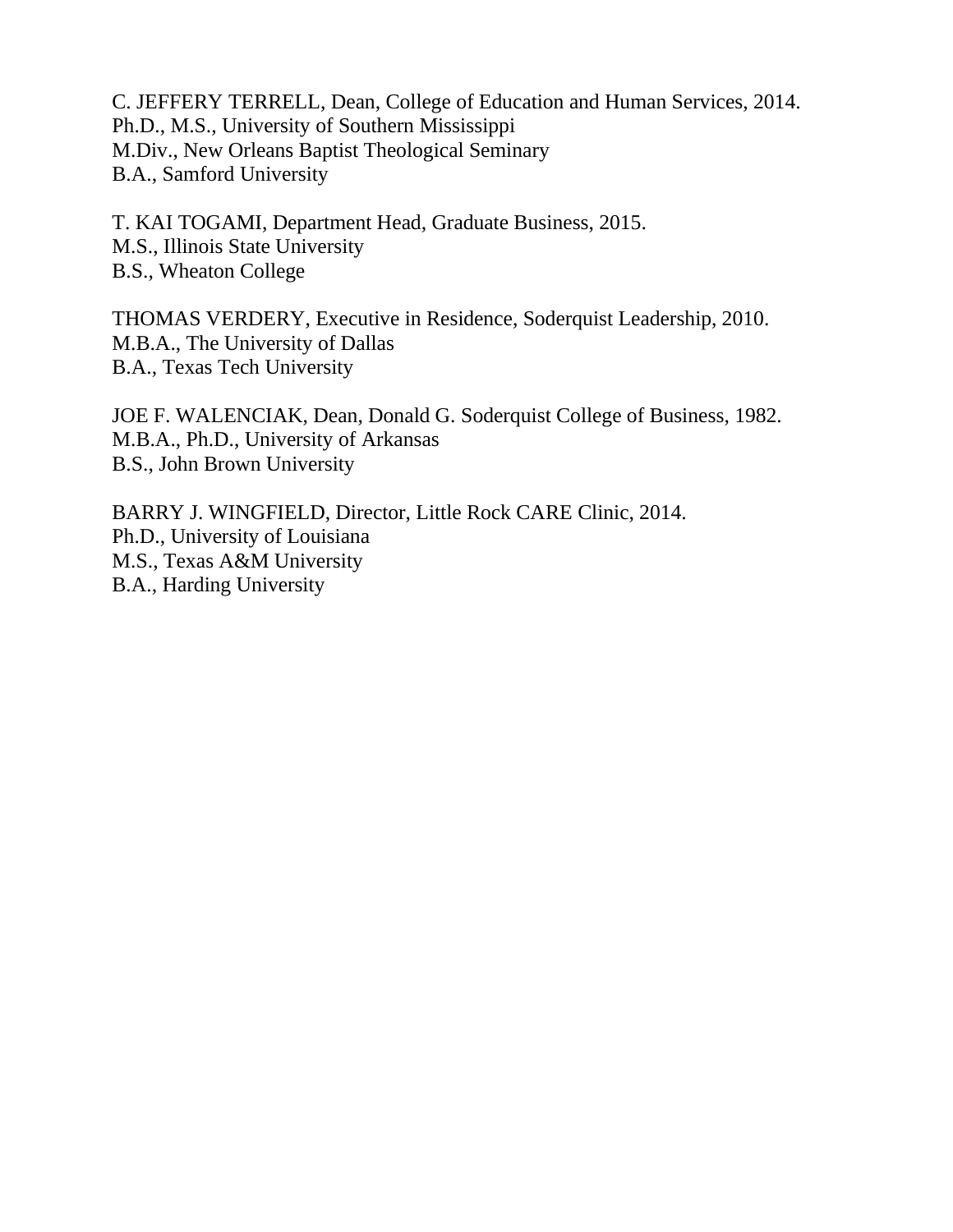# **Faculty**

S. KYLE AGEE, Instructor of Visual Arts, 2015. B.S., John Brown University

CLAYTON T. ANDERSON, Assistant Professor of Business, 2011. M.B.A., B.S., John Brown University

DAVID R. ANDRUS, Professor of Visual Arts, 1983. M.F.A., Syracuse University B.S., John Brown University

JOEL R. ARMSTRONG, Associate Professor of Visual Arts, 2003. M.F.A., Colorado State University B.F.A., Texas Tech University

AMINTA S. ARRINGTON, Assistant Professor of Intercultural Studies, 2014. Ph.D., Biola University M.A., Johns Hopkins University B.A., Wheaton College

CARY L. BALZER, Associate Professor of Biblical Studies, 1998. Ph.D., University of Manchester M.Div., Asbury Theological Seminary B.A., Seattle Pacific University

TRACY A. BALZER, Assistant Professor of Christian Formation, 1998. M.Div., Asbury Theological Seminary M.A., John Brown University B.A., Seattle Pacific University

TY B. BEARD, Assistant Men's Basketball; Coach, Instructor of Kinesiology, 2014. M.S., B.S., Baylor University

JANE E. BEERS, Associate Professor of Biology, 2005. M.Ed., Northwestern State University B.A., Taylor University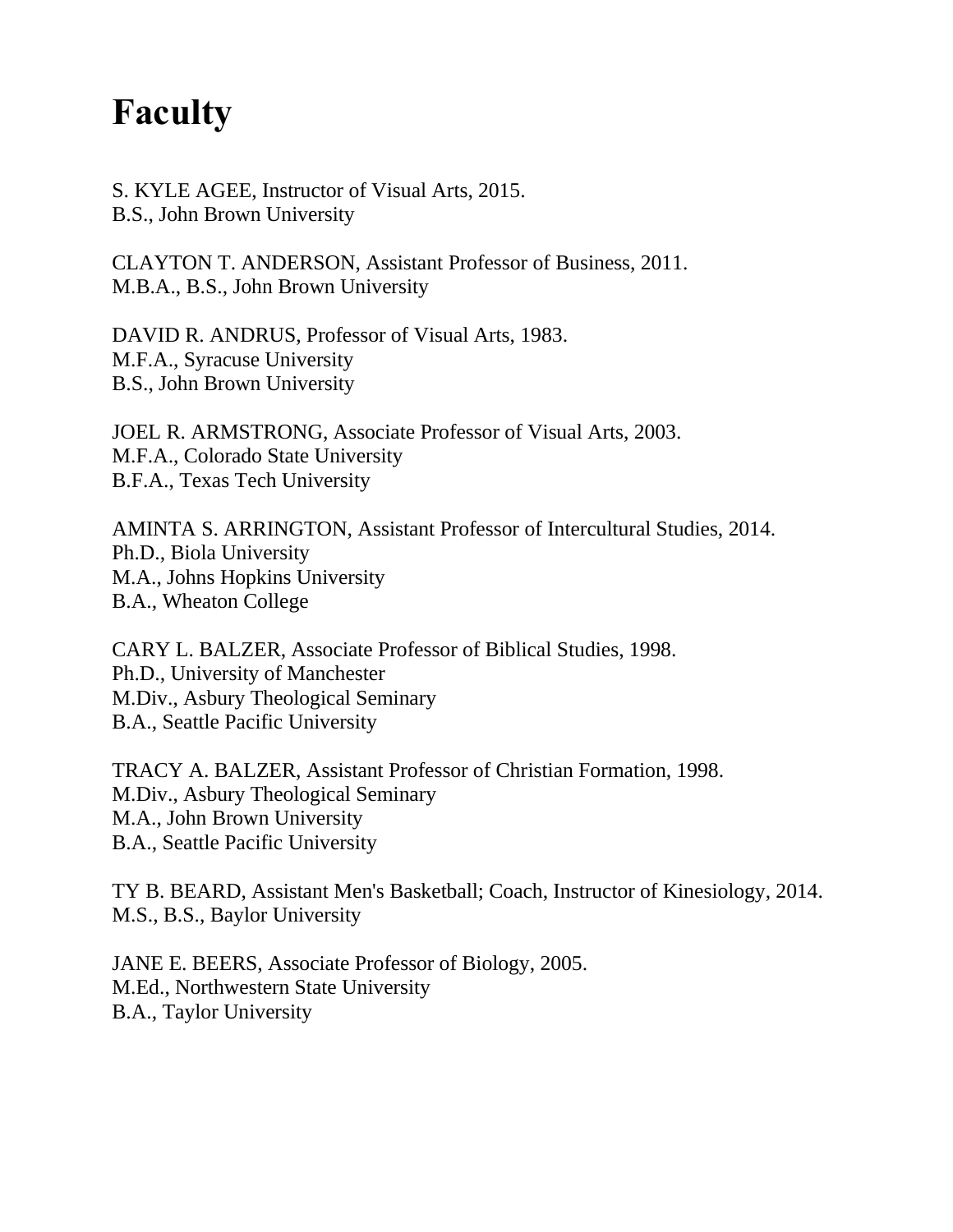STEPHEN T. BEERS, Vice President for Student Development; Associate Professor of Organizational Leadership, 1998. Ed.D., Ball State University M.S., Wright State University B.A., Taylor University

DANIEL R. BENNETT, Assistant Professor of Political Science, 2016. Ph.D., Southern Illinois University B.A., George Fox University

JASON A. BESCHTA, Men's Basketball Coach; Instructor of Kinesiology, 2014. M.S. Baylor University B.S., Bryan College

LARRY N. BLAND, Professor of Electrical Engineering, 2002. Ph.D., Ohio State University M.S., Southern Methodist University B.S., John Brown University

JAMES R. BLANKENSHIP, Associate Professor of Biblical Studies, 2002. Ph.D., University of Pennsylvania J.D., Vanderbilt University School of Law M.A., Gordon Conwell Theological Seminary B.A., Indiana University

FRANK BLUME, Professor of Mathematics, 1995. Ph.D., University of North Carolina B.A.C.H., M.S., Technical University of Berlin

H. TODD BOWDEN, Associate Professor of Kinesiology, 1997. M.S., B.A., University of Arkansas A.T.C., National Athletic Trainers Association

DAVID E. BRISBEN, Professor of Christian Ministries, 1992. Ph.D., Trinity Evangelical Divinity School M.Div., Erskine Seminary M.Miss., M.C.E., Reformed Theological Seminary B.A., Erskine College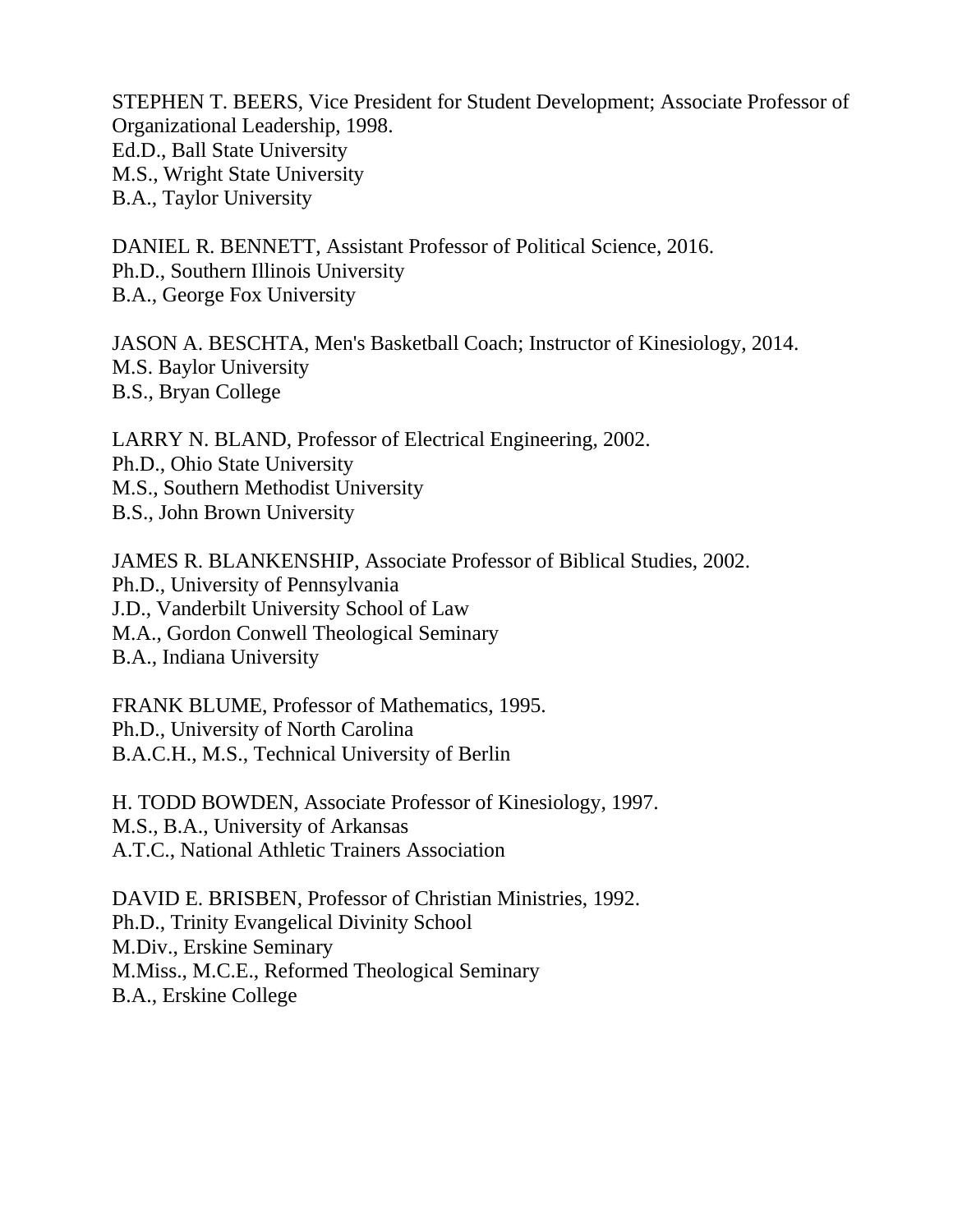ANDRE' BROQUARD, Dean of Students; Director of Residence Life; Assistant Professor of Higher Education, 2002. Ed.D., University of Arkansas M.A., Regent University B.A., Taylor University

STEPHANIE B. BROWN, Instructor of Business, 2016. M.S.L.E., B.S., John Brown University

JAMES E. BRUCE, Associate Professor of Philosophy, 2008. Ph.D., M.A., Baylor University M.A., B.A., New College, University of Oxford A.B., Dartmouth College

MAXIE B. BURCH, Professor of Biblical Studies, 2011. Ph.D., Baylor University M.Div., Southwestern Baptist Theological Seminary B.A., The Citadel

JAMES P. CALDWELL, Professor of Construction Management, 1985. Registered Land Surveyor, Arkansas Certified Professional Constructor M.S., Purdue University B.S., John Brown University

JOHN V. CARMACK, Professor of Marriage and Family Therapy, 1998. Ph.D., Texas Woman's University M.Div., Trinity Evangelical Divinity School B.A., University of Arkansas at Little Rock

LOU Y. CHA, Assistant Professor of Christian Ministry and Formation, 2016. Ph.D., Southern Baptist Theological Seminary M.Div., Bethel Seminary B.S.N., Alverno College B.A., Lakeland College

PATSY B. CORNELIUS, Associate Professor of Nursing Education, 2015. Ph.D., Capella University M.S., Regis University M.H.S.A., University of Arkansas, Little Rock B.S., University of Central Arkansas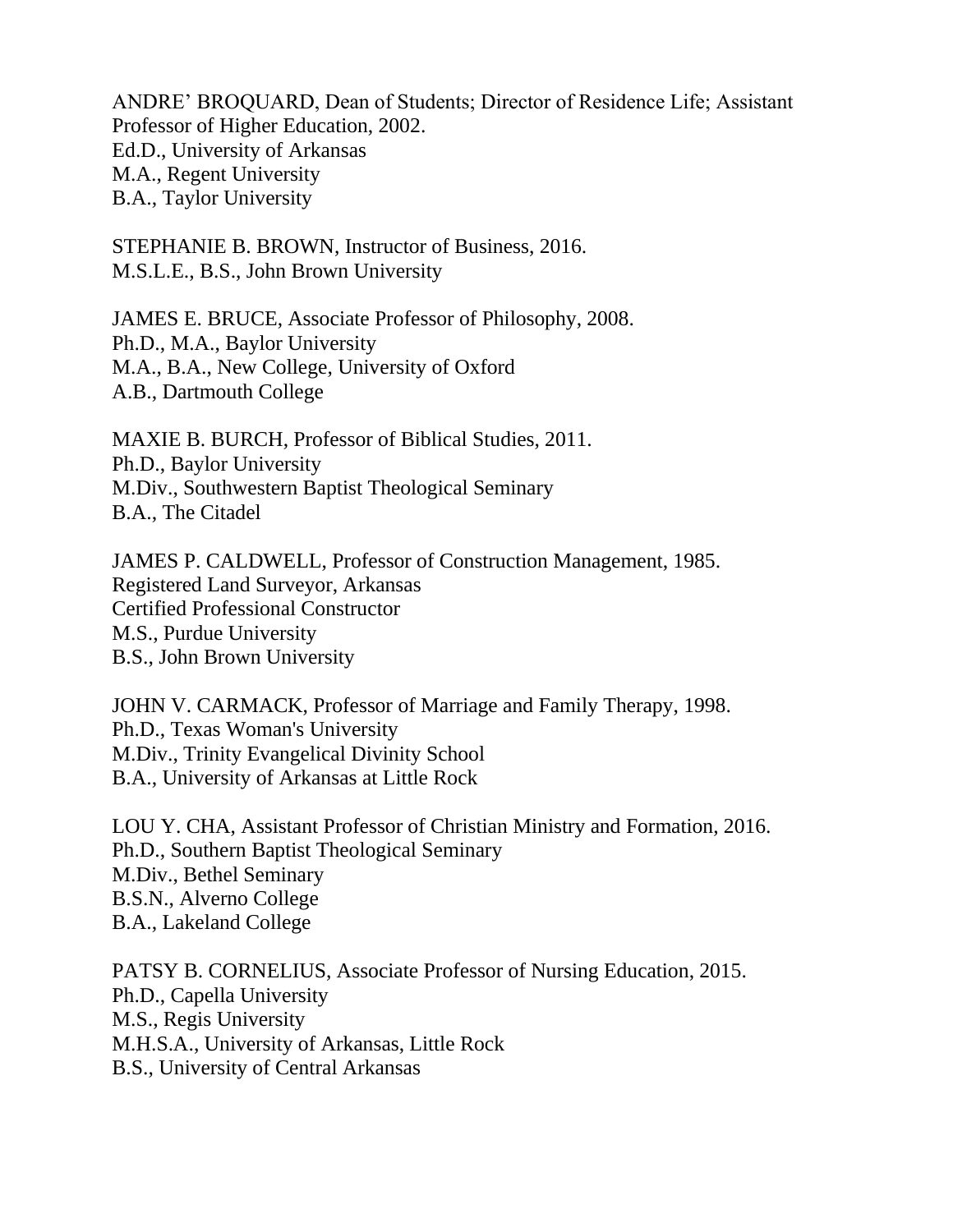NICHOLAS A. CORNETT, Assistant Professor of Counseling, 2012. Ph.D., University of North Texas M.S., B.S. John Brown University

DON W. CRANDALL, Vice President for Enrollment Management; Assistant Professor of Organizational Leadership, 1985. M.S., B.A., Aurora University

CURTIS J. CUNNINGHAM, Assistant Professor of Teacher Education, 2015. Ph.D., University of Arkansas M.Ed., Drury University B.S., Southwest Baptist University

ROBYN D. DAUGHERTY, Director of Athletics; Instructor of Interdisciplinary Studies, 1999. M.A., B.S., John Brown University

TIMOTHY J. DINGER, Associate Dean and Director, JBU Student Counseling Center, 2001. Ed.D., Texas Tech University M.A., Dallas Theological Seminary B.A., Texas Tech University

LIESL M. DROMI, Instructor of Music, 2014. M.M., Belmont University B.A., John Brown University

STACEY L. DUKE, Dean, Degree Completion Programs; Coordinator of Online Initiatives; Assistant Professor of Business, 2016. D.S.L., Regent University M.B.A., Bryan College B.A., Southeastern Louisiana University

JENNIFER R. EDWARDS, Assistant Professor of Worship Arts, 2009. M.A., Denver Seminary B.S., John Brown University

JILL F. ELLENBARGER, Assistant Professor of Chemistry, 2016. Ph.D., Texas A&M University B.S., Union University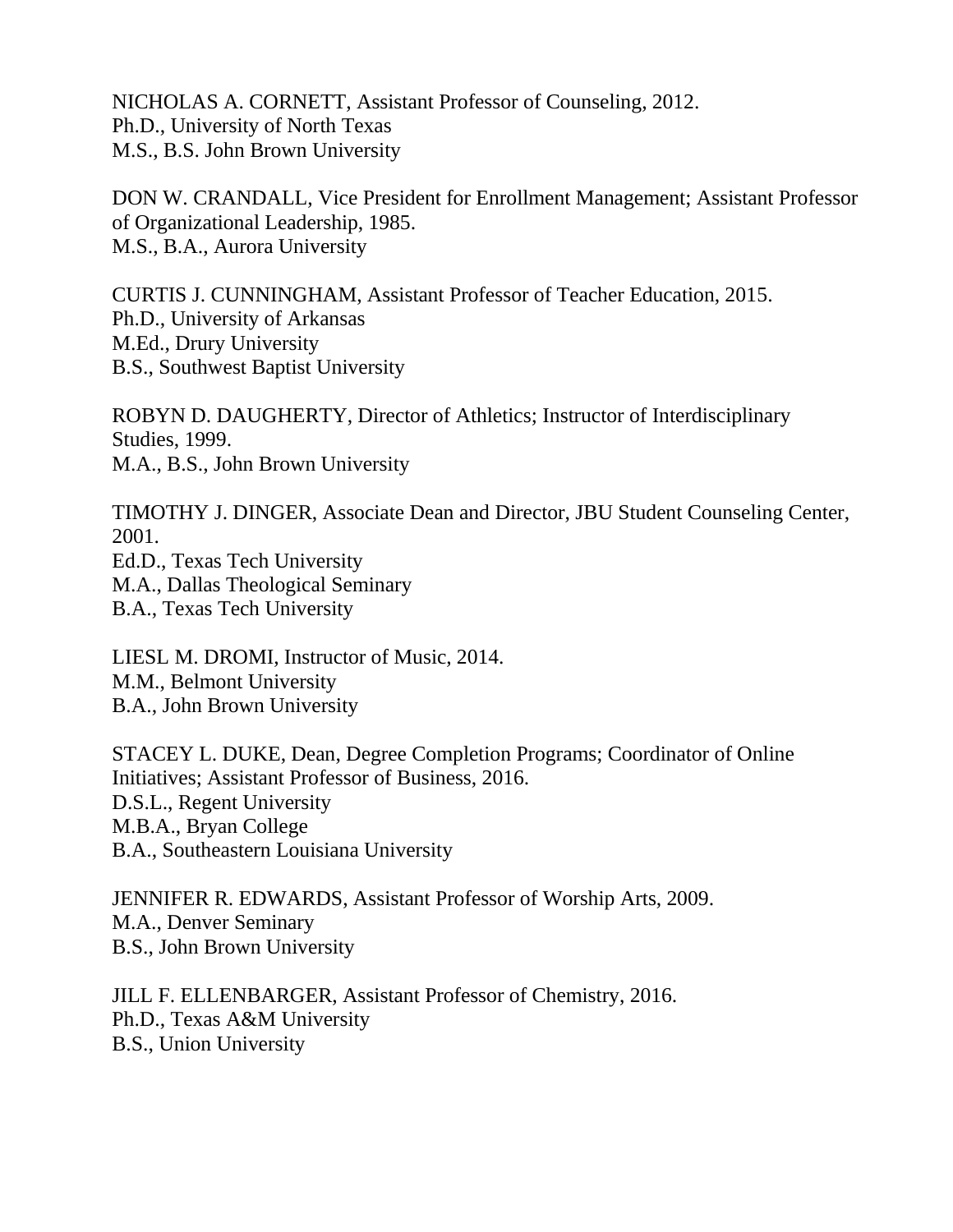RICHARD ELLIS, Dean of the Graduate School; Program Director, Graduate Higher Education; and Professor of Higher Education, 1993. Ph.D., University of Michigan M.Div., Biola University B.R.Ed., William Tyndale College

EDWARD E. ERICSON III, Vice President for Academic Affairs and Dean of the Faculty; Professor of History, 1994. Ph.D., M.A., Indiana University B.A., Calvin College

VON ESHNAUR, Instructor of Kinesiology, 2002. M.A., Concordia University B.S.E., University of Arkansas

EVA M. FAST, Assistant Professor of Business, 2011. M.B.A., B.S., John Brown University

RICHARD K. FAUST, Instructor of Construction Management, 2009. M.E.T., M.S., Pittsburg State University B.S., Minnesota State University

MICHAEL FRANCIS, Assistant Professor of Biblical Studies, 2016. Ph.D., University of Notre Dame M.Div., Westminster Theological Seminary M.Phil., M.A., B.A., University of Cambridge

RICHARD L. FROMAN, Professor of Psychology, 1994. Ph.D., University of Wyoming M.A., B.A., California State University, Sacramento

C. JOEL FUNK, Associate Professor of Biology, 2009. Ph.D., M.S., Kansas State University B.A., Tabor College

J. BRADLEY GAMBILL, Associate Professor of English, 2005. Ph.D., Oklahoma State University M.F.A., University of Iowa M.A., New Mexico State University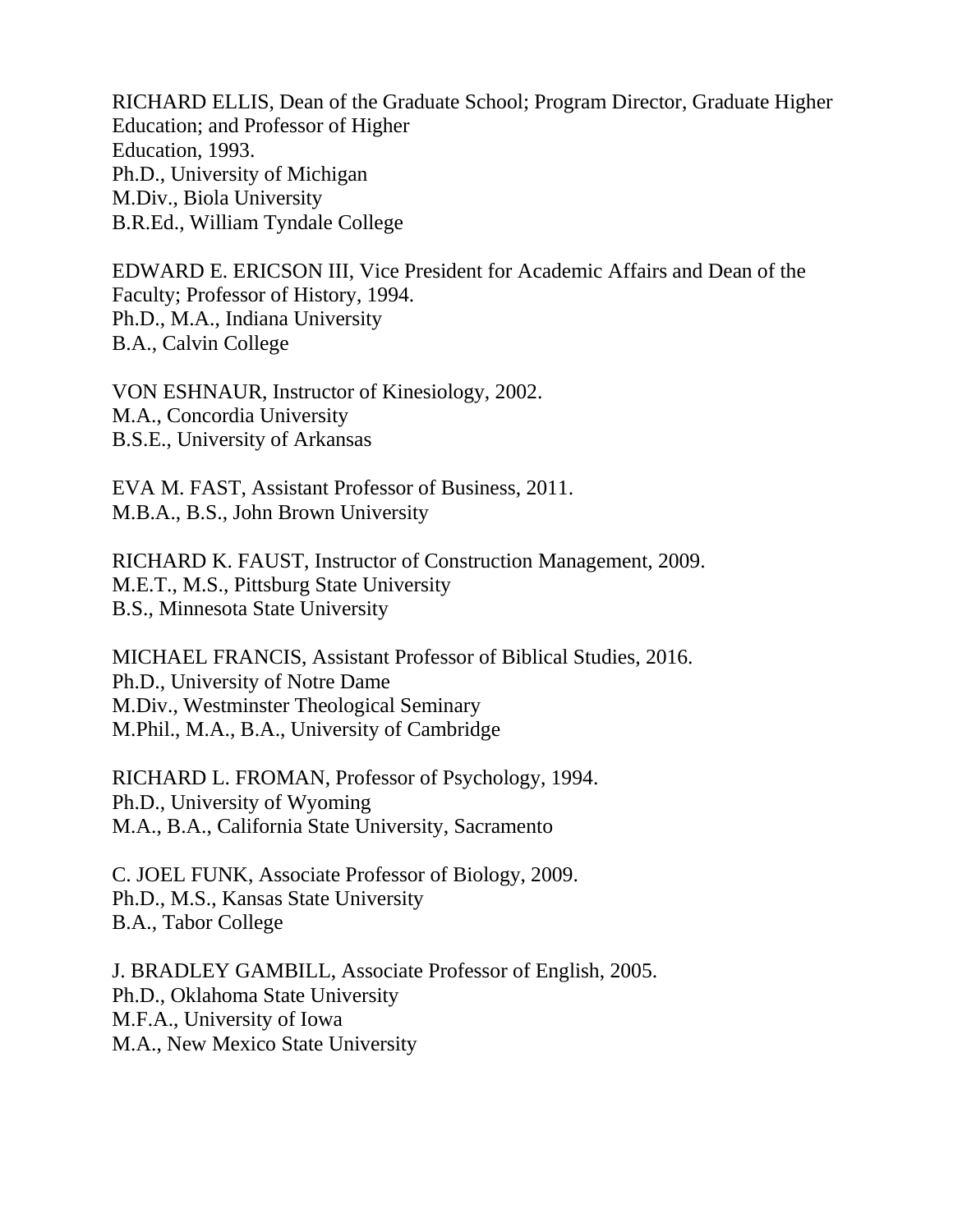J. BRAD GATLIN, Associate Professor of Business, 2016. D.B.A., Anderson University M.B.A., B.S., Bryan College

TIMOTHY P. GILMOUR, Assistant Professor of Engineering, 2012. Ph.D., Pennsylvania State University B.S., Cedarville University

TODD M. GOEHNER, Associate Professor of Visual Arts, 2005. M.F.A., University of Idaho B.S., John Brown University

BRIAN T. GREUEL, Professor of Biology, 1997. Ph.D., Washington University M.S., Ohio State University B.S., Wheaton College

DEREK GWINN, Coordinator of Relationship Education, Center for Healthy Relationships; Assistant Professor of Family Studies, 2012. Ph.D., M.A., University of Minnesota, St. Paul B.S., B.A., University of Kentucky, Lexington

KIMBERLY B. HADLEY, Vice President for Finance and Administration; Assistant Professor of Business, 2004. D.B.A., Anderson University M.B.A., B.S.B.A., University of Arkansas

KENNETH D. HAHN, Professor of Physics, 2014. Ph.D., M.S., B.S., Texas A&M University M.A.B.S., Dallas Theological Seminary

MELISSA E. HALL, Assistant Professor of Family and Human Services, 2011. Ph.D., University of Arkansas M.Ed., University of Oklahoma B.S., Southwestern Assemblies of God University

SAMUEL J. HEINRICH, Associate Professor of Business, 2014. M.B.A., University of Colorado B.S., John Brown University

SHERYL L. HILL, Associate Professor of Nursing Education, 2016. D.N.P., M.S., University of Minnesota B.S.N., Boise State University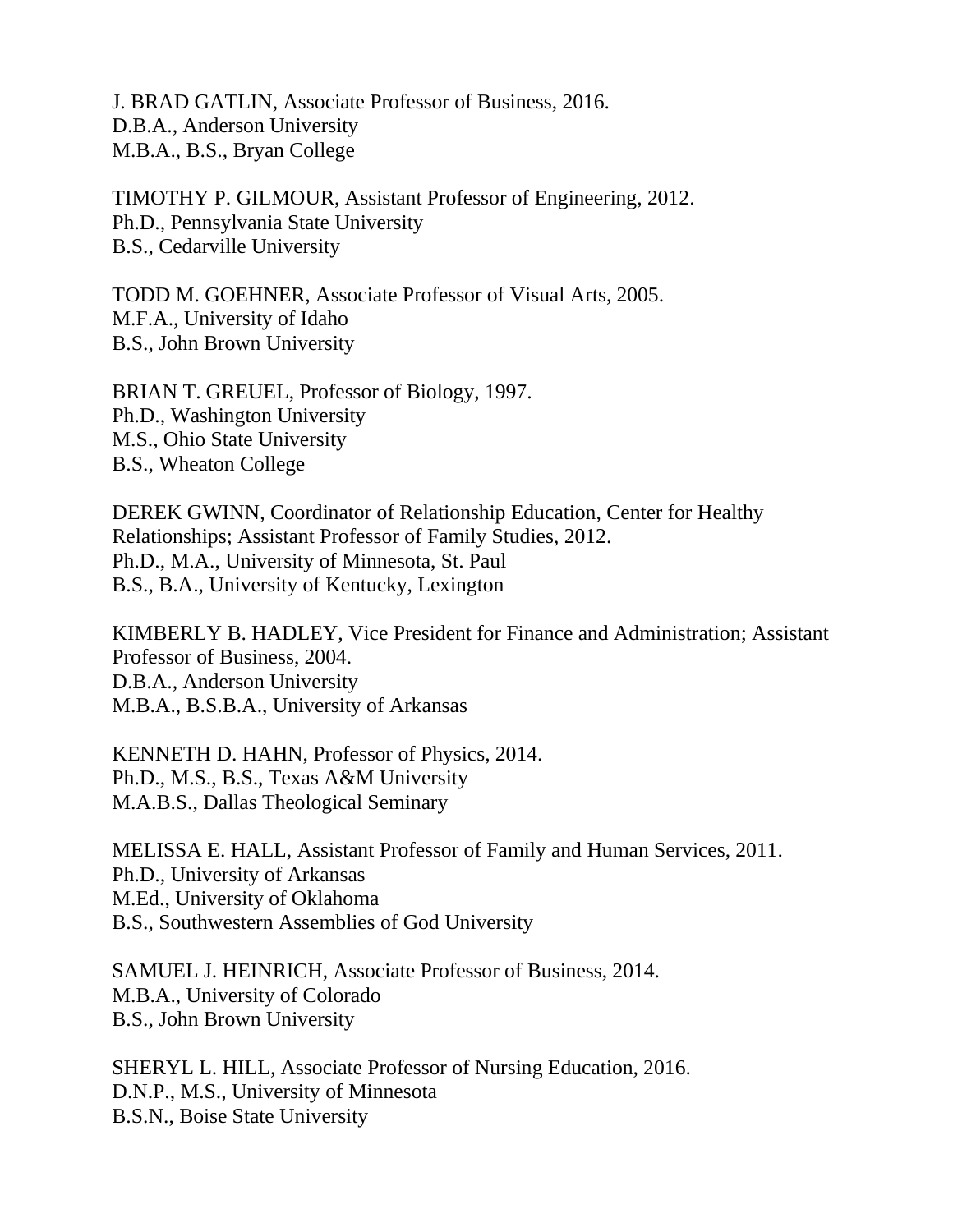AMANDA E. HIMES, Assistant Professor of English, 2006. Ph.D., Texas A&M University M.A., Baylor University B.A., East Texas Baptist University

JONATHAN B. HIMES, Professor of English, 2003. Ph.D., M.A., Texas A&M University B.A., Harding University

KATHY HOGAN, Instructional Designer of the Office of Distance Learning; Instructor of Adult Education, 1998. M.Ed., B.S., University of Arkansas

S. NEAL HOLLAND, Associate Professor of Visual Arts, 1998. M.F.A., National University M.A., Southwestern Baptist Theological Seminary B.A., Ouachita Baptist University

RANDALL W. HOLLINGSWORTH, Professor of Communication, 2015. Ph.D., B.S., Florida State University M.Div., Southern Baptist Theological Seminary

CHARLES E. HYDE, Chief Executive Officer of The Soderquist Center; Assistant Professor of Organizational Leadership, 2005. M.B.A., John Brown University B.S., University of Arkansas

IVAN D. IGLESIAS, Associate Professor of Spanish, 2009. M.A., University of Arkansas B.A., Universidad del Atlantico, Columbia

KYLE J. IRELAND, Director of Student Support Services, 2015. M.A., B.A., Olivet Nazarene University

DAVID E. JOHNSON, Professor of Psychology, 1980. Ph.D., M.A., University of Arkansas B.S., Houghton College

PRESTON L. JONES, Professor of History, 2003. Ph.D., University of Ottawa M.A., Sonoma State University B.A., California State University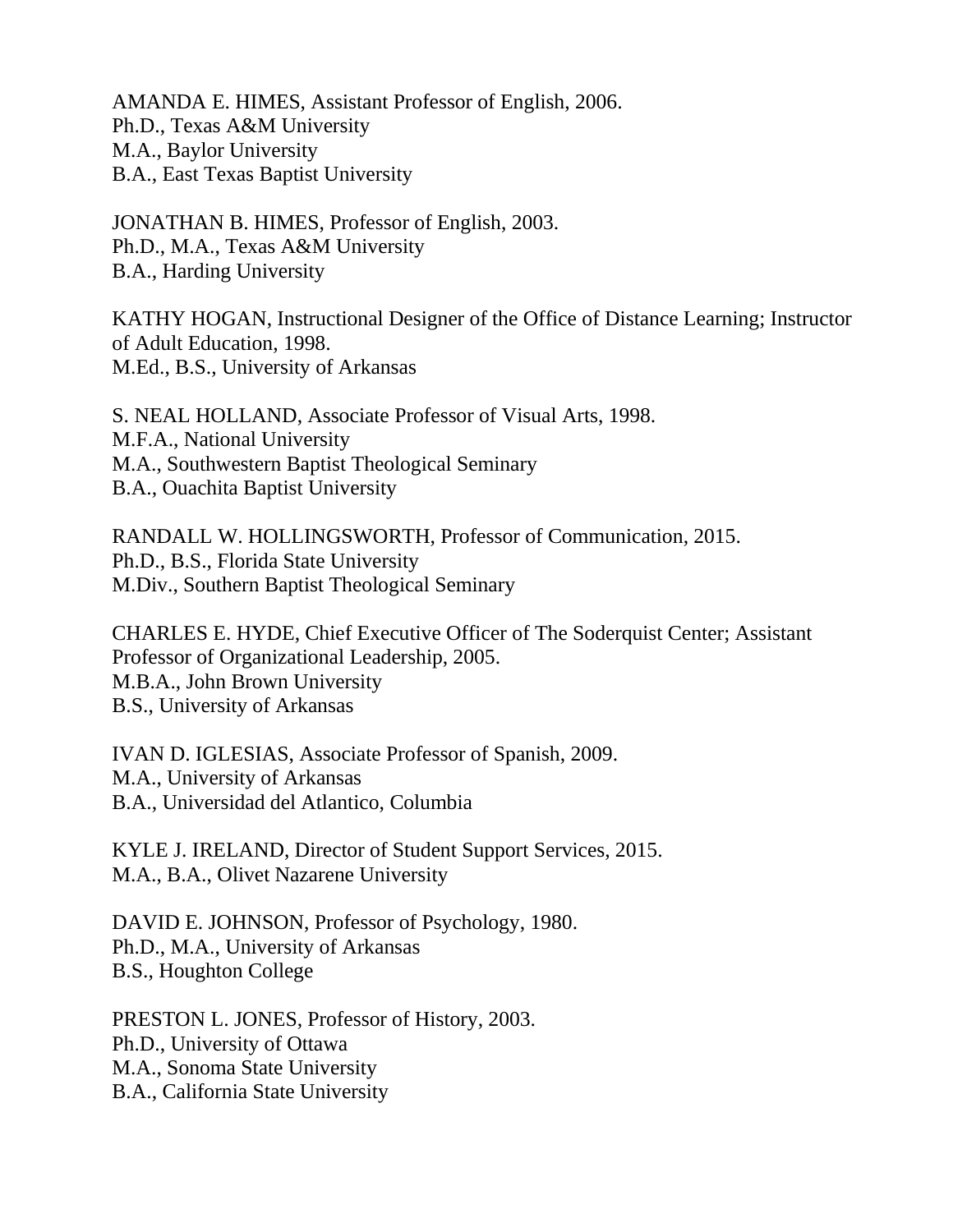PATRICIA A. KIRK, Professor of English; Writer in Residence, 1998. M.F.A., University of Arkansas Third year Certificate in Mandarin Chinese, University of Hong Kong M.A., Tulane University B.A., University of California

JAMES L. KRALL, Vice President for University Advancement; Assistant Professor of Organizational Leadership, 1996. Ed.D., University of Tennessee M.A., Ball State University B.A., Taylor University

RYAN A. LADNER, Associate Professor of Marketing, 2015. D.B.A., George Fox University M.A., Liberty University M.B.A., Mississippi College B.S.B.A., University of Southern Mississippi

REBECCA J. LAMBERT, Dean of Academic Services and Registrar; Assistant Professor of Academic Services, 2000. Ed.D., M.S., University of Arkansas B.S., Ball State University

C. CAREY LAMPTON, Associate Professor of Counseling Psychology, 2001. Ph.D., M.A., Texas Tech University B.A., University of Arkansas

JASON M. LANKER, Associate Professor of Youth Ministries, 2007. Ph.D., M.A., Biola University B.A., The Master's College

KEVIN H. MACFARLAN, Professor of Mechanical Engineering, 1993. Ph.D., University of Arkansas M.S., B.S., Virginia Polytechnic Institute and State University

SCOTT G. MARKSBERRY, Men's Soccer Coach; Instructor of Kinesiology, 2011. National Diploma, National Soccer Coaches Association of America B.S., Union University

BOB C. MARTIN, Associate Professor of Visual Arts, 2008. M.F.A., University of Arkansas B.A., Northeastern State University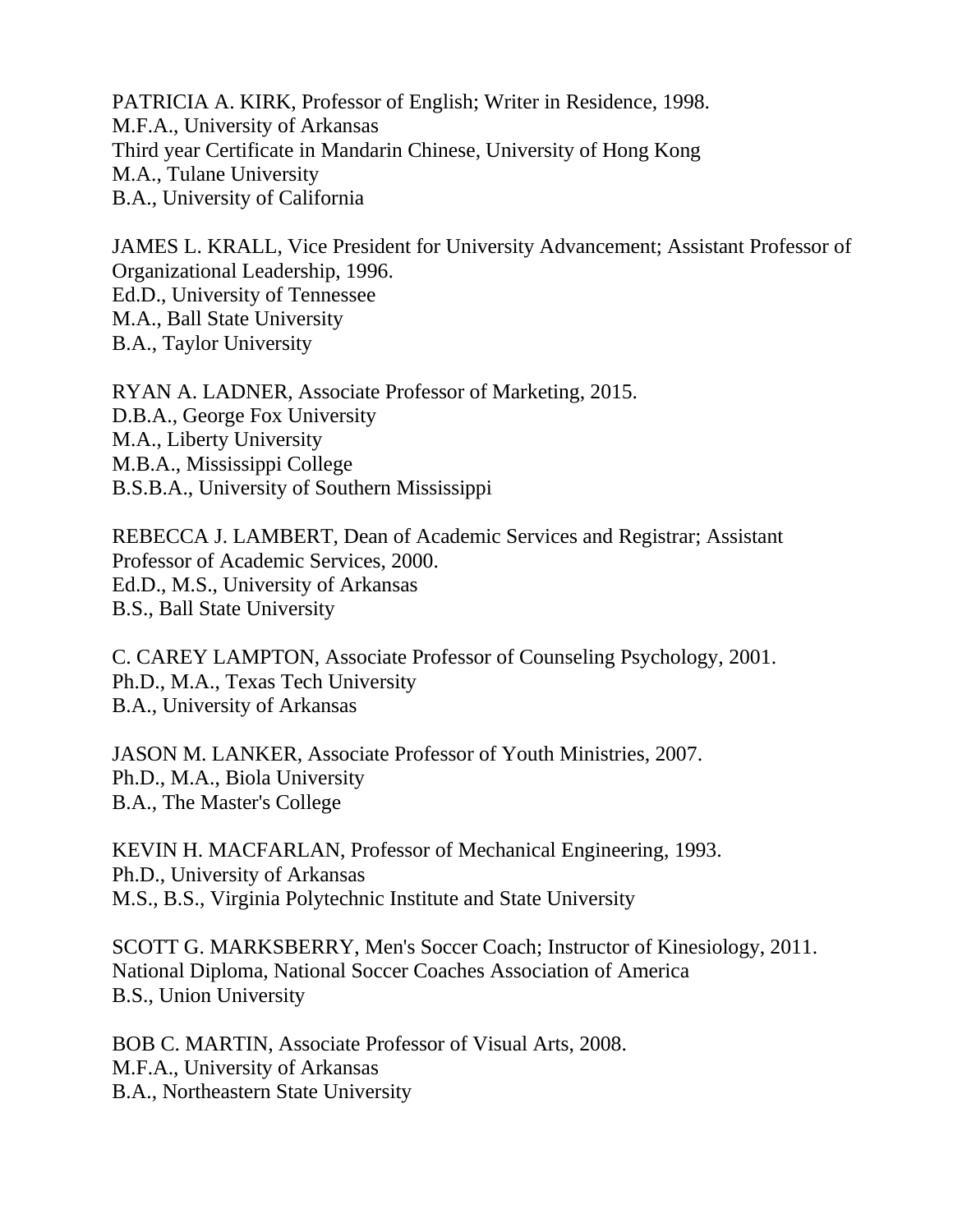RYAN A. MARTIN, Assistant Professor of Graduate Counseling, 2008-2012, 2015. Ph.D., M.A., Southwestern Baptist Theological Seminary B.A., Oklahoma Baptist University

CONSTANCE D. MATCHELL, Professor of Teacher Education, 2015 Ed.D., Harding University M.Ed., University of Arkansas B.S.E., John Brown University

RACHEL E. MAXSON, Instructional and Liaison Services Librarian; Instructor of Librarianship, 2015. M.L.I.S., San Jose State University M.Div., Yale University B.A., Wheaton College

DENISHA K. McCOLLUM, Assistant Professor of Business, 2007. M. Ed., North Central University M.S.L.E., John Brown University B.A., University of Arkansas

MELISSA L. MICHAEL, Assistant Professor of Math Education, 2014. M.S., B.S., University of Arkansas

AMANDA K. MOORE, Lecturer, College of Business, 2006 – 2014, 2016. Ed.D., University of Arkansas M.B.A., B.S., John Brown University

ROBERT H. MOORE, Associate Professor of History, 2007. Ph.D., Emory University M.A., B.A., University of Arkansas

MARTHA L. MORGAN, Associate Professor of Family and Human Services, 2015. Ph.D., Texas Tech University M.S., Oklahoma State University M.Ed., B.B.A., University of Central Oklahoma

KIMBERLY S. MURIE, Assistant Professor of Teacher Education, 2015. Ph.D., M.A., B.S., University of Arkansas

SUSAN Q. NEWTON, Associate Professor of Chemistry, 2005. Ph.D., University of Arkansas B.S., John Brown University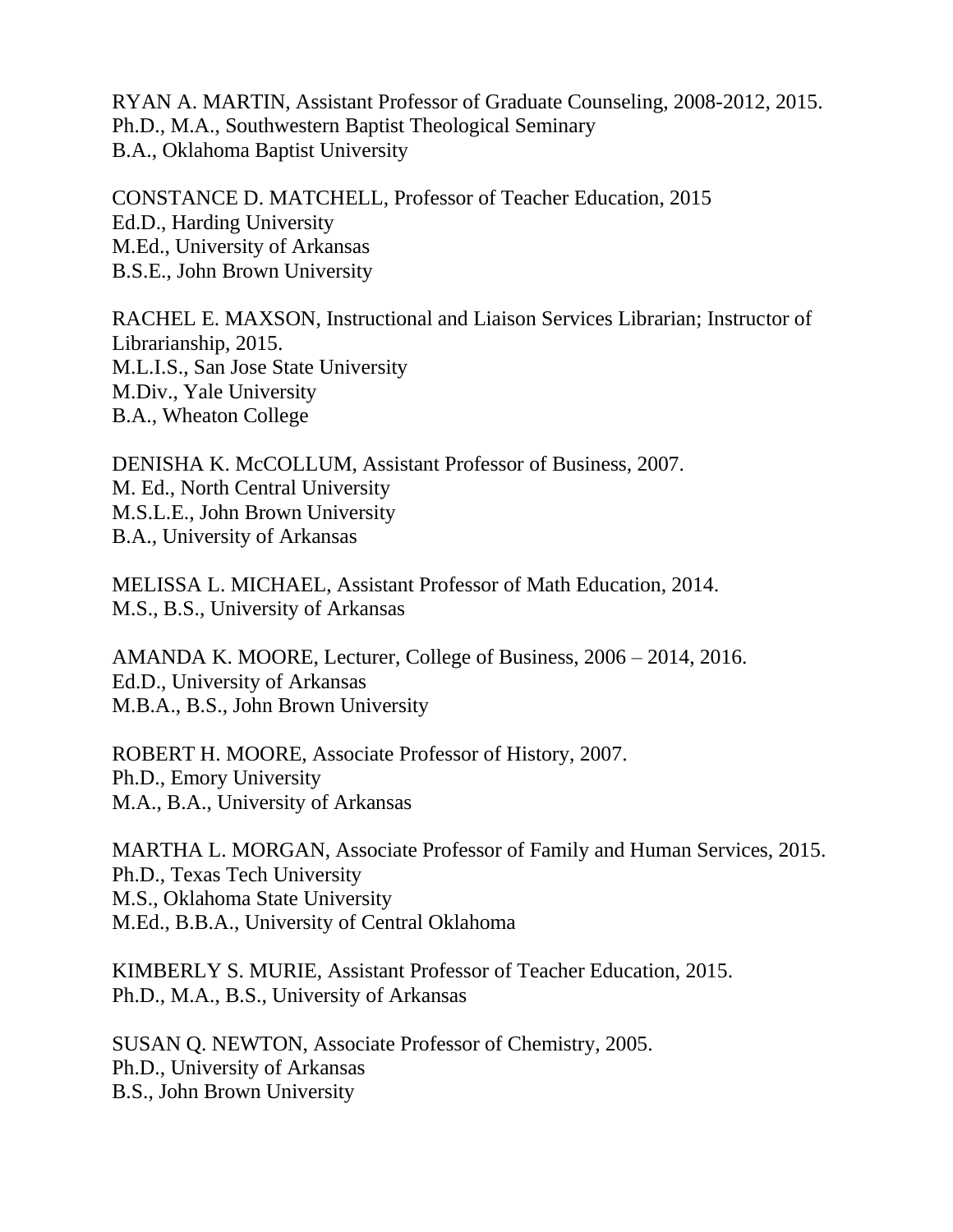ROBERT B. NORWOOD, Associate Vice President for Academic Administration; Dean of Undergraduate Studies; Director of Assessment; Professor of Electrical Engineering, 1998. Ph.D., M.S., B.S., Stanford University

ELLEN M. ODELL, Director of the Nursing Program; Associate Professor of Nursing Education, 2014. D.N.P., Case Western Reserve University M.S.N., George Mason University B.S.N., University of Missouri-St. Louis A.D.N., McLennan Community College

GARY J. OLIVER, Executive Director of The Center for Healthy Relationships; Professor of Psychology and Practical Theology, 1998. Ph.D., M.A., University of Nebraska Th.M., Fuller Theological Seminary M.Div., Talbot Theological Seminary; B.A., Biola University

CHARLES C. PASTOOR, Associate Professor of English, 2001. Ph.D., M.A., Baylor University B.A., Calvin College

KATHLEEN M. PAULSEN, Women's Soccer Coach; Instructor of Kinesiology, 2013. M.S., B.A., University of Arkansas

CHARLES E. PEER, Professor of Visual Arts, 1987. M.F.A., University of Arkansas B.A., Hendrix College

BONNIE R. PHILLIPS, Assistant Professor of Graduate Counseling, 2015. Ph.D., University of Louisiana M.S., B.A., Harding University

JUSTIN W. PHILLIPS, Assistant Professor of Marriage and Family Therapy, 2011. Th.M., New Orleans Baptist Theological Seminary M.S., John Brown University B.S., Williams Baptist College

CALVIN E. PISTON, Dean of Institutional Effectiveness; Professor of Mathematics, 1982. Ph.D., University of Arkansas M.A., B.A., University of California, Davis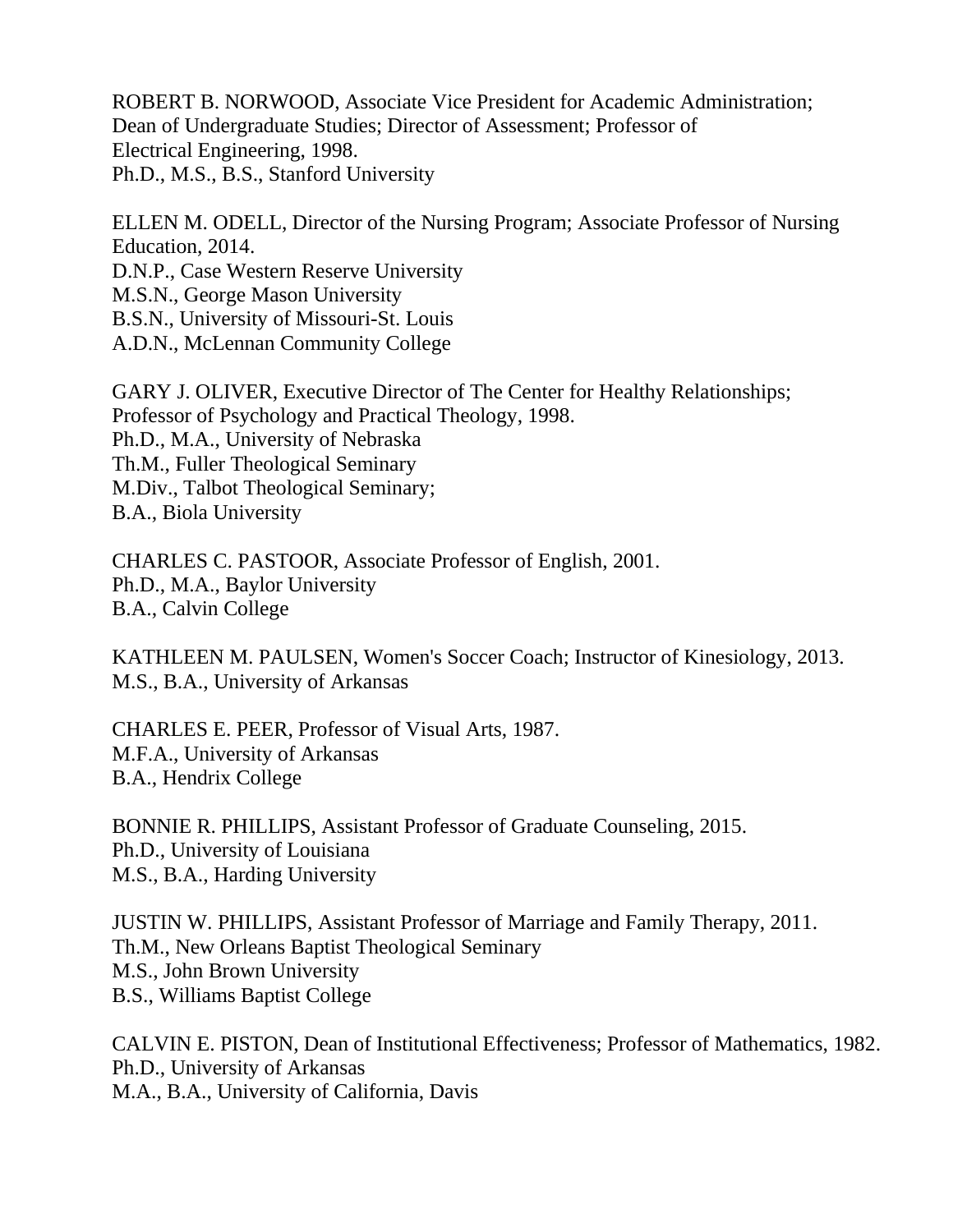PETER F. POHLE, Associate Professor of Visual Arts, 2001-2005, 2006. M.F.A., Syracuse University B.A. Equivalent, Berlin

CHARLES W. POLLARD, President; Associate Professor of English, 2004. Ph.D., University of Virginia M.A., Oxford University J.D., Harvard Law School B.A., Wheaton College

TRISHA D. POSEY, Director of the Honors Scholars Program; Associate Professor of History, 2007. Ph.D., University of Maryland M.Phil., University of Kent at Canterbury B.A., Grand Canyon University

CHARLES D. RAITH II, Assistant Professor of Religion and Philosophy, 2012. Ph.D., Ave Maria University M.Th., Regent College M.Div., Beeson Divinity School B.S. Georgia Institute of Technology

RODNEY P. REED, University Chaplain; Associate Professor of Biblical Studies, 2008. Ph.D., University of Bristol, England M.Div., Bethel Theological Seminary B.A., Sioux Falls College

GREGORY S. ROBINSON, Associate Professor of Outdoor Leadership Ministries, 2014. Ph.D., The Union Institute & University M.S., B.A., John Brown University

WARREN B. ROBY, Professor of Language Studies, 2000. Ph.D., M.A., University of Kansas B.A., Wichita State University

JUAN CARLOS RODRIGUEZ, Instructor of Mechanical Engineering, 2016. M.S.L.E., B.S.E., John Brown University M.S.M.E., University of Tulsa

CHARLES A. ROMIG, Professor of Marriage and Family Therapy, 2008. Ph.D., Purdue University M.A., Trinity Evangelical Divinity School B.S., University of Illinois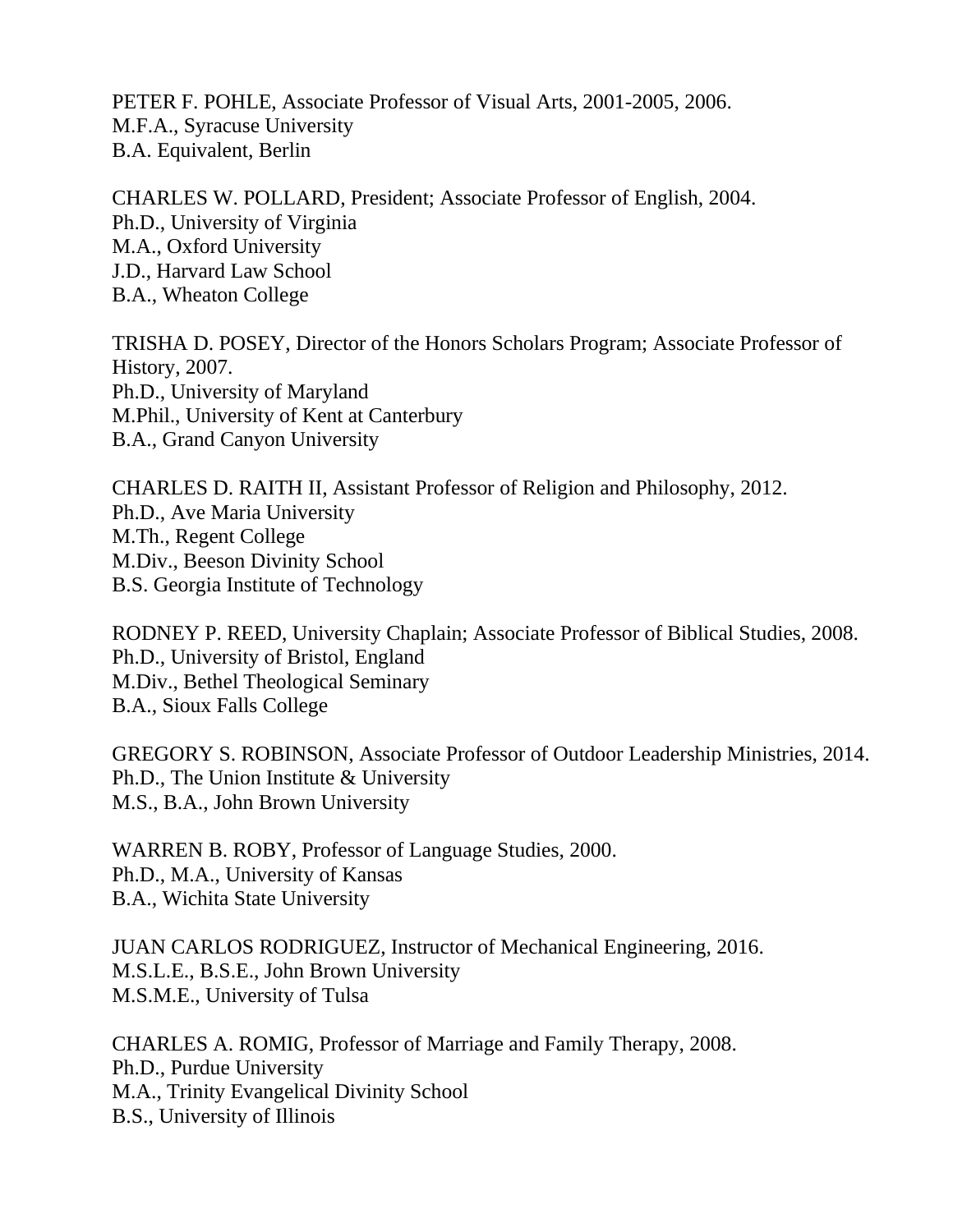REBECCA J. ROTHFUSS, Director of the Leader Scholars Institute; Assistant Professor of Business, 1994. Ph.D., Dallas Baptist University M.S., Oklahoma State University B.A., Bartlesville Wesleyan

SIMONE I. SCHRODER, Interlibrary Loan Librarian; Assistant Professor of Librarianship, 1988. M.L.I.S., University of Oklahoma D.C., Palmer College of Chiropractic B.A., Marycrest College

KEVIN E. SIMPSON, Professor of Psychology, 2012. Ph.D., University of Denver M.S., University of North Texas B.S., John Brown University

MARQUITA S. SMITH, Associate Professor of Journalism, 2010. Ed.D., University of Arkansas M.A., University of Maryland B.S., University of Tennessee

PAUL B. SMITH, Professor of Music, 1987. M.Mus., Wichita State University B.A., Tabor College

STEVEN P. SNEDIKER, Assistant Professor of Visual Arts, Cinema, 2009. M.F.A., National University B.S., John Brown University

JEFFREY D. SODERQUIST, Women's Basketball Coach; Instructor of Interdisciplinary Studies, 1998. B.S., John Brown University

TED JUNSEOK SONG, Assistant Professor of Engineering, 2012. Ph.D., M.S., The University of Texas at Austin B.S., Hanyang University, Seoul, Korea

WILLIAM A. STEVENSON, III, Director of International Programs; Assistant Professor of Intercultural Studies, 1988. M.A., B.S., John Brown University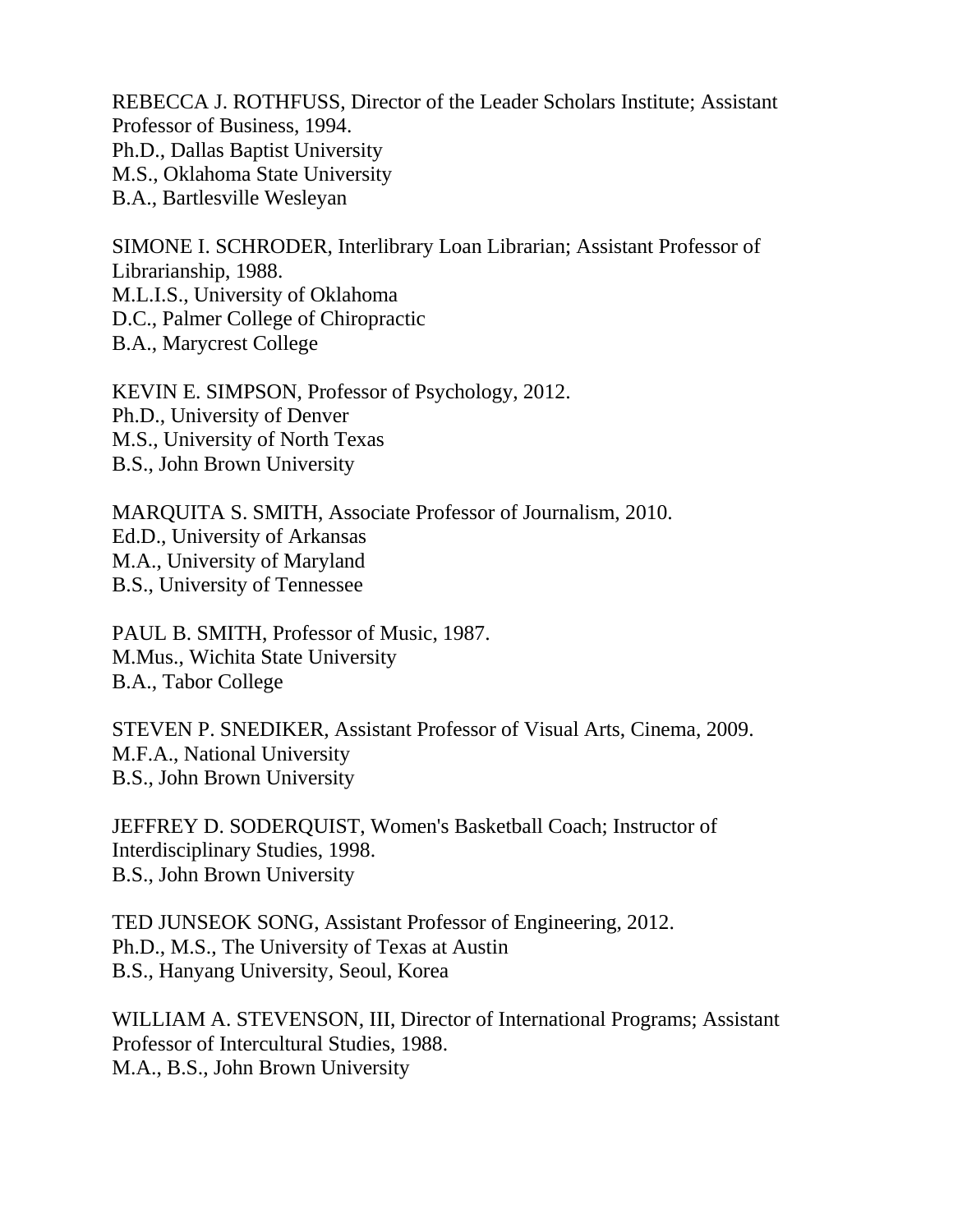JACOB H. STRATMAN, Associate Professor of English, 2007. Ph.D., Marquette University M.A., Missouri State University B.A., William Jewell College

TONYA L. SUAREZ, Assistant Professor of Business, 2009. M.A., University of Arkansas B.S., John Brown University

BRENT C. SWEARINGEN, Director of the Library; Instructional Services Librarian; Associate Professor of Librarianship, 2006. M.S., University of Illinois M. Ed., DePaul University B.A., University of Arkansas

CARLA B. SWEARINGEN, Dean of Faculty Development; Associate Professor of Chemistry, 2005. Ph.D., Loyola University B.A., Hendrix College

C. JEFFREY TERRELL, Dean of the College of Education and Human Services, Professor of Counseling Psychology, 2014. Ph.D., M.S., University of Southern Mississippi M.Div., New Orleans Baptist Theological Seminary B.A., Samford University

DeANNE J. TERRELL, Professor of Counseling Psychology, 2014. Ph.D., University of Southern Mississippi M.S., Georgia State University B.A., Samford University

MARK A. TERRILL, Assistant Professor of Construction Management, 2010. M.S., University of Texas B.S., New Mexico Institute of Mining & Technology

ROBERT E. TIMMONS, Associate Professor of Business, 2004. D.B.A., Anderson University M.B.A., John Brown University B.S., Pittsburg State University

T. KAI TOGAMI, Professor of International Business, 2015. M.S., Illinois State University B.S., Wheaton College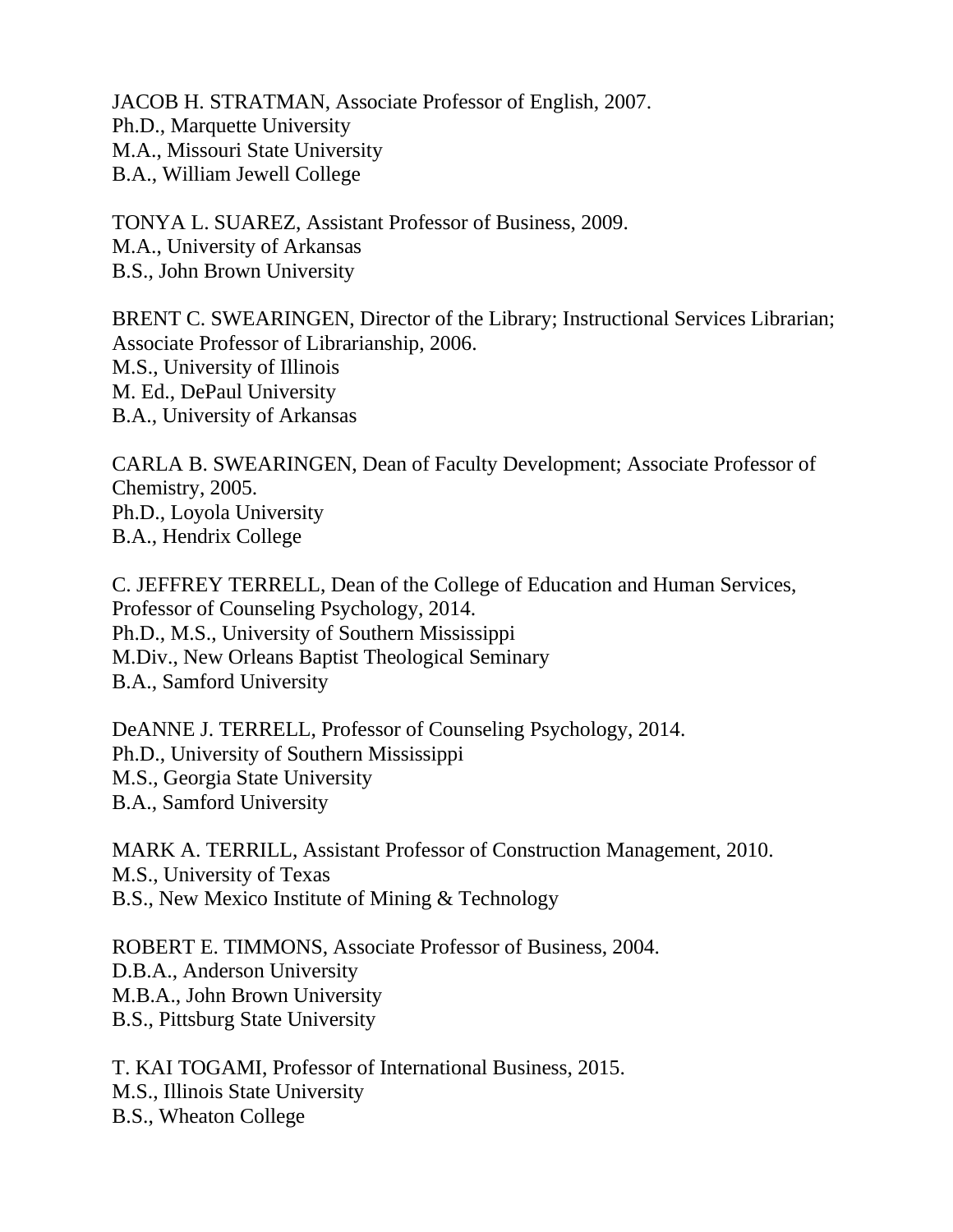ADRIA L. TROMBLEY, Assistant Professor of Teacher Education, 2016. M.Ed., John Brown University B.S., Missouri Southern State University

FRANCIS E. UMESIRI, Assistant Professor of Chemistry, 2011. Ph.D., University of Toledo M.S., Central Michigan University B.S., University of Lagos, Nigeria

GREGORY A. VARNER, Assistant Professor of Mathematics, 2012. Ph.D., University of Missouri M.S., University of Arkansas B.A., Hendrix College

THOMAS W. VERDERY, Executive-In-Residence, The Soderquist Center; Professor of Business, 2009. M.B.A., University of Dallas B.A., Texas Tech University

DAVID H. VILA, Professor of Religion and Philosophy, 1999. Ph.D., St. Louis University M.Div., M.A., Covenant Theological Seminary B.A., Covenant College

TIMOTHY S. WAKEFIELD, Professor of Biology, 2000. Ph.D., Auburn University M.A., University of Missouri B.S., Union University

RANDALL E. WALDRON, Professor of Economics and International Business, 2012. Ph.D., Vanderbilt University B.A., Northwestern University

JOE F. WALENCIAK, Dean of the Donald G. Soderquist College of Business; Distinguished Professor of Business, 1982. Ph.D., M.B.A., University of Arkansas B.S., John Brown University

ABBEY G. WHITE, Assistant Professor of Counseling Psychology, 2014 Ph.D., M.A., Louisiana Tech University B.S., Indiana University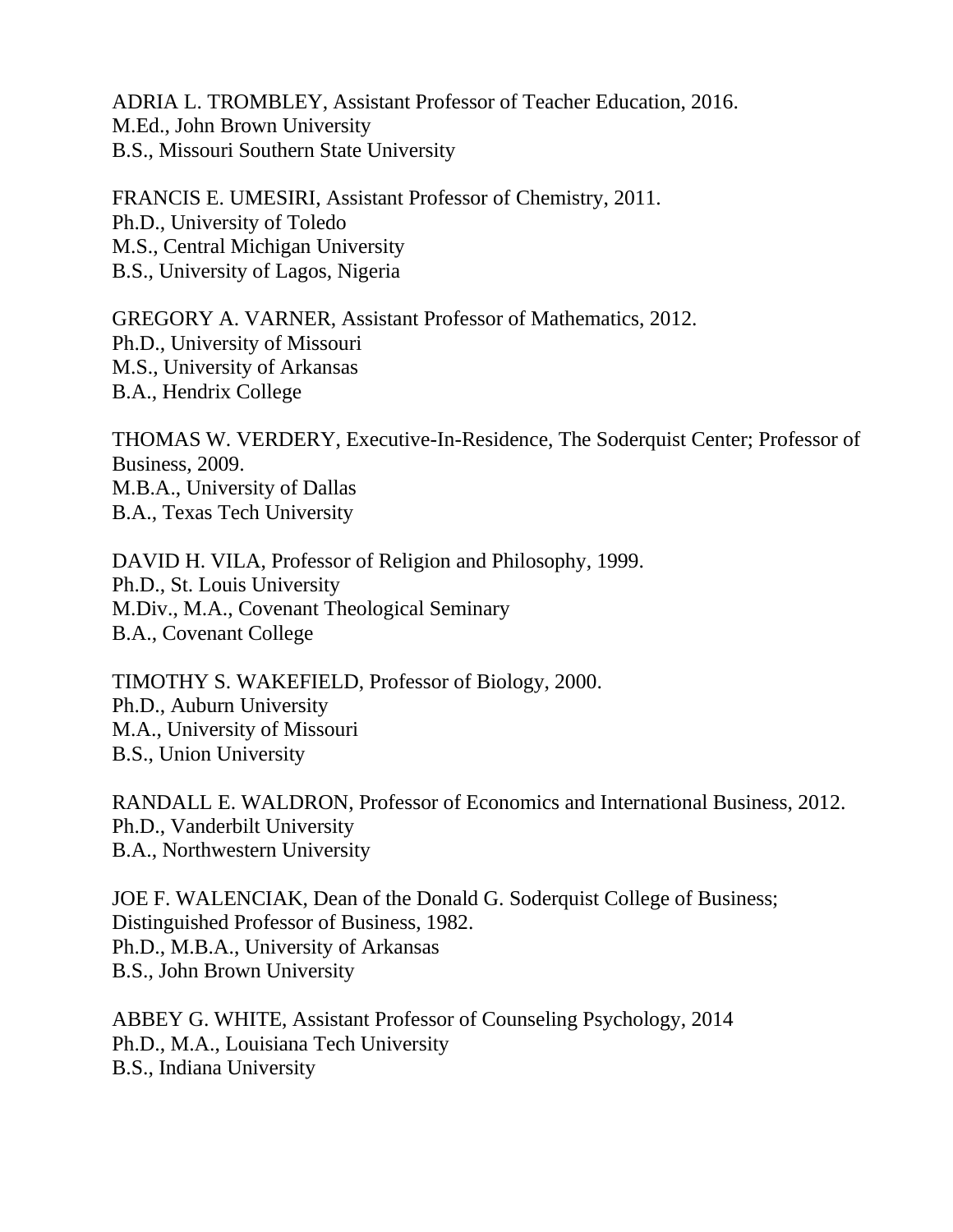PAUL H. WHITLEY, Assistant Professor of Music, 2011. D. Mus., Northwestern University M.M., New England Conservatory B.M., Wheaton College

JESSICA H. WILSON, Associate Professor of Creative Writing, 2013. Ph.D., Baylor University M.E., University of Dallas B.A., Pepperdine University

BARRY J. WINGFIELD, Director, Little Rock CARE Clinic; Associate Professor of Marriage and Family Therapy, 2014. Ph.D., University of Louisiana M.S., Texas A&M University B.A., Harding University

JUDY K. WINSLETT, Assistant Professor of Graduate Counseling, 2016. E.S.D., Harding University M.S., John Brown University B.A., Northeastern State University

JAN HELMUT WUBBENA, Professor of Music, 1977. Fellow of the American Guild of Organists D.Mus.A., M.Mus., University of Colorado A.B., Lebanon Valley College

TERESA R. WUBBENA, Professor of Music, 1976. M.A., B.Mus.Ed., Sam Houston State University.

JIN XU, Assistant Professor of Engineering, 2013. Ph.D., Iowa State University Ph.D., B.S., Nanjing University of Aeronautics and Astronautics, China

All faculty and administration listings are effective as of July 1, 2016.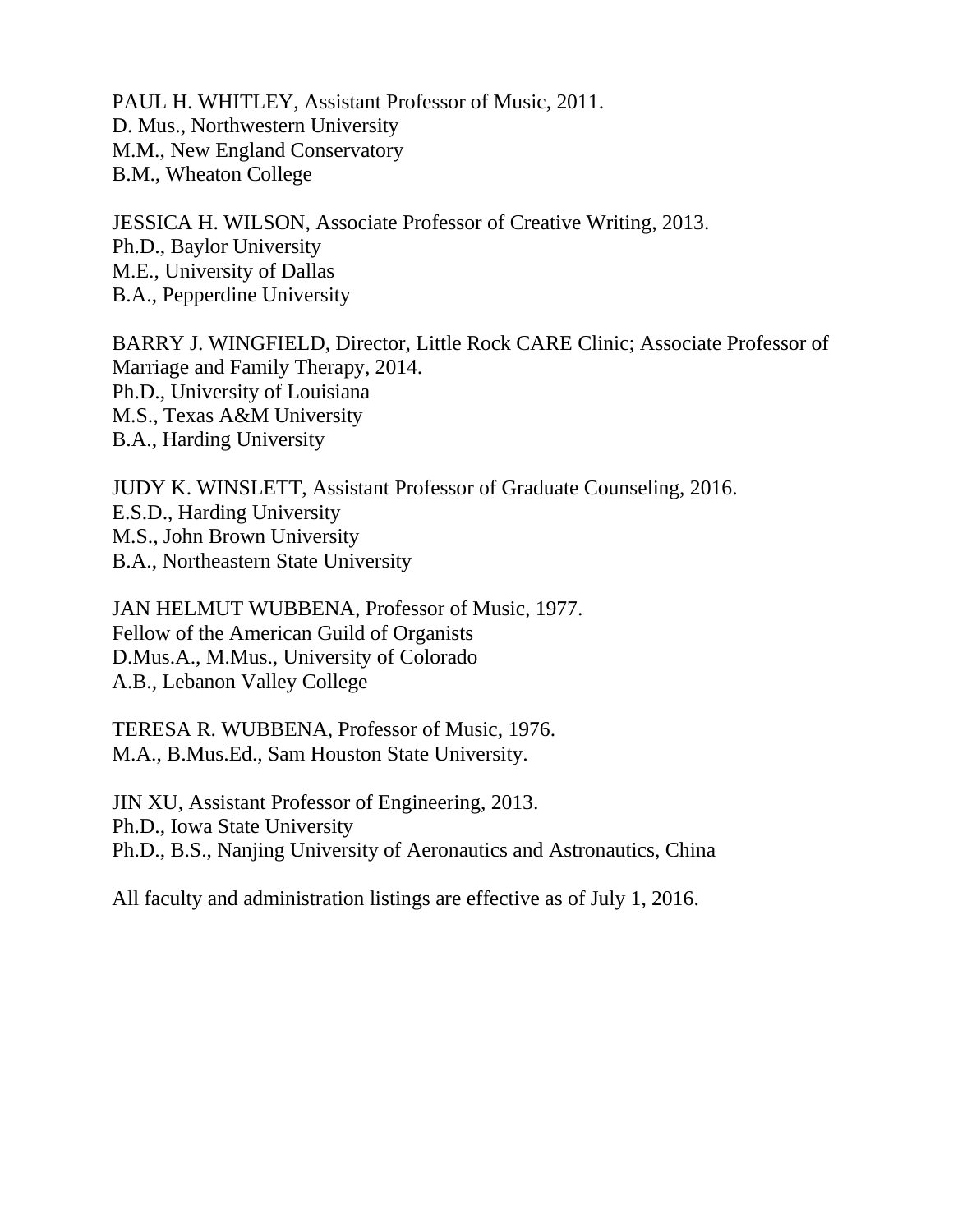## **Faculti Emeriti**

IDA M. ADOLPHSON, Ed.D., Psychology, 1973 - 1993 JACK AUGUSTINE, Ed.D., Health Promotion and Human Performance, 1985 - 1997 DONALD P. BALLA, M.S., J.D., Accounting, 1985 - 2014 A. LeVON BALZER, Ph.D., Administration, 1994 - 2004 LINDA L. BECKMAN, D.Mus.A., Music, 1996 - 2011 ANDREW C. BOWLING, Ph.D., Biblical Studies, 1969 - 1999 M. LISA BRANDOM, Ed.D., English, 1984 - 2006 HARRIET J. BRICKER, M. Ed., Education, 2008 - 2013 WILLIAM H. BURNSIDE, Ph.D., History, 1969 - 1990 G. ROBERT BURNS, Ed.D., Health and Sport, 1975 - 2006 ROBBIE F. CASTLEMAN, D.Min., Biblical Studies, 2001-2016 DOYLE M. BUTTS, Ph.D., Economics, 1971 - 2012 DAVID A.CATER, Ph.D., Psychology, 1993 - 2012 GLENNA BELLE DAVIS, Ed.D., Health Promotion and Human Performance, 1964 - 1994 KENT DAVIS, Ph.D., Construction Management, 1969 - 1975, 1977 - 2004 MICHAEL T. FLYNN, M.A., Broadcasting, 1977 - 1999 MEL R. FRATZKE, P.E.D., Administration, 1997 - 2001 KENNETH W. FRENCH, Ph.D., Mechanical Engineering, 1971 - 2009 GARY M. GUINN, Ph.D., English, 1977 - 2012 ROBERT R. GUSTAVSON, Ph.D., Kinesiology, Head Soccer Coach, 1980 - 2009 MARY E. HABERMAS, M.L.S., Library, 1994 - 2015 JOHN C. HILL, M.A., Adult Education and Administration, 1978 - 2012 MICHAEL D. KENNELLEY, Ph.D., Business, 2000 - 2015 PAUL G. KIMBALL, M.B.A., Business, 1981 - 1999 EDWARD C. KLOTZ III, D. Miss., Intercultural Studies, 1996 - 2014 THOMAS R. LAMBORN, Ed.D., Education, 2003 - 2015 FRED P. LOLLAR, M.A., Journalism, 1984 - 1992 CAROLE A. MAINES, Ph.D., Counselor Education, 1995 - 2012 ARNOLD C. MAYER, M.Ed., Communication and Adult Education, 1989 - 2007 JOHN B. McCULLOUGH, M.S., Business, 1974 - 2015 LEE T. NETHERTON, Ph.D., Chemistry, 1969 - 2005 RICHARD L. NISWONGER, Ph.D., History and Biblical Studies, 1964 - 1969, 1970 - 1997